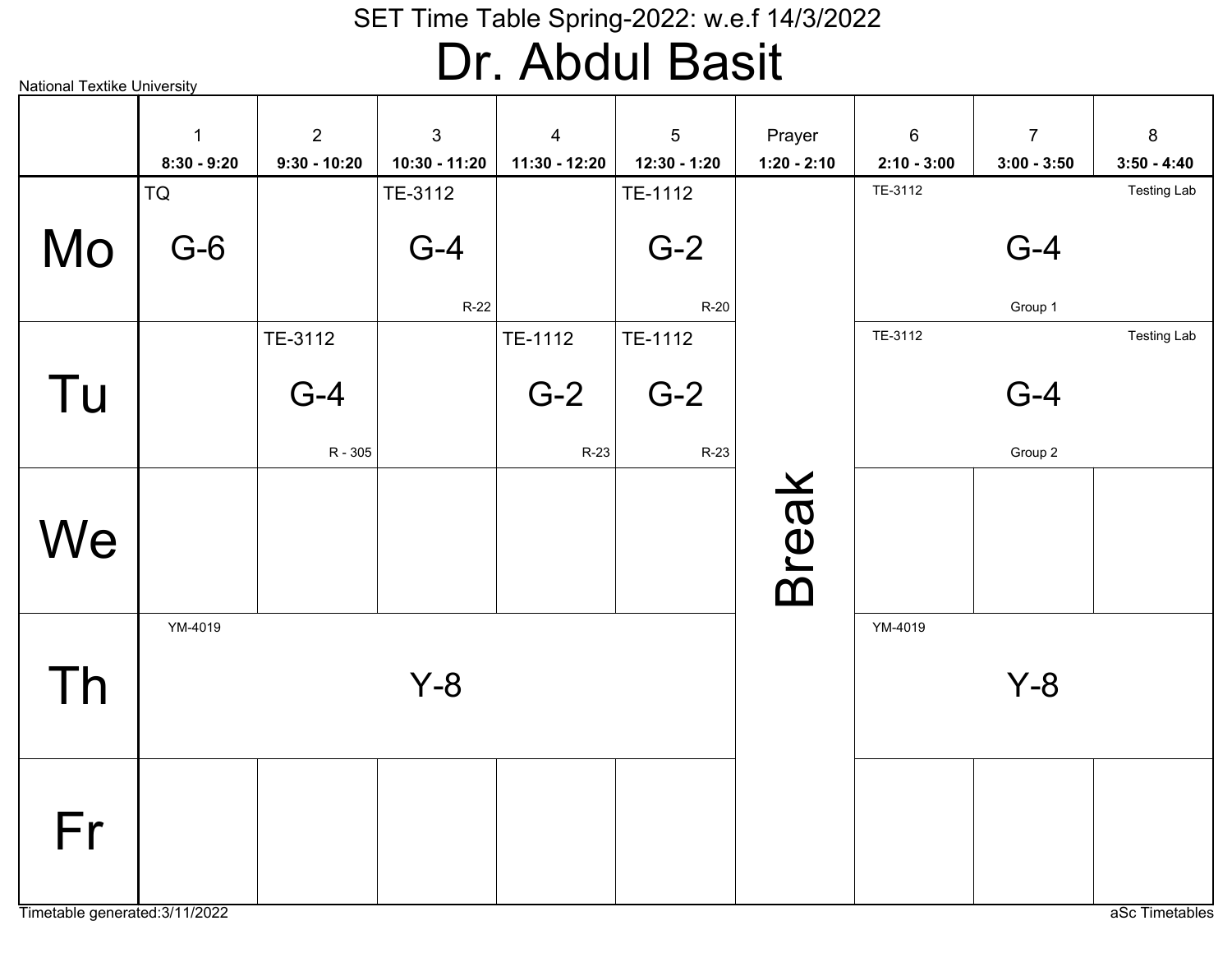# Dr. Abdur Rehman

|    | $\mathbf 1$<br>$8:30 - 9:20$ | $\overline{2}$<br>$9:30 - 10:20$  | $\mathbf{3}$<br>10:30 - 11:20 | $\overline{4}$<br>11:30 - 12:20 | $5\phantom{.}$<br>12:30 - 1:20 | Prayer<br>$1:20 - 2:10$ | 6<br>$2:10 - 3:00$ | $\overline{7}$<br>$3:00 - 3:50$ | 8<br>$3:50 - 4:40$          |
|----|------------------------------|-----------------------------------|-------------------------------|---------------------------------|--------------------------------|-------------------------|--------------------|---------------------------------|-----------------------------|
| Mo |                              |                                   |                               | TE-3115<br>$K-6$<br>R - 201     | TE-3115<br>K-6<br>R - 201      |                         |                    |                                 |                             |
| Tu |                              |                                   |                               |                                 |                                |                         |                    |                                 |                             |
| We |                              |                                   |                               |                                 |                                | <b>Break</b>            |                    | TP-2031<br>$P-4$<br>R - 103     | TP-2031<br>$P-4$<br>R - 103 |
| Th |                              | TP-2031<br>$P-4$<br>R-402         | TP-2031                       | $P-4$<br>Group 2                | TP Lab 2                       |                         | TP-2031            | $P-4$<br>Group 1                | TP Lab1                     |
| Fr | TP-4034                      | $R - 102$<br>$\frac{1}{10}$ R-102 | $P-8$                         |                                 |                                |                         | TP-4034            | $P-8$                           |                             |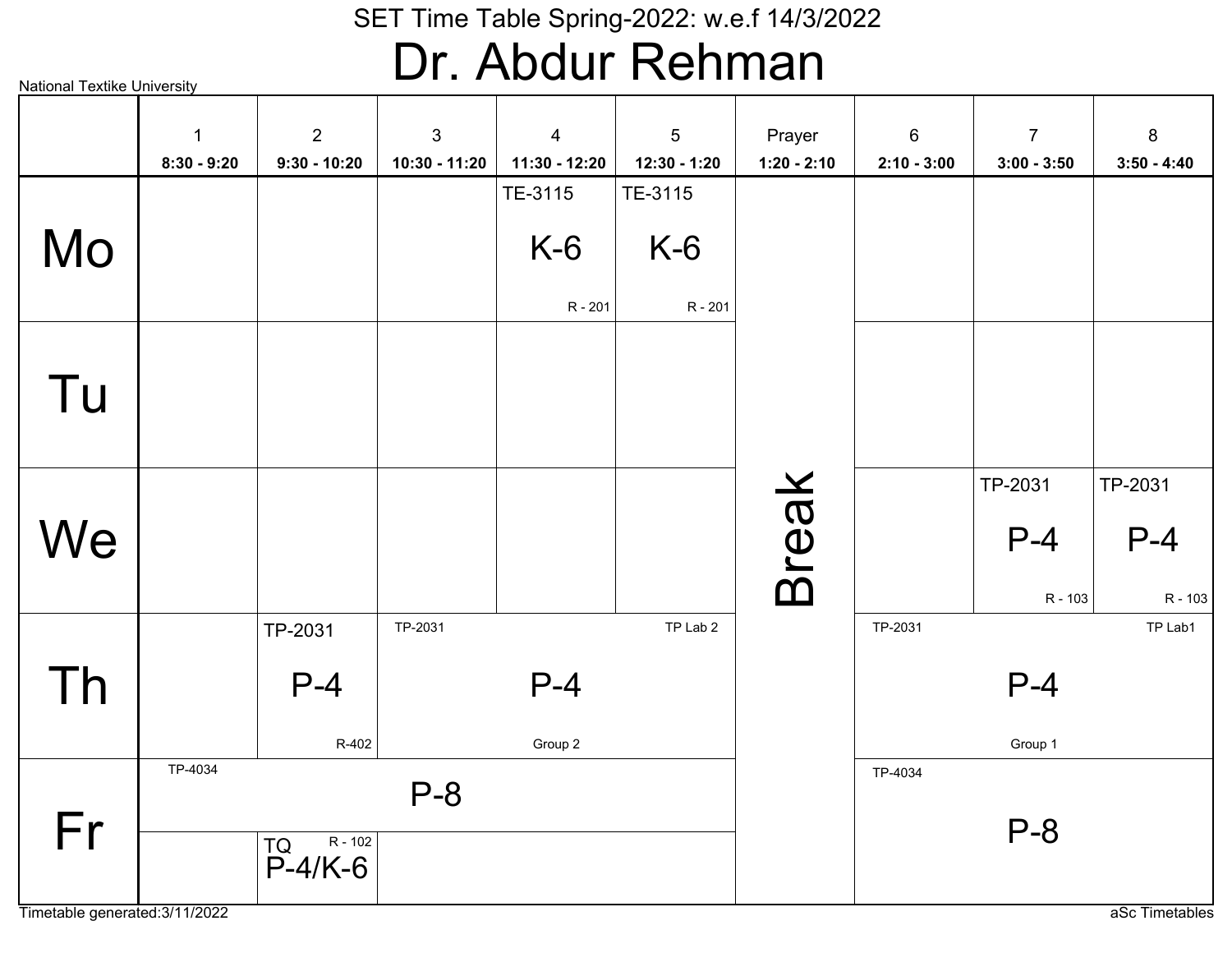### SET Time Table Spring-2022: w.e.f 14/3/2022Dr. Affan Abid

|    | $\mathbf{1}$    | $\overline{2}$ | $\mathfrak{S}$  | $\overline{4}$ | 5            | Prayer        | $6\phantom{1}$ | $\overline{7}$ | 8             |
|----|-----------------|----------------|-----------------|----------------|--------------|---------------|----------------|----------------|---------------|
|    | $8:30 - 9:20$   | $9:30 - 10:20$ | $10:30 - 11:20$ | 11:30 - 12:20  | 12:30 - 1:20 | $1:20 - 2:10$ | $2:10 - 3:00$  | $3:00 - 3:50$  | $3:50 - 4:40$ |
|    | ${\sf TQ}$      |                | TE-4111         | TE-4111        | TE-4111      |               |                | TE-4111        |               |
| Mo | $Y-8/$<br>$K-8$ |                | K-8             | $Y-8$          | $Y-8$        |               |                | $W-8$          |               |
|    |                 |                | R - 304         | R-402          | R-402        |               |                | R - 101        |               |
|    |                 |                |                 | TE-4111        |              |               |                |                |               |
| Tu |                 |                |                 | $W-8$          |              |               |                |                |               |
|    |                 |                |                 | R - 103        |              |               |                |                |               |
|    |                 |                | TE-4111         | TE-4111        |              |               |                | TE-4111        | TE-4111       |
|    |                 |                |                 |                |              |               |                |                |               |
| We |                 |                | $Y-8$           | $W-8$          |              | <b>Break</b>  |                | <b>K-8</b>     | K-8           |
|    |                 |                | R-22            | $R-24$         |              |               |                | R - 201        | R - 201       |
|    |                 |                |                 |                |              |               |                |                |               |
| Th |                 |                |                 |                |              |               |                |                |               |
|    |                 |                |                 |                |              |               |                |                |               |
|    | TP-4034         |                |                 |                |              |               | TP-4034        |                |               |
| Fr |                 |                | $P-8$           |                |              |               |                | $P-8$          |               |
|    |                 |                |                 |                |              |               |                |                |               |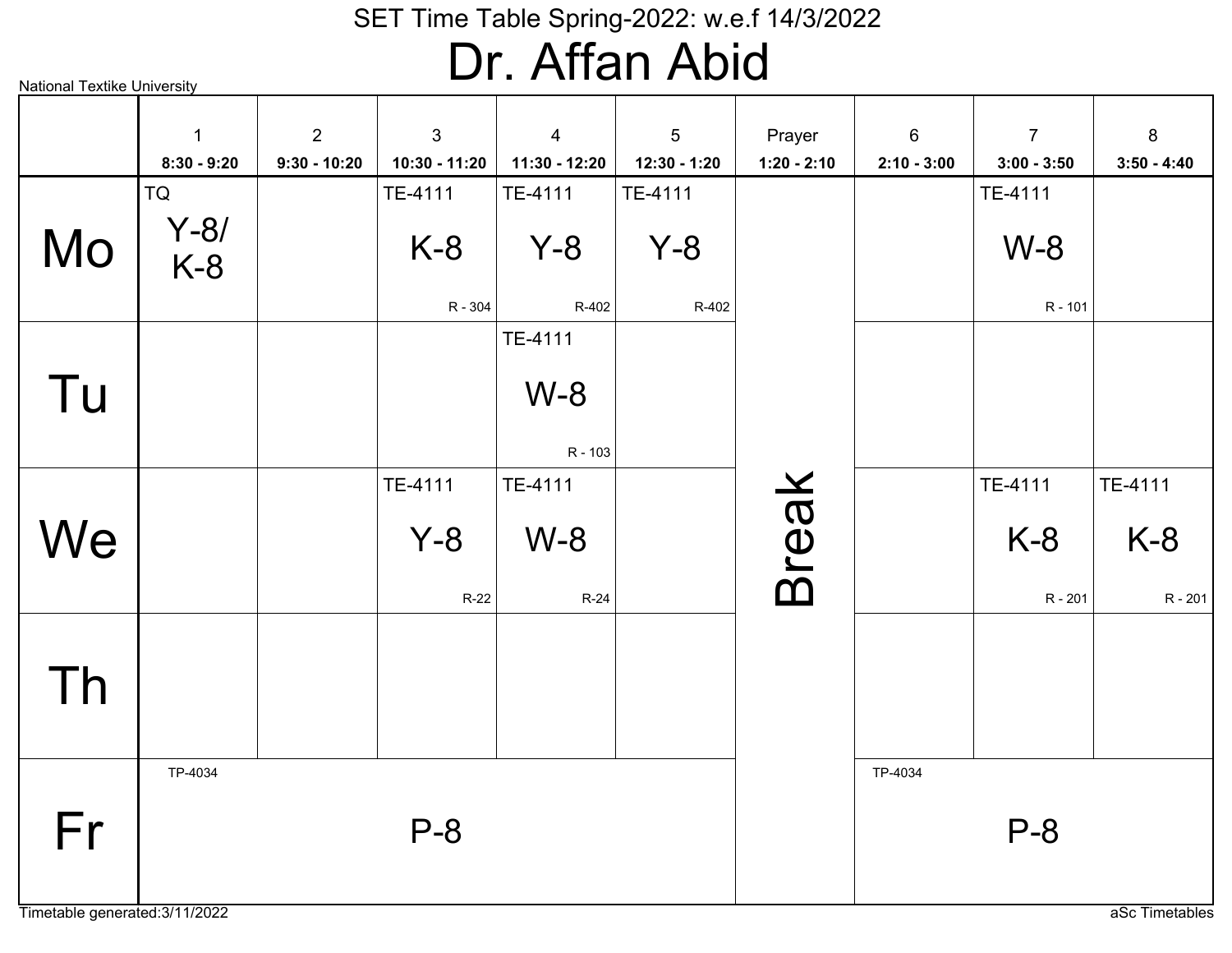# Dr. Ahsan Nazir

|    | $\mathbf 1$   | $\overline{2}$ | $\mathbf{3}$    | $\overline{\mathbf{4}}$ | 5            | Prayer        | $6\phantom{1}6$ | $\overline{7}$ | 8             |
|----|---------------|----------------|-----------------|-------------------------|--------------|---------------|-----------------|----------------|---------------|
|    | $8:30 - 9:20$ | $9:30 - 10:20$ | $10:30 - 11:20$ | 11:30 - 12:20           | 12:30 - 1:20 | $1:20 - 2:10$ | $2:10 - 3:00$   | $3:00 - 3:50$  | $3:50 - 4:40$ |
|    |               |                |                 |                         | TP-4033      |               | TP-4033         |                | TP Lab1       |
| Mo |               |                |                 |                         | $P-8$        |               |                 | $P-8$          |               |
|    |               |                |                 |                         | $R-22$       |               |                 | Group 2        |               |
|    |               |                |                 | TP-4033                 |              |               |                 |                |               |
| Tu |               |                |                 | $P-8$                   |              |               |                 |                |               |
|    |               |                |                 | R - 203                 |              |               |                 |                |               |
|    | TP-4033       |                |                 |                         |              |               | TP-4033         |                | TP Lab1       |
| We | $P-8$         |                |                 |                         |              | <b>Break</b>  |                 | $P-8$          |               |
|    | R-301         |                |                 |                         |              |               |                 | Group 1        |               |
| Th |               |                |                 |                         |              |               |                 |                |               |
|    |               |                |                 |                         |              |               |                 |                |               |
| Fr |               |                |                 |                         |              |               |                 |                |               |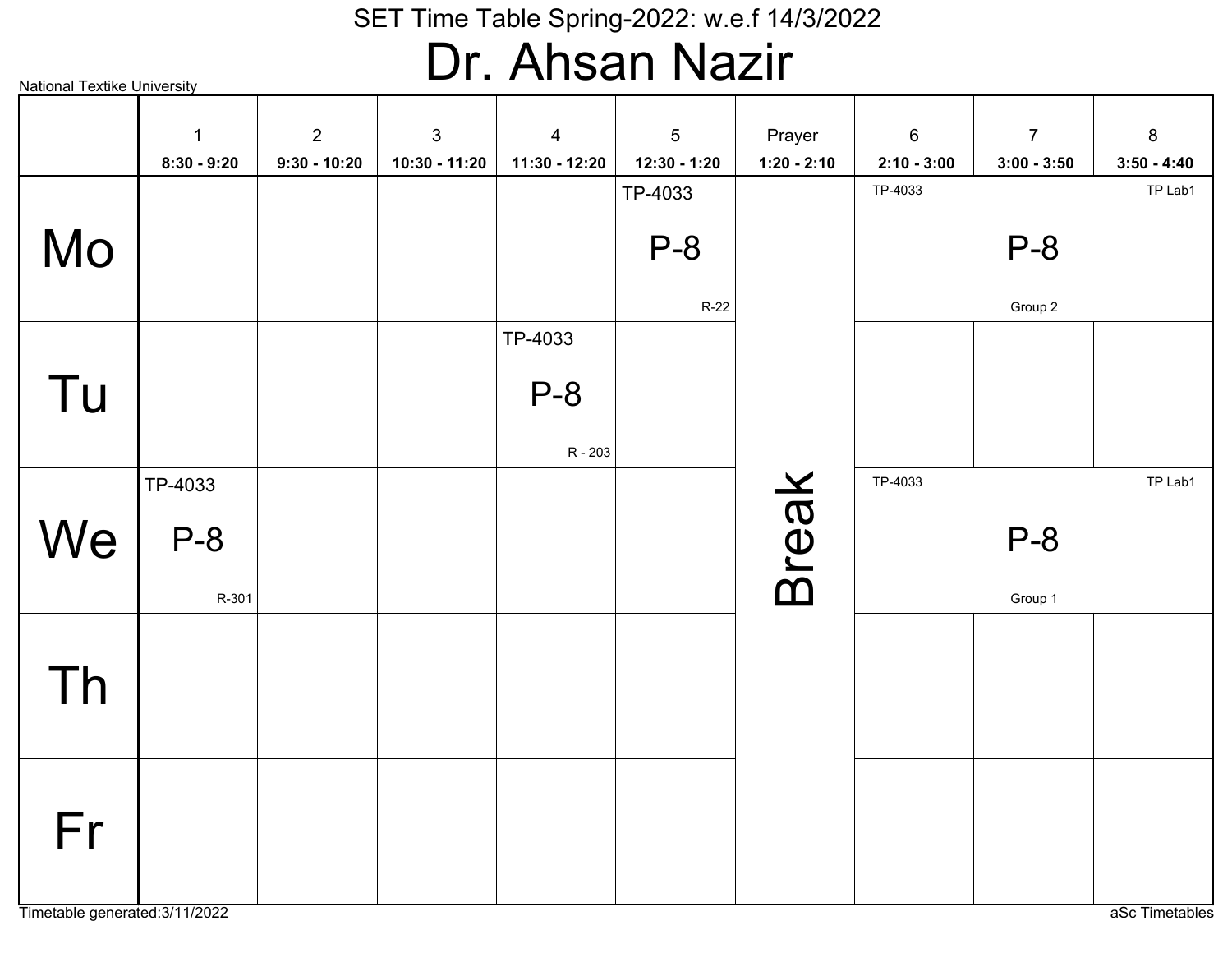## SET Time Table Spring-2022: w.e.f 14/3/2022Dr. Ali Mehboob

|    | $\mathbf{1}$<br>$8:30 - 9:20$ | $\overline{2}$<br>$9:30 - 10:20$ | $\mathfrak{S}$<br>$10:30 - 11:20$ | $\overline{4}$<br>11:30 - 12:20 | 5<br>12:30 - 1:20 | Prayer<br>$1:20 - 2:10$ | $6\phantom{1}$<br>$2:10 - 3:00$ | $\overline{7}$<br>$3:00 - 3:50$ | 8<br>$3:50 - 4:40$ |
|----|-------------------------------|----------------------------------|-----------------------------------|---------------------------------|-------------------|-------------------------|---------------------------------|---------------------------------|--------------------|
|    | <b>TQ</b>                     |                                  | ME-2122                           | ME-2122                         | ME-2122           |                         | ME-1121                         |                                 | Drawing Hall       |
| Mo | $P-6/$<br>$DM-4$              |                                  | <b>DM-4</b>                       | <b>DM-4</b>                     | $G-4$             |                         |                                 | $W-2$                           |                    |
|    |                               |                                  | R-303                             | R-303                           | R - 203           |                         |                                 |                                 |                    |
| Tu |                               |                                  |                                   |                                 |                   |                         |                                 |                                 |                    |
|    | ME-2122                       |                                  |                                   |                                 |                   |                         | ME-2122                         |                                 |                    |
| We | $G-4$                         |                                  |                                   |                                 |                   | <b>Break</b>            | $P-6$                           |                                 |                    |
|    | $R-20$                        |                                  |                                   |                                 |                   |                         | R-301                           |                                 |                    |
|    |                               | ME-2122                          | ME-2122                           | ME-2122                         |                   |                         |                                 |                                 |                    |
| Th |                               | $K-4/$<br>TT4                    | $K-4/$<br>TT4                     | $P-6$                           |                   |                         |                                 |                                 |                    |
|    |                               | R - 304                          | R - 304                           | R-301                           |                   |                         |                                 |                                 |                    |
| Fr |                               |                                  |                                   |                                 |                   |                         |                                 |                                 |                    |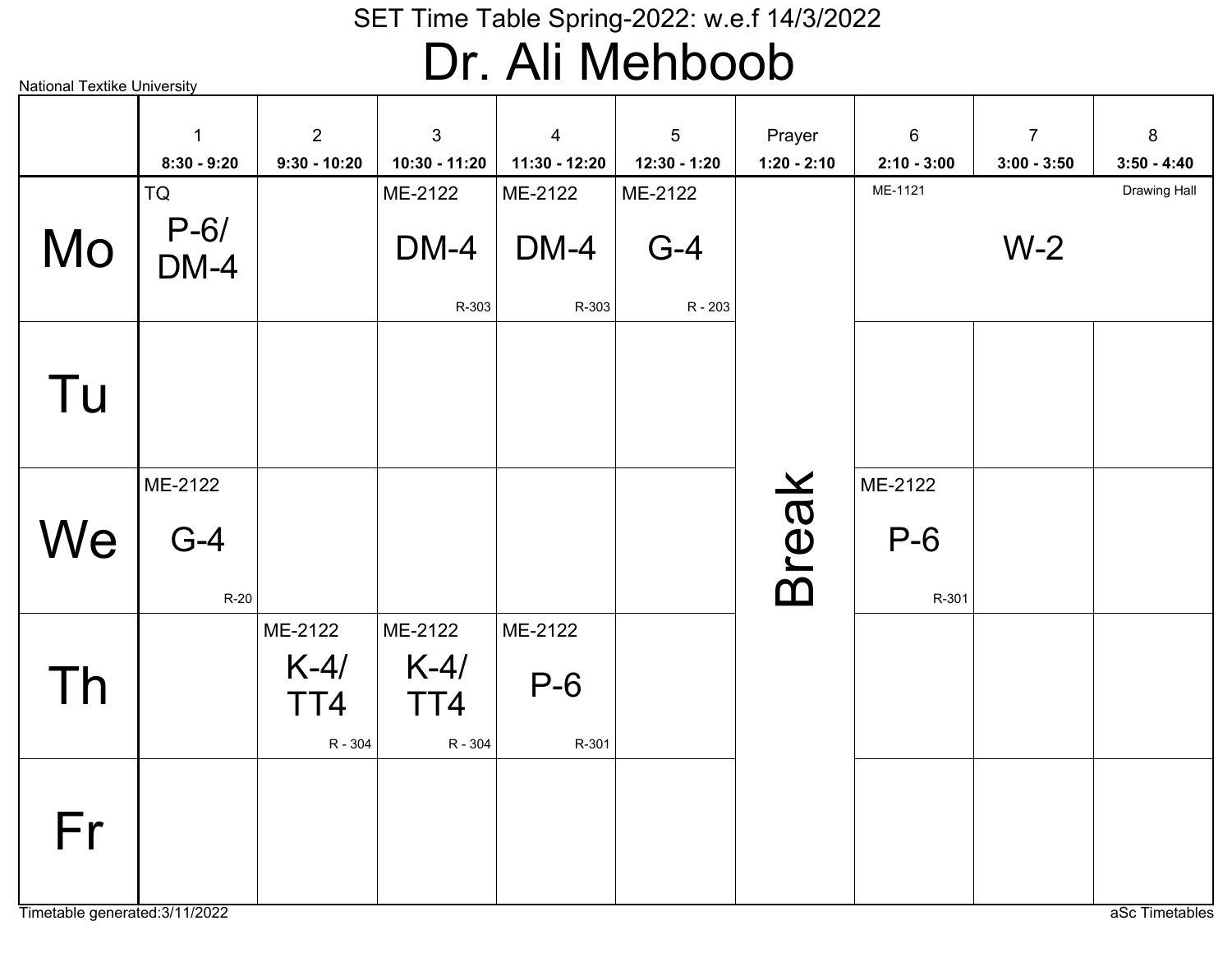# Dr. Amjed Javid

|    | $\mathbf 1$<br>$8:30 - 9:20$ | $2^{\circ}$<br>$9:30 - 10:20$ | $\mathbf{3}$<br>10:30 - 11:20 | $\overline{4}$<br>11:30 - 12:20 | 5<br>12:30 - 1:20 | Prayer<br>$1:20 - 2:10$ | $6\phantom{.}6$<br>$2:10 - 3:00$ | $\overline{7}$<br>$3:00 - 3:50$ | 8<br>$3:50 - 4:40$ |
|----|------------------------------|-------------------------------|-------------------------------|---------------------------------|-------------------|-------------------------|----------------------------------|---------------------------------|--------------------|
|    |                              | TE-2113                       |                               |                                 |                   |                         | TE-2113                          |                                 | TP Lab 2           |
| Mo |                              | $P-4$                         |                               |                                 |                   |                         |                                  | $G-4$                           |                    |
|    |                              | R - 102                       |                               |                                 |                   |                         |                                  | Group 2                         |                    |
|    |                              |                               |                               |                                 | TE-2113           |                         | TE-2113                          |                                 | TP Lab1            |
| Tu |                              |                               |                               |                                 | $G-4$             |                         |                                  | $P-4$                           |                    |
|    |                              |                               |                               |                                 | R - 304           |                         |                                  | Group 2                         |                    |
|    |                              | TE-2113                       | TE-2113                       |                                 | TP Lab 2          |                         |                                  |                                 |                    |
| We |                              | $P-4$                         |                               | $P-4$                           |                   | <b>Break</b>            |                                  |                                 |                    |
|    |                              | R-301                         |                               | Group 1                         |                   |                         |                                  |                                 |                    |
|    |                              |                               | TE-2113                       | TE-2113                         | TP Lab1           |                         |                                  |                                 |                    |
| Th |                              |                               | $G-4$                         |                                 | $G-4$             |                         |                                  |                                 |                    |
|    |                              |                               | $R-21$                        | Group 1                         |                   |                         |                                  |                                 |                    |
|    | TP-4034                      |                               |                               |                                 |                   |                         | TP-4034                          |                                 |                    |
| Fr |                              |                               | $P-8$                         |                                 |                   |                         |                                  | $P-8$                           |                    |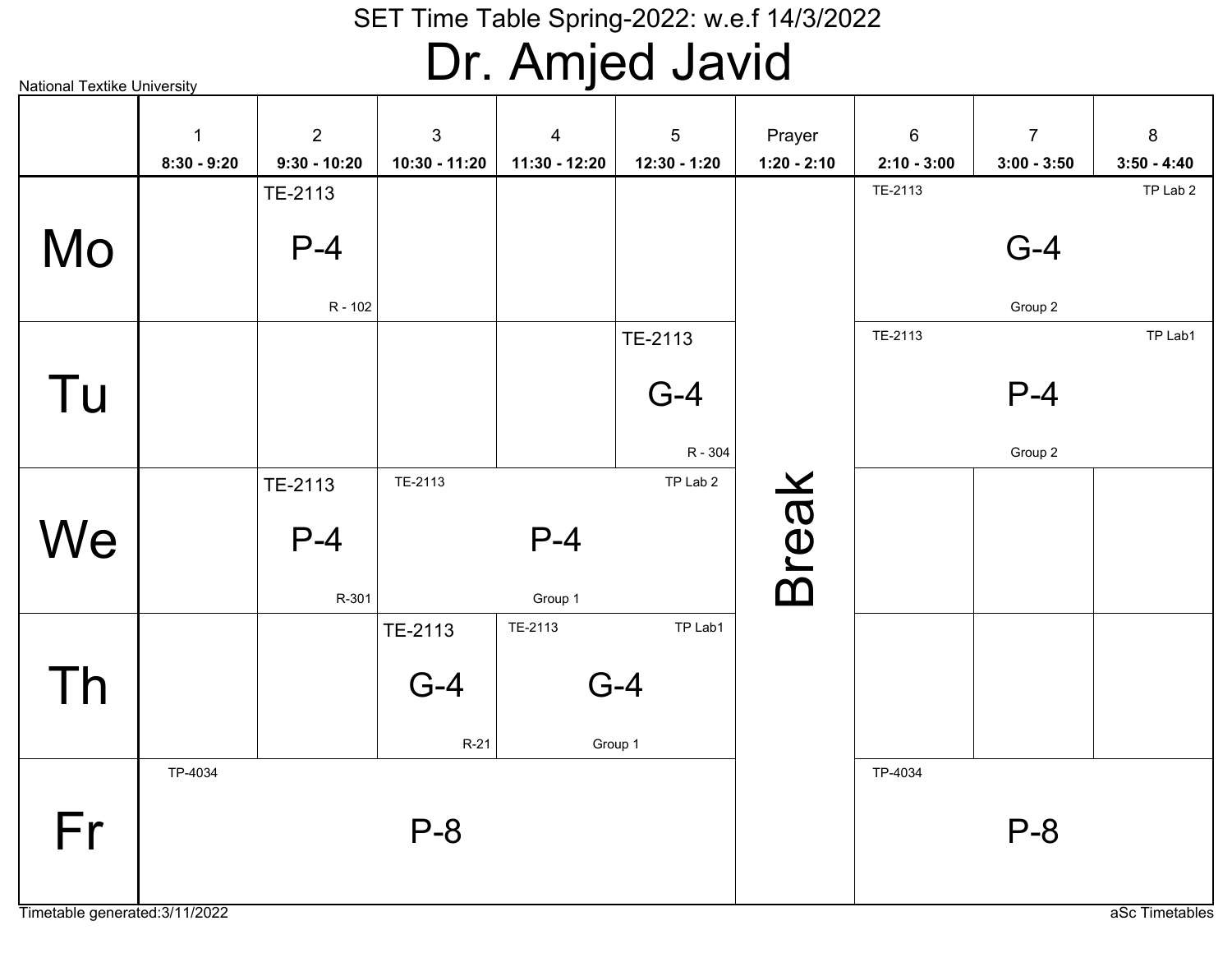# Dr. Amna Siddique

|    | $\mathbf{1}$<br>$8:30 - 9:20$ | 2 <sup>1</sup><br>$9:30 - 10:20$ | $\mathfrak{S}$<br>10:30 - 11:20 | $\overline{4}$<br>11:30 - 12:20 | $5\,$<br>12:30 - 1:20       | Prayer<br>$1:20 - 2:10$ | $6\phantom{1}$<br>$2:10 - 3:00$ | $\overline{7}$<br>$3:00 - 3:50$ | 8<br>$3:50 - 4:40$ |
|----|-------------------------------|----------------------------------|---------------------------------|---------------------------------|-----------------------------|-------------------------|---------------------------------|---------------------------------|--------------------|
| Mo |                               |                                  |                                 |                                 |                             |                         |                                 |                                 |                    |
| Tu |                               |                                  |                                 | TT-2067<br>TET-4<br>R-303       | TT-2067<br>TET-4<br>R-303   |                         |                                 |                                 |                    |
| We |                               |                                  |                                 | TE-4111<br>TET-8<br>R-302       | TE-4111<br>TET-8<br>R-302   | <b>Break</b>            |                                 |                                 |                    |
| Th | TT-2067                       | TET-4                            | TP Lab1                         |                                 | TE-4111<br>TET-8<br>R - 202 |                         |                                 |                                 |                    |
| Fr |                               |                                  |                                 |                                 |                             |                         |                                 |                                 |                    |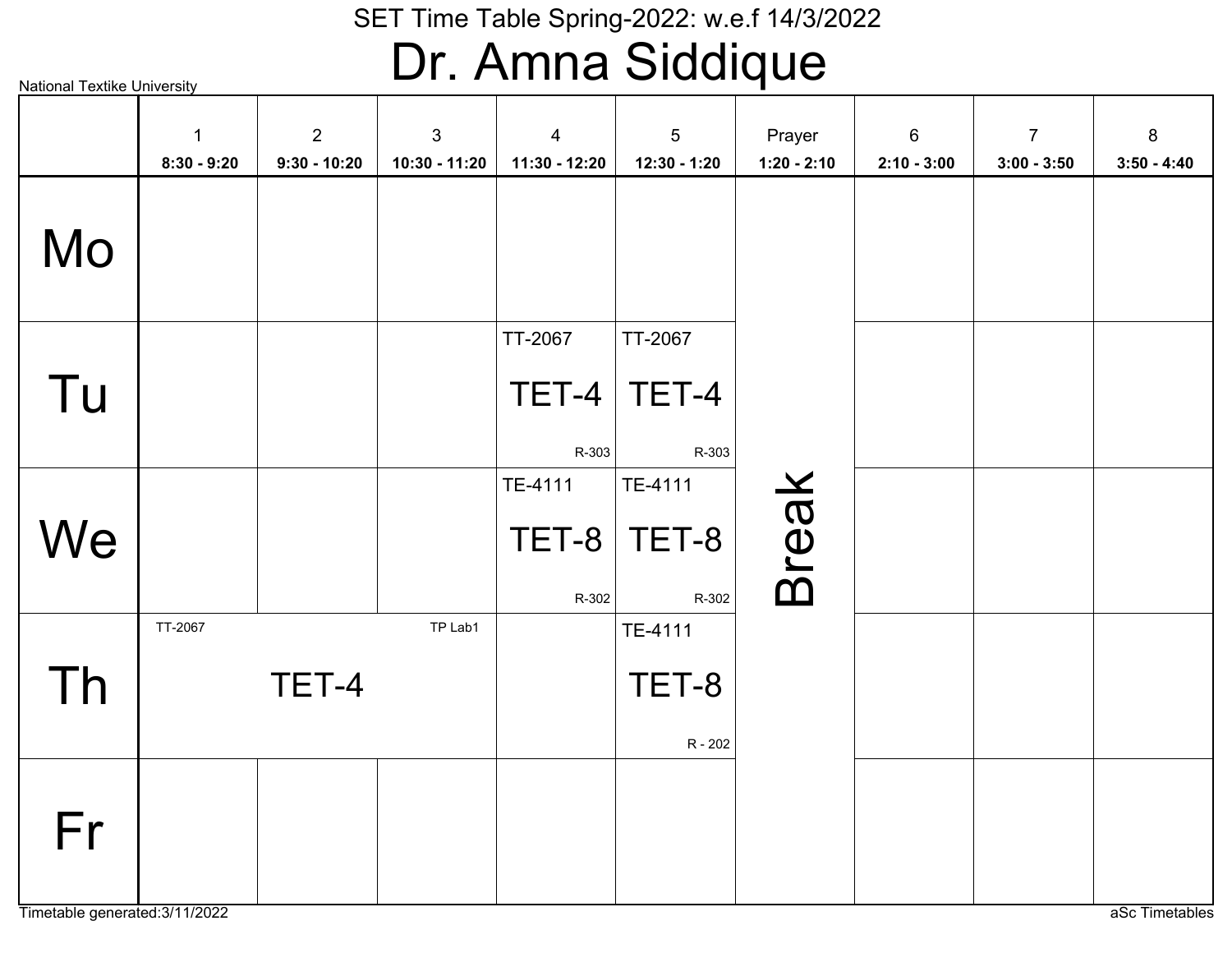# Dr. Anwaar Nazir

|    | $\mathbf{1}$<br>$8:30 - 9:20$ | $\overline{2}$<br>$9:30 - 10:20$ | $\mathbf{3}$<br>10:30 - 11:20 | $\overline{4}$<br>$11:30 - 12:20$ | $5\phantom{.0}$<br>12:30 - 1:20 | Prayer<br>$1:20 - 2:10$ | $\,6\,$<br>$2:10 - 3:00$          | $\overline{7}$<br>$3:00 - 3:50$   | 8<br>$3:50 - 4:40$                |
|----|-------------------------------|----------------------------------|-------------------------------|-----------------------------------|---------------------------------|-------------------------|-----------------------------------|-----------------------------------|-----------------------------------|
| Mo |                               |                                  | CH-1003                       | AM-2 $(B)$                        | Ch Lab 2                        |                         |                                   |                                   |                                   |
| Tu |                               |                                  |                               |                                   |                                 |                         | CH-1003<br>$AM-2$<br>(A)<br>R-303 | CH-1003<br>$AM-2$<br>(A)<br>R-303 |                                   |
| We |                               |                                  |                               |                                   |                                 | <b>Break</b>            |                                   | CH-1003<br>$AM-2$<br>(B)<br>R-302 | CH-1003<br>$AM-2$<br>(B)<br>R-302 |
| Th |                               |                                  | CH-1003                       | AM-2 $(A)$                        | CH Lab 1                        |                         |                                   |                                   |                                   |
| Fr |                               |                                  |                               |                                   |                                 |                         |                                   |                                   |                                   |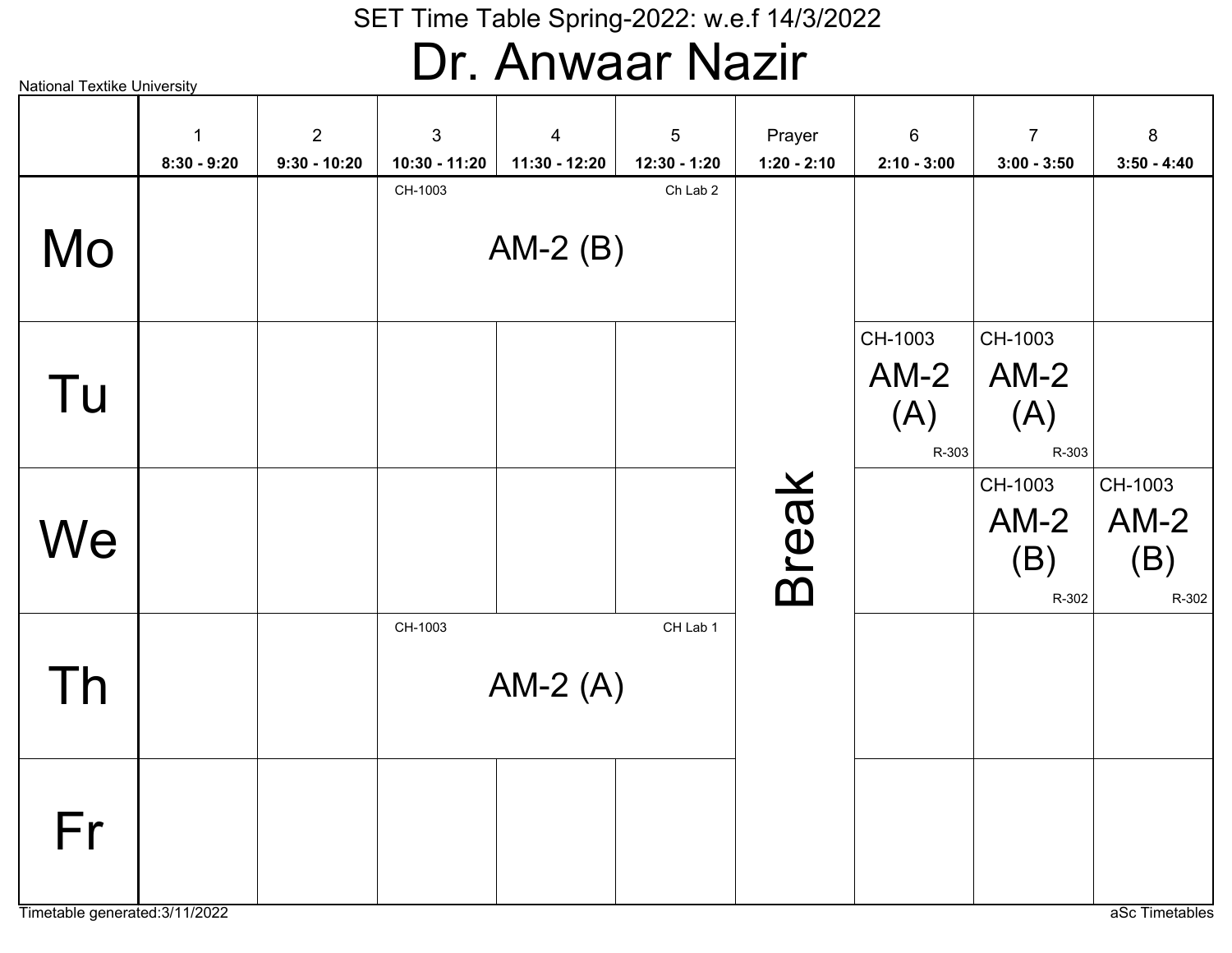Dr. Aqsa

|    | $\mathbf 1$<br>$8:30 - 9:20$ | 2 <sup>1</sup><br>$9:30 - 10:20$ | $\mathfrak{S}$<br>10:30 - 11:20 | $\overline{4}$<br>11:30 - 12:20 | $5\phantom{.0}$<br>12:30 - 1:20 | Prayer<br>$1:20 - 2:10$ | $6\phantom{1}$<br>$2:10 - 3:00$ | $\overline{7}$<br>$3:00 - 3:50$ | 8<br>$3:50 - 4:40$ |
|----|------------------------------|----------------------------------|---------------------------------|---------------------------------|---------------------------------|-------------------------|---------------------------------|---------------------------------|--------------------|
| Mo |                              |                                  |                                 |                                 |                                 |                         |                                 |                                 |                    |
| Tu |                              |                                  |                                 |                                 |                                 |                         | GM-3043                         | $G-6$                           | Sewing lab advance |
| We |                              | GM-3043<br>$G-6$<br>R - 203      |                                 |                                 |                                 | <b>Break</b>            | TE-2114<br>$G-4$<br>R - 203     | TE-2114<br>$G-4$<br>R - 203     |                    |
| Th |                              |                                  |                                 | GM-3043<br>$G-6$<br>$R-21$      |                                 |                         | TE-2114                         | $G-4$                           | Sewing Lab basic   |
| Fr | GM-4042                      |                                  | $G-8$                           |                                 |                                 |                         | GM-4042                         | $G-8$                           |                    |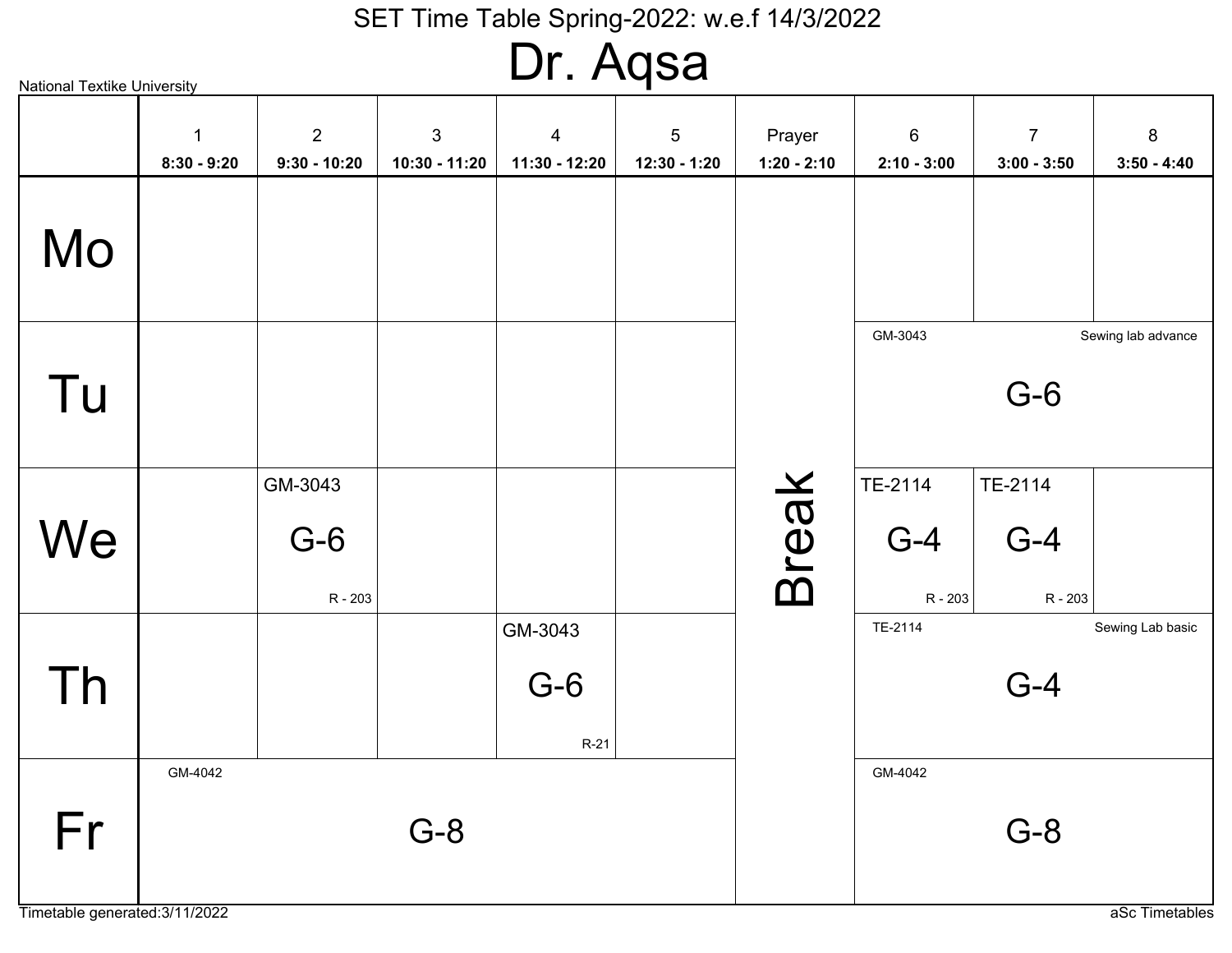## Dr. Asif Hafeez

National Textike UniversityW-6PE-2102R - 103DM-4PE-2101R - 304W-6PE-2102R - 304DM-4PE-2101<sup>r-24</sup> PE-2101<sup>r-</sup><br>D**M-4** D**M-4** PE-2101R-24 DM-8PE-4101 $\frac{1}{1}$  DM-8 PE-4101Break MoTu**We** ThFr1 **8:30 - 9:20**2**9:30 - 10:20**3 **10:30 - 11:20**4 **11:30 - 12:20**5 **12:30 - 1:20**Prayer**1:20 - 2:10**6 **2:10 - 3:00**7**3:00 - 3:50**

Timetable generated:3/11/2022

W-6

8**3:50 - 4:40**

R - 304

PE-2102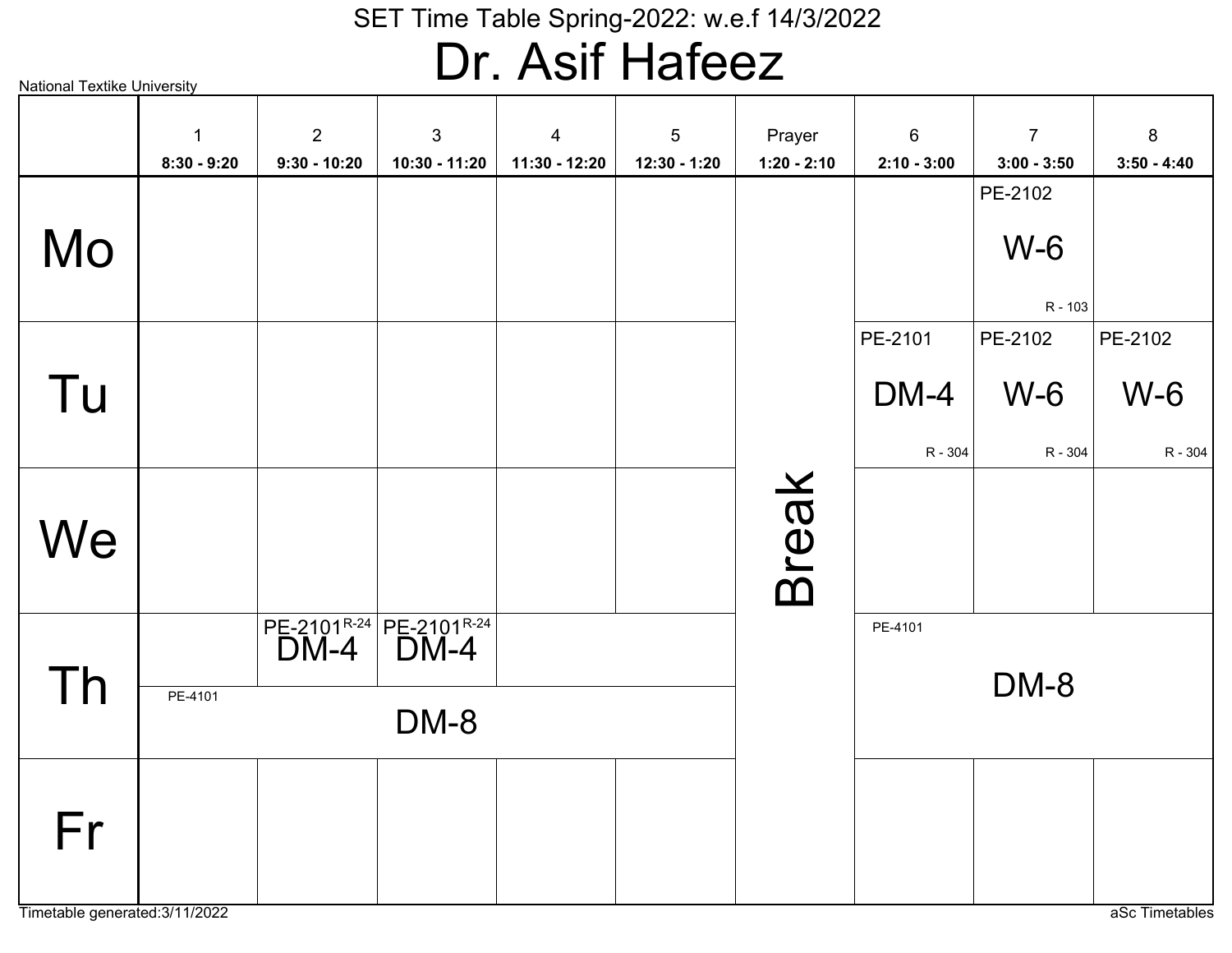# Dr. Asim Idrees

National Textike UniversityK-4/ TT4PH-2001R-302K-4/TT4PH-2001 Ph Lab 1 Group 1DM-4PH-2001R-22K-4/ TT4PH-2001R-21K-4/TT4PH-2001 Ph Lab 1 Group 2DM-4PH-2001 Ph Lab 1 DM-4PH-2001R - 103Break MoTu**We** ThFr1 **8:30 - 9:20**2 **9:30 - 10:20**3 **10:30 - 11:20**4 **11:30 - 12:20**5 **12:30 - 1:20**Prayer**1:20 - 2:10**6**2:10 - 3:00**7**3:00 - 3:50**8**3:50 - 4:40**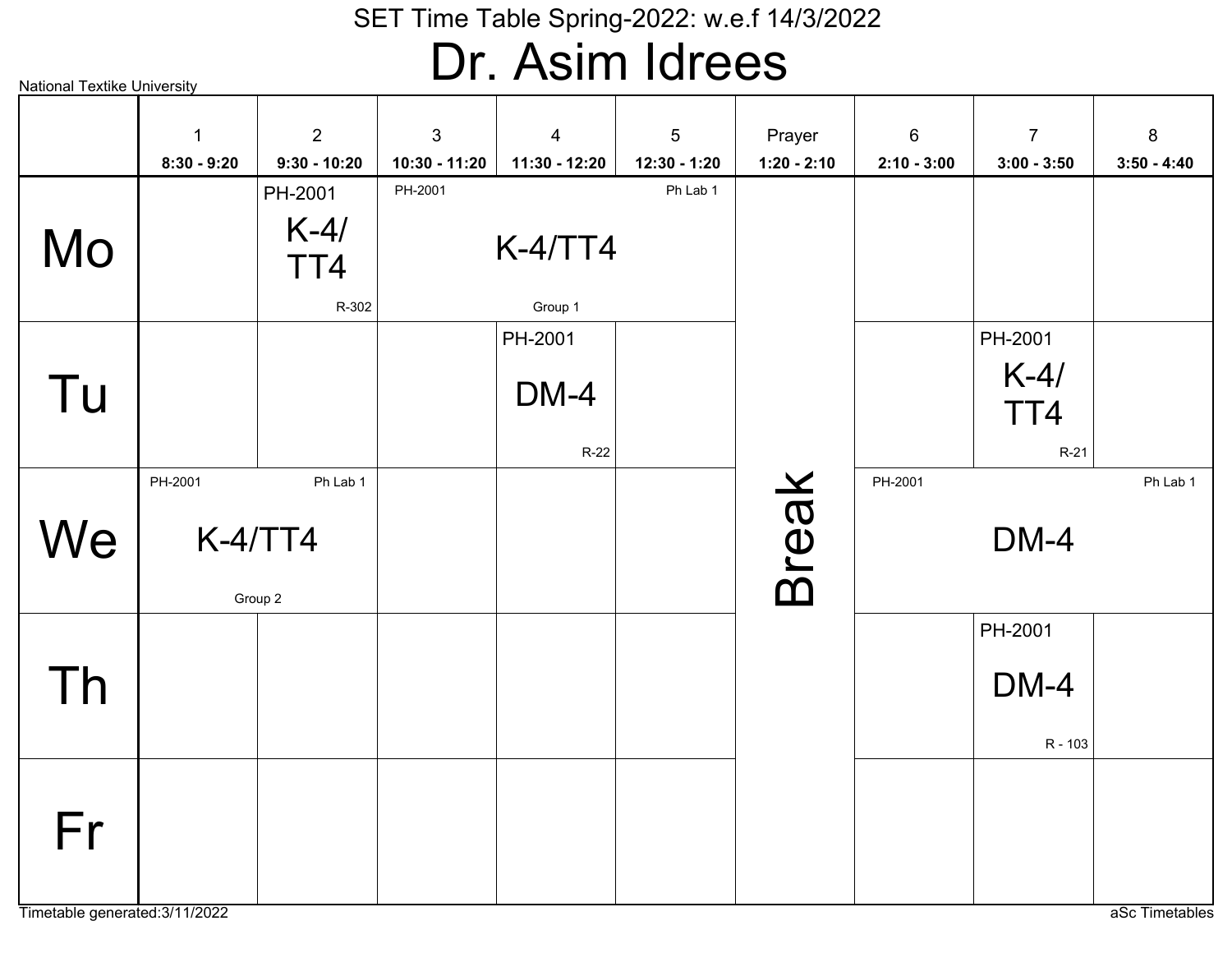# Dr. Babar Ramzan

|    | $\mathbf{1}$<br>$8:30 - 9:20$ | 2 <sup>1</sup><br>$9:30 - 10:20$ | $\mathfrak{S}$<br>10:30 - 11:20 | $\overline{4}$<br>11:30 - 12:20 | $5\phantom{.0}$<br>12:30 - 1:20 | Prayer<br>$1:20 - 2:10$ | $6\phantom{1}$<br>$2:10 - 3:00$ | $\overline{7}$<br>$3:00 - 3:50$ | 8<br>$3:50 - 4:40$ |
|----|-------------------------------|----------------------------------|---------------------------------|---------------------------------|---------------------------------|-------------------------|---------------------------------|---------------------------------|--------------------|
| Mo |                               |                                  |                                 |                                 |                                 |                         | MGT-4089<br>$K-8$<br>R-301      | MGT-4084<br>$G-6$<br>$R-23$     |                    |
| Tu |                               |                                  |                                 |                                 | MGT-4084<br>$G-6$<br>R - 201    |                         | MGT-4089<br>$K-8$<br>$R-20$     |                                 |                    |
| We |                               |                                  | MGT-4089<br>$K-8$<br>R-302      |                                 |                                 | <b>Break</b>            | MGT-4084<br>$G-6$<br>R - 201    |                                 |                    |
| Th |                               |                                  |                                 |                                 |                                 |                         |                                 |                                 |                    |
| Fr |                               |                                  |                                 |                                 |                                 |                         |                                 |                                 |                    |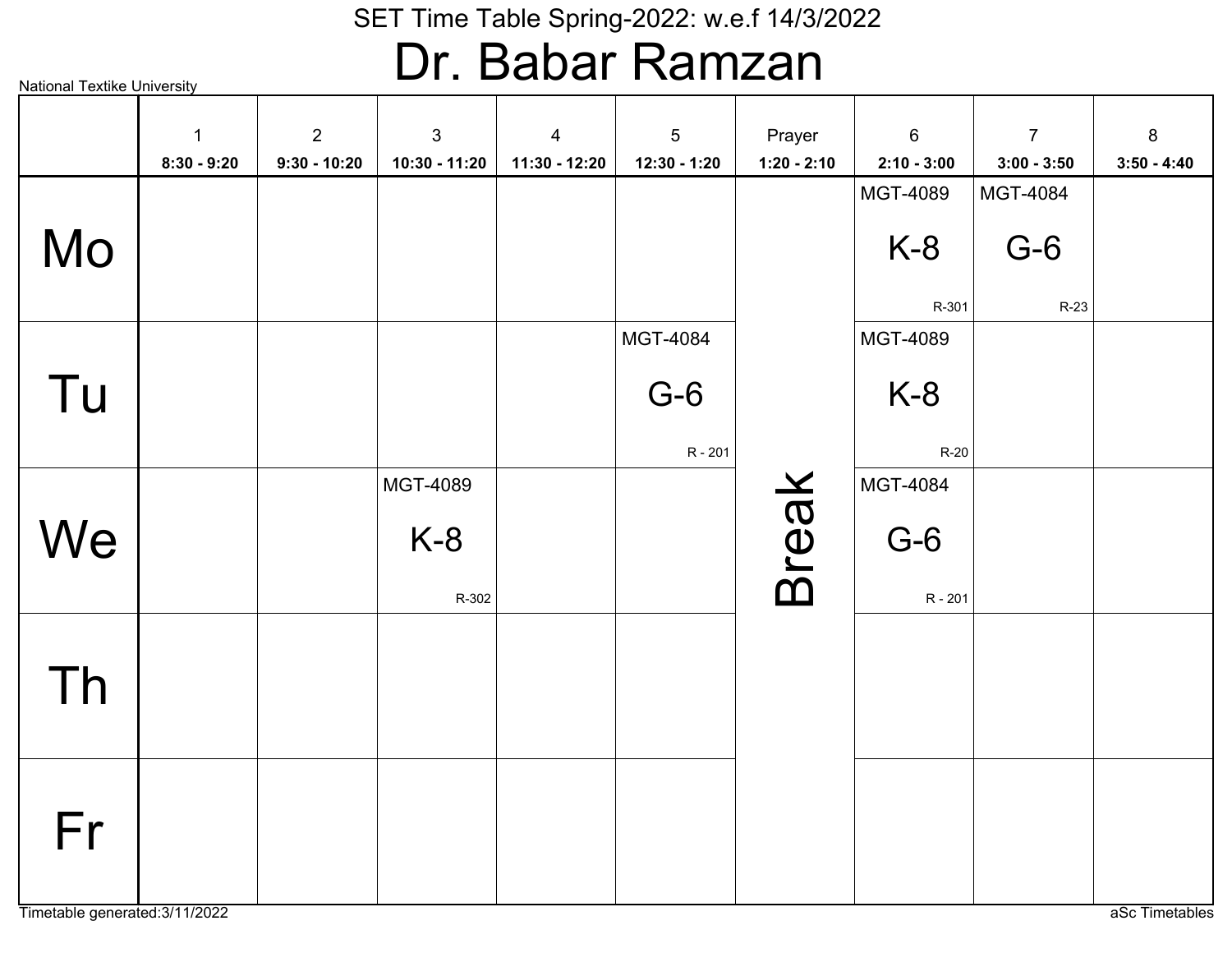### SET Time Table Spring-2022: w.e.f 14/3/2022Dr. Danish Mahmood

|    | $\mathbf{1}$  | $\overline{2}$ | $\mathfrak{S}$ | $\overline{4}$ | 5                  | Prayer        | $\,6\,$       | $\overline{7}$ | 8                  |
|----|---------------|----------------|----------------|----------------|--------------------|---------------|---------------|----------------|--------------------|
|    | $8:30 - 9:20$ | $9:30 - 10:20$ | 10:30 - 11:20  | 11:30 - 12:20  | 12:30 - 1:20       | $1:20 - 2:10$ | $2:10 - 3:00$ | $3:00 - 3:50$  | $3:50 - 4:40$      |
|    | <b>TQ</b>     |                |                |                |                    |               |               |                |                    |
| Mo | $G-2$         |                |                |                |                    |               |               |                |                    |
|    | R - 102       |                |                |                |                    |               |               |                |                    |
| Tu |               |                |                |                |                    |               |               |                |                    |
|    | <b>TQ</b>     | AM-1003        |                |                |                    |               | FM-4023       |                | <b>Testing Lab</b> |
| We | $AM-2$<br>(A) | $AM-2$<br>(A)  |                |                |                    | <b>Break</b>  |               | $W-8$          |                    |
|    | R - 102       | $R-24$         | FM-4023        |                | <b>Testing Lab</b> |               |               | Group 1        |                    |
|    | FM-4023       | FM-4023        |                |                |                    |               |               |                |                    |
| Th | $W-8$         | $W-8$          |                | $W-8$          |                    |               |               |                |                    |
|    | R-302         | R - 403        |                | Group 2        |                    |               |               |                |                    |
|    |               |                | АДА ПОРЗ 102   |                |                    |               | FM-4022       |                |                    |
|    |               |                | (A)            |                |                    |               |               |                |                    |
| Fr | FM-4022       |                | $W-8$          |                |                    |               |               | $W-8$          |                    |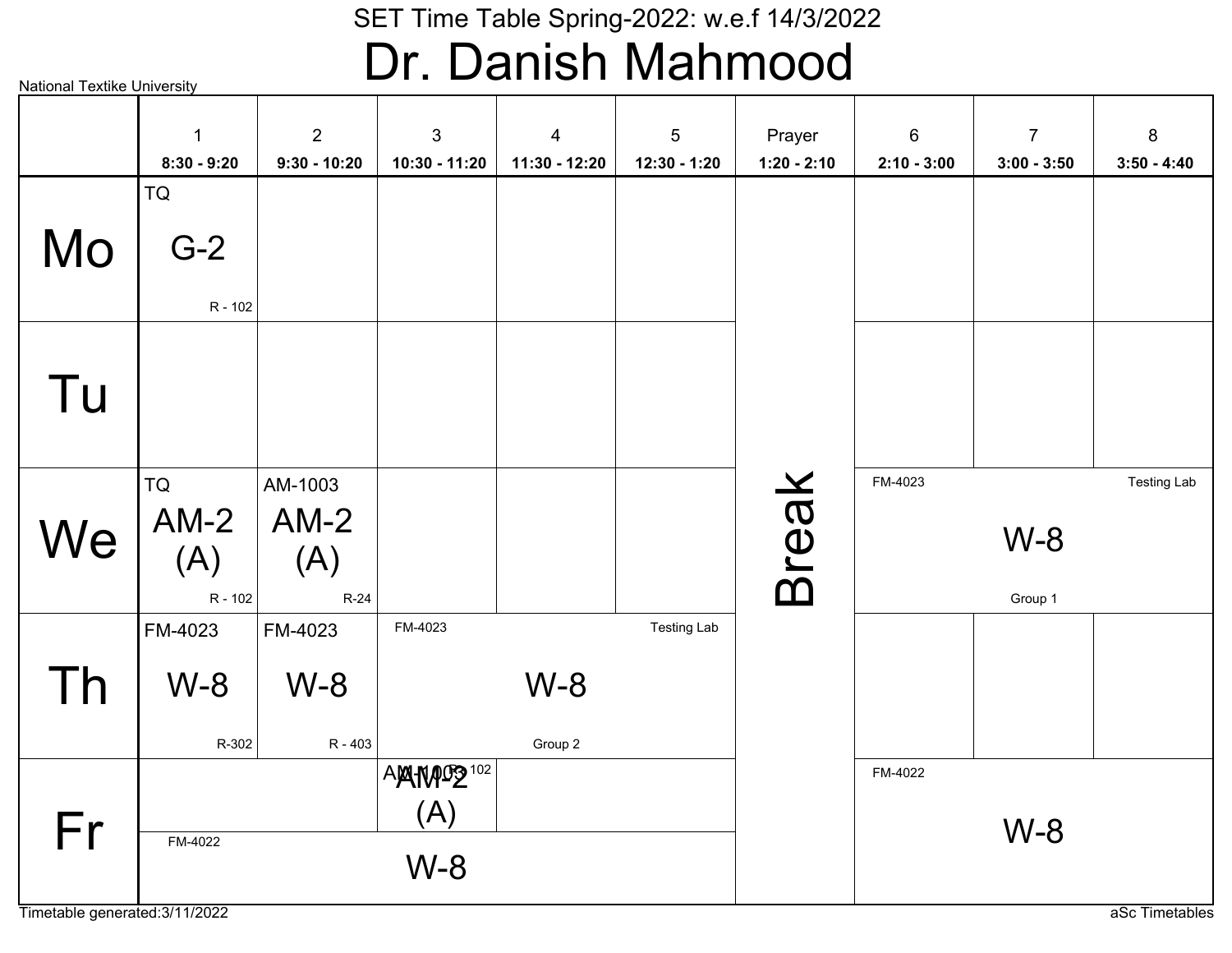## Dr. Faheem Ahmad

|                                | $\mathbf 1$                                                    | 2              | $\mathbf{3}$  | $\overline{\mathbf{4}}$ | $5\phantom{.0}$    | Prayer        | $6\phantom{1}6$ | $\overline{7}$ | 8              |
|--------------------------------|----------------------------------------------------------------|----------------|---------------|-------------------------|--------------------|---------------|-----------------|----------------|----------------|
|                                | $8:30 - 9:20$                                                  | $9:30 - 10:20$ | 10:30 - 11:20 | 11:30 - 12:20           | 12:30 - 1:20       | $1:20 - 2:10$ | $2:10 - 3:00$   | $3:00 - 3:50$  | $3:50 - 4:40$  |
|                                | $\begin{vmatrix} \text{TET-4/} \\ \text{TET-6/} \end{vmatrix}$ |                | TT-2069       |                         | YM Lab 2           |               |                 |                |                |
| Mo                             | TET-8                                                          |                |               | TET-4                   |                    |               |                 |                |                |
|                                |                                                                | TT-2066        |               |                         |                    |               |                 |                |                |
| Tu                             |                                                                | TET-4          |               |                         |                    |               |                 |                |                |
|                                |                                                                | R-302          | TT-2066       |                         | <b>Testing Lab</b> |               | TT-2069         | TT-2069        |                |
|                                |                                                                |                |               |                         |                    |               |                 |                |                |
| We                             |                                                                |                |               | TET-4                   |                    | <b>Break</b>  | $TET-4$         | TET-4          |                |
|                                |                                                                |                |               |                         |                    |               | $R-24$          | $R-24$         |                |
|                                |                                                                |                |               |                         | TT-2066            |               |                 |                |                |
| Th                             |                                                                |                |               |                         | TET-4              |               |                 |                |                |
|                                |                                                                |                |               |                         | R - 201            |               |                 |                |                |
|                                |                                                                |                |               |                         |                    |               |                 |                |                |
| Fr                             |                                                                |                |               |                         |                    |               |                 |                |                |
| Timetable generated: 3/11/2022 |                                                                |                |               |                         |                    |               |                 |                | aSc Timetables |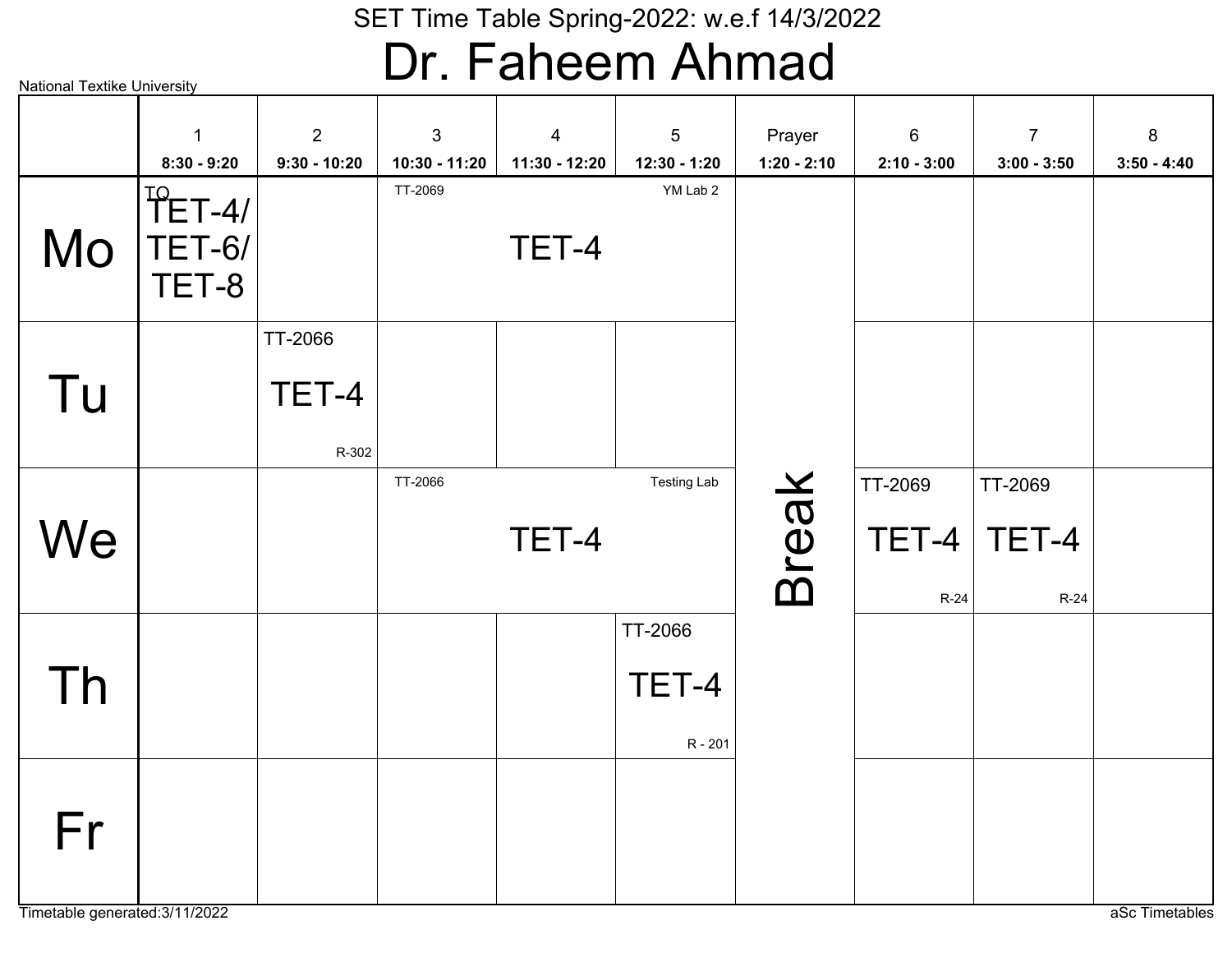# Dr. Faiza Anjum

National Textike UniversityTET-8SS-2095R-24AM-2 (A)SS-1092R-303TET-8SS-2095R - 202AM-2 (B)SS-1092R-22TET-8SS-2095R - 101AM-2 (B)SS-1092R-20AM-2 (B)SS-1092R-20AM-2 (A)SS-1092R - 103AM-2 (A)SS-1092R - 103Break MoTu**We** ThFr1 **8:30 - 9:20**2**9:30 - 10:20**3 **10:30 - 11:20**4 **11:30 - 12:20**5 **12:30 - 1:20**Prayer**1:20 - 2:10**6**2:10 - 3:00**7**3:00 - 3:50**8**3:50 - 4:40**

Timetable generated:3/11/2022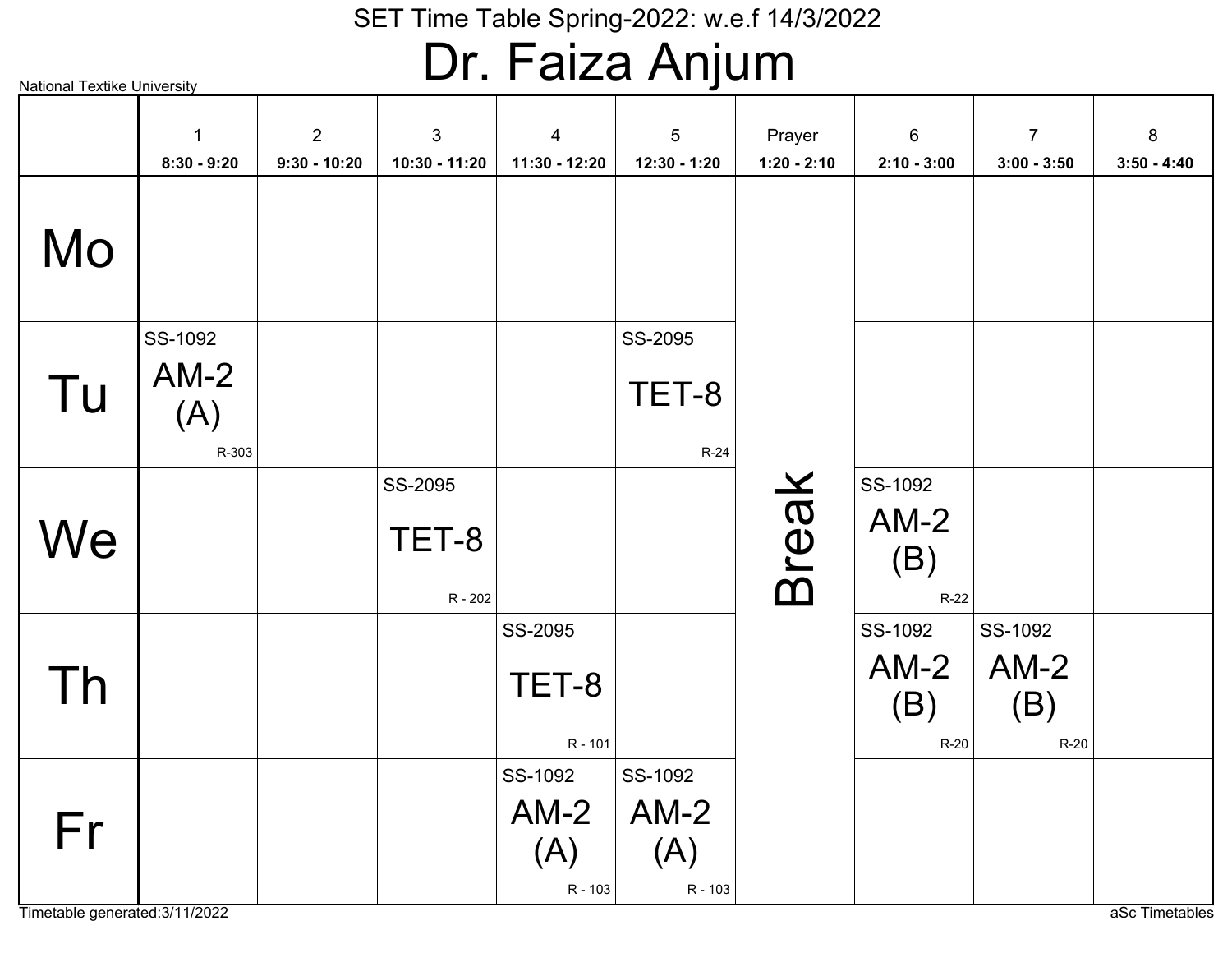## Dr. Fatima

| <b>National Textike University</b> |                              |                                  |                                 |                                 | $\blacksquare$             |                         |                    |                                 |                    |
|------------------------------------|------------------------------|----------------------------------|---------------------------------|---------------------------------|----------------------------|-------------------------|--------------------|---------------------------------|--------------------|
|                                    | $\mathbf 1$<br>$8:30 - 9:20$ | $\overline{2}$<br>$9:30 - 10:20$ | $\mathfrak{S}$<br>10:30 - 11:20 | $\overline{4}$<br>11:30 - 12:20 | $\sqrt{5}$<br>12:30 - 1:20 | Prayer<br>$1:20 - 2:10$ | 6<br>$2:10 - 3:00$ | $\overline{7}$<br>$3:00 - 3:50$ | 8<br>$3:50 - 4:40$ |
| Mo                                 |                              | TE-2114<br>$Y-4$<br>R-401        | TE-2114<br>$Y-4$<br>R-401       |                                 |                            |                         |                    |                                 |                    |
|                                    | GM-3044                      |                                  | Sewing lab advance              |                                 |                            |                         |                    |                                 |                    |
| Tu                                 |                              | $G-6$                            |                                 |                                 |                            |                         |                    |                                 |                    |
|                                    |                              |                                  |                                 | GM-3044                         | GM-3044                    |                         |                    |                                 |                    |
| We                                 |                              |                                  |                                 | $G-6$<br>R - 202                | $G-6$<br>R - 202           | <b>Break</b>            |                    |                                 |                    |
|                                    | GM-3044                      |                                  | TE-2114                         |                                 | Sewing Lab basic           |                         |                    |                                 |                    |
| Th                                 | $G-6$<br>$R-23$              |                                  |                                 | $Y-4$                           |                            |                         |                    |                                 |                    |
|                                    | GM-4042                      |                                  |                                 |                                 |                            |                         | GM-4042            |                                 |                    |
| Fr                                 |                              |                                  | $G-8$                           |                                 |                            |                         |                    | $G-8$                           |                    |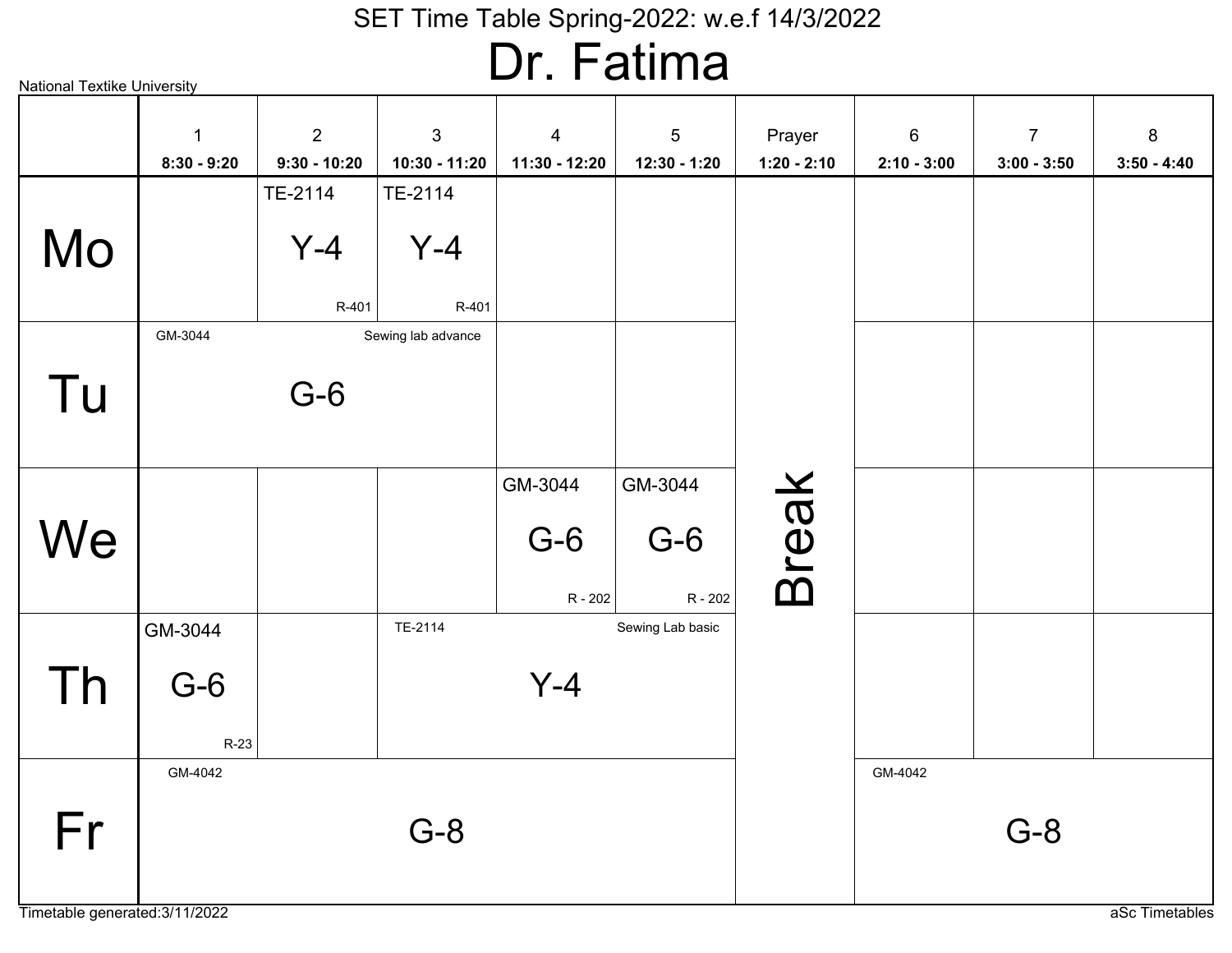# Dr. H. Shahzad Maqsood

National Textike University

|    | $\mathbf{1}$<br>$8:30 - 9:20$ | $\overline{2}$<br>$9:30 - 10:20$  | $\mathfrak{S}$<br>10:30 - 11:20   | $\overline{\mathbf{4}}$<br>11:30 - 12:20 | 5<br>12:30 - 1:20   | Prayer<br>$1:20 - 2:10$ | $\,6\,$<br>$2:10 - 3:00$ | $\overline{7}$<br>$3:00 - 3:50$ | $\bf 8$<br>$3:50 - 4:40$ |
|----|-------------------------------|-----------------------------------|-----------------------------------|------------------------------------------|---------------------|-------------------------|--------------------------|---------------------------------|--------------------------|
| Mo |                               |                                   |                                   |                                          |                     |                         |                          |                                 |                          |
| Tu |                               |                                   |                                   | TQ<br>$AM-2$<br>(B)<br>$R - 101$         |                     |                         |                          |                                 |                          |
| We |                               | AM-1002<br>$AM-2$<br>(B)<br>R-303 | AM-1002<br>$AM-2$<br>(B)<br>R-303 |                                          |                     | <b>Break</b>            |                          |                                 |                          |
| Th | AM-1002                       | AM-2 $(B)$                        | ME-1121<br>YM Lab 2               | $Y-2$                                    | <b>Drawing Hall</b> |                         |                          |                                 |                          |
| Fr |                               |                                   |                                   |                                          |                     |                         |                          |                                 |                          |

Timetable generated:3/11/2022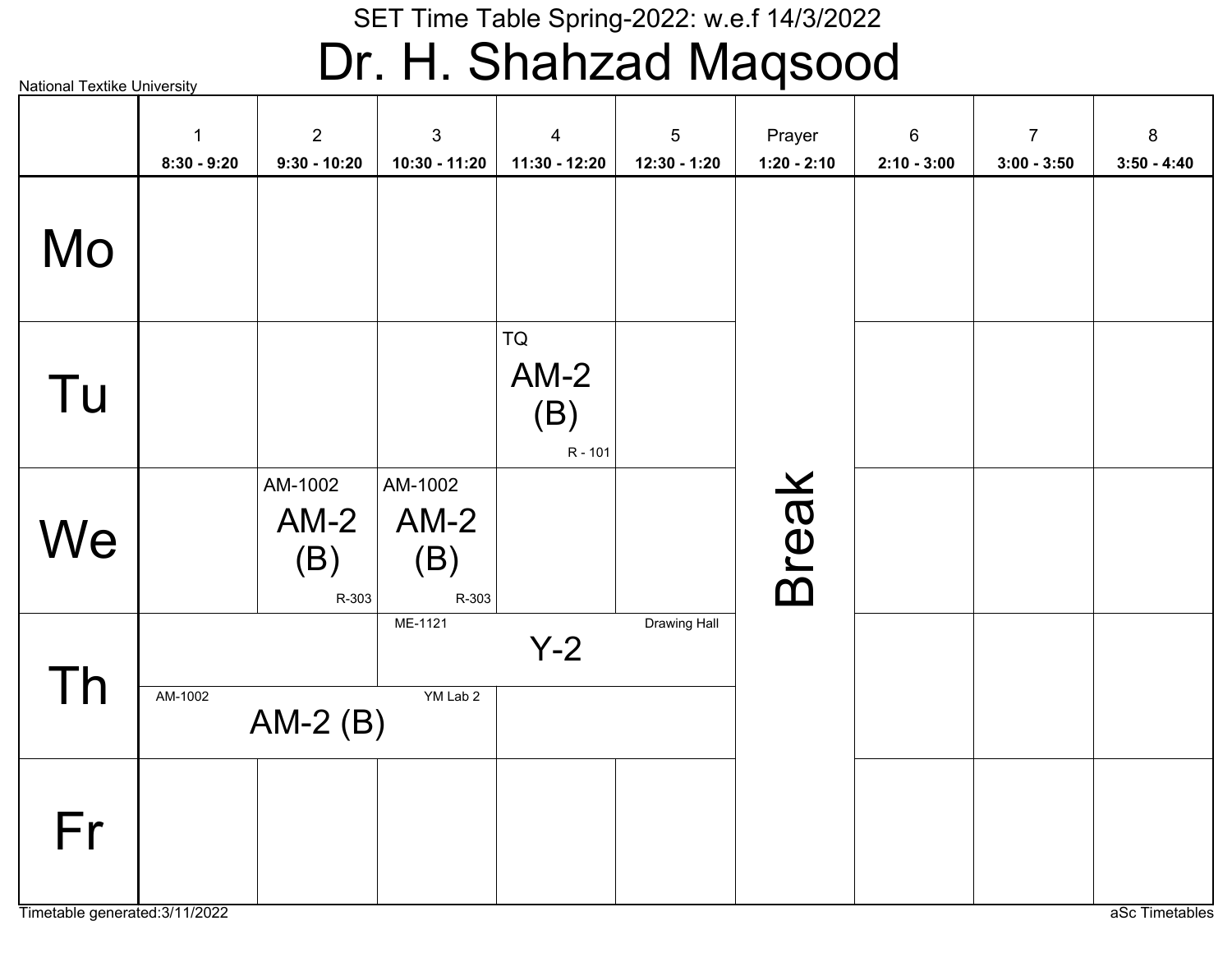### SET Time Table Spring-2022: w.e.f 14/3/2022Dr. Habib Awais

|    | $\mathbf 1$<br>$8:30 - 9:20$                          | $\overline{2}$<br>$9:30 - 10:20$ | 3<br>10:30 - 11:20 | $\overline{4}$<br>11:30 - 12:20 | $5\phantom{.0}$<br>12:30 - 1:20 | Prayer<br>$1:20 - 2:10$ | 6<br>$2:10 - 3:00$            | $\overline{7}$<br>$3:00 - 3:50$ | 8<br>$3:50 - 4:40$ |
|----|-------------------------------------------------------|----------------------------------|--------------------|---------------------------------|---------------------------------|-------------------------|-------------------------------|---------------------------------|--------------------|
| Mo |                                                       |                                  |                    |                                 |                                 |                         |                               |                                 |                    |
| Tu |                                                       | KN-3054<br>$K-6$<br>KN (IT Lab)  |                    |                                 |                                 |                         | TE-1112<br>$W-2$<br>R-301     | TE-1112<br>$W-2$<br>R-301       |                    |
| We |                                                       | KN-3054                          | $K-6$              | Kn Lab                          |                                 | <b>Break</b>            | KN-3054<br>K-6<br>KN (IT Lab) |                                 |                    |
| Th | $\overline{\text{TE-1112}^{\text{R-22}} }$<br>KN-4051 |                                  | $K-8$              |                                 |                                 |                         | KN-4051                       | <b>K-8</b>                      |                    |
| Fr |                                                       |                                  |                    |                                 |                                 |                         |                               |                                 |                    |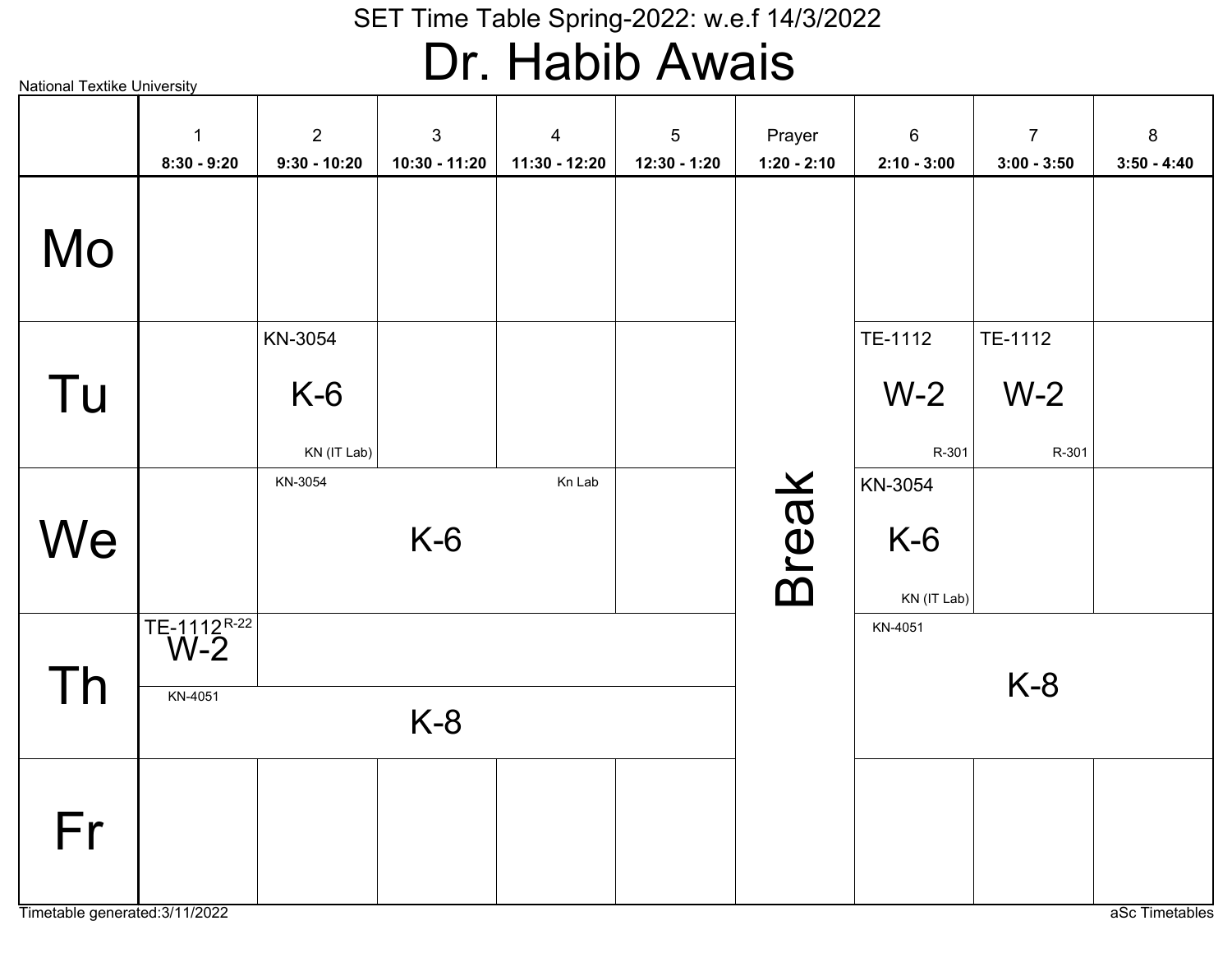## Dr. Hafsa Jamshaid

|    | $\mathbf 1$<br>$8:30 - 9:20$ | $\overline{2}$<br>$9:30 - 10:20$ | $\mathbf{3}$<br>10:30 - 11:20 | $\overline{4}$<br>11:30 - 12:20 | $5\,$<br>12:30 - 1:20 | Prayer<br>$1:20 - 2:10$ | $6\phantom{.}6$<br>$2:10 - 3:00$ | $\overline{7}$<br>$3:00 - 3:50$ | 8<br>$3:50 - 4:40$ |
|----|------------------------------|----------------------------------|-------------------------------|---------------------------------|-----------------------|-------------------------|----------------------------------|---------------------------------|--------------------|
| Mo |                              |                                  |                               |                                 |                       |                         |                                  |                                 |                    |
| Tu |                              |                                  | TT-3068<br>TET-6<br>$R-20$    | TT-3068<br>TET-6<br>$R-20$      |                       |                         |                                  |                                 |                    |
| We |                              |                                  |                               |                                 |                       | <b>Break</b>            | TT-3068                          | TET-6                           | FM Lab 2           |
| Th |                              |                                  |                               |                                 |                       |                         |                                  |                                 |                    |
| Fr |                              |                                  |                               |                                 |                       |                         |                                  |                                 |                    |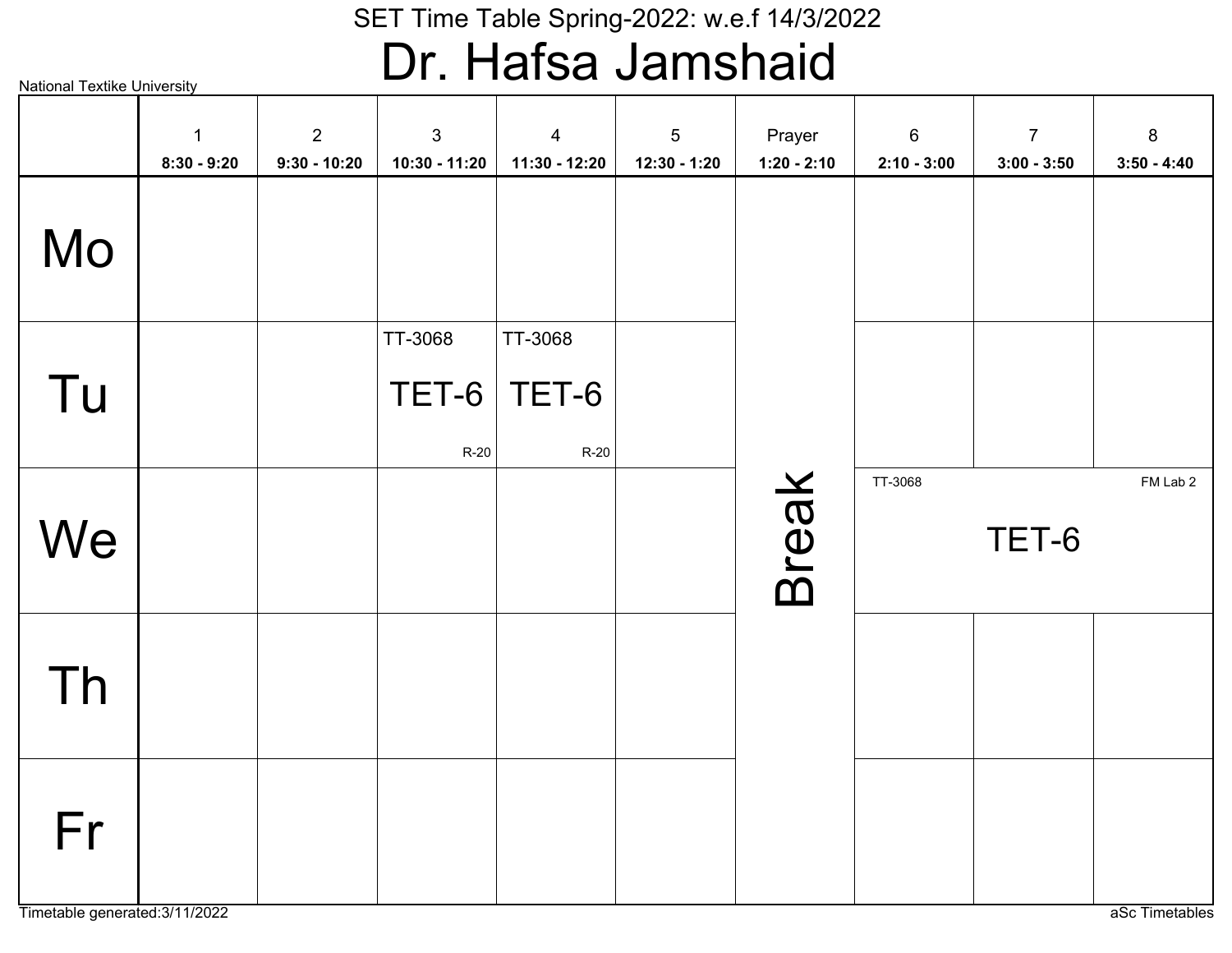### SET Time Table Spring-2022: w.e.f 14/3/2022Dr. Haroon UR Rashid

|                                | $\mathbf{1}$<br>$8:30 - 9:20$ | $\overline{2}$<br>$9:30 - 10:20$ | $\mathfrak{S}$<br>10:30 - 11:20 | $\overline{4}$<br>11:30 - 12:20 | $5\phantom{.0}$<br>12:30 - 1:20 | Prayer<br>$1:20 - 2:10$ | $6\phantom{1}$<br>$2:10 - 3:00$ | $\overline{7}$<br>$3:00 - 3:50$ | $8\phantom{1}$<br>$3:50 - 4:40$ |
|--------------------------------|-------------------------------|----------------------------------|---------------------------------|---------------------------------|---------------------------------|-------------------------|---------------------------------|---------------------------------|---------------------------------|
|                                |                               |                                  |                                 |                                 | EE-3001                         |                         | ME-2121                         |                                 | IPC Lab (NTRC)                  |
|                                |                               |                                  |                                 |                                 |                                 |                         |                                 |                                 |                                 |
| Mo                             |                               |                                  |                                 |                                 | $Y-6$                           |                         |                                 | $P-8$                           |                                 |
|                                |                               |                                  |                                 |                                 |                                 |                         |                                 |                                 |                                 |
|                                |                               |                                  |                                 |                                 | R-302                           |                         |                                 | Group 1                         |                                 |
|                                |                               |                                  |                                 |                                 | EE-3001                         |                         | EE-3001                         | EE-3001                         | EE-3001                         |
|                                |                               |                                  |                                 |                                 |                                 |                         |                                 |                                 |                                 |
| Tu                             |                               |                                  |                                 |                                 | $Y-6$                           |                         | $W-6$                           | $K-6$                           | $K-6$                           |
|                                |                               |                                  |                                 |                                 |                                 |                         |                                 |                                 |                                 |
|                                |                               | ME-2121                          |                                 | IPC Lab (NTRC)                  | R - 102                         |                         | R - 103<br>EE-3001              | R - 201                         | $R - 201$<br>Elec.Tech Lab      |
|                                |                               |                                  |                                 |                                 | EE-3001                         |                         |                                 |                                 |                                 |
| We                             |                               |                                  | $P-8$                           |                                 | $W-6$                           | <b>Break</b>            |                                 | $W-6$                           |                                 |
|                                |                               |                                  |                                 |                                 |                                 |                         |                                 |                                 |                                 |
|                                |                               |                                  | Group 2                         |                                 | R - 103                         |                         |                                 | Group 2                         |                                 |
|                                |                               |                                  | EE-3001                         |                                 | Elec.Tech Lab                   |                         | EE-3001                         |                                 | Elec.Tech Lab                   |
|                                |                               |                                  |                                 | $W-6$<br>Group 1                |                                 |                         |                                 | $Y-6$                           |                                 |
| Τh                             | KN-4051                       |                                  |                                 |                                 |                                 |                         | KN-4051                         |                                 |                                 |
|                                |                               |                                  | K-8                             |                                 |                                 |                         |                                 | <b>K-8</b>                      |                                 |
|                                |                               |                                  |                                 |                                 |                                 |                         |                                 |                                 |                                 |
|                                |                               |                                  |                                 |                                 |                                 |                         |                                 |                                 |                                 |
| Fr                             |                               |                                  |                                 |                                 |                                 |                         |                                 |                                 |                                 |
|                                |                               |                                  |                                 |                                 |                                 |                         |                                 |                                 |                                 |
|                                |                               |                                  |                                 |                                 |                                 |                         |                                 |                                 |                                 |
| Timetable generated: 3/11/2022 |                               |                                  |                                 |                                 |                                 |                         |                                 |                                 | aSc Timetables                  |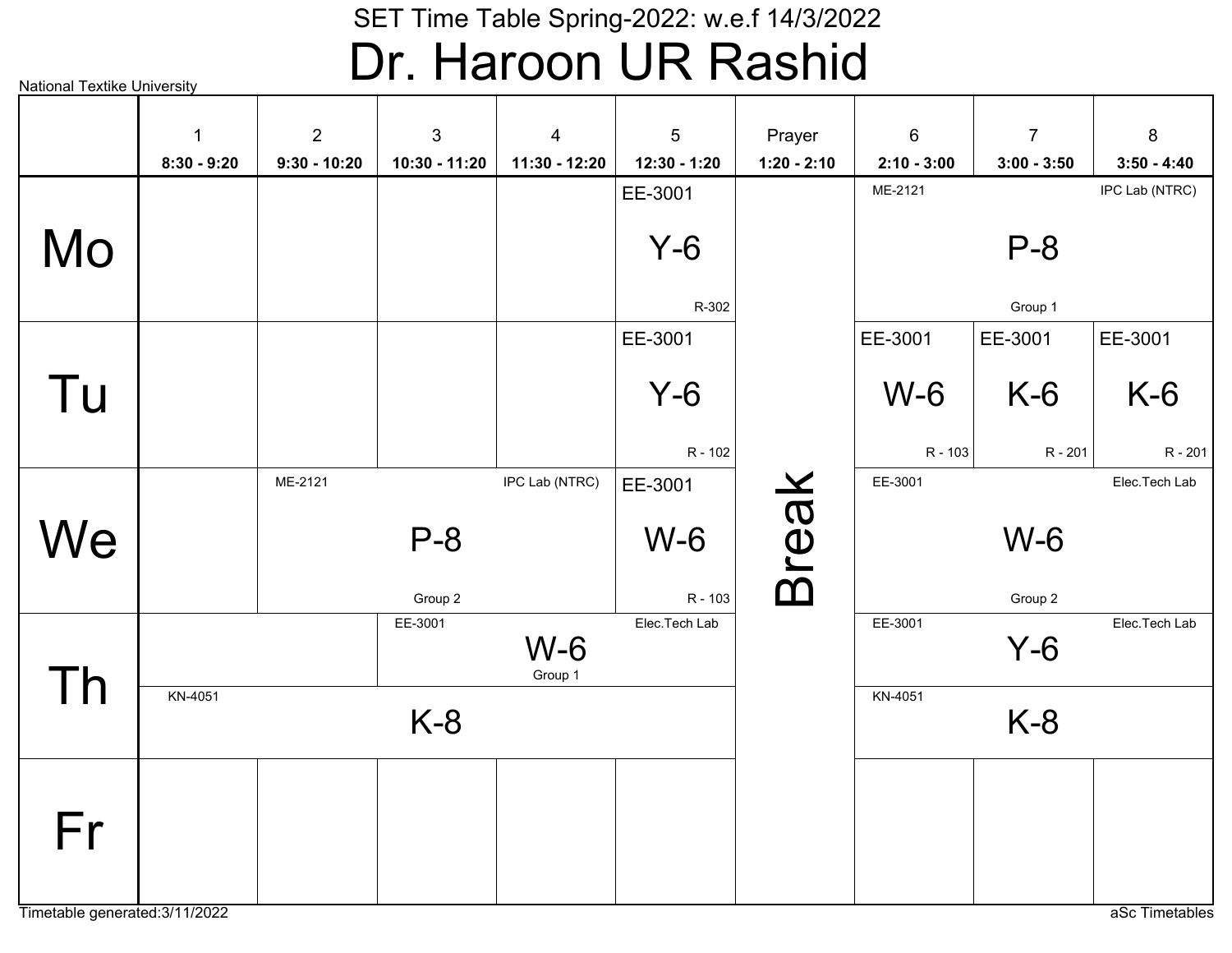# Dr. Jawad Naeem

National Textike UniversityTET-6TT-3066R-402TET-6TT-3066 Sewing lab advance TET-4TT-2068R - 304TET-4TT-2068R-23TET-6TT-3066R-303TET-4TT-2068 Sewing lab advance Break MoTu**We** ThFr1 **8:30 - 9:20**2 **9:30 - 10:20**3 **10:30 - 11:20**4 **11:30 - 12:20**5**12:30 - 1:20**Prayer**1:20 - 2:10**6**2:10 - 3:00**7 **3:00 - 3:50**8**3:50 - 4:40**

Timetable generated:3/11/2022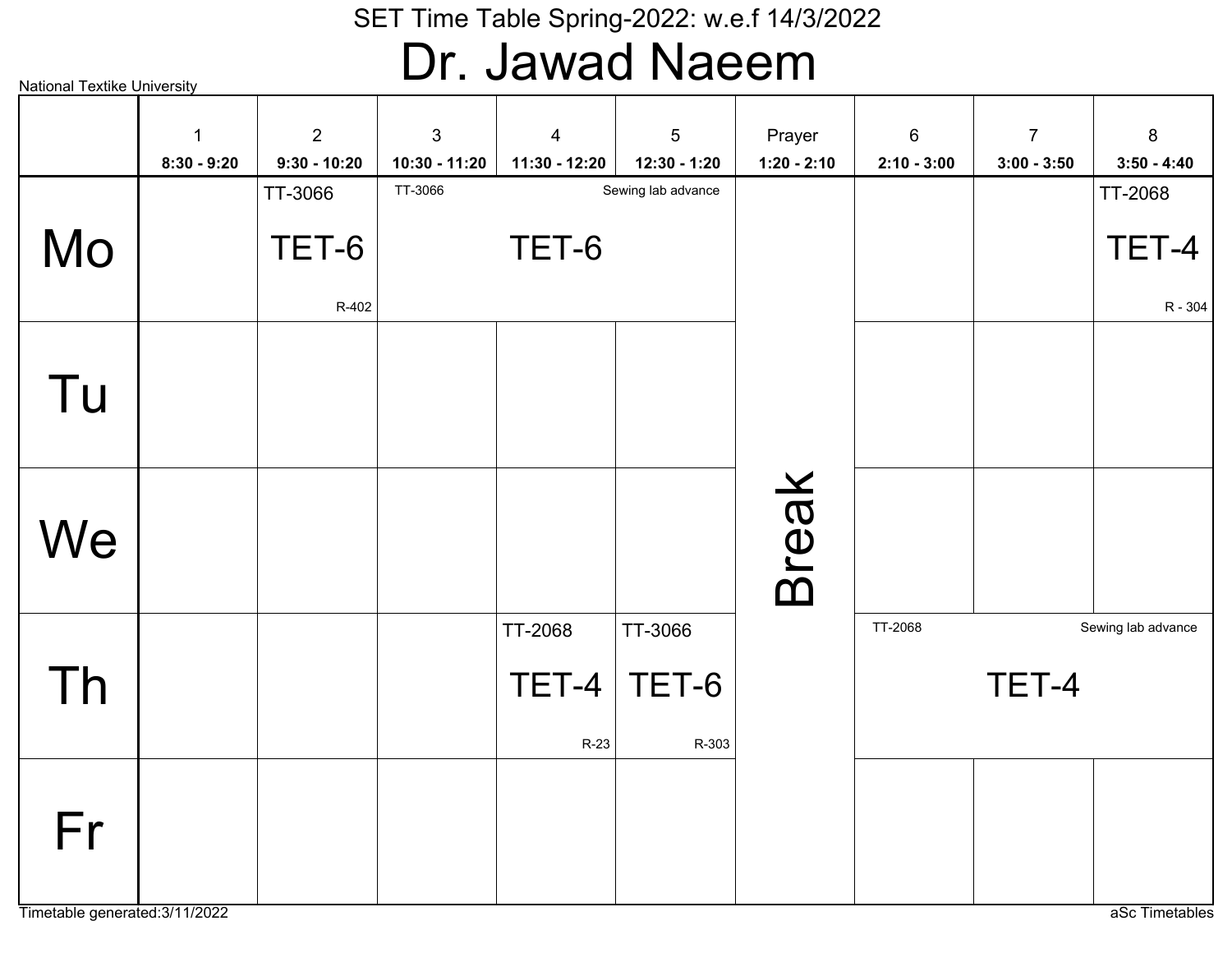# Dr. Kashif Bangish

National Textike University

|    | $\mathbf 1$   | $\overline{2}$   | $\mathfrak{S}$ | $\overline{4}$ | $5\overline{)}$ | Prayer        | $6\phantom{1}$     | $\overline{7}$ | 8             |
|----|---------------|------------------|----------------|----------------|-----------------|---------------|--------------------|----------------|---------------|
|    | $8:30 - 9:20$ | $9:30 - 10:20$   | 10:30 - 11:20  | 11:30 - 12:20  | 12:30 - 1:20    | $1:20 - 2:10$ | $2:10 - 3:00$      | $3:00 - 3:50$  | $3:50 - 4:40$ |
|    |               |                  |                |                |                 |               | PE-2102            |                |               |
| Mo |               |                  |                |                |                 |               | TET <sub>2</sub>   |                |               |
|    |               |                  |                |                |                 |               | (B)                |                |               |
|    |               |                  |                |                |                 |               | R - 103<br>PE-2102 |                |               |
|    |               |                  |                |                |                 |               | TET <sub>2</sub>   |                |               |
| Tu |               |                  |                |                |                 |               | (B)                |                |               |
|    |               |                  |                |                |                 |               | R - 101            |                |               |
|    |               | PE-2102          |                |                |                 |               | PE-4107            | PE-4107        |               |
|    |               | TET <sub>2</sub> |                |                |                 |               |                    |                |               |
| We |               | (B)              |                |                |                 |               | DM-8               | <b>DM-8</b>    |               |
|    |               | R - 202          |                |                |                 | <b>Break</b>  | $R-20$             | $R-20$         |               |
|    | PE-4101       |                  |                |                |                 |               | PE-4101            |                |               |
|    |               |                  | DM-8           |                |                 |               |                    | DM-8           |               |
| Th |               |                  |                |                |                 |               |                    |                |               |
|    |               |                  |                |                |                 |               |                    |                |               |
|    |               |                  |                |                |                 |               |                    |                |               |
| Fr |               |                  |                |                |                 |               |                    |                |               |
|    |               |                  |                |                |                 |               |                    |                |               |
|    |               |                  |                |                |                 |               |                    |                |               |

Timetable generated:3/11/2022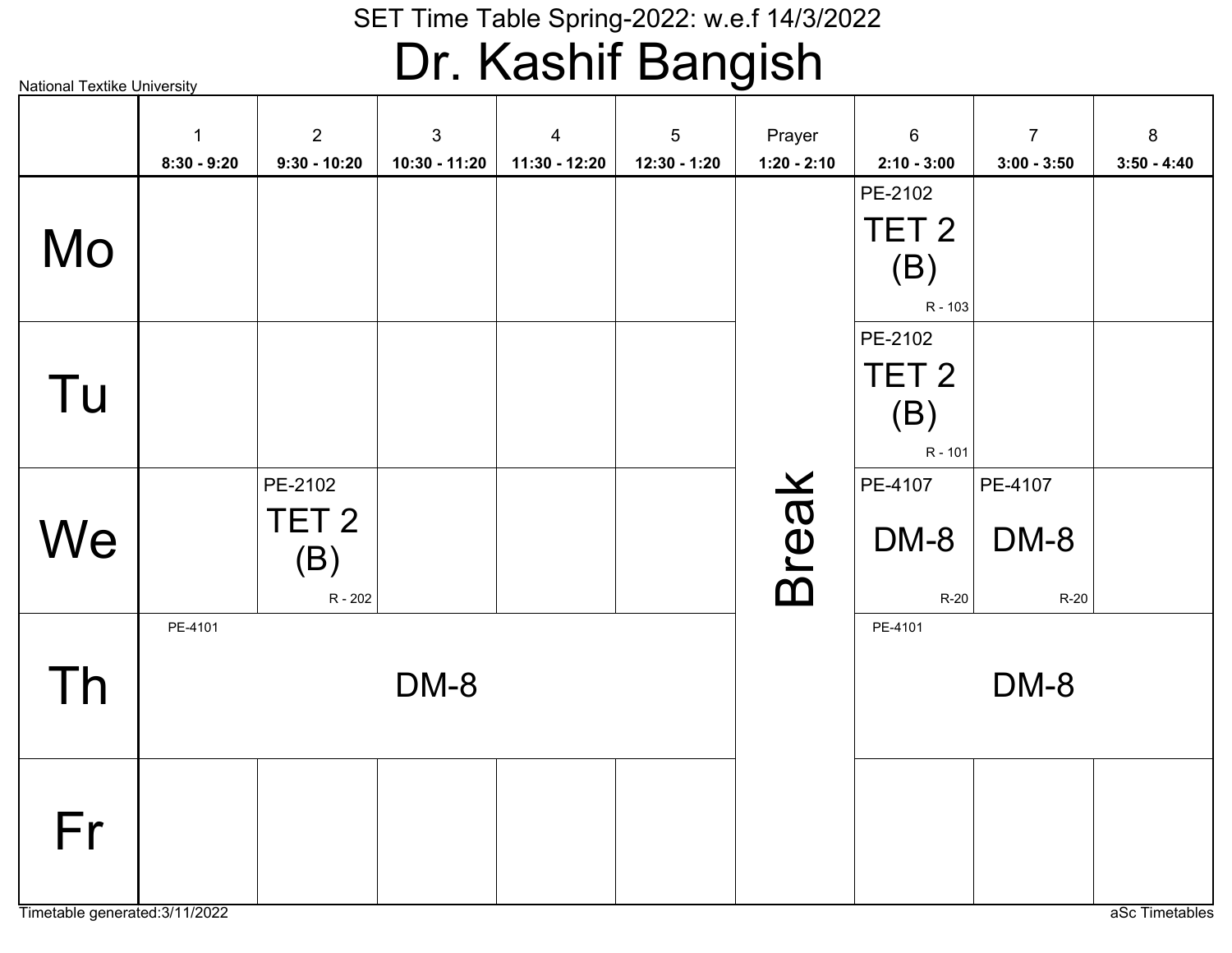### SET Time Table Spring-2022: w.e.f 14/3/2022Dr. Kashif Iqbal

National Textike UniversityP-6TP-3032R - 202P-6TP-3032 TP Lab 2 Group 1P-8TQR-20Y-6TE-3115R-24Y-6TE-3115R-24P-6TP-3032 TP Lab1 Group 2P-6TP-3032R - 103P-6TP-3032R - 103P-8TP-4034P-8TP-4034Break MoTu**We** ThFr1 **8:30 - 9:20**2 **9:30 - 10:20**3 **10:30 - 11:20**4 **11:30 - 12:20**5 **12:30 - 1:20**Prayer**1:20 - 2:10**6 **2:10 - 3:00**7 **3:00 - 3:50**8**3:50 - 4:40**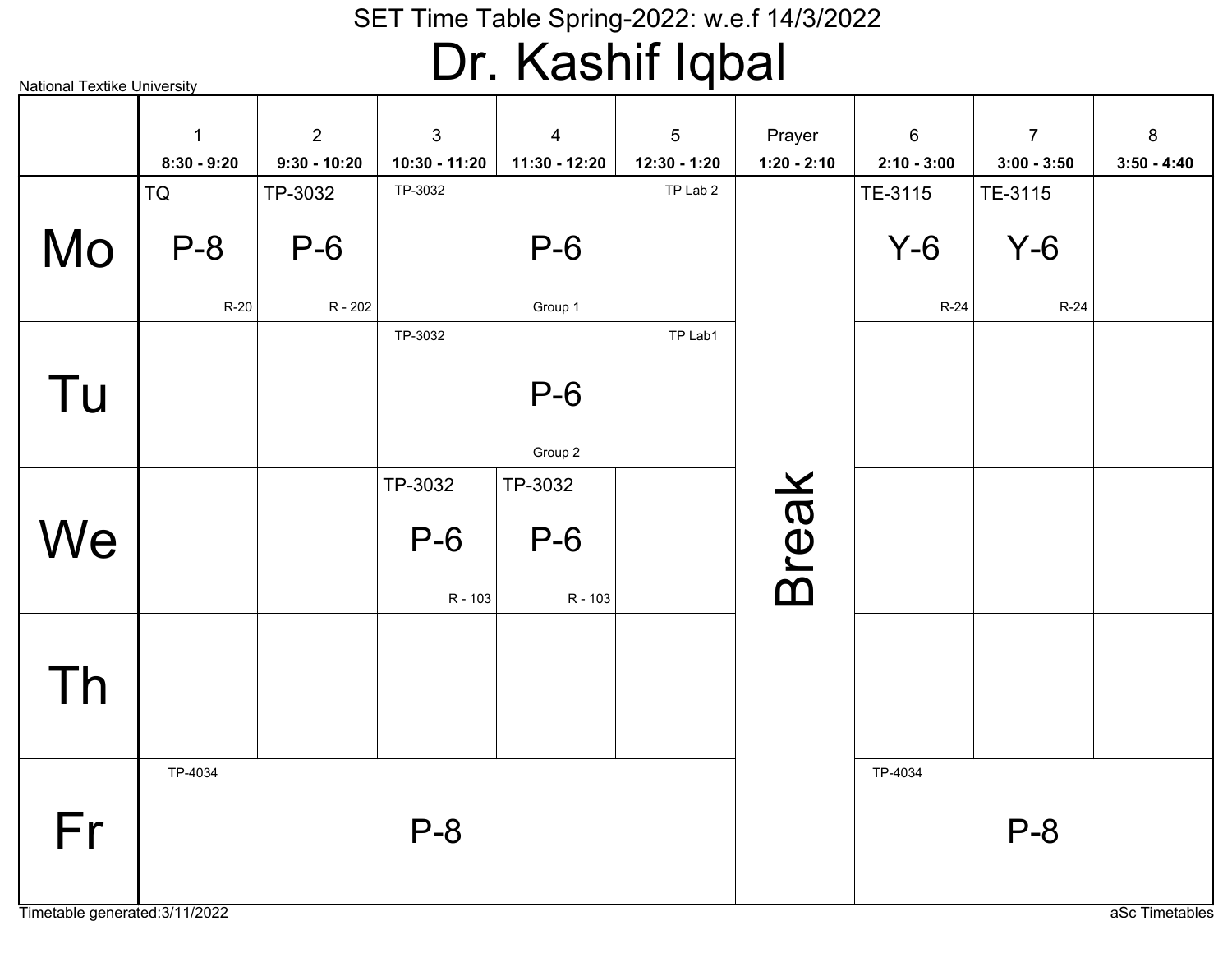### SET Time Table Spring-2022: w.e.f 14/3/2022Dr. Khubab Shaker

National Textike University

|    | $\mathbf{1}$  | $2^{\circ}$    | $\mathbf{3}$  | $\overline{4}$ | 5            | Prayer        | $6\phantom{a}$ | $\overline{7}$ | 8             |
|----|---------------|----------------|---------------|----------------|--------------|---------------|----------------|----------------|---------------|
|    | $8:30 - 9:20$ | $9:30 - 10:20$ | 10:30 - 11:20 | 11:30 - 12:20  | 12:30 - 1:20 | $1:20 - 2:10$ | $2:10 - 3:00$  | $3:00 - 3:50$  | $3:50 - 4:40$ |
|    |               |                | PE-3108       | PE-3108        |              |               |                |                |               |
| Mo |               |                | DM-6          | DM-6           |              |               |                |                |               |
|    |               |                | $R-24$        | $R-24$         |              |               |                |                |               |
|    |               | PE-310.11      | PE-310.11     |                |              |               |                |                |               |
| Tu |               | DM-6           | DM-6          |                |              |               |                |                |               |
|    |               | R-23           | R-23          |                |              |               |                |                |               |
|    |               | PE-3108        |               |                |              |               |                |                |               |
| We |               | DM-6           |               |                |              | <b>Break</b>  |                |                |               |
|    |               | R - 102        |               |                |              |               |                |                |               |
|    | PE-4101       |                |               |                |              |               | PE-4101        |                |               |
| Th |               |                | <b>DM-8</b>   |                |              |               |                | <b>DM-8</b>    |               |
| Fr |               |                |               |                |              |               |                |                |               |

Timetable generated:3/11/2022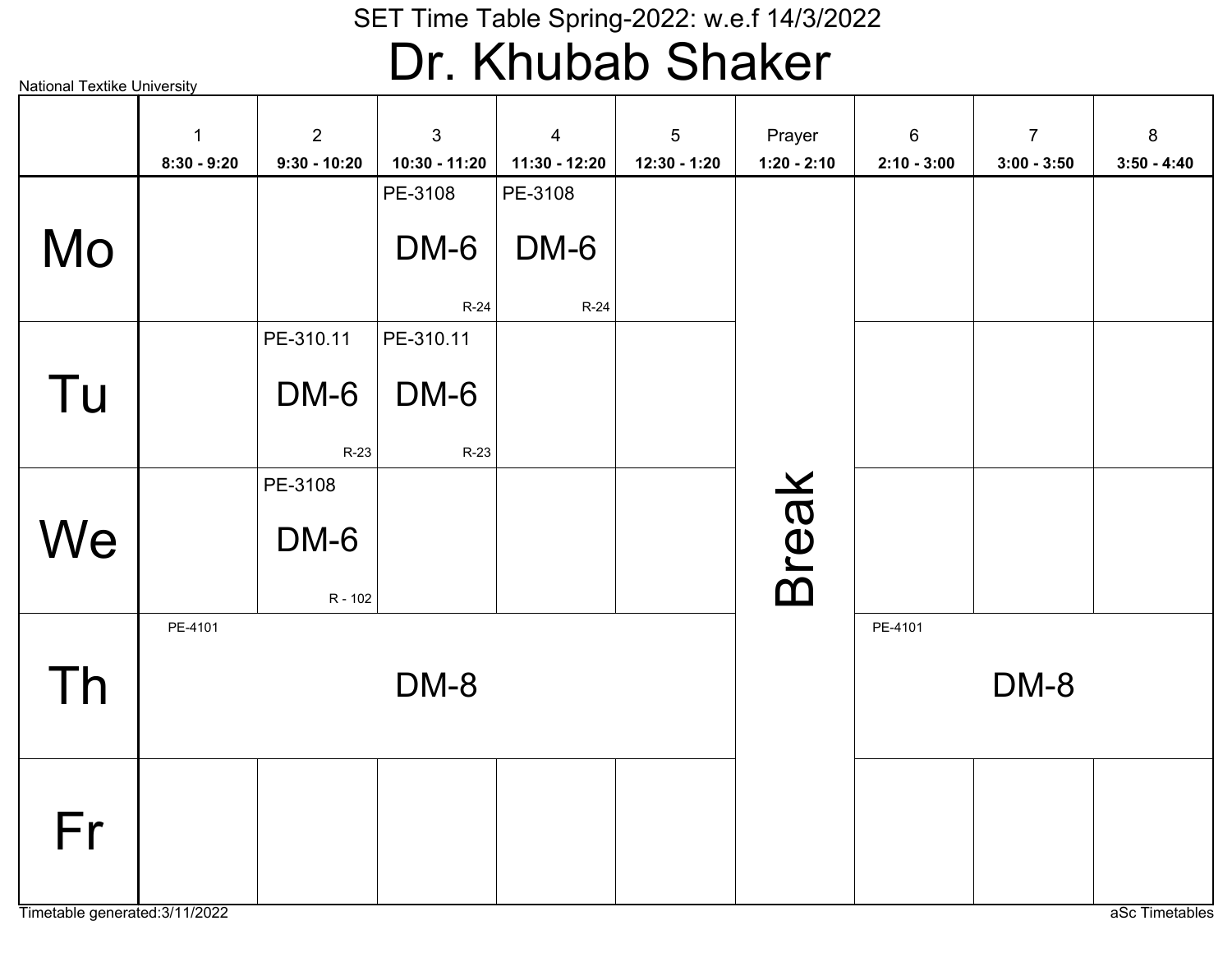## Dr. M Imran Khan

|    | $\mathbf{1}$<br>$8:30 - 9:20$ | $2^{\circ}$<br>$9:30 - 10:20$ | $\mathbf{3}$<br>10:30 - 11:20 | $\overline{4}$<br>11:30 - 12:20 | 5<br>12:30 - 1:20 | Prayer<br>$1:20 - 2:10$ | $6\phantom{1}$<br>$2:10 - 3:00$ | $\overline{7}$<br>$3:00 - 3:50$ | 8<br>$3:50 - 4:40$ |
|----|-------------------------------|-------------------------------|-------------------------------|---------------------------------|-------------------|-------------------------|---------------------------------|---------------------------------|--------------------|
|    | TQ                            | TE-3111                       | TE-3111                       | TE-1112                         |                   |                         |                                 |                                 |                    |
| Mo | $Y-6$                         | $K-6$                         | K-6                           | $P-2$                           |                   |                         |                                 |                                 |                    |
|    |                               | R - 203                       | R - 203                       | $R-22$                          |                   |                         |                                 |                                 |                    |
| Tu |                               |                               |                               |                                 |                   |                         |                                 |                                 |                    |
| We |                               |                               |                               |                                 |                   | <b>Break</b>            |                                 |                                 |                    |
|    | TE-1112                       | TE-1112                       |                               | TE-3111                         |                   |                         |                                 |                                 |                    |
| Th | $P-2$                         | $P-2$                         |                               | $K-6$                           |                   |                         |                                 |                                 |                    |
|    | R - 202                       | R - 202                       |                               | R - 203                         |                   |                         |                                 |                                 |                    |
| Fr |                               |                               |                               |                                 |                   |                         |                                 |                                 |                    |
|    |                               |                               |                               |                                 |                   |                         |                                 |                                 |                    |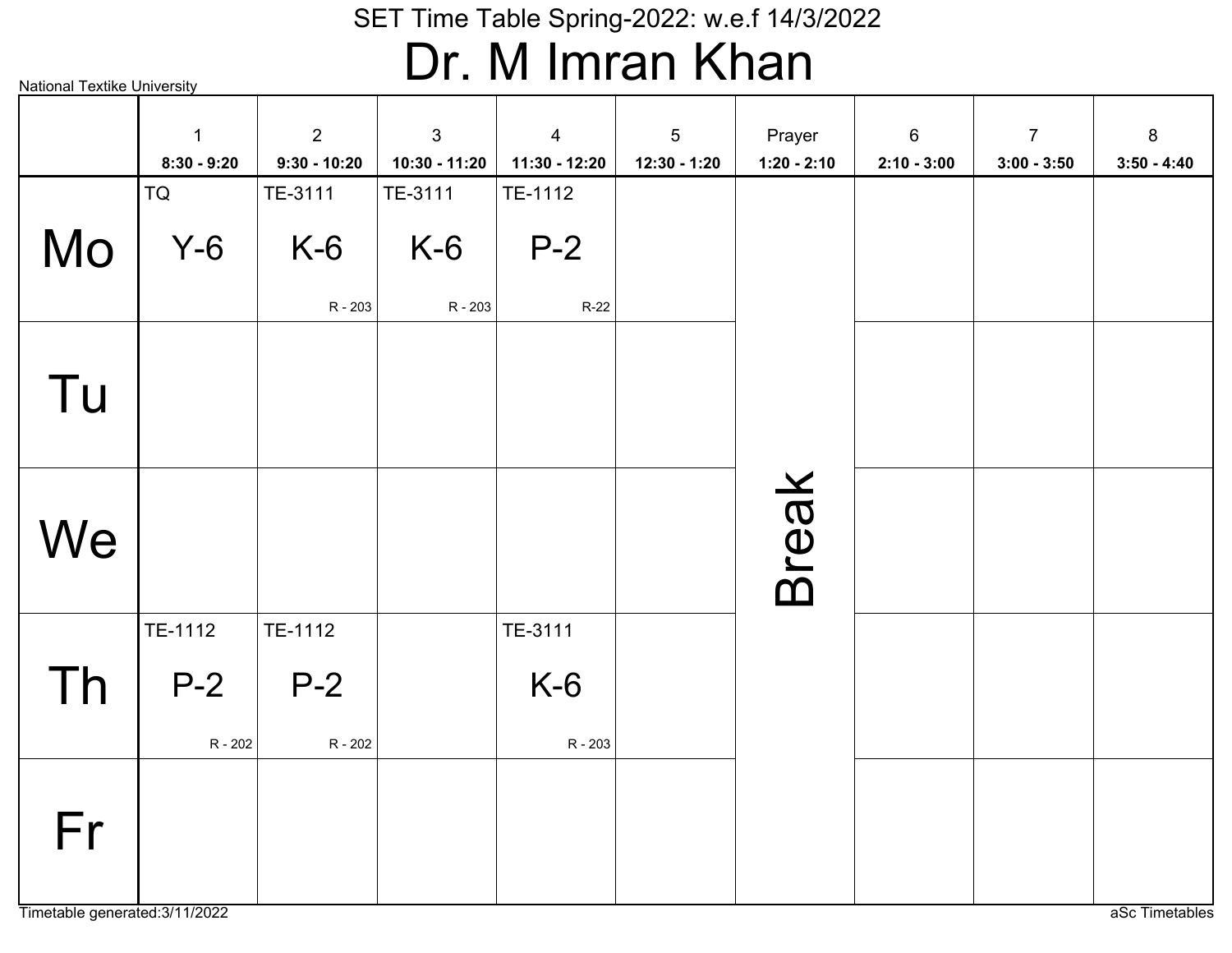# Dr. M. Ali Afzal

|    | $\mathbf{1}$<br>$8:30 - 9:20$ | $\overline{2}$<br>$9:30 - 10:20$ | $\mathfrak{S}$<br>10:30 - 11:20     | $\overline{4}$<br>11:30 - 12:20     | $\overline{5}$<br>12:30 - 1:20 | Prayer<br>$1:20 - 2:10$ | $6\phantom{a}$<br>$2:10 - 3:00$ | $\overline{7}$<br>$3:00 - 3:50$ | $\bf 8$<br>$3:50 - 4:40$ |
|----|-------------------------------|----------------------------------|-------------------------------------|-------------------------------------|--------------------------------|-------------------------|---------------------------------|---------------------------------|--------------------------|
| Mo |                               |                                  |                                     |                                     |                                |                         |                                 |                                 |                          |
| Tu | YM-3013<br>$Y-6$<br>$R-21$    | YM-3013<br>$Y-6$<br>$R-21$       | AM-1002<br>$AM-2$<br>(A)<br>R - 403 | AM-1002<br>$AM-2$<br>(A)<br>R - 403 |                                |                         | YM-3013                         | $Y-6$<br>Group 1                | YM Lab 2                 |
| We | YM-3013<br>$Y-6$<br>$R-21$    |                                  |                                     |                                     |                                | <b>Break</b>            | YM-3013                         | $Y-6$<br>Group 2                | YM Lab                   |
| Th | YM-4019                       |                                  | $Y-8$                               |                                     |                                |                         | YM-4019<br>AM-1002              | $Y-8$<br>$AM-2(A)$              | YM Lab                   |
| Fr |                               |                                  |                                     |                                     |                                |                         |                                 |                                 |                          |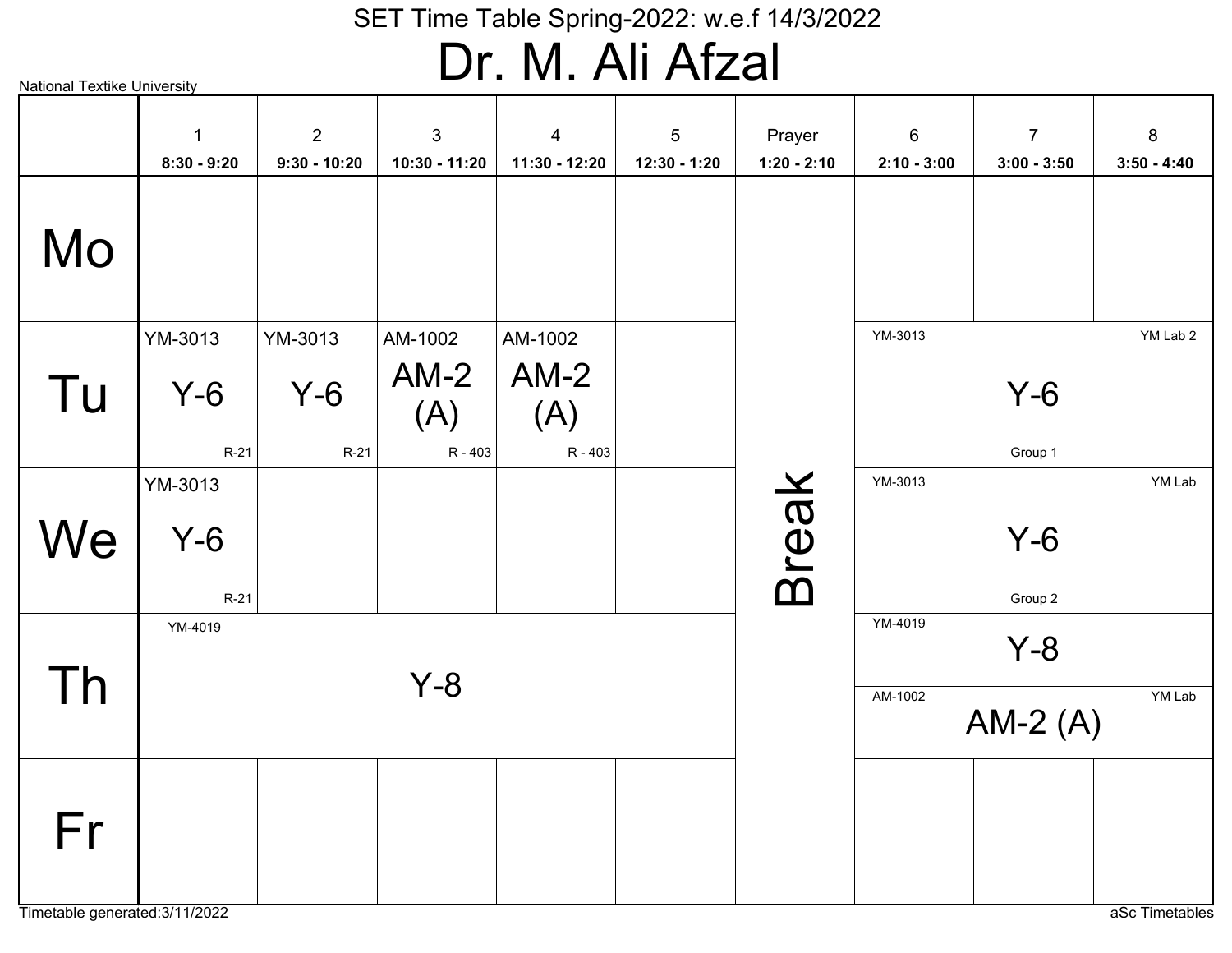## SET Time Table Spring-2022: w.e.f 14/3/2022Dr. M. Bilal Qadir

|    | $\mathbf{1}$<br>$8:30 - 9:20$ | $\overline{2}$<br>$9:30 - 10:20$ | $\mathbf{3}$<br>10:30 - 11:20 | $\overline{4}$<br>11:30 - 12:20 | $5\phantom{.0}$<br>12:30 - 1:20 | Prayer<br>$1:20 - 2:10$ | $6\phantom{1}$<br>$2:10 - 3:00$ | $\overline{7}$<br>$3:00 - 3:50$ | 8<br>$3:50 - 4:40$ |
|----|-------------------------------|----------------------------------|-------------------------------|---------------------------------|---------------------------------|-------------------------|---------------------------------|---------------------------------|--------------------|
|    |                               | YM-4012                          | YM-4012                       |                                 |                                 |                         | YM-4012                         |                                 | YM Lab 2           |
| Mo |                               | $Y-8$                            | $Y-8$                         |                                 |                                 |                         |                                 | $Y-8$                           |                    |
|    |                               | $R-20$                           | $R-20$                        |                                 |                                 |                         |                                 | Group 1                         |                    |
|    |                               |                                  | YM-4012                       |                                 | YM Lab 2                        |                         |                                 |                                 |                    |
| Tu |                               |                                  |                               | $Y-8$                           |                                 |                         |                                 |                                 |                    |
|    |                               |                                  |                               | Group 2                         |                                 |                         |                                 |                                 |                    |
| We |                               |                                  |                               |                                 |                                 | <b>Break</b>            |                                 |                                 |                    |
|    | YM-4019                       |                                  |                               |                                 |                                 |                         | YM-4019                         |                                 |                    |
| Th |                               |                                  | $Y-8$                         |                                 |                                 |                         |                                 | $Y-8$                           |                    |
| Fr |                               |                                  |                               |                                 |                                 |                         |                                 |                                 |                    |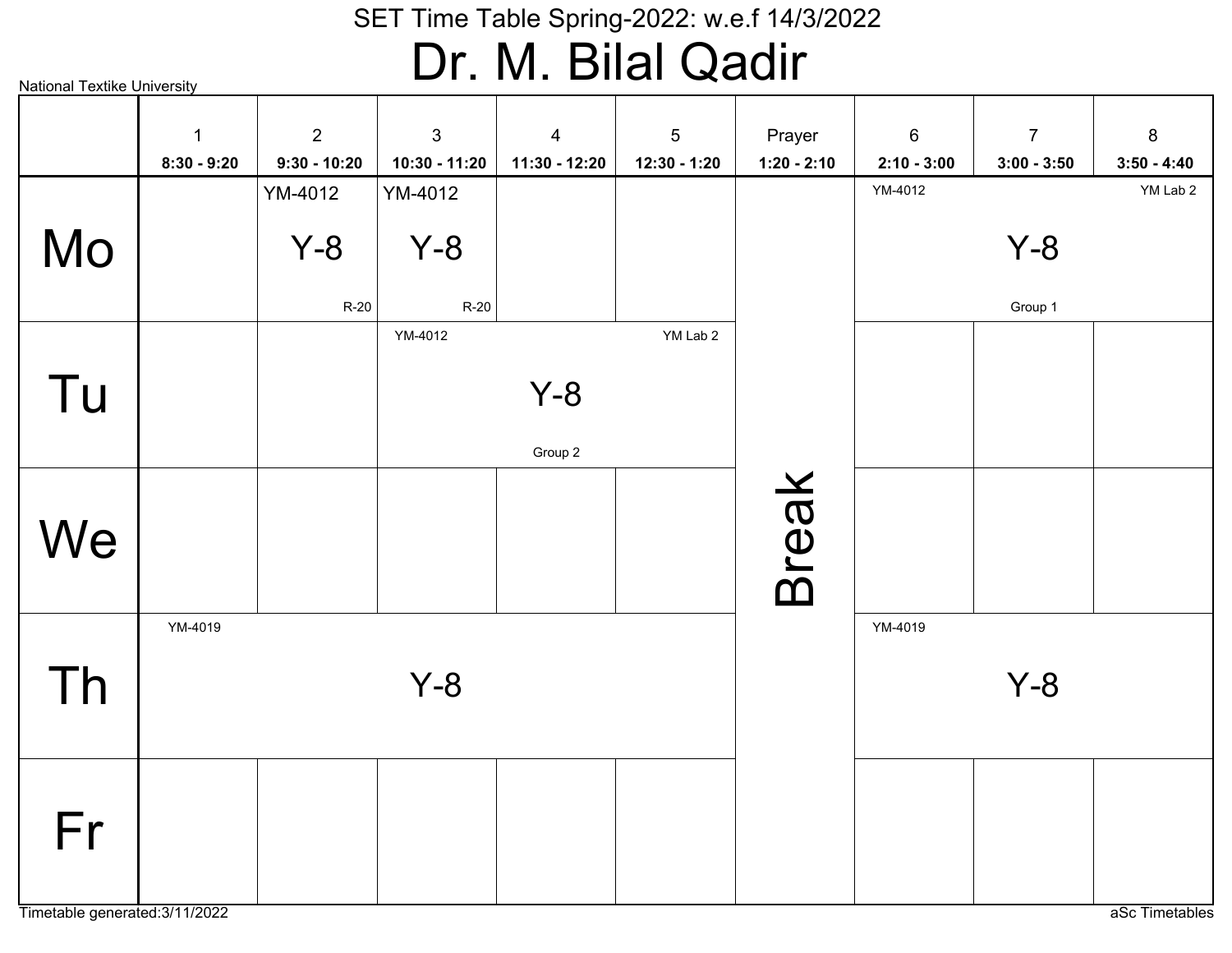# Dr. M. Imran Yousaf

|    | $\mathbf{1}$<br>$8:30 - 9:20$ | $2^{\circ}$<br>$9:30 - 10:20$ | $\mathfrak{S}$<br>10:30 - 11:20 | $\overline{4}$<br>11:30 - 12:20 | 5<br>12:30 - 1:20 | Prayer<br>$1:20 - 2:10$ | $6\phantom{1}$<br>$2:10 - 3:00$ | $\overline{7}$<br>$3:00 - 3:50$ | 8<br>$3:50 - 4:40$ |
|----|-------------------------------|-------------------------------|---------------------------------|---------------------------------|-------------------|-------------------------|---------------------------------|---------------------------------|--------------------|
| Mo |                               | PH-2001<br>$G-4$<br>$R-21$    |                                 |                                 |                   |                         |                                 |                                 |                    |
| Tu |                               |                               | PH-2001<br>$G-4$<br>R - 103     |                                 |                   |                         | PH-2001                         | $G-4$<br>Group 1                | Ph Lab 1           |
| We |                               |                               | PH-2001                         | $G-4$<br>Group 2                | Ph Lab 1          | <b>Break</b>            |                                 |                                 |                    |
| Th |                               |                               |                                 |                                 |                   |                         |                                 |                                 |                    |
| Fr |                               |                               |                                 |                                 |                   |                         |                                 |                                 |                    |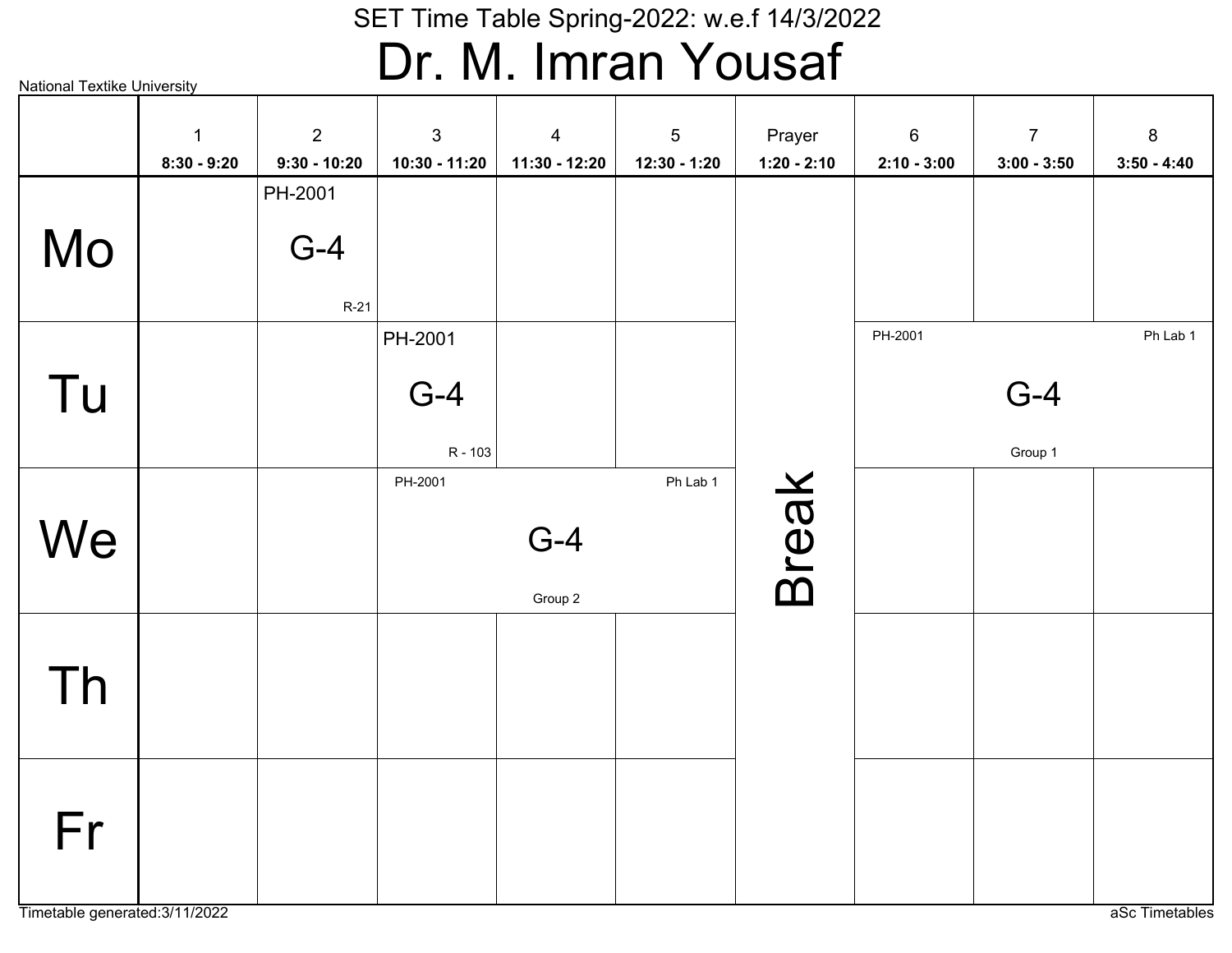## SET Time Table Spring-2022: w.e.f 14/3/2022Dr. M. Tahir Hussain

|    | $\mathbf 1$<br>$8:30 - 9:20$ | 2 <sup>1</sup><br>$9:30 - 10:20$ | $\mathbf{3}$<br>10:30 - 11:20 | $\overline{4}$<br>11:30 - 12:20 | $5\phantom{.0}$<br>12:30 - 1:20 | Prayer<br>$1:20 - 2:10$ | $6\phantom{1}$<br>$2:10 - 3:00$ | $\overline{7}$<br>$3:00 - 3:50$ | $8\phantom{1}$<br>$3:50 - 4:40$ |
|----|------------------------------|----------------------------------|-------------------------------|---------------------------------|---------------------------------|-------------------------|---------------------------------|---------------------------------|---------------------------------|
| Mo |                              |                                  |                               |                                 |                                 |                         |                                 |                                 |                                 |
|    | <b>TQ</b>                    | CH-1001                          |                               |                                 |                                 |                         | CH-1001                         |                                 | Ch Lab 2                        |
| Tu | $P-2$                        | $P-2$                            |                               |                                 |                                 |                         |                                 | $P-2$                           |                                 |
|    | <b>R-22</b>                  | R - 102                          |                               |                                 |                                 |                         |                                 | Group 1                         |                                 |
|    |                              | CH-1001                          |                               |                                 |                                 |                         | CH-1001                         |                                 | CH Lab 1                        |
| We |                              | $P-2$                            |                               |                                 |                                 |                         |                                 | $P-2$                           |                                 |
|    |                              | R - 201                          |                               |                                 |                                 | <b>Break</b>            |                                 | Group 2                         |                                 |
|    |                              |                                  |                               |                                 |                                 |                         |                                 |                                 |                                 |
|    |                              |                                  |                               |                                 |                                 |                         |                                 |                                 |                                 |
| Th |                              |                                  |                               |                                 |                                 |                         |                                 |                                 |                                 |
|    |                              |                                  |                               |                                 |                                 |                         |                                 |                                 |                                 |
|    |                              |                                  |                               |                                 |                                 |                         |                                 |                                 |                                 |
| Fr |                              |                                  |                               |                                 |                                 |                         |                                 |                                 |                                 |
|    |                              |                                  |                               |                                 |                                 |                         |                                 |                                 |                                 |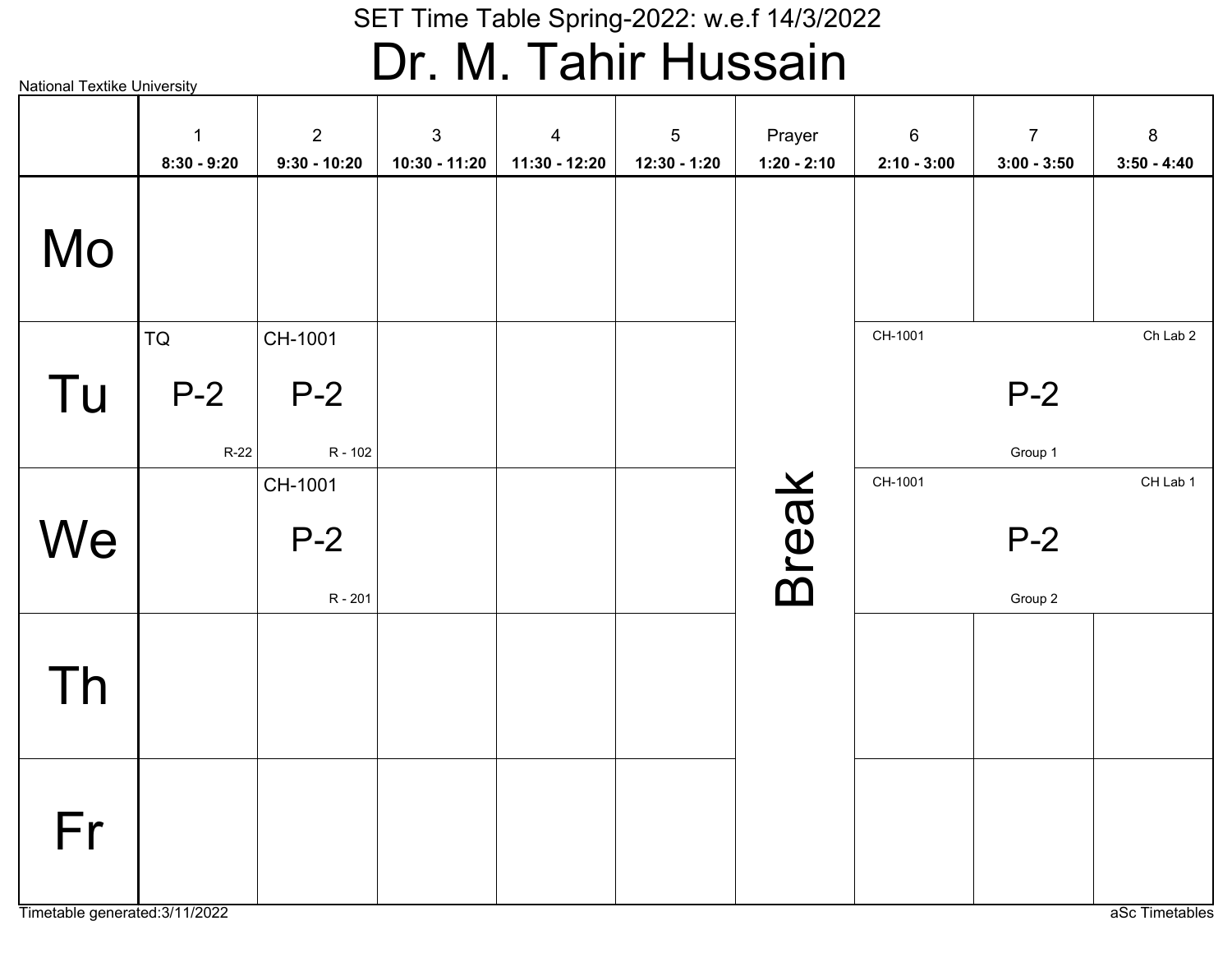## SET Time Table Spring-2022: w.e.f 14/3/2022Dr. M. Tahir Saddique

|    |                              | $\overline{2}$ |                               |                                 |                   |                         |                                 |                                 |                    |
|----|------------------------------|----------------|-------------------------------|---------------------------------|-------------------|-------------------------|---------------------------------|---------------------------------|--------------------|
|    | $\mathbf 1$<br>$8:30 - 9:20$ | $9:30 - 10:20$ | $\mathbf{3}$<br>10:30 - 11:20 | $\overline{4}$<br>11:30 - 12:20 | 5<br>12:30 - 1:20 | Prayer<br>$1:20 - 2:10$ | $6\phantom{1}$<br>$2:10 - 3:00$ | $\overline{7}$<br>$3:00 - 3:50$ | 8<br>$3:50 - 4:40$ |
|    |                              | CH-1001        | CH-1001                       |                                 | CH Lab 1          |                         | CH-1001                         |                                 | Ch Lab 2           |
| Mo |                              | $G-2$          |                               | $K-2$                           |                   |                         |                                 | $G-2$                           |                    |
|    |                              | $R - 201$      |                               | Group 1                         |                   |                         |                                 | Group 1                         |                    |
|    |                              |                | CH-1001                       |                                 |                   |                         |                                 |                                 | CH-1001            |
| Tu |                              |                | $G-2$                         |                                 |                   |                         |                                 |                                 | $K-2$              |
|    |                              |                | R - 201                       |                                 |                   |                         |                                 |                                 | $R-21$             |
|    |                              |                | CH-1001                       |                                 |                   |                         | CH-1001                         |                                 | Ch Lab 2           |
| We |                              |                | $K-2$<br>$R-24$               |                                 |                   | <b>Break</b>            |                                 | $K-2$<br>Group 2                |                    |
|    |                              |                | CH-1001                       |                                 | Ch Lab 2          |                         |                                 |                                 |                    |
| Th |                              |                |                               | $G-2$<br>Group 2                |                   |                         |                                 |                                 |                    |
|    |                              |                |                               |                                 |                   |                         |                                 |                                 |                    |
| Fr |                              |                |                               |                                 |                   |                         |                                 |                                 |                    |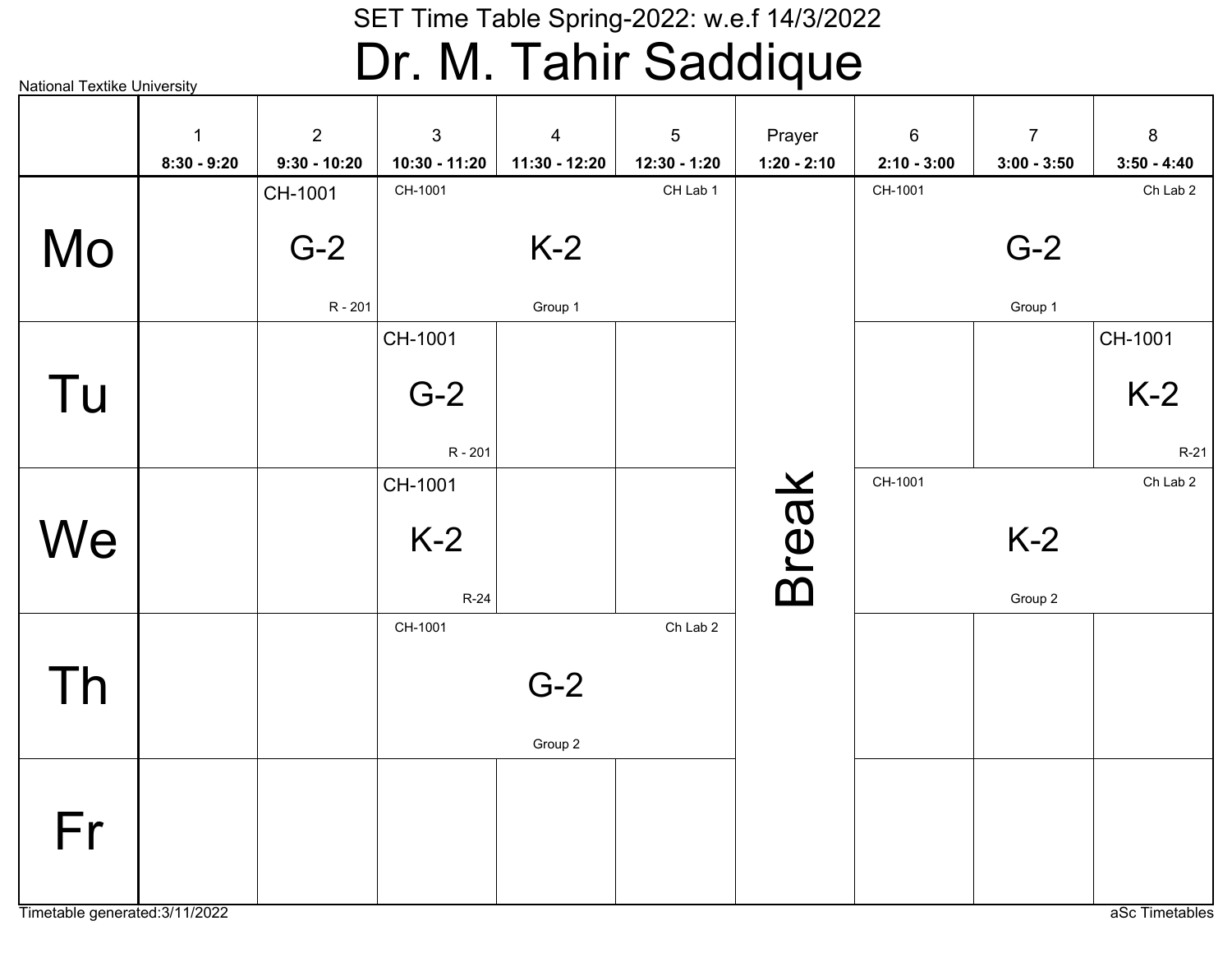# Dr. Madeha Jabbar

|    | $\mathbf 1$   | $\overline{2}$ | 3             | $\overline{4}$ | 5                | Prayer        | $6\phantom{1}$ | $\overline{7}$ | 8                |  |
|----|---------------|----------------|---------------|----------------|------------------|---------------|----------------|----------------|------------------|--|
|    | $8:30 - 9:20$ | $9:30 - 10:20$ | 10:30 - 11:20 | 11:30 - 12:20  | 12:30 - 1:20     | $1:20 - 2:10$ | $2:10 - 3:00$  | $3:00 - 3:50$  | $3:50 - 4:40$    |  |
|    |               |                | TE-2114       | TE-2114        |                  |               | TE-2114        |                | Sewing Lab basic |  |
|    |               |                |               |                |                  |               |                |                |                  |  |
| Mo |               |                | $P-4$         | $P - 4$        |                  |               |                | $P-4$          |                  |  |
|    |               |                |               |                |                  |               |                |                |                  |  |
|    |               |                | R - 102       | R - 102        |                  |               |                | Group 1        |                  |  |
|    |               |                | CS-4071       |                | GM (IT Lab)      |               |                |                |                  |  |
|    |               |                |               |                |                  |               |                |                |                  |  |
| Tu |               |                |               | $G-8$          |                  |               |                |                |                  |  |
|    |               |                |               |                |                  |               |                |                |                  |  |
|    |               |                |               | Group 1        |                  |               |                |                |                  |  |
|    |               | CS-4071        | CS-4071       | TE-2114        | Sewing Lab basic | <b>Break</b>  | CS-4071        |                | GM (IT Lab)      |  |
|    |               |                |               |                |                  |               |                |                |                  |  |
| We |               | $G-8$          | $G-8$         | $P-4$          |                  |               | $G-8$          |                |                  |  |
|    |               |                |               |                |                  |               |                |                |                  |  |
|    |               | GM (IT Lab)    | GM (IT Lab)   | Group 2        |                  |               |                | Group 2        |                  |  |
|    |               |                |               |                |                  |               |                |                |                  |  |
|    |               |                |               |                |                  |               |                |                |                  |  |
| Th |               |                |               |                |                  |               |                |                |                  |  |
|    |               |                |               |                |                  |               |                |                |                  |  |
|    |               |                |               |                |                  |               |                |                |                  |  |
|    | GM-4042       |                |               |                |                  |               | GM-4042        |                |                  |  |
|    |               |                |               |                |                  |               |                |                |                  |  |
| Fr |               |                | $G-8$         |                |                  |               |                | $G-8$          |                  |  |
|    |               |                |               |                |                  |               |                |                |                  |  |
|    |               |                |               |                |                  |               |                |                |                  |  |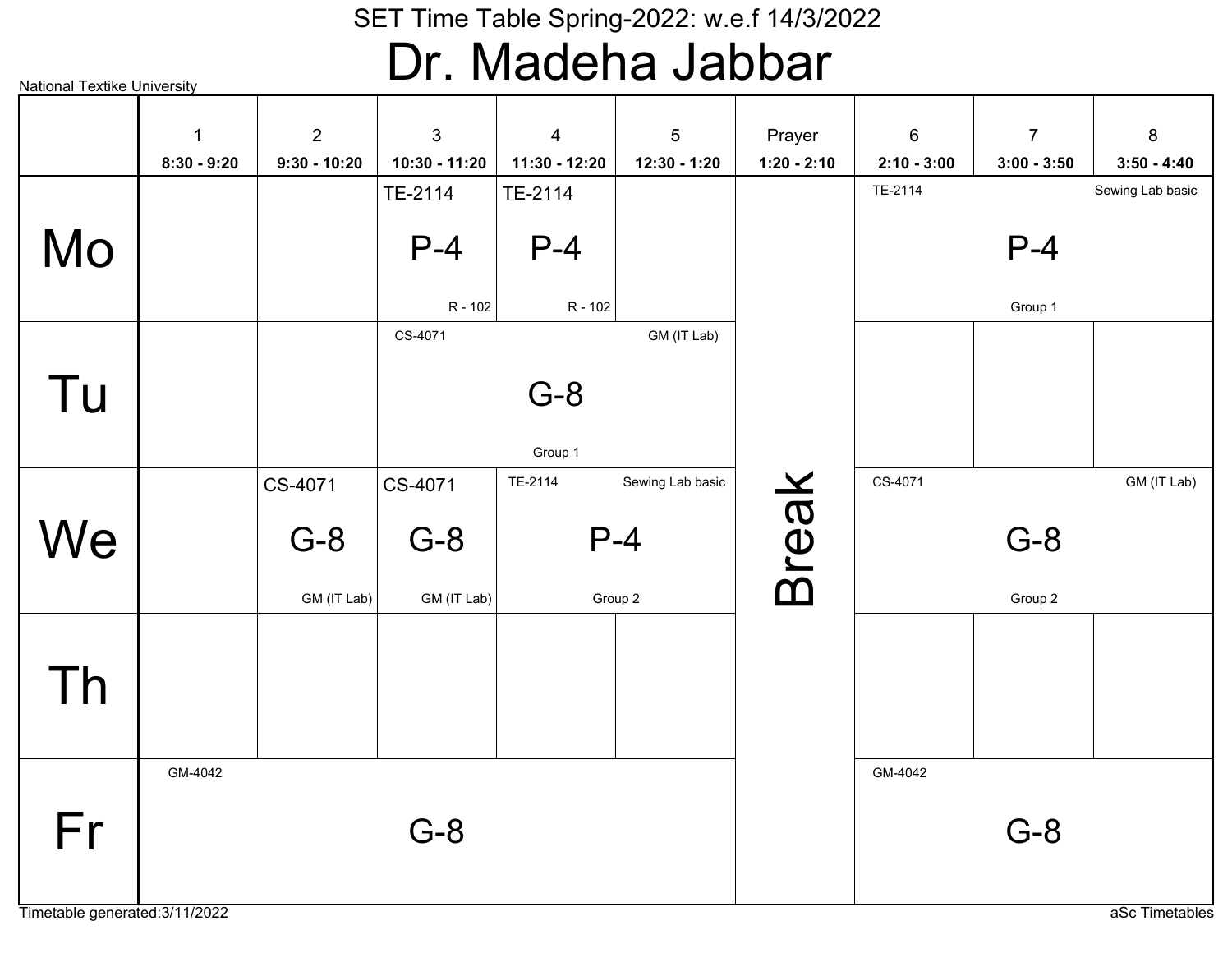### SET Time Table Spring-2022: w.e.f 14/3/2022Dr. Muhammad Arshad

|    | $\mathbf{1}$<br>$8:30 - 9:20$ | $\overline{2}$<br>$9:30 - 10:20$ | $\mathfrak{S}$<br>10:30 - 11:20 | $\overline{4}$<br>11:30 - 12:20 | $\overline{5}$<br>$12:30 - 1:20$ | Prayer<br>$1:20 - 2:10$ | $6\phantom{.}6$<br>$2:10 - 3:00$ | $\overline{7}$<br>$3:00 - 3:50$ | $8\phantom{1}$<br>$3:50 - 4:40$ |
|----|-------------------------------|----------------------------------|---------------------------------|---------------------------------|----------------------------------|-------------------------|----------------------------------|---------------------------------|---------------------------------|
| Mo |                               |                                  |                                 |                                 |                                  |                         |                                  |                                 |                                 |
| Tu |                               |                                  |                                 |                                 |                                  |                         |                                  |                                 |                                 |
| We |                               |                                  | MA-1002<br>$G-2$<br>$R-20$      |                                 |                                  | <b>Break</b>            |                                  |                                 |                                 |
| Th |                               |                                  |                                 |                                 |                                  |                         |                                  |                                 |                                 |
| Fr |                               | MA-1002<br>$G-2$<br>$R-21$       | MA-1002<br>$G-2$<br>$R-21$      |                                 |                                  |                         |                                  |                                 |                                 |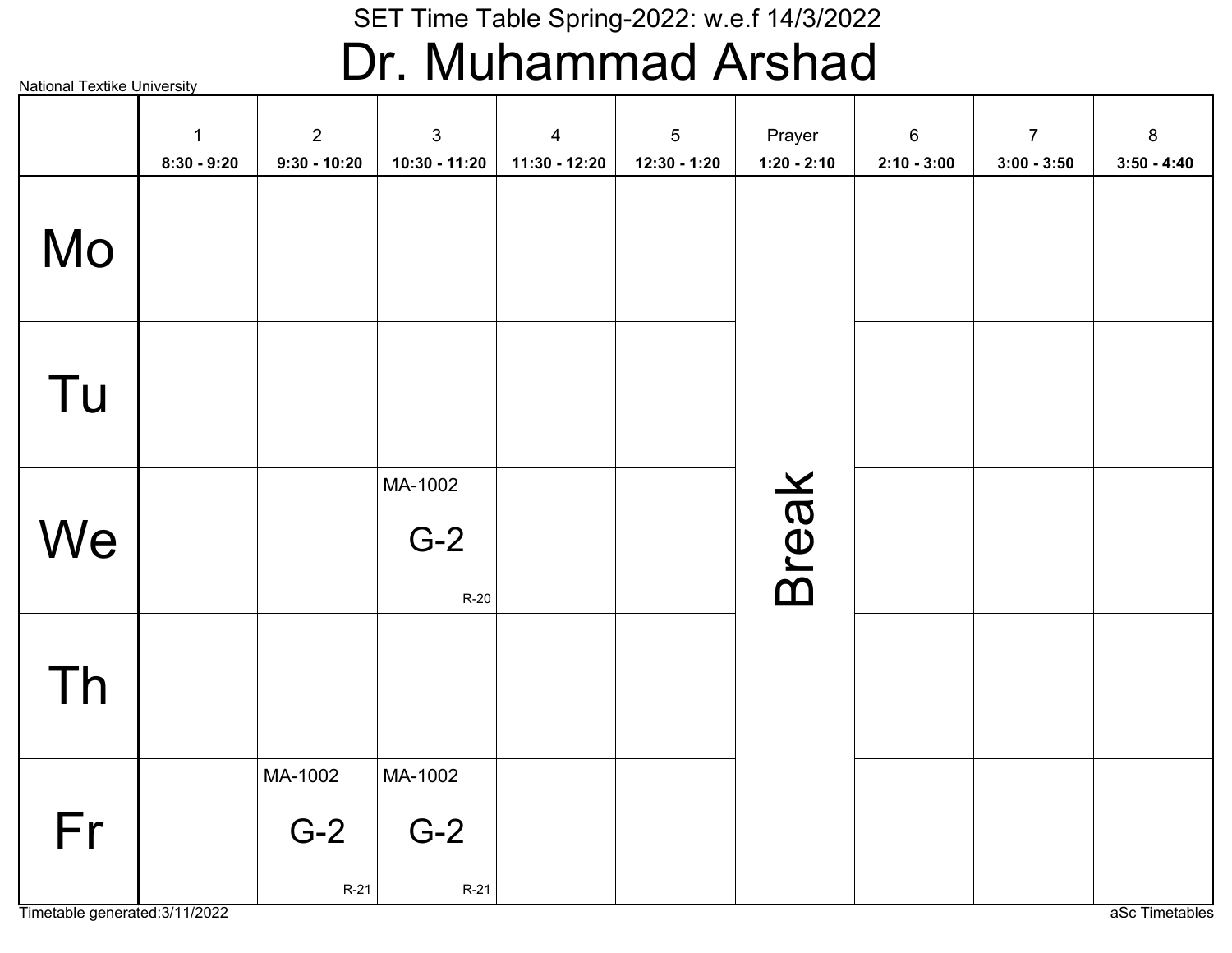## SET Time Table Spring-2022: w.e.f 14/3/2022Dr. Muhammad Aslam

|    | $\mathbf 1$<br>$8:30 - 9:20$            | $\overline{2}$<br>$9:30 - 10:20$ | $\mathfrak{S}$<br>$10:30 - 11:20$ | $\overline{4}$<br>11:30 - 12:20 | 5<br>12:30 - 1:20         | Prayer<br>$1:20 - 2:10$ | $6\phantom{1}$<br>$2:10 - 3:00$ | $\overline{7}$<br>$3:00 - 3:50$ | $8\phantom{1}$<br>$3:50 - 4:40$ |
|----|-----------------------------------------|----------------------------------|-----------------------------------|---------------------------------|---------------------------|-------------------------|---------------------------------|---------------------------------|---------------------------------|
| Mo |                                         |                                  |                                   |                                 |                           |                         | PH-2001                         | $P-4$<br>Group 2                | Ph Lab 1                        |
| Tu | Ph Lab 1<br>PH-2001<br>$P-4$<br>Group 1 |                                  |                                   | PH-2001<br>$P-4$<br>R-402       | PH-2001<br>$P-4$<br>R-402 |                         |                                 |                                 |                                 |
| We |                                         |                                  |                                   |                                 |                           | <b>Break</b>            |                                 |                                 |                                 |
| Th |                                         |                                  |                                   |                                 |                           |                         |                                 |                                 |                                 |
| Fr |                                         |                                  |                                   |                                 |                           |                         |                                 |                                 |                                 |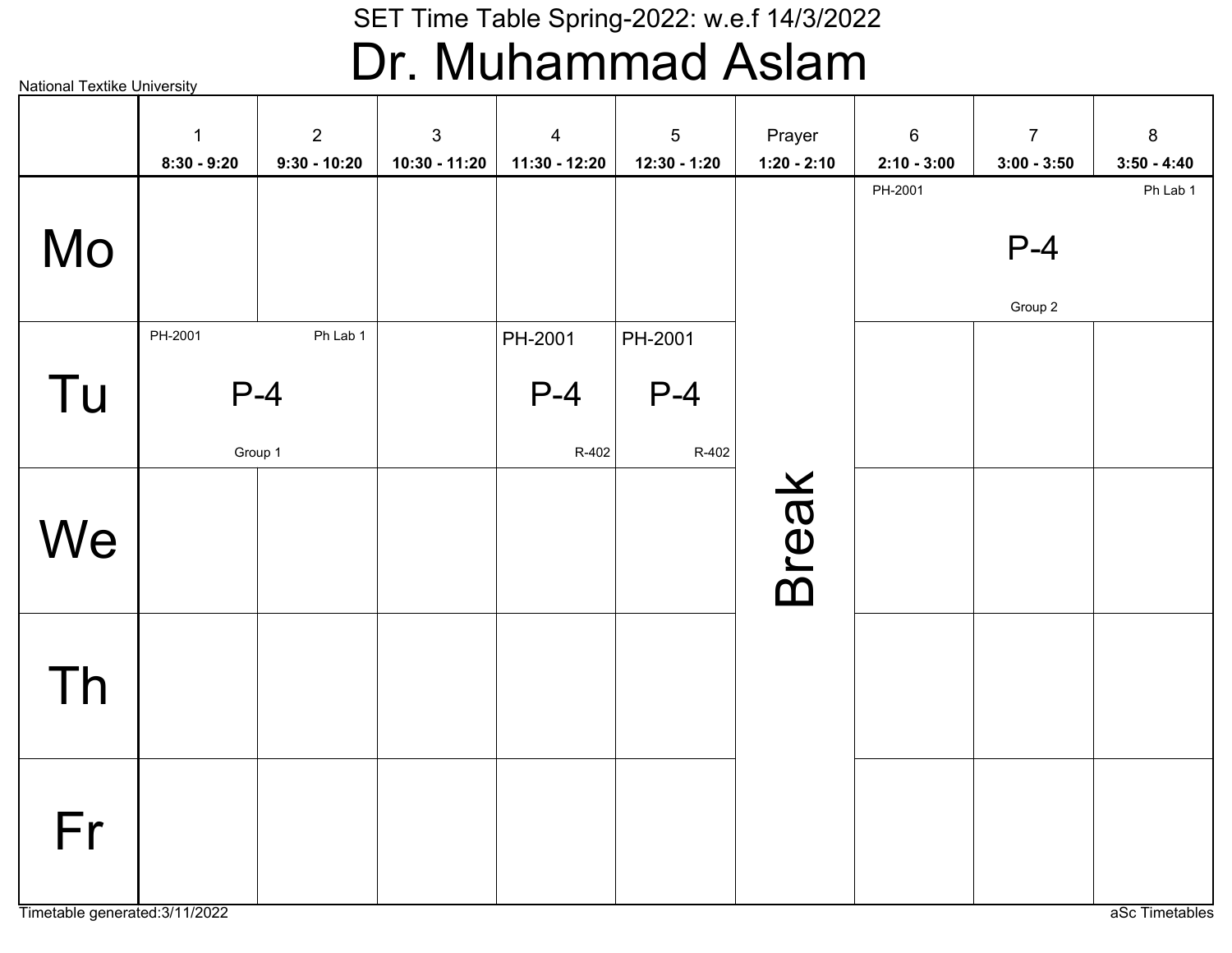Dr. Muhammad Irfan

|                                      | $\mathbf 1$<br>$8:30 - 9:20$ | $\overline{2}$<br>$9:30 - 10:20$ | $\mathbf{3}$<br>10:30 - 11:20 | $\overline{4}$<br>11:30 - 12:20 | $\overline{5}$<br>$12:30 - 1:20$ | Prayer<br>$1:20 - 2:10$ | $6\phantom{.}6$<br>$2:10 - 3:00$ | $\overline{7}$<br>$3:00 - 3:50$ | $8\phantom{1}$<br>$3:50 - 4:40$ |
|--------------------------------------|------------------------------|----------------------------------|-------------------------------|---------------------------------|----------------------------------|-------------------------|----------------------------------|---------------------------------|---------------------------------|
| Mo                                   |                              | TE-1112<br>$Y-2$<br>$R-22$       |                               | YM-2012<br>$Y-4$<br>R-23        | YM-2012<br>$Y-4$<br>R-23         |                         |                                  |                                 |                                 |
| Tu                                   |                              |                                  | TE-1112<br>$Y-2$<br>$R-24$    | TE-1112<br>$Y-2$<br>$R-24$      |                                  |                         | YM-2012                          | $Y-4$                           | YM Lab                          |
| We                                   |                              |                                  |                               |                                 |                                  | <b>Break</b>            |                                  |                                 |                                 |
| Th                                   | YM-4019                      |                                  | $Y-8$                         |                                 |                                  |                         | YM-4019                          | $Y-8$                           |                                 |
| Fr<br>Timetable generated: 3/11/2022 |                              |                                  |                               |                                 |                                  |                         |                                  |                                 | aSc Timetables                  |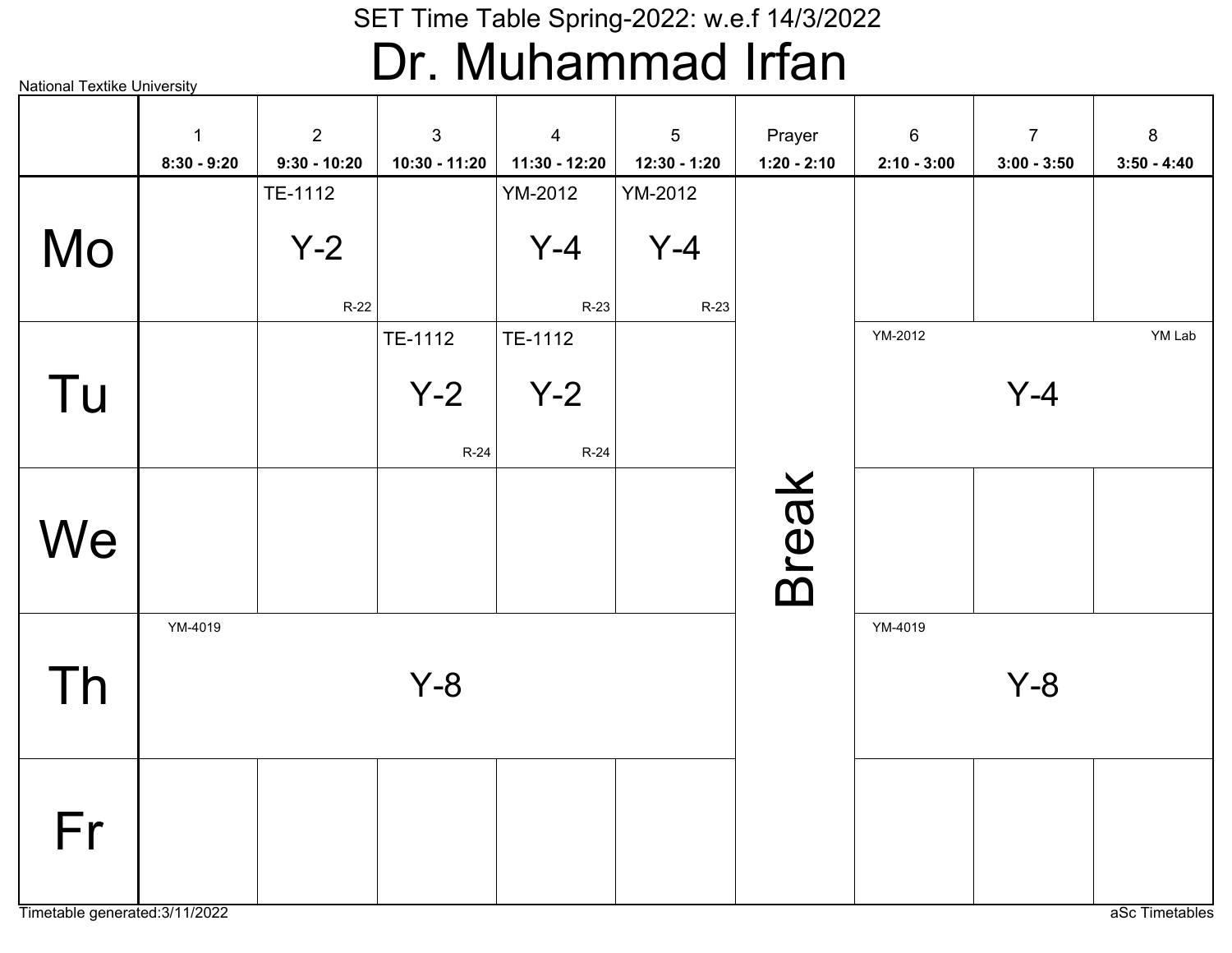### SET Time Table Spring-2022: w.e.f 14/3/2022Dr. Muhammad Umair

|    | $\mathbf{1}$<br>$8:30 - 9:20$ | $\overline{2}$           | $\mathfrak{S}$<br>10:30 - 11:20 | $\overline{4}$<br>11:30 - 12:20  | 5<br>12:30 - 1:20                  | Prayer<br>$1:20 - 2:10$ | $6\,$<br>$2:10 - 3:00$ | $\overline{7}$<br>$3:00 - 3:50$ | 8<br>$3:50 - 4:40$ |
|----|-------------------------------|--------------------------|---------------------------------|----------------------------------|------------------------------------|-------------------------|------------------------|---------------------------------|--------------------|
| Mo |                               | $9:30 - 10:20$           |                                 |                                  |                                    |                         |                        |                                 |                    |
| Tu | FM-2021<br>$W-4$<br>$R-20$    | FM-2021                  | $W-4$<br>Group 1                | FM Lab                           | AM-1003<br>$AM-2$<br>(B)<br>$R-21$ |                         |                        |                                 |                    |
| We | FM-2021<br>$W-4$<br>$R-23$    | FM-2021<br>$W-4$<br>R-23 |                                 |                                  |                                    | <b>Break</b>            |                        |                                 |                    |
| Th |                               |                          |                                 | AM-1003<br>$AM-2$<br>(B)<br>R-22 |                                    |                         | FM-2021                | $W-4$<br>Group 2                | FM Lab 2           |
| Fr | FM-4022                       |                          | $W-8$                           |                                  |                                    |                         | FM-4022                | $W-8$                           |                    |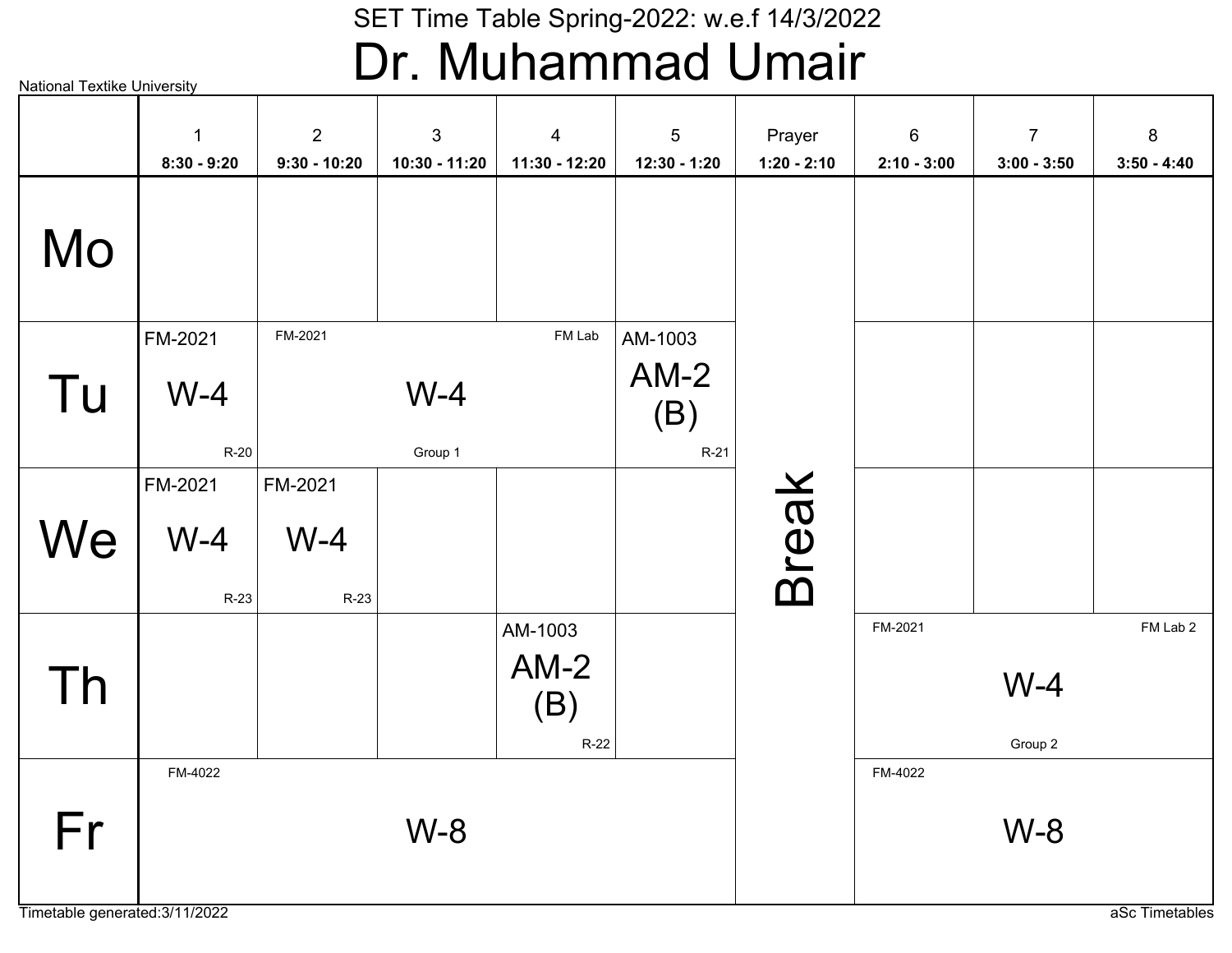## Dr. Muhammad Zubair

|    | $\mathbf{1}$<br>$8:30 - 9:20$ | $2^{\circ}$<br>$9:30 - 10:20$ | $\mathfrak{S}$<br>10:30 - 11:20 | $\overline{4}$<br>11:30 - 12:20 | $5\phantom{.0}$<br>12:30 - 1:20 | Prayer<br>$1:20 - 2:10$ | $6\phantom{a}$<br>$2:10 - 3:00$ | $\overline{7}$<br>$3:00 - 3:50$ | $\boldsymbol{8}$<br>$3:50 - 4:40$ |
|----|-------------------------------|-------------------------------|---------------------------------|---------------------------------|---------------------------------|-------------------------|---------------------------------|---------------------------------|-----------------------------------|
| Mo |                               |                               |                                 |                                 |                                 |                         |                                 |                                 |                                   |
| Tu | FM-3023<br>$W-6$<br>R-23      |                               |                                 |                                 |                                 |                         |                                 |                                 |                                   |
| We | FM-3023<br>$W-6$<br>R - 101   | FM-3023<br>$W-6$<br>R - 101   |                                 |                                 |                                 | <b>Break</b>            |                                 |                                 |                                   |
| Th |                               |                               |                                 |                                 |                                 |                         |                                 |                                 |                                   |
| Fr | FM-4022                       |                               | $W-8$                           |                                 |                                 |                         | FM-4022                         | $W-8$                           |                                   |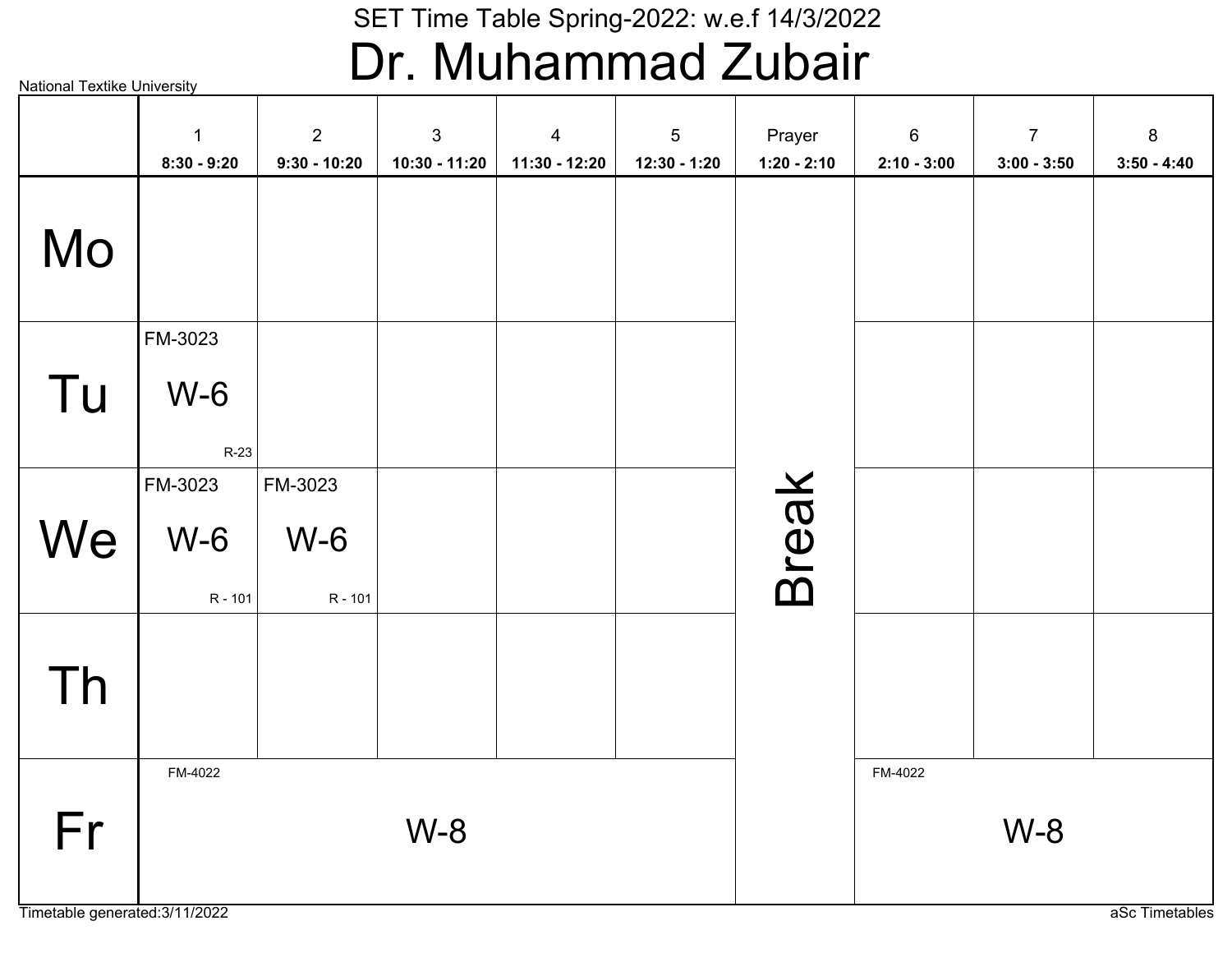### Dr. Mumtaz Ali

| <b>National Textike University</b> |                              |                                  |                               |                                 |                    |                         |                          |                                 |                          |
|------------------------------------|------------------------------|----------------------------------|-------------------------------|---------------------------------|--------------------|-------------------------|--------------------------|---------------------------------|--------------------------|
|                                    | $\mathbf 1$<br>$8:30 - 9:20$ | $\overline{2}$<br>$9:30 - 10:20$ | $\mathbf{3}$<br>10:30 - 11:20 | $\overline{4}$<br>11:30 - 12:20 | 5<br>12:30 - 1:20  | Prayer<br>$1:20 - 2:10$ | $\,6\,$<br>$2:10 - 3:00$ | $\overline{7}$<br>$3:00 - 3:50$ | $\bf 8$<br>$3:50 - 4:40$ |
| Mo                                 |                              | TE-3113<br>$W-6$<br>R-303        | TE-3113                       | $W-6$                           | <b>Testing Lab</b> |                         |                          |                                 |                          |
| Tu                                 |                              |                                  |                               | TE-3113<br>$W-6$<br>R-302       |                    |                         |                          |                                 |                          |
| We                                 |                              |                                  | AM-1003                       | AM-2 $(A)$                      | FM Lab             | <b>Break</b>            |                          |                                 |                          |
| Th                                 |                              |                                  |                               |                                 |                    |                         |                          |                                 |                          |
| Fr                                 |                              |                                  |                               |                                 |                    |                         |                          |                                 |                          |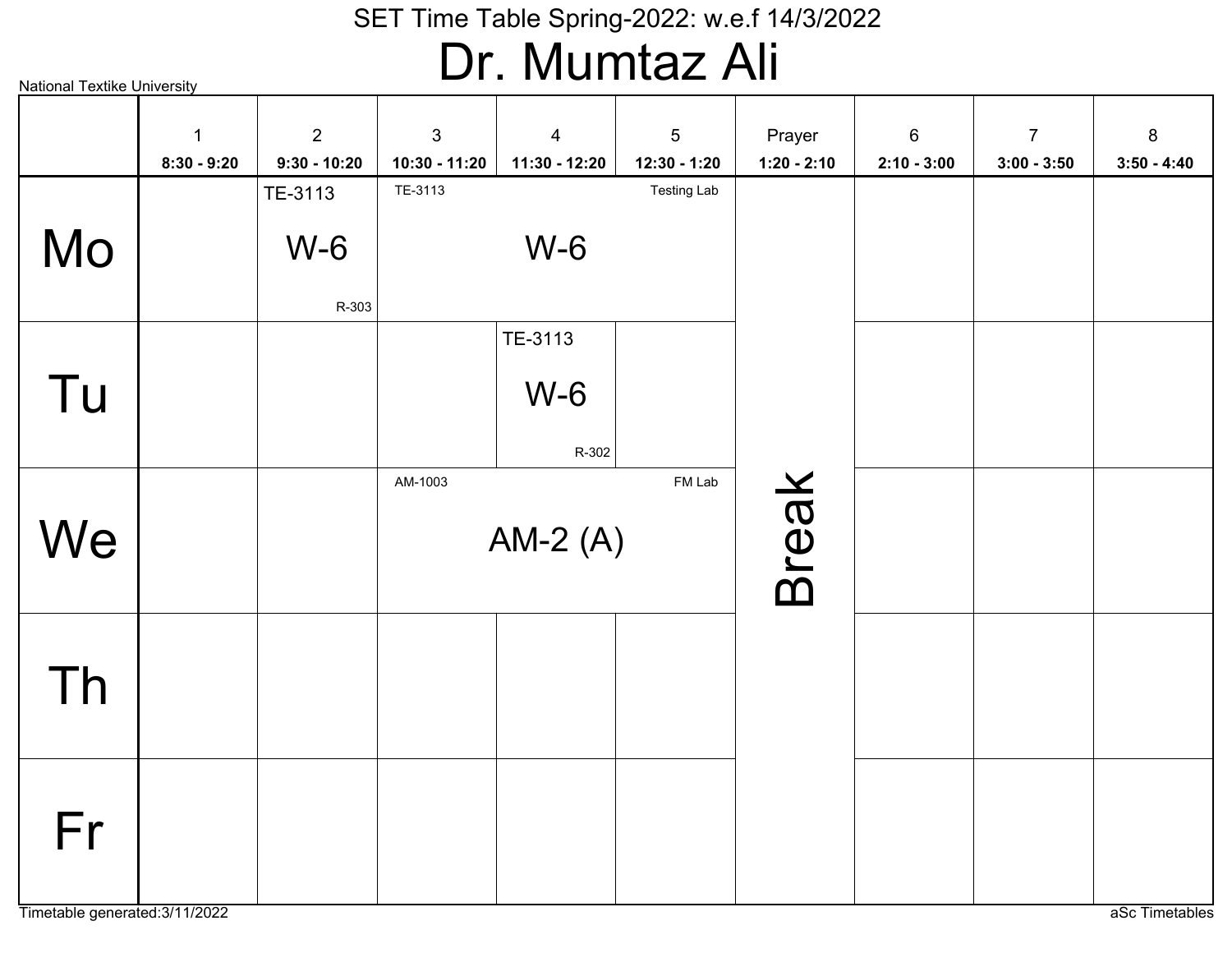### SET Time Table Spring-2022: w.e.f 14/3/2022Dr. Munir Ashraf

|    | $\mathbf 1$<br>$8:30 - 9:20$ | $2^{\circ}$<br>$9:30 - 10:20$ | $\mathbf{3}$<br>10:30 - 11:20       | $\overline{4}$<br>11:30 - 12:20     | $5\phantom{.0}$<br>12:30 - 1:20 | Prayer<br>$1:20 - 2:10$ | $6\phantom{1}$<br>$2:10 - 3:00$ | $\overline{7}$<br>$3:00 - 3:50$ | 8<br>$3:50 - 4:40$ |
|----|------------------------------|-------------------------------|-------------------------------------|-------------------------------------|---------------------------------|-------------------------|---------------------------------|---------------------------------|--------------------|
| Mo |                              | TP-4032<br>$P-8$<br>R - 101   | TP-4032<br>$P-8$<br>R - 101         |                                     |                                 |                         |                                 |                                 |                    |
| Tu |                              |                               | TE-2113<br>$K-4/$<br>TT4<br>R - 102 | TE-2113<br>$K-4/$<br>TT4<br>R - 102 |                                 |                         |                                 |                                 |                    |
| We |                              |                               |                                     |                                     |                                 | <b>Break</b>            |                                 |                                 |                    |
| Th |                              |                               |                                     |                                     |                                 |                         |                                 |                                 |                    |
| Fr | TP-4034                      |                               | $P-8$                               |                                     |                                 |                         | TP-4034                         | $P-8$                           |                    |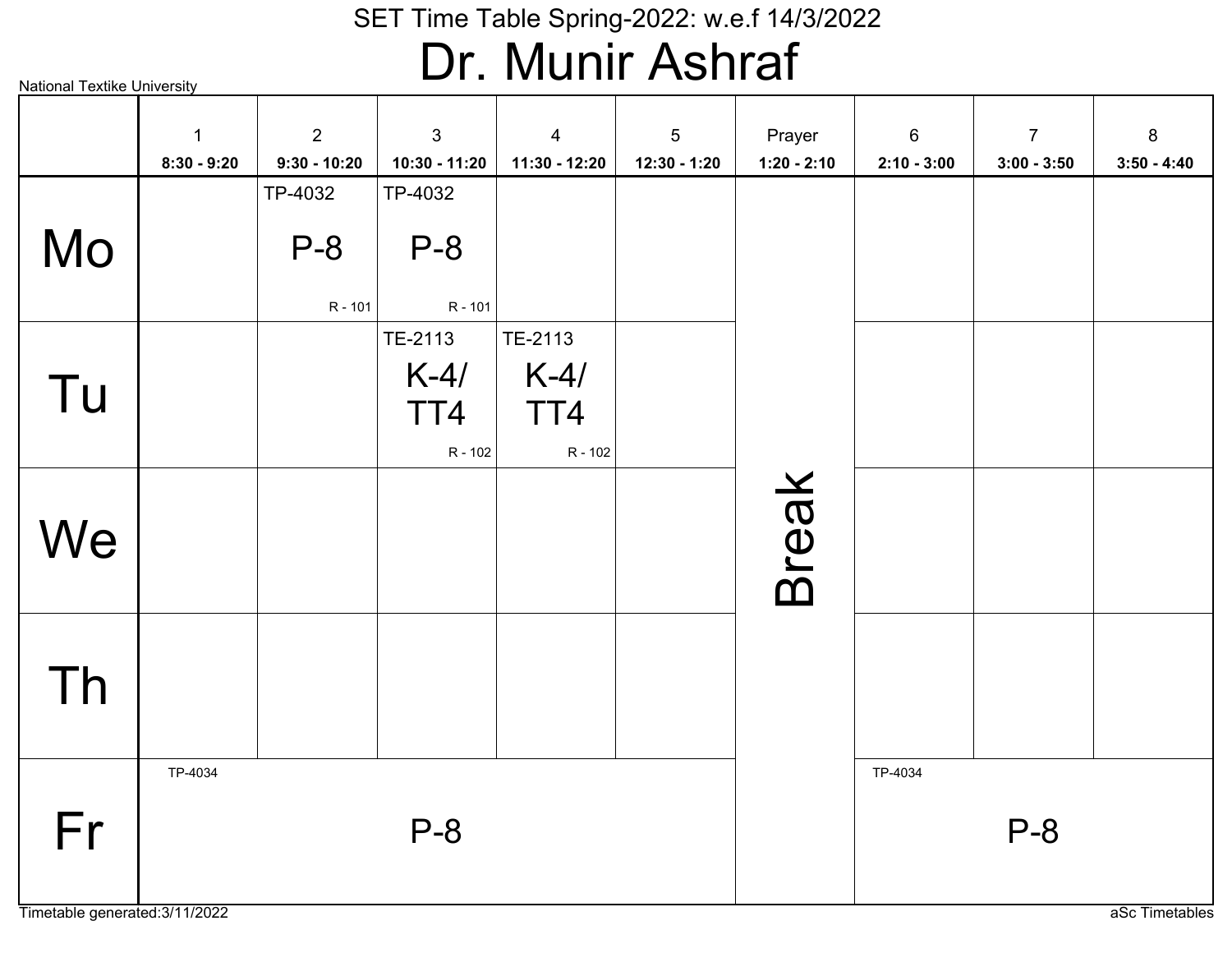### Dr. Muzzamil Hussain

|    | $\mathbf{1}$<br>$8:30 - 9:20$       | $\overline{2}$<br>$9:30 - 10:20$ | $\mathfrak{S}$<br>10:30 - 11:20 | $\overline{\mathbf{4}}$<br>11:30 - 12:20 | 5<br>12:30 - 1:20                | Prayer<br>$1:20 - 2:10$ | $\,6\,$<br>$2:10 - 3:00$    | $\overline{7}$<br>$3:00 - 3:50$ | 8<br>$3:50 - 4:40$          |
|----|-------------------------------------|----------------------------------|---------------------------------|------------------------------------------|----------------------------------|-------------------------|-----------------------------|---------------------------------|-----------------------------|
| Mo |                                     |                                  |                                 |                                          |                                  |                         |                             |                                 |                             |
| Tu |                                     |                                  | KN-4054                         | <b>K-8</b>                               | Kn Lab                           |                         | TE-1112<br>$K-2$<br>R - 202 | TE-1112<br>$K-2$<br>R - 202     | KN-4054<br>$K-8$<br>R - 202 |
| We |                                     |                                  |                                 | KN-4054<br><b>K-8</b><br>R - 305         | KN-4054<br><b>K-8</b><br>R - 305 | <b>Break</b>            |                             |                                 |                             |
| Th | TE-1112 <sup>R-401</sup><br>KN-4051 |                                  | K-8                             |                                          |                                  |                         | KN-4051                     | <b>K-8</b>                      |                             |
| Fr |                                     |                                  |                                 |                                          |                                  |                         |                             |                                 |                             |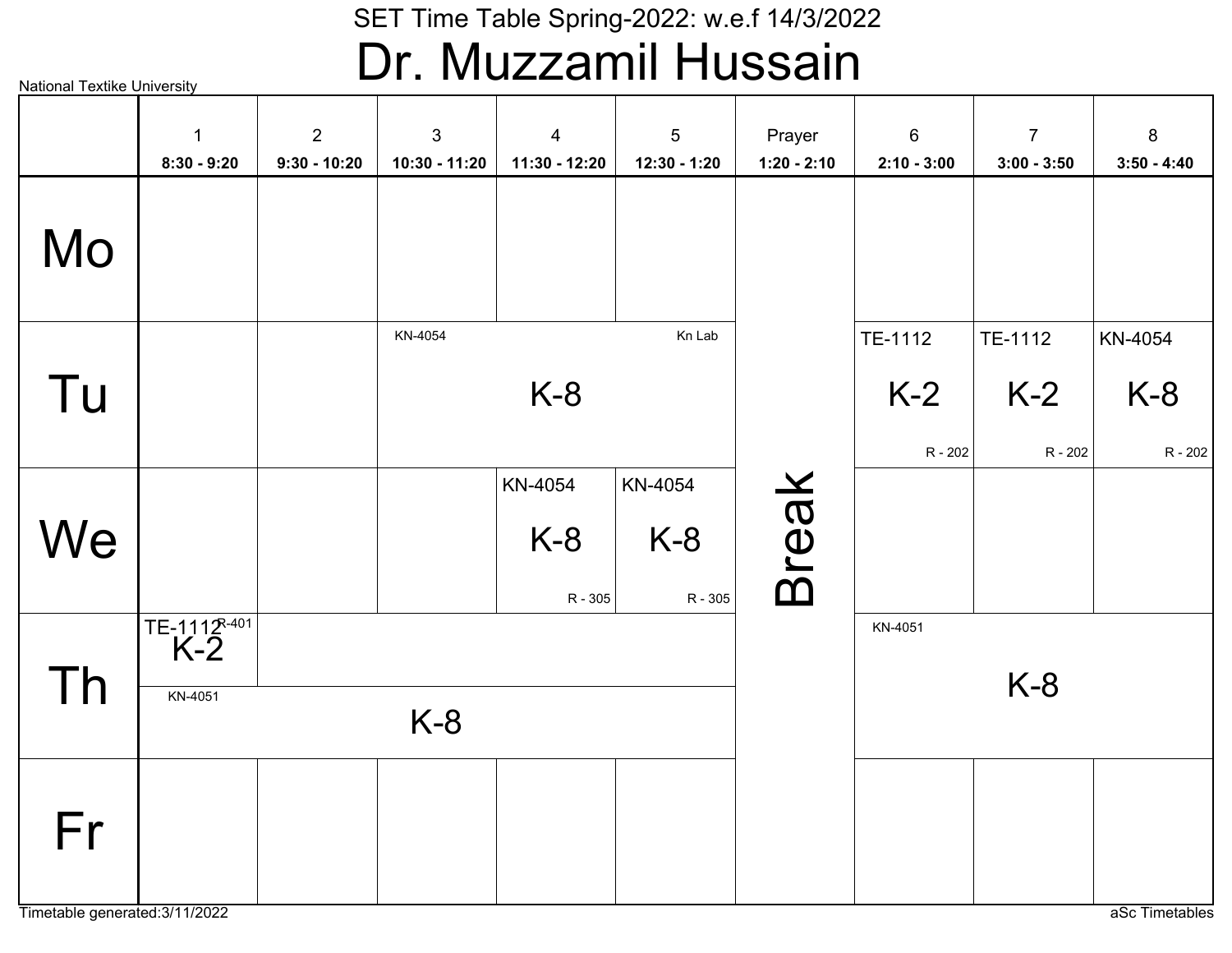# Dr. Nadeem Nasir

National Textike University

|    | $\mathbf{1}$<br>$8:30 - 9:20$ | $\overline{2}$<br>$9:30 - 10:20$ | $\mathfrak{Z}$<br>$10:30 - 11:20$ | $\overline{4}$<br>11:30 - 12:20 | $\overline{5}$<br>12:30 - 1:20 | Prayer<br>$1:20 - 2:10$ | $\,6\,$<br>$2:10 - 3:00$ | $\overline{7}$<br>$3:00 - 3:50$ | $\bf 8$<br>$3:50 - 4:40$ |
|----|-------------------------------|----------------------------------|-----------------------------------|---------------------------------|--------------------------------|-------------------------|--------------------------|---------------------------------|--------------------------|
| Mo |                               |                                  |                                   |                                 |                                |                         |                          |                                 |                          |
| Tu |                               |                                  |                                   |                                 |                                |                         |                          |                                 |                          |
| We |                               |                                  |                                   |                                 | PH-2001<br>$W-4$<br>R - 201    | <b>Break</b>            |                          |                                 |                          |
| Th |                               |                                  |                                   |                                 |                                |                         |                          |                                 |                          |
| Fr |                               | PH-2001<br>$W-4$                 | PH-2001                           | $W-4$                           | Ph Lab 1                       |                         | PH-2001                  | $W-4$                           | Ph Lab 1                 |
|    |                               | $R-20$                           |                                   | Group 2                         |                                |                         |                          | Group 1                         |                          |

Timetable generated:3/11/2022

aSc Timetables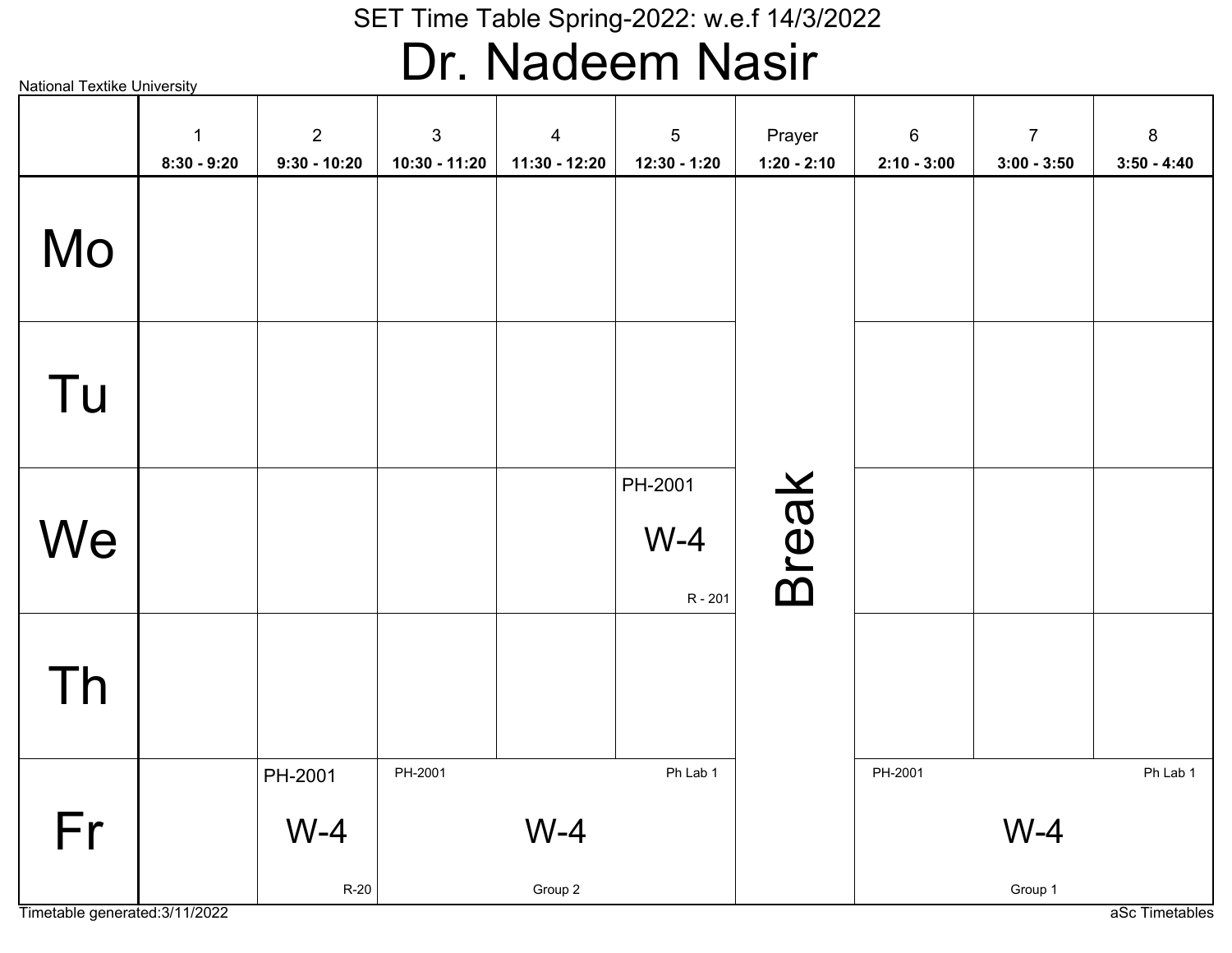## Dr. Noureen Arshad

|    | $\mathbf{1}$  | 2 <sup>1</sup> | 3             | $\overline{4}$ | 5            | Prayer        | $6\phantom{a}$ | $\overline{7}$ | 8             |
|----|---------------|----------------|---------------|----------------|--------------|---------------|----------------|----------------|---------------|
|    | $8:30 - 9:20$ | $9:30 - 10:20$ | 10:30 - 11:20 | 11:30 - 12:20  | 12:30 - 1:20 | $1:20 - 2:10$ | $2:10 - 3:00$  | $3:00 - 3:50$  | $3:50 - 4:40$ |
| Mo |               |                |               |                |              |               |                |                |               |
|    | CH-1001       |                |               |                |              |               | CH-1001        |                | CH Lab 1      |
| Tu | $Y-2$         |                |               |                |              |               |                | $Y-2$          |               |
|    | R - 202       |                |               |                |              |               |                | Group 2        |               |
|    |               | CH-1001        | CH-1001       |                | CH Lab 1     |               |                |                |               |
| We |               | $W-2$          |               | $W-2$          |              | <b>Break</b>  |                |                |               |
|    |               | R - 305        |               | Group 1        |              |               |                |                |               |
|    |               | CH-1001        |               |                | CH-1001      |               | CH-1001        |                | Ch Lab 2      |
| Th |               | $Y-2$          |               |                | $W-2$        |               |                | $W-2$          |               |
|    |               | R-22           |               |                | $R-21$       |               |                | Group 2        |               |
|    |               |                | CH-1001       |                | CH Lab 1     |               |                |                |               |
| Fr |               |                |               | $Y-2$          |              |               |                |                |               |
|    |               |                |               | Group 1        |              |               |                |                |               |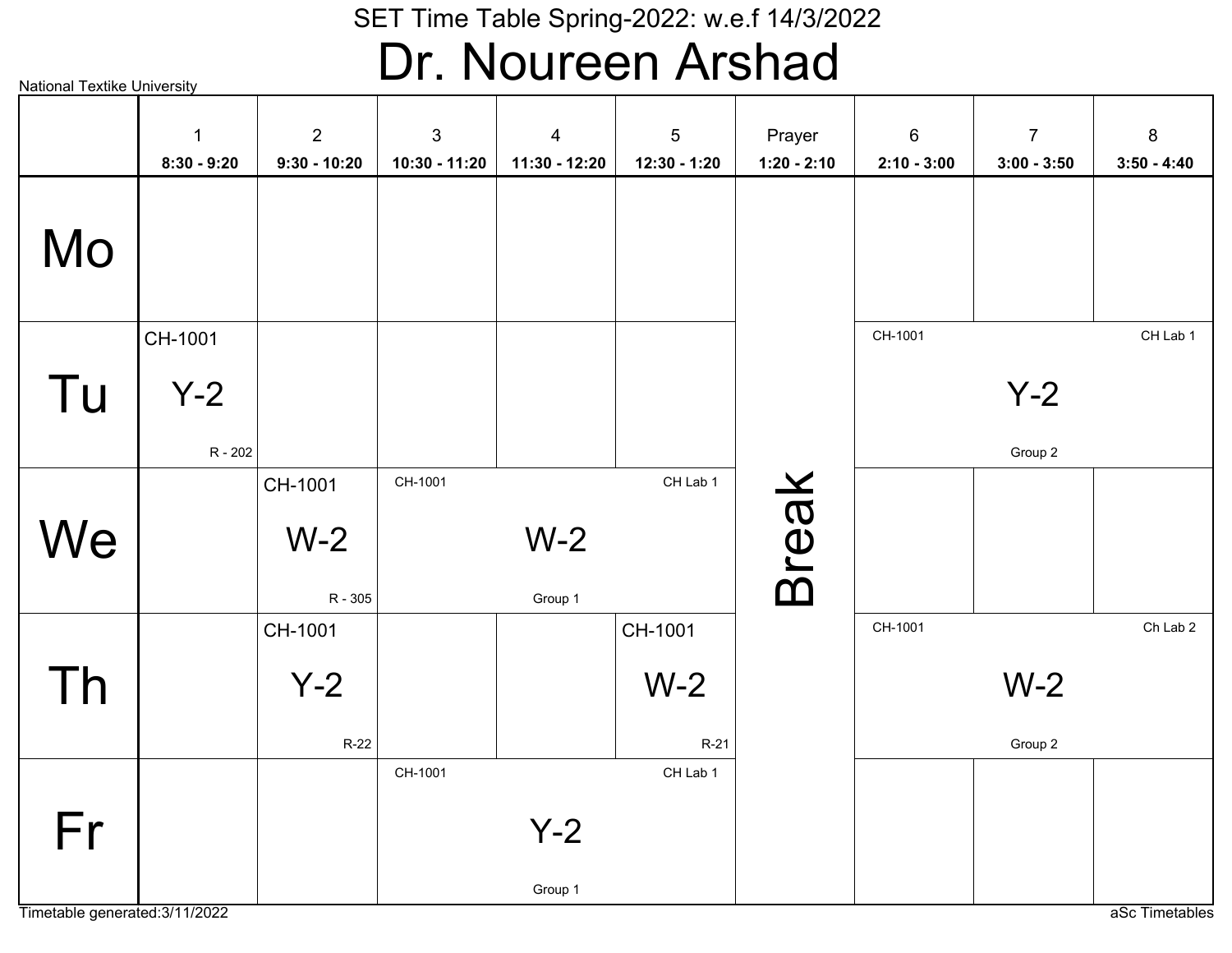### Dr. Rashid Masood

|    | $\mathbf 1$<br>$8:30 - 9:20$ | $\overline{2}$<br>$9:30 - 10:20$ | $\mathfrak{S}$<br>10:30 - 11:20 | $\overline{4}$<br>11:30 - 12:20 | $5\phantom{.0}$<br>12:30 - 1:20 | Prayer<br>$1:20 - 2:10$ | $6\phantom{1}6$<br>$2:10 - 3:00$ | $\overline{7}$<br>$3:00 - 3:50$ | 8<br>$3:50 - 4:40$ |
|----|------------------------------|----------------------------------|---------------------------------|---------------------------------|---------------------------------|-------------------------|----------------------------------|---------------------------------|--------------------|
| Mo |                              |                                  |                                 |                                 |                                 |                         |                                  |                                 |                    |
| Tu |                              |                                  |                                 |                                 |                                 |                         | TT-3069                          | TET-6                           | TP Lab 2           |
| We |                              |                                  |                                 |                                 |                                 | <b>Break</b>            |                                  |                                 |                    |
| Th |                              | TT-3069<br>TET-6<br>R-301        | TT-3069<br>TET-6<br>R-301       |                                 |                                 |                         |                                  |                                 |                    |
| Fr |                              |                                  |                                 |                                 |                                 |                         |                                  |                                 |                    |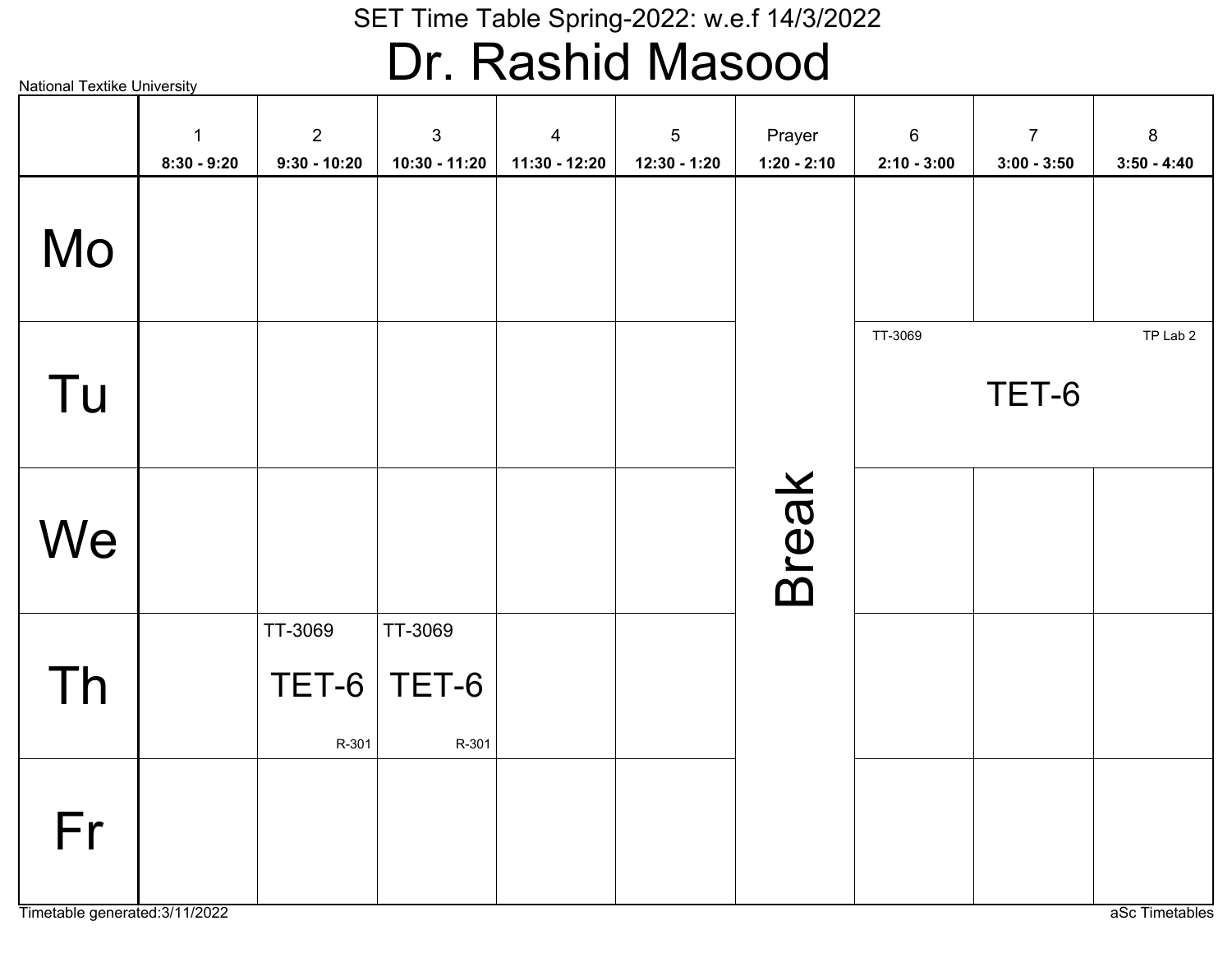## Dr. Rizwan Khan

|    | $\mathbf{1}$<br>$8:30 - 9:20$ | $\overline{2}$<br>$9:30 - 10:20$ | $\mathfrak{S}$<br>$10:30 - 11:20$ | $\overline{4}$<br>11:30 - 12:20 | $\overline{5}$<br>12:30 - 1:20 | Prayer<br>$1:20 - 2:10$ | $\,6\,$<br>$2:10 - 3:00$ | $\overline{7}$<br>$3:00 - 3:50$ | $\bf 8$<br>$3:50 - 4:40$ |
|----|-------------------------------|----------------------------------|-----------------------------------|---------------------------------|--------------------------------|-------------------------|--------------------------|---------------------------------|--------------------------|
| Mo |                               |                                  |                                   |                                 |                                |                         |                          | MGT-4089<br>DM-8<br>R-303       |                          |
| Tu | MGT-4089<br>DM-8<br>R - 201   |                                  |                                   |                                 |                                |                         |                          |                                 |                          |
| We |                               |                                  |                                   | MGT-4089<br>DM-8<br>R-23        |                                | <b>Break</b>            |                          |                                 |                          |
| Th |                               |                                  |                                   |                                 |                                |                         |                          |                                 |                          |
| Fr |                               |                                  |                                   |                                 |                                |                         |                          |                                 |                          |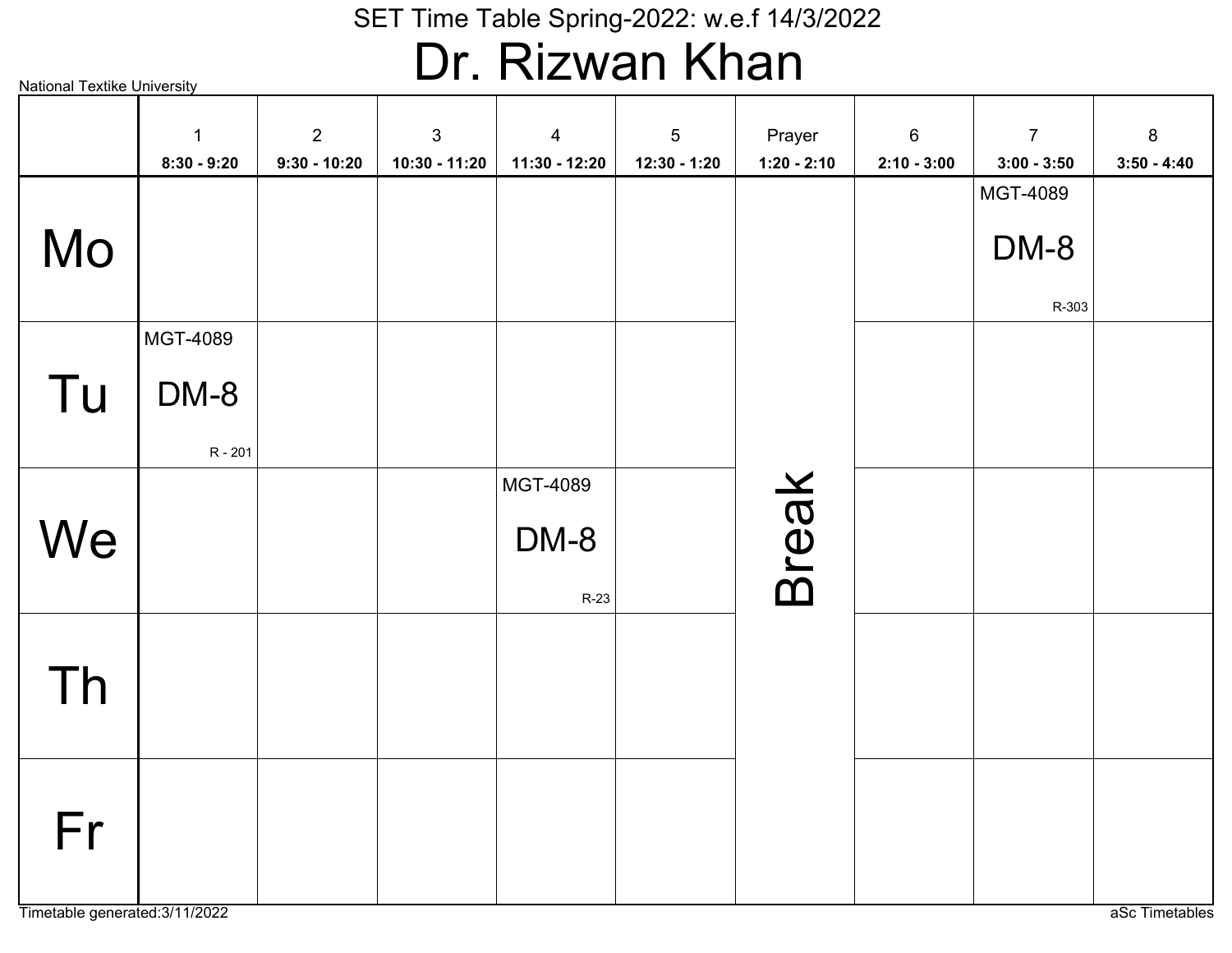### Dr. Salman Arif Cheema

|    | $\mathbf{1}$  | $\overline{2}$ | $\mathbf{3}$                                           | $\overline{4}$                                               | 5                                           | Prayer        | $6\phantom{1}$ | $\overline{7}$ | 8                                                      |
|----|---------------|----------------|--------------------------------------------------------|--------------------------------------------------------------|---------------------------------------------|---------------|----------------|----------------|--------------------------------------------------------|
| Mo | $8:30 - 9:20$ | $9:30 - 10:20$ | 10:30 - 11:20                                          | 11:30 - 12:20<br><b>STAT-1003</b><br>TET-2<br>(A)<br>R - 304 | 12:30 - 1:20                                | $1:20 - 2:10$ | $2:10 - 3:00$  | $3:00 - 3:50$  | $3:50 - 4:40$                                          |
| Tu |               |                |                                                        |                                                              | <b>STAT-1003</b><br>TET-2<br>(A)<br>R - 101 |               |                |                | <b>STAT-1003</b><br>TET <sub>2</sub><br>(B)<br>R - 103 |
| We |               |                |                                                        | <b>STAT-1003</b><br>TET <sub>2</sub><br>(B)<br>R - 203       | <b>STAT-1003</b><br>TET-2<br>(A)<br>R - 203 | <b>Break</b>  |                |                |                                                        |
| Th |               |                | <b>STAT-1003</b><br>TET <sub>2</sub><br>(B)<br>R - 201 |                                                              |                                             |               |                |                |                                                        |
| Fr |               |                |                                                        |                                                              |                                             |               |                |                |                                                        |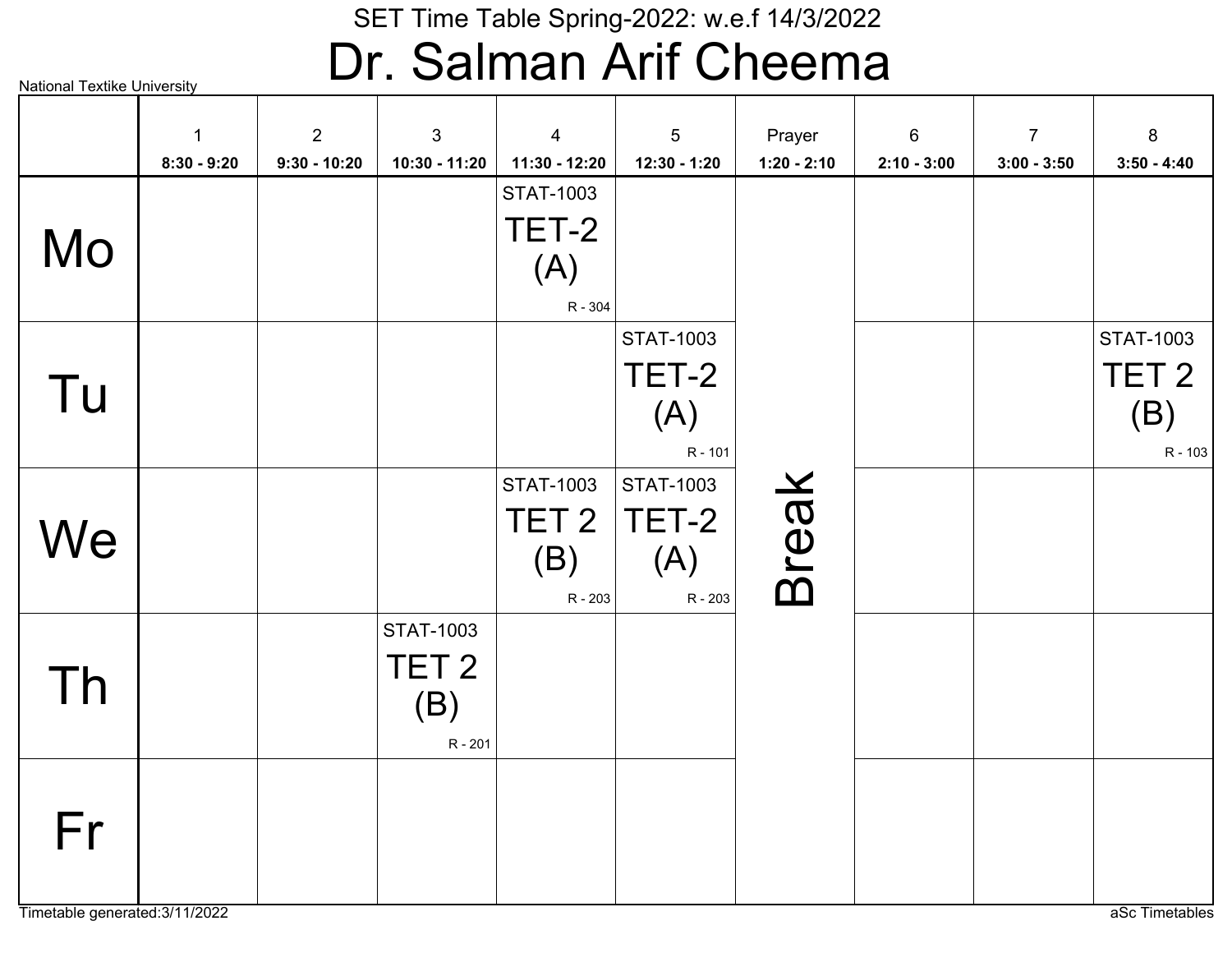## Dr. Salman Raza

|    | $\mathbf 1$<br>$8:30 - 9:20$ | $2^{\circ}$<br>$9:30 - 10:20$ | $\mathfrak{S}$<br>10:30 - 11:20 | $\overline{4}$<br>11:30 - 12:20 | $5\phantom{.0}$<br>$12:30 - 1:20$ | Prayer<br>$1:20 - 2:10$ | $6\phantom{1}6$<br>$2:10 - 3:00$ | $\overline{7}$<br>$3:00 - 3:50$ | $\bf 8$<br>$3:50 - 4:40$ |
|----|------------------------------|-------------------------------|---------------------------------|---------------------------------|-----------------------------------|-------------------------|----------------------------------|---------------------------------|--------------------------|
| Mo |                              |                               |                                 |                                 |                                   |                         |                                  |                                 |                          |
| Tu |                              |                               |                                 |                                 |                                   |                         | CS-1071<br>$DM-2$<br>R - 203     |                                 |                          |
| We |                              |                               |                                 |                                 | CS-1071<br>$DM-2$<br>R - 102      | <b>Break</b>            |                                  |                                 |                          |
| Th |                              |                               |                                 |                                 |                                   |                         | CS-1071                          | $DM-2$                          | GM (IT Lab)              |
| Fr |                              |                               |                                 |                                 |                                   |                         |                                  |                                 |                          |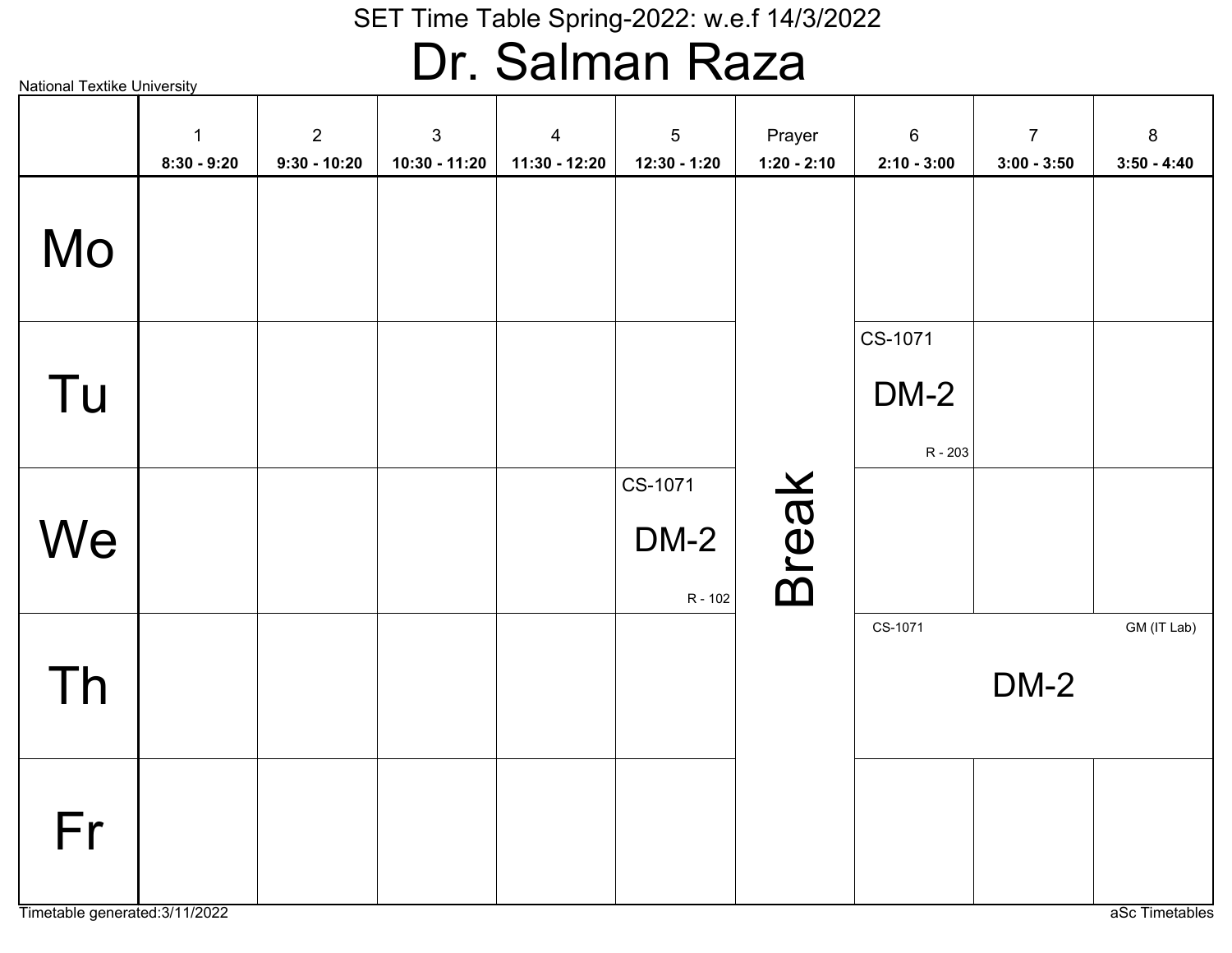# Dr. Shagufta Riaz

|    | $\mathbf{1}$<br>$8:30 - 9:20$ | $\overline{2}$<br>$9:30 - 10:20$ | 3<br>10:30 - 11:20 | $\overline{4}$<br>11:30 - 12:20 | 5<br>12:30 - 1:20 | Prayer<br>$1:20 - 2:10$ | $6\phantom{a}$<br>$2:10 - 3:00$ | $\overline{7}$<br>$3:00 - 3:50$ | 8<br>$3:50 - 4:40$ |
|----|-------------------------------|----------------------------------|--------------------|---------------------------------|-------------------|-------------------------|---------------------------------|---------------------------------|--------------------|
|    |                               |                                  | TE-2114            |                                 |                   |                         |                                 |                                 |                    |
| Mo |                               |                                  | $W-4$              |                                 |                   |                         |                                 |                                 |                    |
|    |                               |                                  | R - 201            |                                 |                   |                         |                                 |                                 |                    |
|    |                               | TE-2114                          |                    |                                 | TE-2114           |                         |                                 |                                 |                    |
| Tu |                               | $K-4/$<br>TT4                    |                    |                                 | $W-4$             |                         |                                 |                                 |                    |
|    |                               | R - 203                          |                    |                                 | $R-20$            |                         |                                 |                                 |                    |
|    | TE-2114                       |                                  | Sewing Lab basic   |                                 | GM-4044           |                         | TE-2114                         |                                 | Sewing Lab basic   |
| We |                               | $K-4/TT4$                        |                    |                                 | $G-8$             | <b>Break</b>            |                                 | $W-4$                           |                    |
|    |                               | Group 1                          |                    |                                 | R - 304           |                         |                                 | Group 2                         |                    |
|    |                               | GM-4044                          | GM-4044            |                                 | TE-2114           |                         |                                 |                                 |                    |
| Th |                               | $G-8$                            | $G-8$              |                                 | $K-4/$<br>TT4     |                         |                                 |                                 |                    |
|    |                               | R-303                            | R-303              |                                 | R - 101           |                         |                                 |                                 |                    |
|    |                               |                                  | TE-2114            |                                 | Sewing Lab basic  |                         | TE-2114                         |                                 | Sewing Lab basic   |
|    |                               |                                  |                    | $W-4$<br>Group 1                |                   |                         |                                 | $K-4/TT4$<br>Group 2            |                    |
| Fr | FM-4022                       |                                  | $W-8$              |                                 |                   |                         | FM-4022                         | $W-8$                           |                    |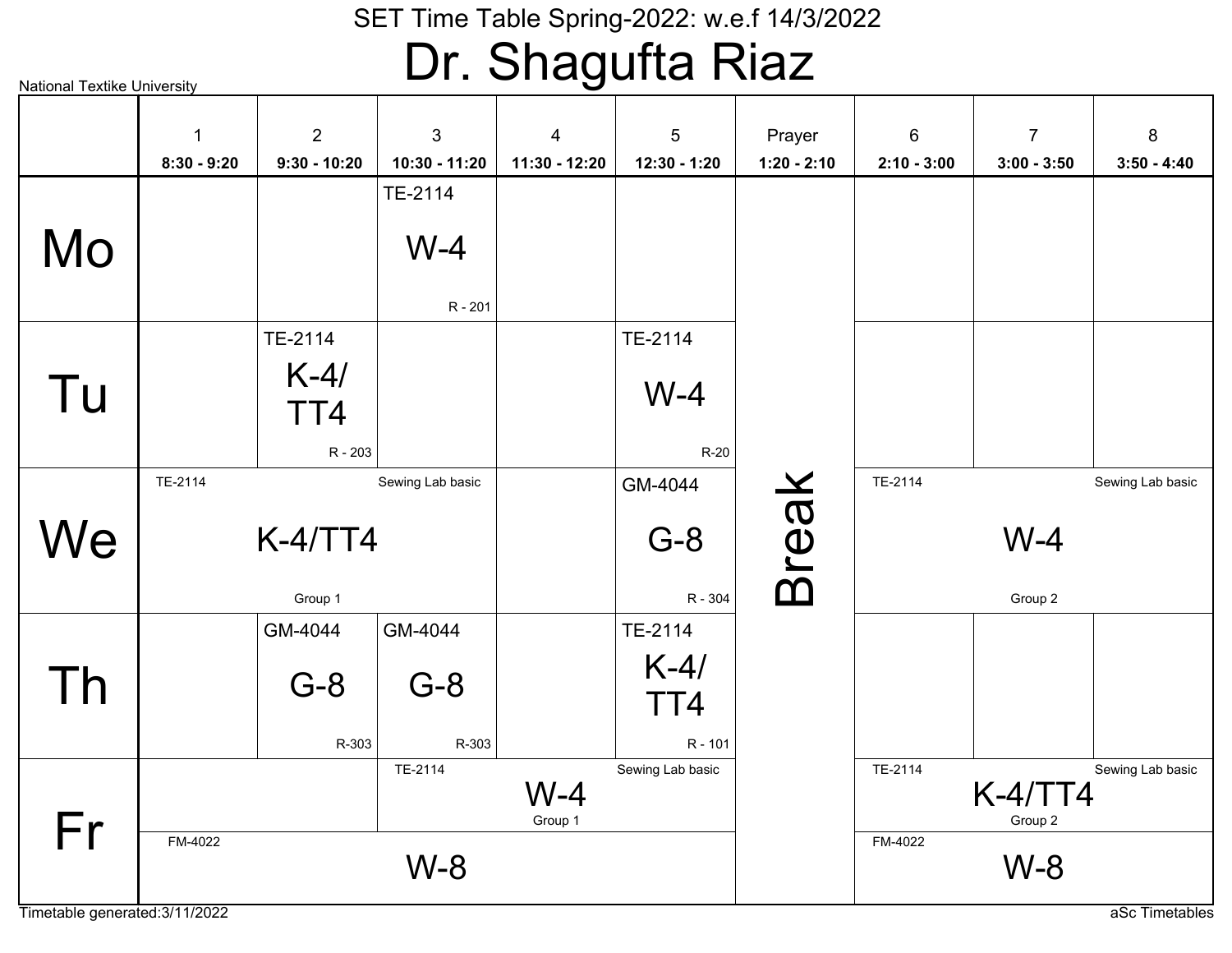# Dr. Shahood

|    | $\mathbf{1}$  | $2^{\circ}$    | $\mathbf{3}$  | $\overline{4}$ | $5\phantom{.0}$ | Prayer        | $\,6\,$           | $\overline{7}$ | 8             |
|----|---------------|----------------|---------------|----------------|-----------------|---------------|-------------------|----------------|---------------|
|    | $8:30 - 9:20$ | $9:30 - 10:20$ | 10:30 - 11:20 | 11:30 - 12:20  | 12:30 - 1:20    | $1:20 - 2:10$ | $2:10 - 3:00$     | $3:00 - 3:50$  | $3:50 - 4:40$ |
|    |               |                |               |                |                 |               | TE-3114<br>$K-4/$ |                |               |
| Mo |               |                |               |                |                 |               | TT4               |                |               |
|    |               |                |               | TE-3114        |                 |               | R-22              |                |               |
| Tu |               |                |               | $G-6$          |                 |               |                   |                |               |
|    |               |                |               | $R - 201$      |                 |               |                   |                | TE-3114       |
| We |               |                |               |                |                 |               |                   |                | $G-6$         |
|    |               |                |               |                |                 | <b>Break</b>  |                   |                | R - 101       |
|    | TE-3114       |                |               | TE-3114        | TE-3114         |               |                   |                |               |
| Th | $K-4/$<br>TT4 |                |               | $Y-6$          | $Y-6$           |               |                   |                |               |
|    | R-301         |                |               | $R-20$         | $R-20$          |               |                   |                |               |
|    |               |                |               |                |                 |               |                   |                |               |
| Fr |               |                |               |                |                 |               |                   |                |               |
|    |               |                |               |                |                 |               |                   |                |               |

Timetable generated:3/11/2022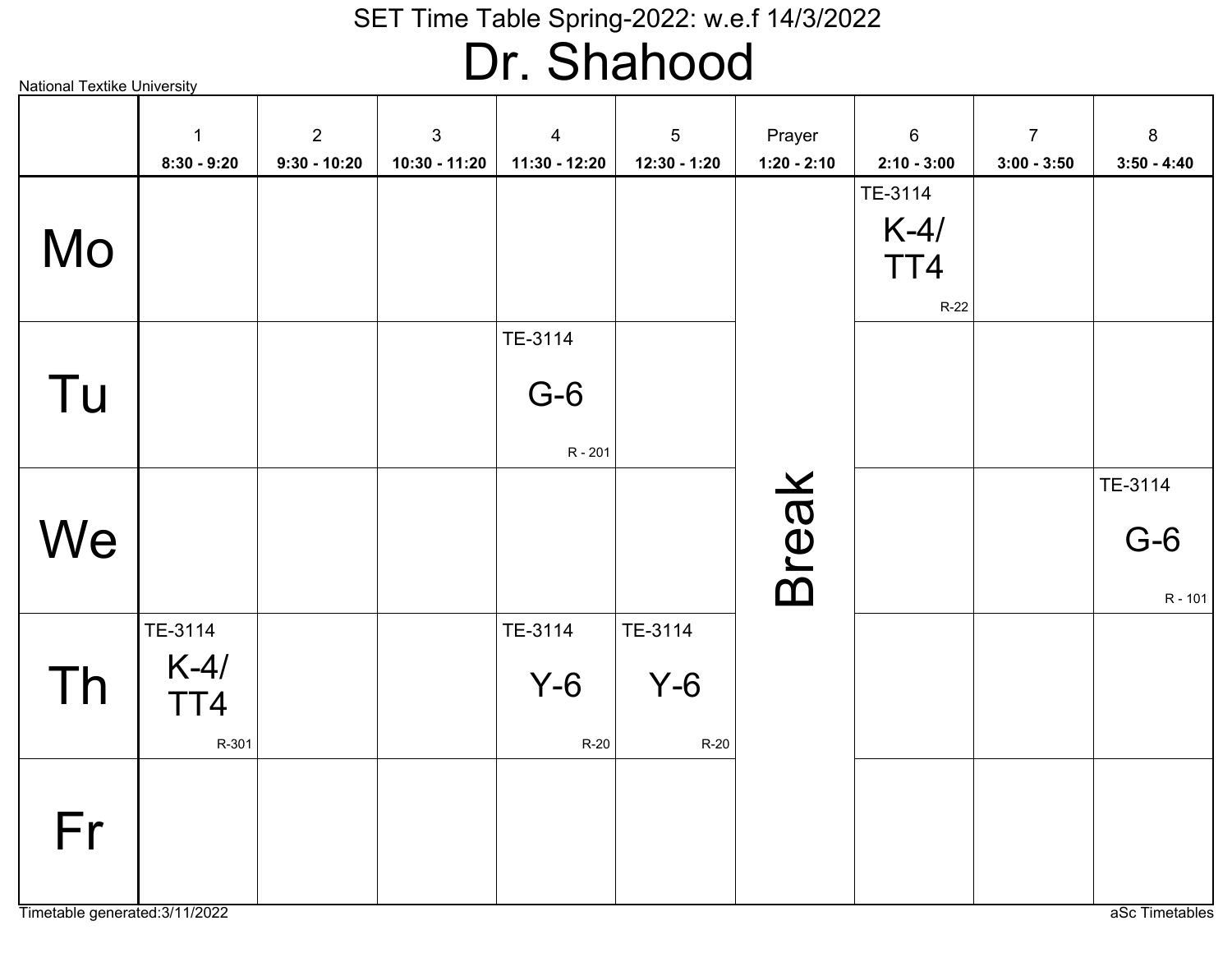### Dr. Sharjeel Abid

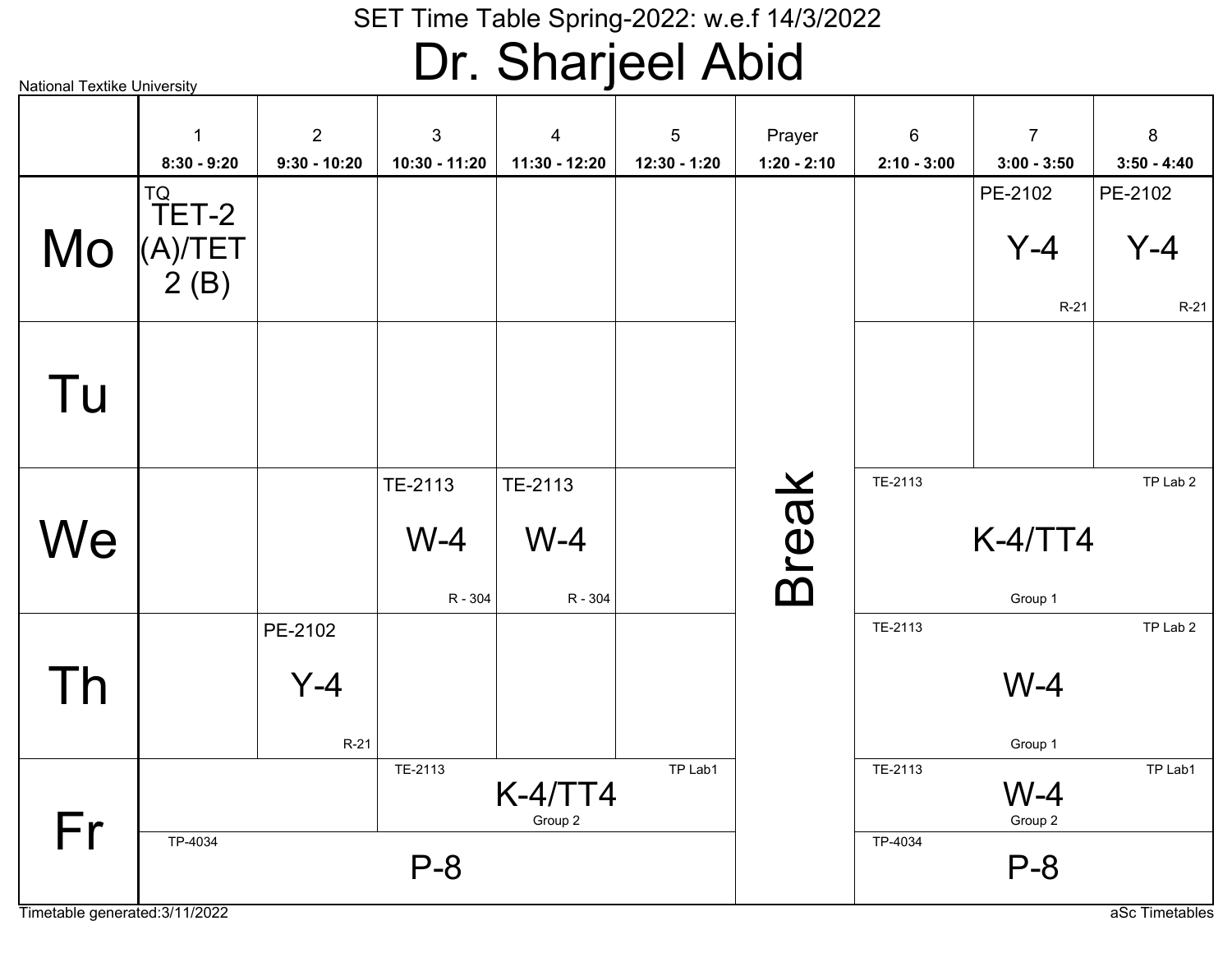### Dr. Sheraz Ahmad

National Textike UniversityTET-2 (A)TT-1062R - 103TET-2 (A)TT-1062R - 103TET 2 (B)TT-1062R - 101TET 2(B)TT-1062R - 101TET-2 (A)TT-1062R - 102TET 2 (B)TT-1062R - 201Break MoTu**We** ThFr1 **8:30 - 9:20**2 **9:30 - 10:20**3 **10:30 - 11:20**4 **11:30 - 12:20**5 **12:30 - 1:20**Prayer**1:20 - 2:10**6**2:10 - 3:00**7**3:00 - 3:50**8**3:50 - 4:40**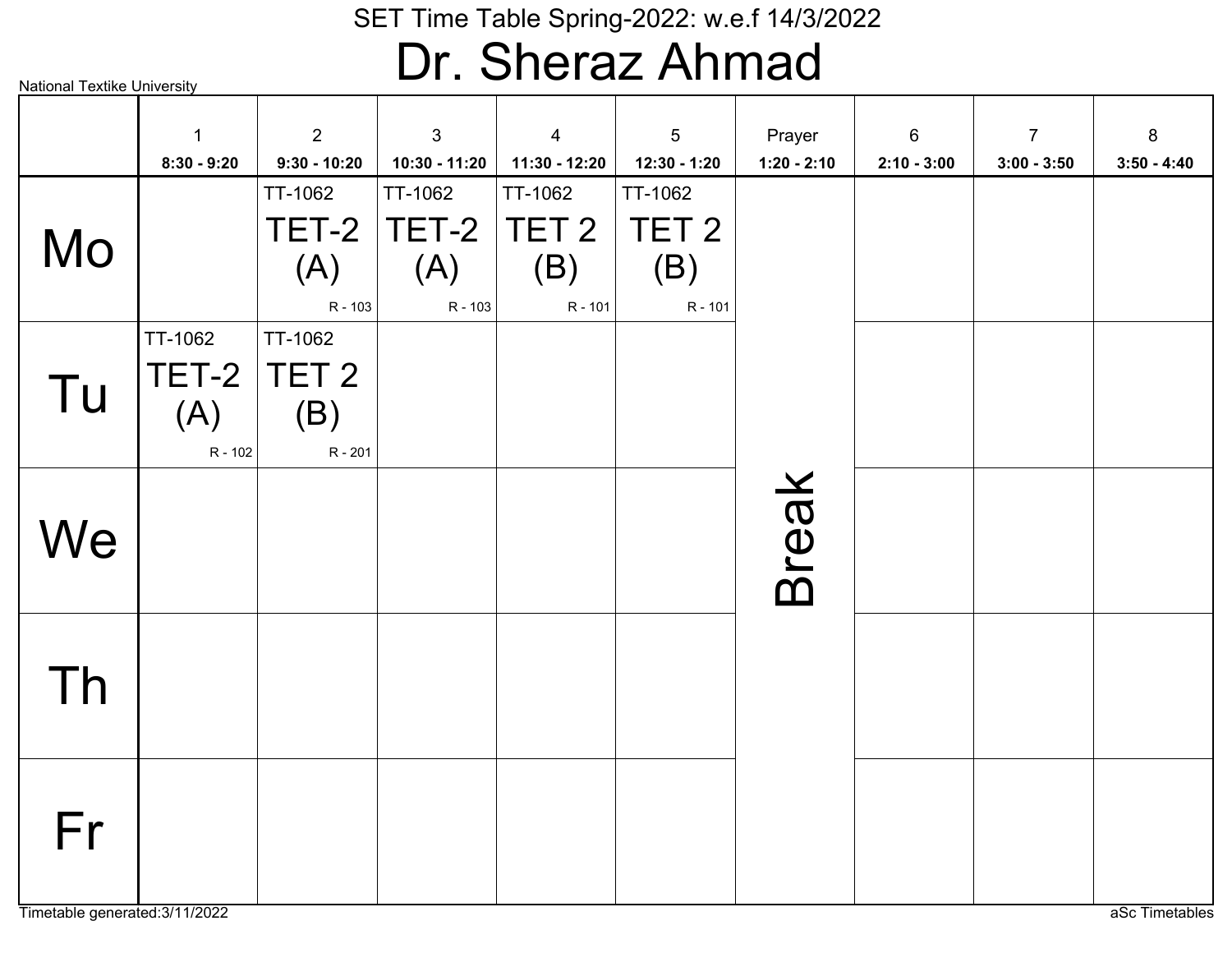### SET Time Table Spring-2022: w.e.f 14/3/2022Dr. Talha Ali Hamdani

|    | $\mathbf{1}$<br>$8:30 - 9:20$ | $\overline{2}$<br>$9:30 - 10:20$ | $\mathbf{3}$<br>10:30 - 11:20 | $\overline{4}$<br>11:30 - 12:20 | $\sqrt{5}$<br>12:30 - 1:20 | Prayer<br>$1:20 - 2:10$ | $6\phantom{.}6$<br>$2:10 - 3:00$ | $\overline{7}$<br>$3:00 - 3:50$ | 8<br>$3:50 - 4:40$ |
|----|-------------------------------|----------------------------------|-------------------------------|---------------------------------|----------------------------|-------------------------|----------------------------------|---------------------------------|--------------------|
| Mo |                               |                                  |                               |                                 |                            |                         |                                  |                                 |                    |
| Tu |                               | CS-3072<br>$W-8$<br>R - 202      | CS-3072<br>$W-8$<br>R - 202   |                                 |                            |                         |                                  |                                 |                    |
| We |                               |                                  |                               |                                 |                            | <b>Break</b>            |                                  |                                 |                    |
| Th |                               | CS-3072<br>$Y-6$<br>R - 101      | CS-3072<br>$Y-6$<br>R - 101   |                                 |                            |                         | CS-3072                          | $W-8$                           | TP (IT Lab)        |
| Fr | FM-4022                       |                                  | $W-8$                         |                                 |                            |                         | FM-4022                          | $W-8$                           |                    |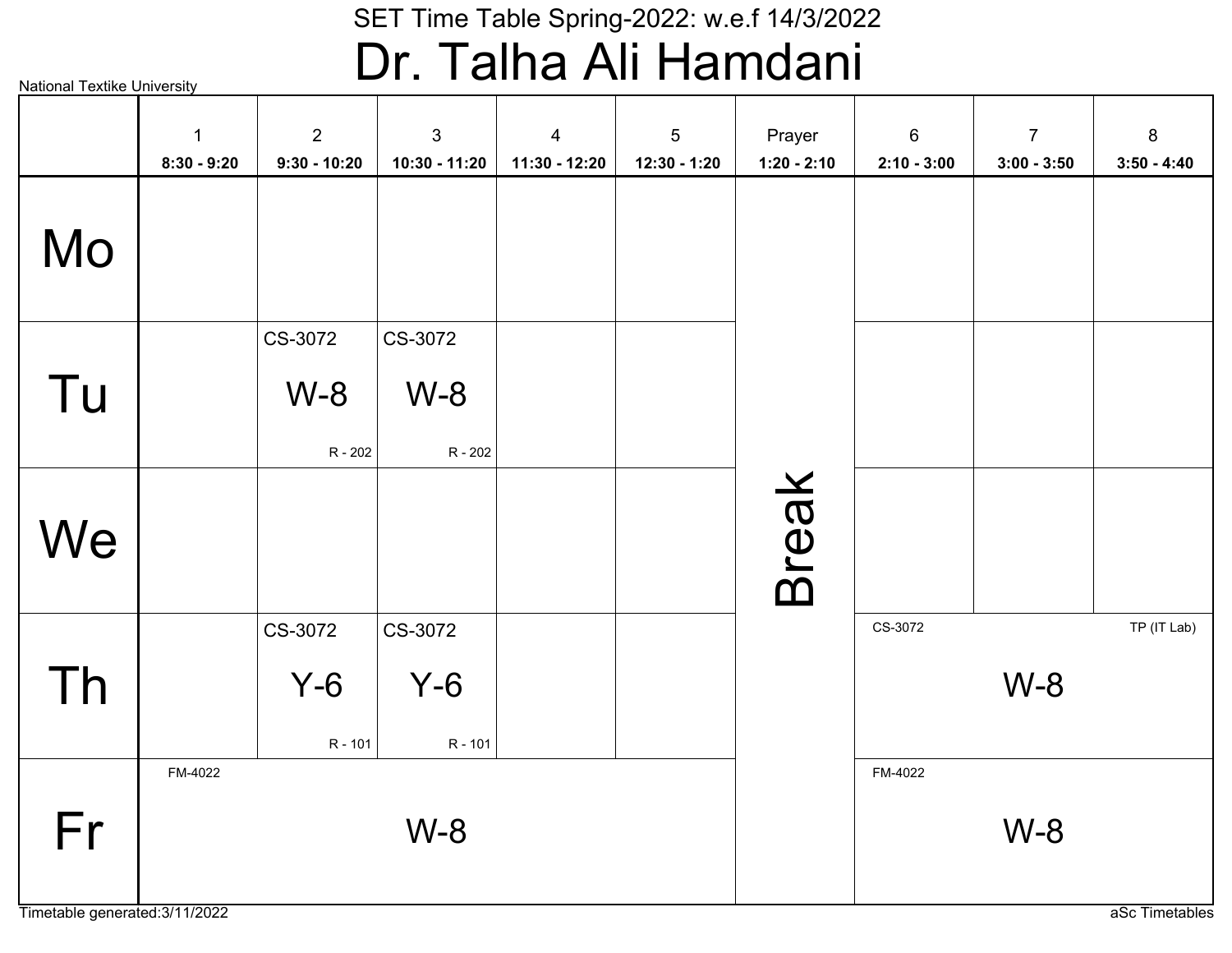# Dr. Usman Zubair

|    | $\mathbf 1$   | $2^{\circ}$    | $\mathbf{3}$    | 4                        | 5             | Prayer        | $6\phantom{1}$                   | $\overline{7}$ | 8             |
|----|---------------|----------------|-----------------|--------------------------|---------------|---------------|----------------------------------|----------------|---------------|
|    | $8:30 - 9:20$ | $9:30 - 10:20$ | $10:30 - 11:20$ | 11:30 - 12:20<br>PE-2102 | 12:30 - 1:20  | $1:20 - 2:10$ | $2:10 - 3:00$                    | $3:00 - 3:50$  | $3:50 - 4:40$ |
| Mo |               |                |                 | $G-4$                    |               |               |                                  |                |               |
|    |               |                |                 | R - 202                  |               |               |                                  |                |               |
| Tu |               |                |                 |                          |               |               | PE-2102<br>$K-4$<br>TT4<br>R-302 |                |               |
|    |               |                |                 | PE-2102                  | PE-2102       |               |                                  |                | PE-2102       |
| We |               |                |                 | $K-4$<br>TT4             | $K-4/$<br>TT4 | <b>Break</b>  |                                  |                | $G-4$         |
|    |               | PE-2102        |                 | $R-20$                   | $R-20$        |               |                                  |                | $R-24$        |
| Th |               | $G-4$          |                 |                          |               |               |                                  |                |               |
|    |               | $R-23$         |                 |                          |               |               |                                  |                |               |
| Fr | TP-4034       |                | $P-8$           |                          |               |               | TP-4034                          | $P-8$          |               |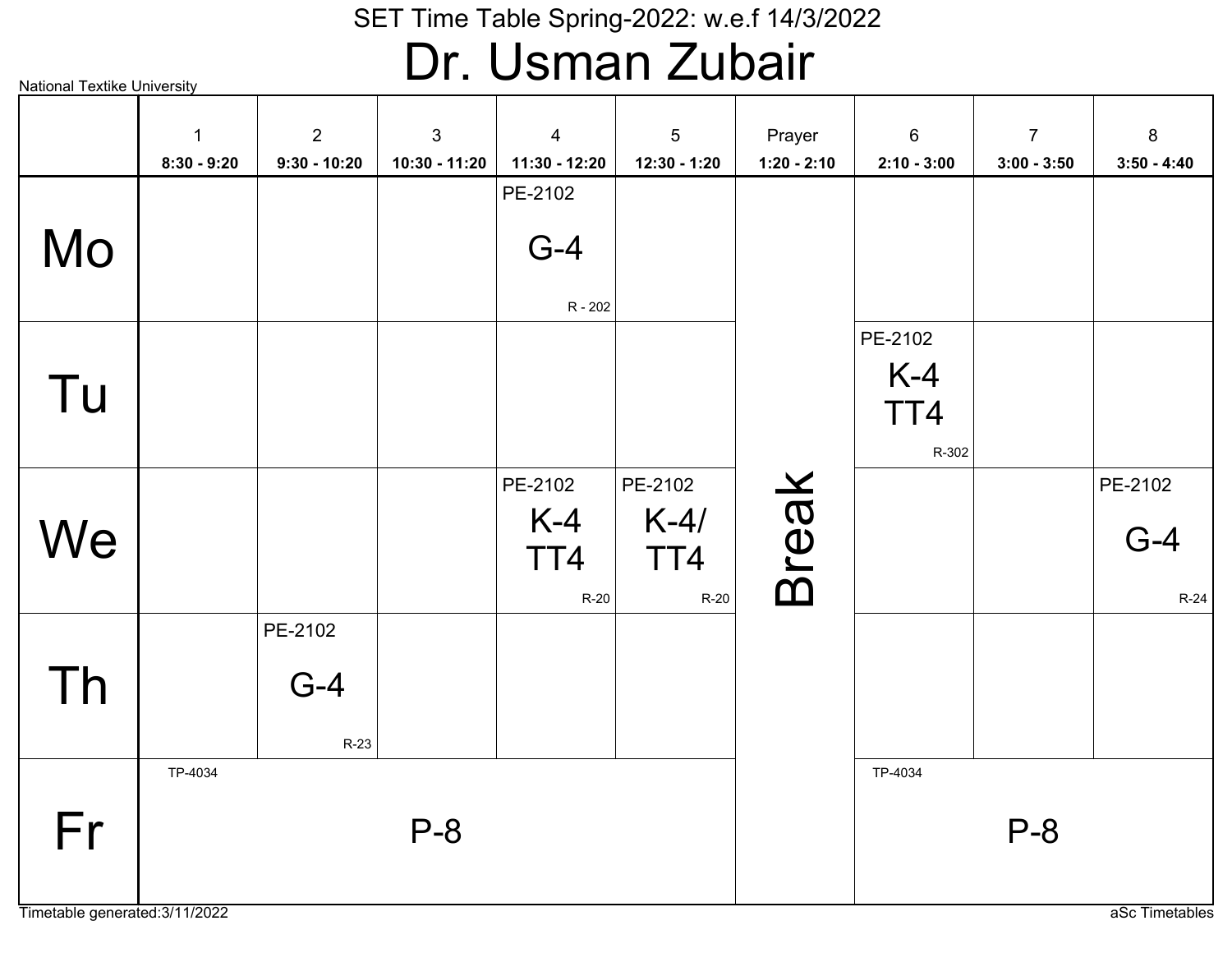# Dr. Waqas Iqbal

| <b>National Textike University</b> |               |                            |                           |                | PII TIUYUU IYNUI |               |               |                |               |
|------------------------------------|---------------|----------------------------|---------------------------|----------------|------------------|---------------|---------------|----------------|---------------|
|                                    | $\mathbf{1}$  | 2                          | $\mathfrak{S}$            | $\overline{4}$ | $5\phantom{.0}$  | Prayer        | $\,6\,$       | $\overline{7}$ | $\bf 8$       |
|                                    | $8:30 - 9:20$ | $9:30 - 10:20$<br>MGT-4089 | 10:30 - 11:20<br>MGT-4089 | 11:30 - 12:20  | 12:30 - 1:20     | $1:20 - 2:10$ | $2:10 - 3:00$ | $3:00 - 3:50$  | $3:50 - 4:40$ |
| Mo                                 |               | $W-8$                      | $W-8$                     |                |                  |               |               |                |               |
|                                    |               | R-23                       | $R-23$                    |                |                  |               |               |                |               |
|                                    |               | MGT-4089                   | MGT-4089                  |                |                  |               |               | MGT-4089       | MGT-4089      |
| Tu                                 |               | $P-8$                      | $P-8$                     |                |                  |               |               | $Y-8$          | $Y-8$         |
|                                    |               | R-22                       | $R-22$                    |                |                  |               |               | $R-23$         | $R-23$        |
|                                    |               | MGT-4089                   | MGT-4089                  |                | MGT-4089         |               |               |                |               |
| We                                 |               | $Y-8$                      | $W-8$                     |                | $P-8$            | <b>Break</b>  |               |                |               |
|                                    |               | $R-21$                     | $R-23$                    |                | $R-24$           |               |               |                |               |
|                                    | YM-4019       |                            |                           |                |                  |               | YM-4019       |                |               |
| Th                                 |               |                            | $Y-8$                     |                |                  |               |               | $Y-8$          |               |
| Fr                                 |               |                            |                           |                |                  |               |               |                |               |

Timetable generated:3/11/2022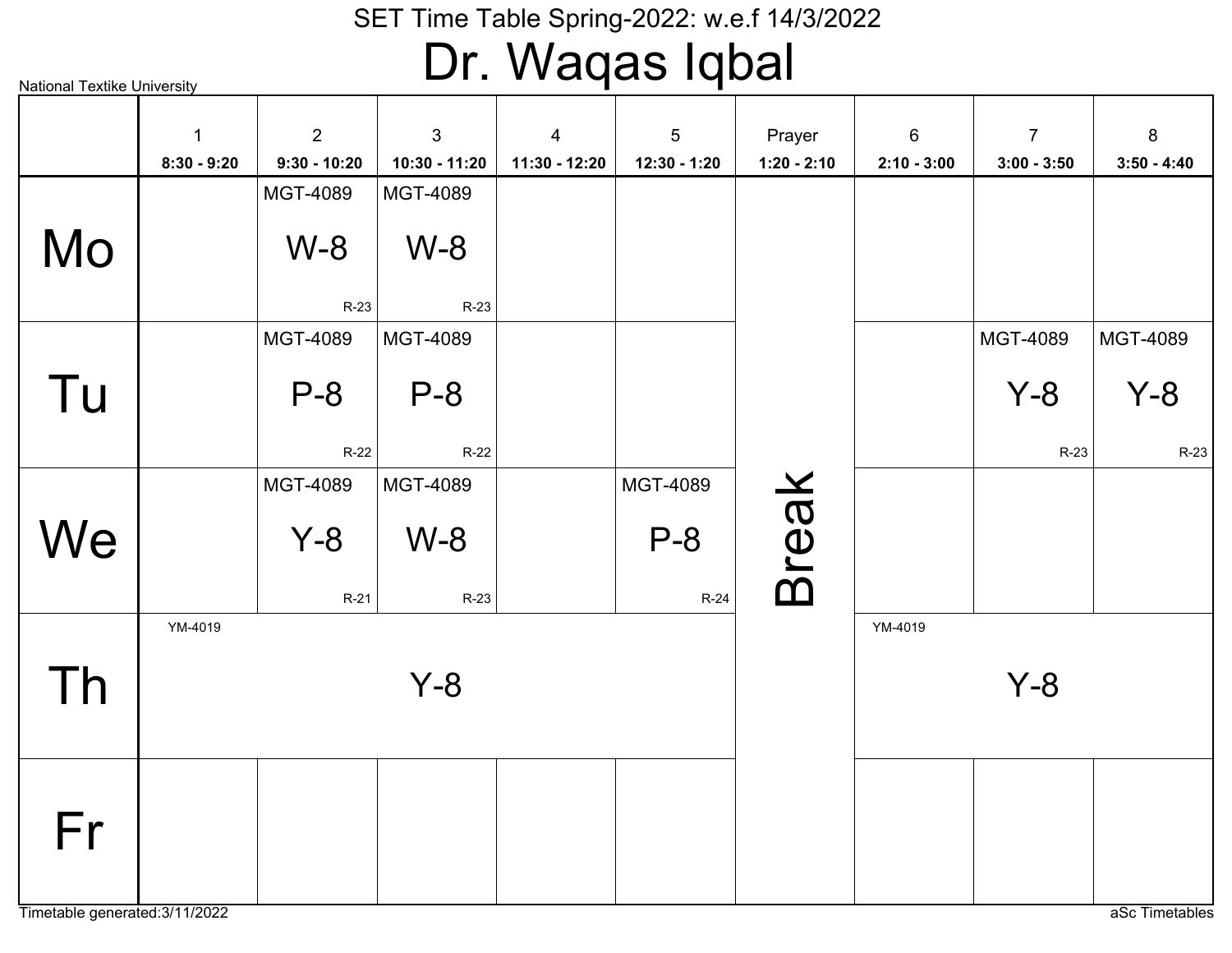### Dr. Yasir Nawab

National Textike UniversityDM-6PE-3108R-24DM-6PE-3108R-24W-8CS-3072R - 202W-8CS-3072R - 202DM-6PE-3108R - 102W-8FM-4022W-8FM-4022Break MoTu**We** ThFr1 **8:30 - 9:20**2 **9:30 - 10:20**3 **10:30 - 11:20**4 **11:30 - 12:20**5 **12:30 - 1:20**Prayer**1:20 - 2:10**6 **2:10 - 3:00**7**3:00 - 3:50**

8**3:50 - 4:40**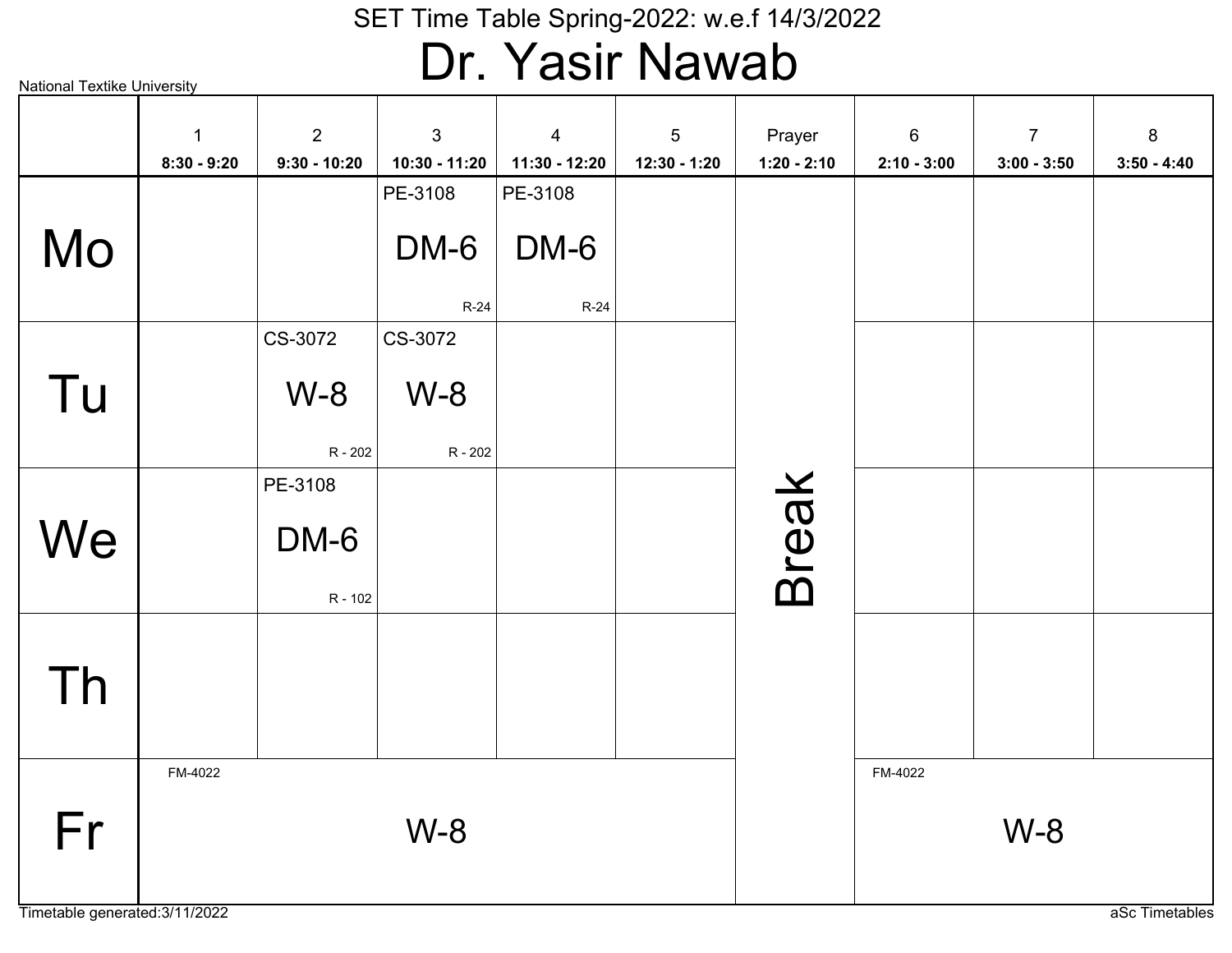### Dr. Zahid Rizwan

| <b>National Textike University</b> |                              |                                  |                               |                                 |                              |                         |                                  |                                 |                          |
|------------------------------------|------------------------------|----------------------------------|-------------------------------|---------------------------------|------------------------------|-------------------------|----------------------------------|---------------------------------|--------------------------|
|                                    | $\mathbf 1$<br>$8:30 - 9:20$ | $\overline{2}$<br>$9:30 - 10:20$ | $\mathbf{3}$<br>10:30 - 11:20 | $\overline{4}$<br>11:30 - 12:20 | $\sqrt{5}$<br>$12:30 - 1:20$ | Prayer<br>$1:20 - 2:10$ | $6\phantom{.}6$<br>$2:10 - 3:00$ | $\overline{7}$<br>$3:00 - 3:50$ | $\bf 8$<br>$3:50 - 4:40$ |
| Mo                                 |                              |                                  |                               |                                 |                              |                         |                                  |                                 |                          |
| Tu                                 |                              | PH-2001<br>$Y-4$<br>$R-20$       | PH-2001                       | $Y-4$                           | Ph Lab 1                     |                         |                                  |                                 |                          |
| We                                 |                              | PH-2001<br>$Y-4$<br>$R-20$       |                               |                                 |                              | <b>Break</b>            |                                  |                                 |                          |
| Th                                 |                              |                                  |                               |                                 |                              |                         |                                  |                                 |                          |
| Fr                                 |                              |                                  |                               |                                 |                              |                         |                                  |                                 |                          |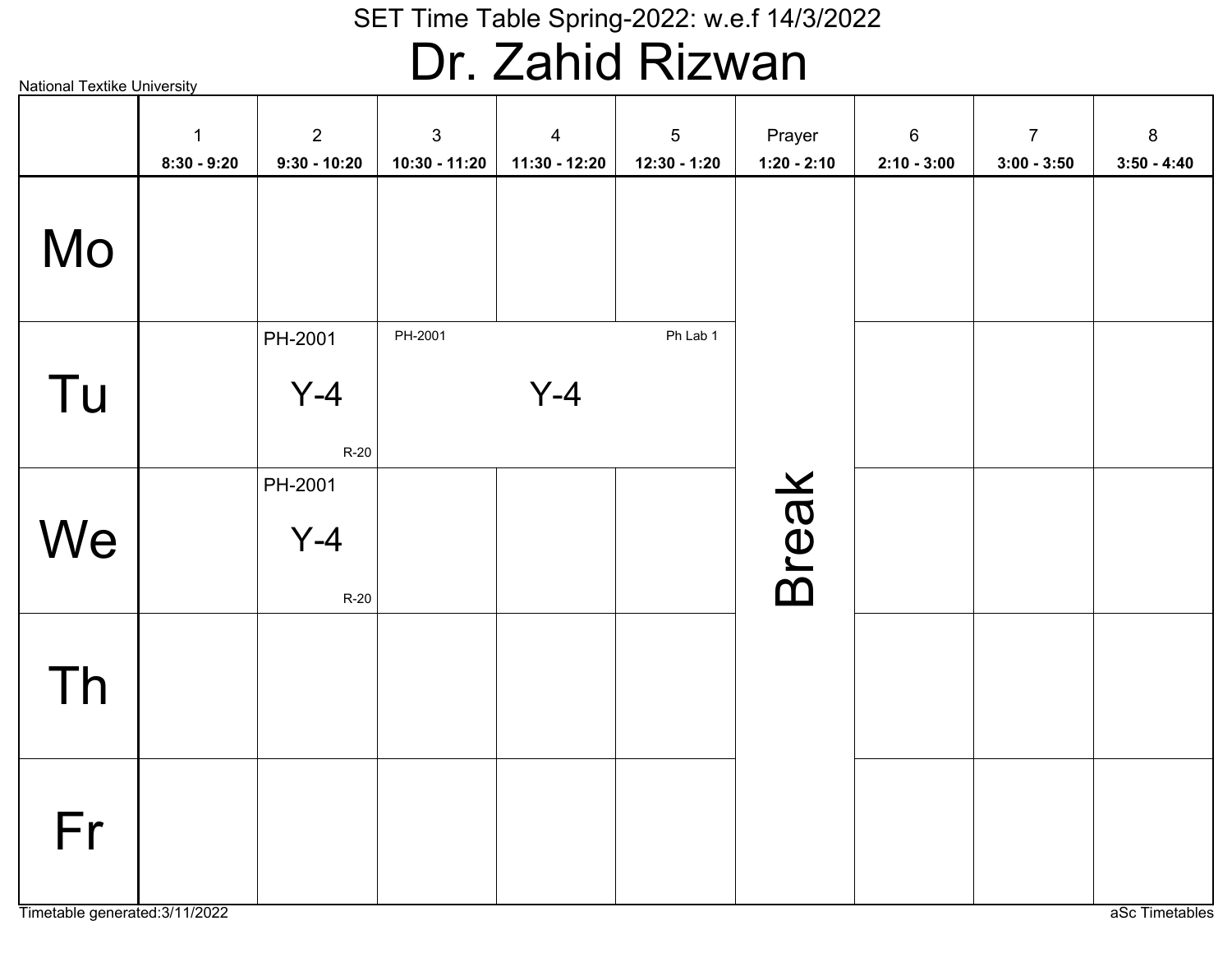# Dr. Zakariya Zubair

|                                      | $\mathbf{1}$<br>$8:30 - 9:20$ | $\overline{2}$<br>$9:30 - 10:20$ | $\mathfrak{S}$<br>10:30 - 11:20 | $\overline{4}$<br>11:30 - 12:20             | $5\phantom{.0}$<br>12:30 - 1:20 | Prayer<br>$1:20 - 2:10$ | $\,6\,$<br>$2:10 - 3:00$   | $\overline{7}$<br>$3:00 - 3:50$ | $\bf 8$<br>$3:50 - 4:40$ |
|--------------------------------------|-------------------------------|----------------------------------|---------------------------------|---------------------------------------------|---------------------------------|-------------------------|----------------------------|---------------------------------|--------------------------|
| Mo                                   |                               | <b>TQ</b><br>DM-6                |                                 |                                             |                                 |                         |                            |                                 |                          |
| Tu                                   |                               |                                  |                                 |                                             |                                 |                         | PE-3107<br>DM-6<br>R - 102 |                                 |                          |
| We                                   |                               |                                  |                                 |                                             |                                 | <b>Break</b>            |                            | PE-3107<br>DM-6<br>R-301        |                          |
| Th                                   | PE-4101                       |                                  | DM-8                            | PE-310 <sup>7</sup> <sup>-102</sup><br>DM-6 |                                 |                         | PE-4101                    | <b>DM-8</b>                     |                          |
| Fr<br>Timetable generated: 3/11/2022 |                               |                                  |                                 |                                             |                                 |                         |                            |                                 | aSc Timetables           |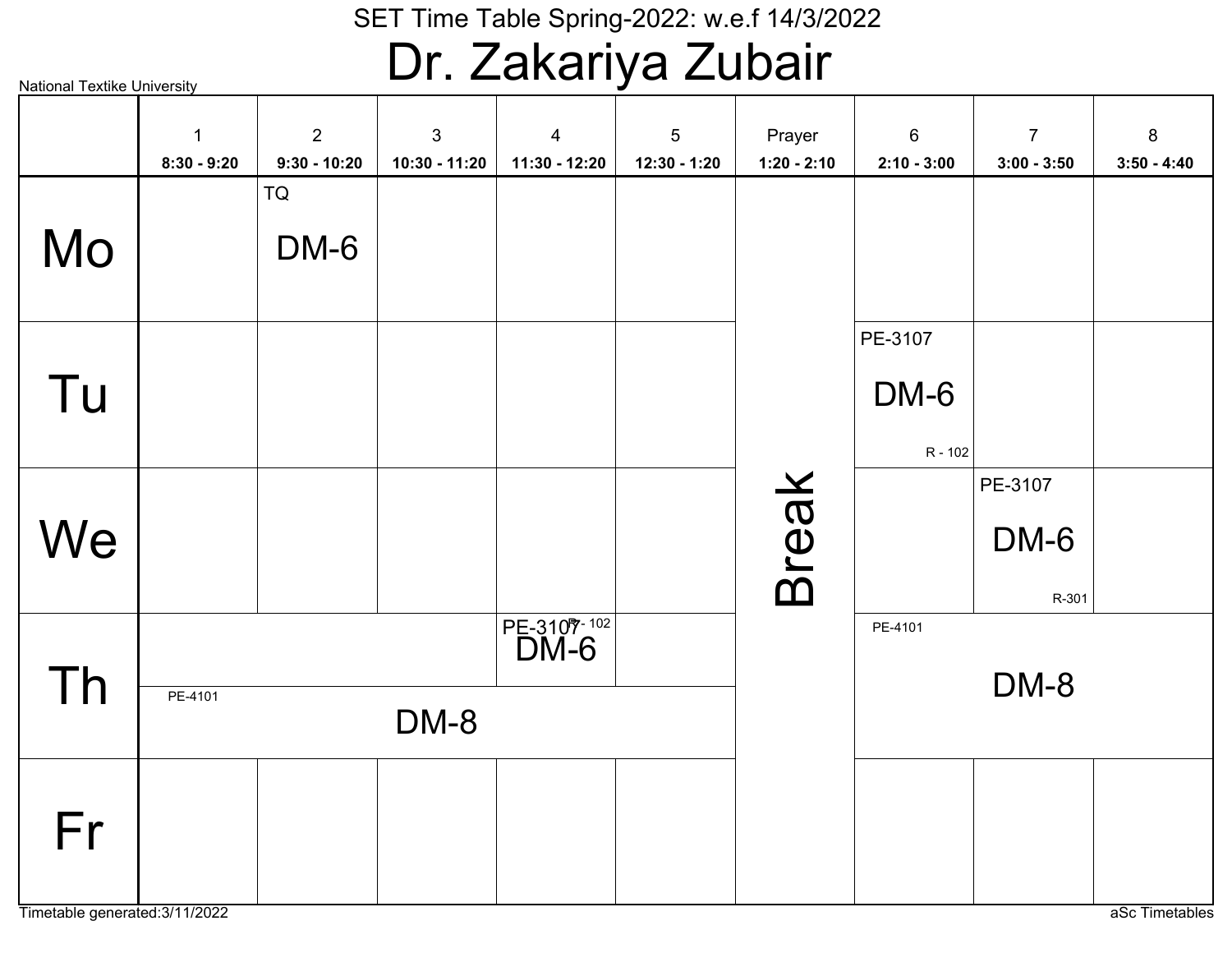# Dr. Zubair Khaliq

|    | $\mathbf 1$<br>$8:30 - 9:20$ | $\overline{2}$<br>$9:30 - 10:20$ | $\mathbf{3}$<br>10:30 - 11:20 | $\overline{\mathbf{4}}$<br>11:30 - 12:20 | 5<br>12:30 - 1:20          | Prayer<br>$1:20 - 2:10$ | $6\phantom{1}6$<br>$2:10 - 3:00$ | $\overline{7}$<br>$3:00 - 3:50$ | $\,8\,$<br>$3:50 - 4:40$ |
|----|------------------------------|----------------------------------|-------------------------------|------------------------------------------|----------------------------|-------------------------|----------------------------------|---------------------------------|--------------------------|
| Mo |                              |                                  |                               |                                          |                            |                         |                                  |                                 |                          |
| Tu |                              |                                  |                               | PE-2105<br>DM-6<br>R - 202               | PE-2105<br>DM-6<br>R - 202 |                         |                                  |                                 |                          |
| We |                              |                                  |                               |                                          |                            | <b>Break</b>            |                                  |                                 |                          |
| Th | PE-4101                      |                                  | DM-8                          |                                          |                            |                         | PE-4101                          | DM-8                            |                          |
| Fr |                              |                                  |                               |                                          |                            |                         |                                  |                                 |                          |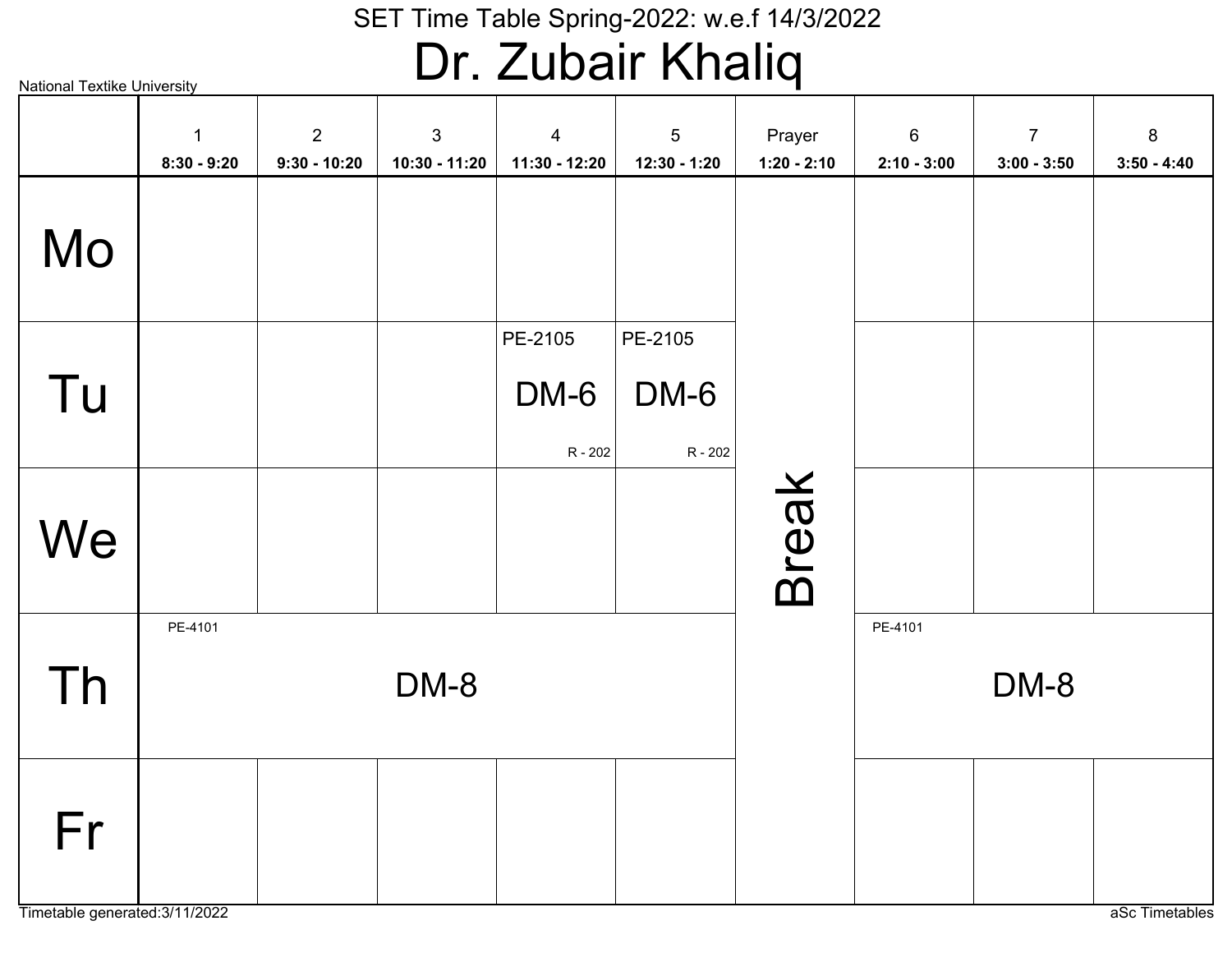### Dr. Zuhaib Ahmad

TET-4TT-2070R-24TET-4TT-2070R - 203TET-4TT-20700 FM Lab Break MoTu**We** ThFr1 **8:30 - 9:20**2 **9:30 - 10:20**3 **10:30 - 11:20**4 **11:30 - 12:20**5 **12:30 - 1:20**Prayer**1:20 - 2:10**6 **2:10 - 3:00**7 **3:00 - 3:50**8**3:50 - 4:40**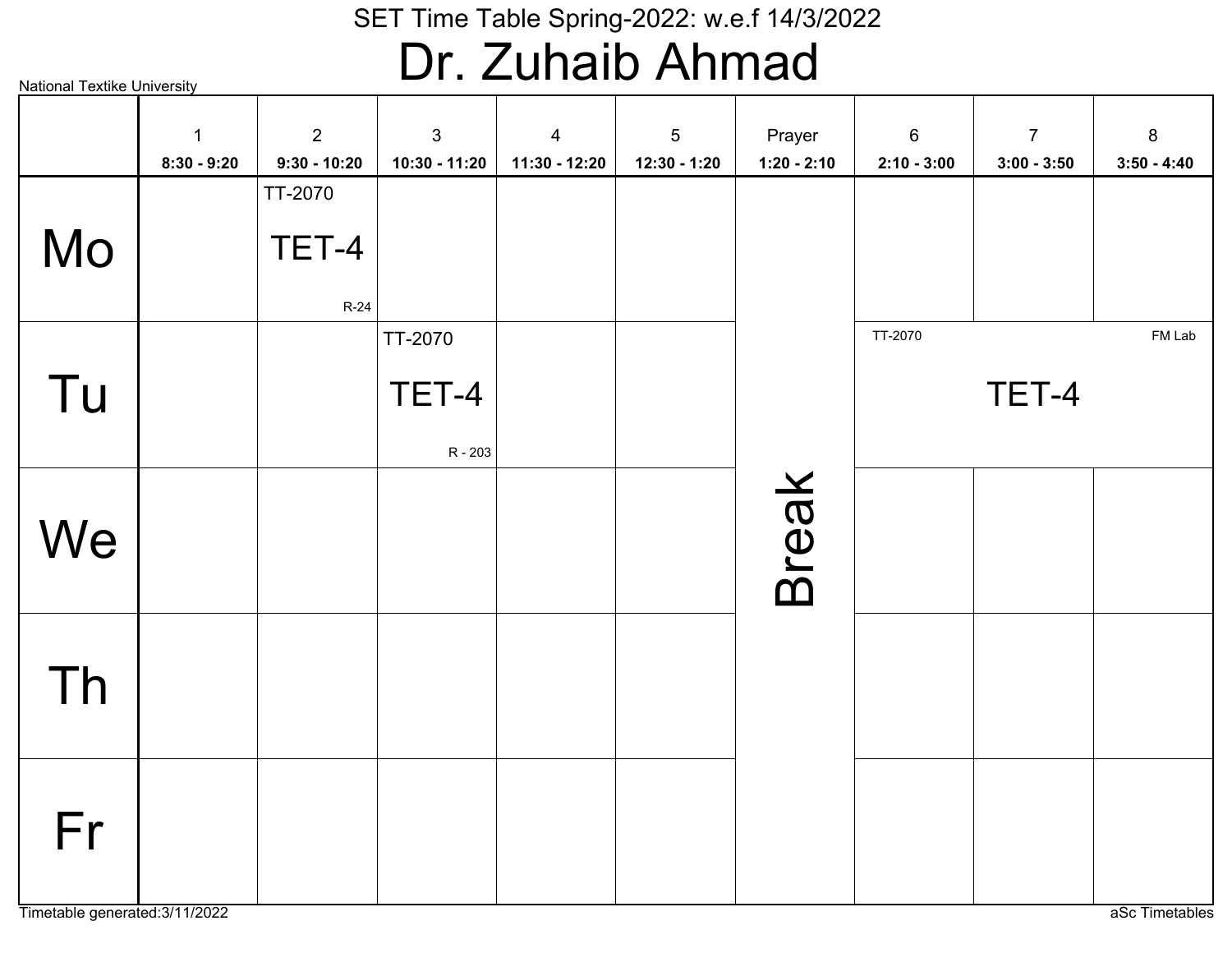### Dr. Zulfiqar Ahmad Rehan

|    | $\mathbf 1$<br>$8:30 - 9:20$ | $\overline{2}$<br>$9:30 - 10:20$ | $\mathbf{3}$<br>10:30 - 11:20 | $\overline{4}$<br>11:30 - 12:20 | 5<br>12:30 - 1:20       | Prayer<br>$1:20 - 2:10$ | $6\phantom{1}6$<br>$2:10 - 3:00$ | $\overline{7}$<br>$3:00 - 3:50$ | 8<br>$3:50 - 4:40$ |
|----|------------------------------|----------------------------------|-------------------------------|---------------------------------|-------------------------|-------------------------|----------------------------------|---------------------------------|--------------------|
| Mo |                              |                                  |                               |                                 |                         |                         |                                  |                                 |                    |
| Tu |                              | PE-2107<br>DM-4<br>R-402         |                               |                                 |                         |                         |                                  |                                 |                    |
| We |                              |                                  |                               |                                 |                         | <b>Break</b>            |                                  |                                 |                    |
| Th | PE-4101                      |                                  | DM-8                          |                                 | PE-2107R-24 PE-2107R-24 |                         | PE-4101                          | DM-8                            |                    |
| Fr |                              |                                  |                               |                                 |                         |                         |                                  |                                 |                    |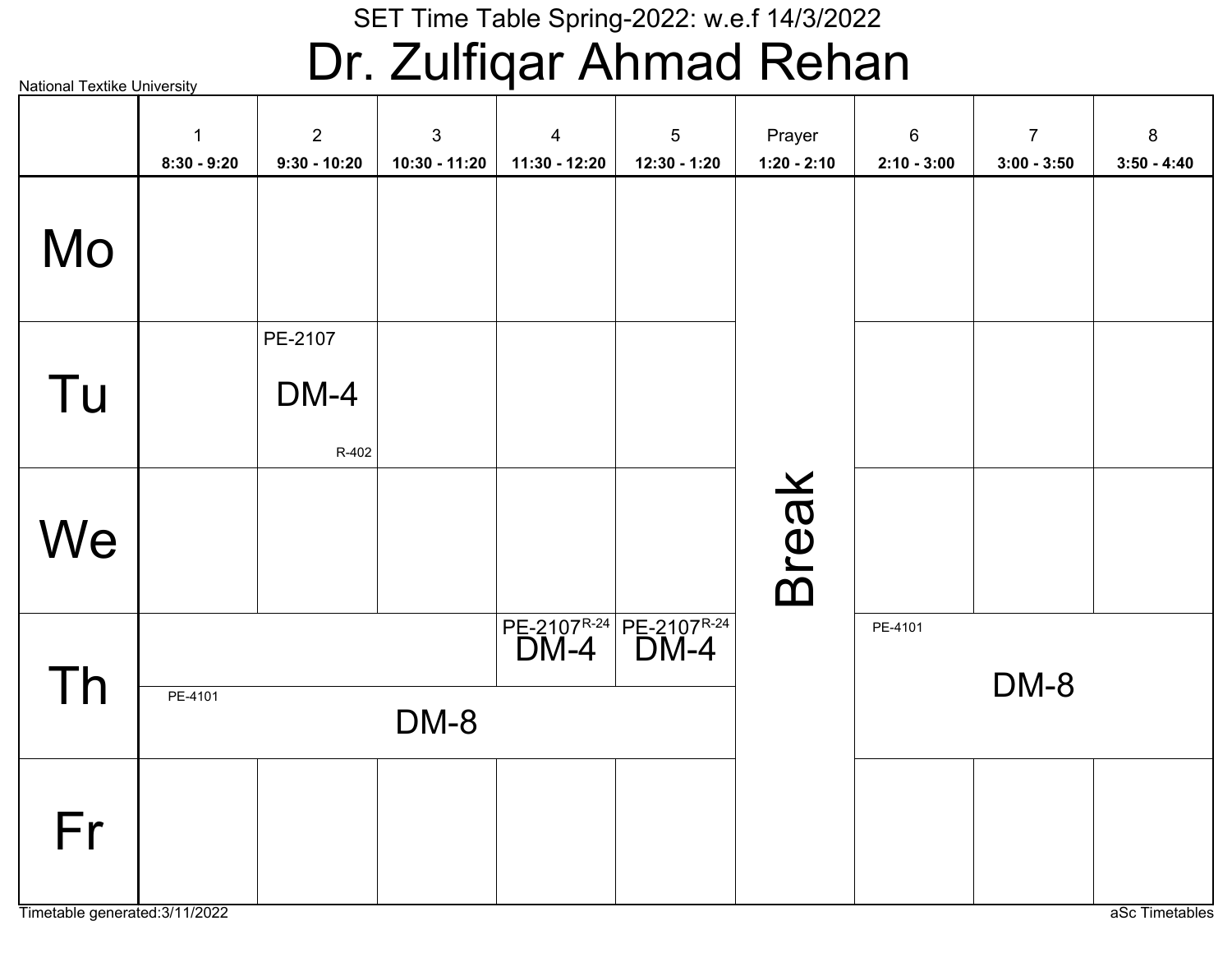# Dr. Zulfiqar Ali

|                                      | $\mathbf 1$                         | $\overline{2}$ | $\sqrt{3}$    | $\overline{4}$ | $\overline{5}$ | Prayer        | $\,6\,$       | $\overline{7}$ | $\bf 8$        |
|--------------------------------------|-------------------------------------|----------------|---------------|----------------|----------------|---------------|---------------|----------------|----------------|
|                                      | $8:30 - 9:20$                       | $9:30 - 10:20$ | 10:30 - 11:20 | 11:30 - 12:20  | 12:30 - 1:20   | $1:20 - 2:10$ | $2:10 - 3:00$ | $3:00 - 3:50$  | $3:50 - 4:40$  |
| Mo                                   | TQ<br>Y-4/<br>K-4/<br>TT4<br>$R-21$ |                |               |                |                |               |               |                |                |
|                                      | <b>TQ</b>                           |                | YM-3012       | YM-3012        |                |               |               |                |                |
| Tu                                   | $G-4$                               |                | $Y-6$         | $Y-6$          |                |               |               |                |                |
|                                      | R - 103                             |                | $R-21$        | $R-21$         |                |               |               |                |                |
|                                      |                                     | YM-3012        | YM-3012       |                | YM Lab 2       |               | YM-3012       |                | YM Lab 2       |
| We                                   |                                     | $Y-6$          |               | $Y-6$          |                | <b>Break</b>  |               | $Y-6$          |                |
|                                      |                                     | $R-22$         |               | Group 2        |                |               |               | Group 1        |                |
|                                      | YM-4019                             |                |               |                |                |               | YM-4019       |                |                |
| Th                                   |                                     |                | $Y-8$         |                |                |               |               | $Y-8$          |                |
| Fr<br>Timetable generated: 3/11/2022 |                                     |                |               |                |                |               |               |                | aSc Timetables |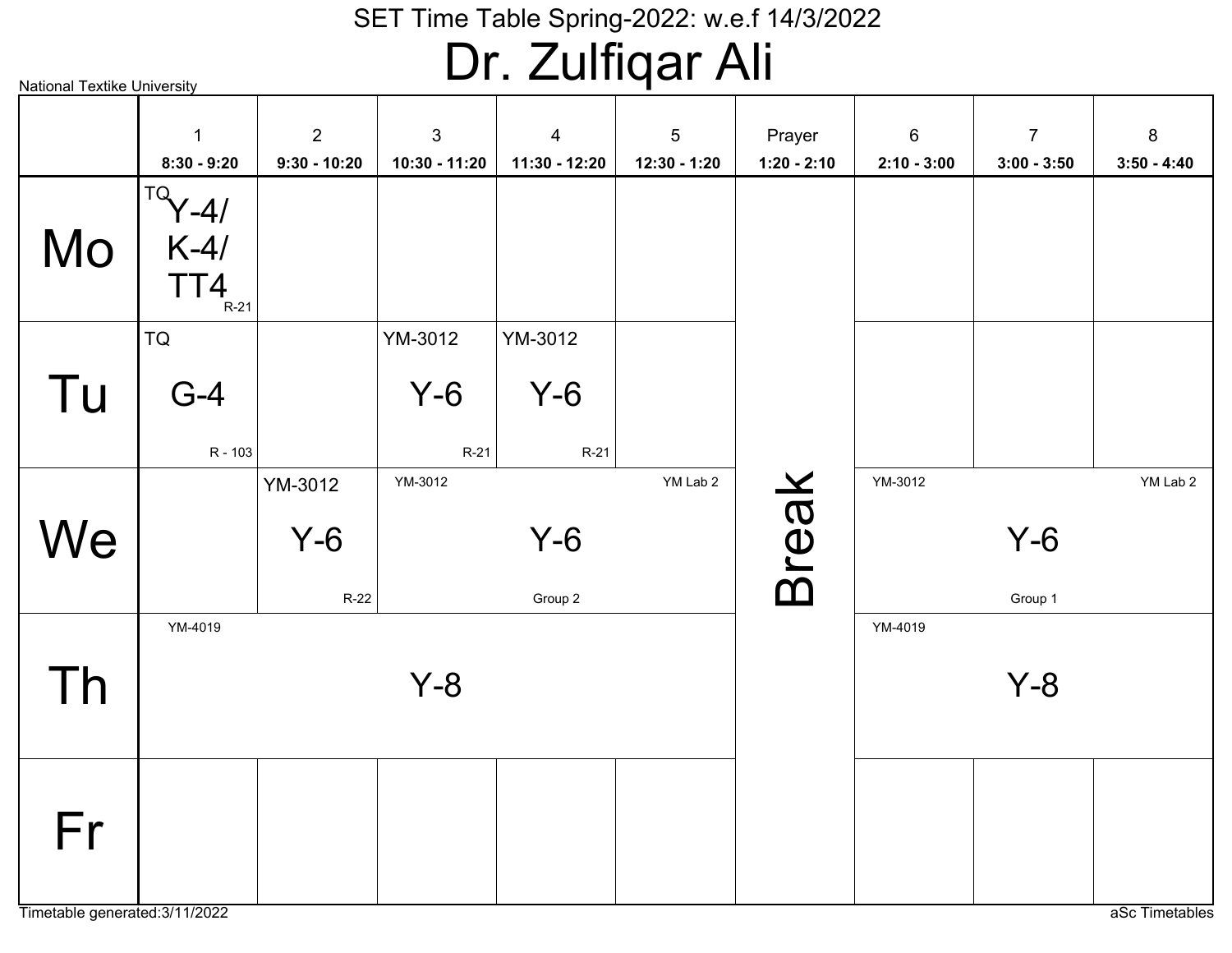# Dr. Zulfiqar Ali Raza

|    | $\mathbf{1}$<br>$8:30 - 9:20$ | $2^{\circ}$<br>$9:30 - 10:20$ | $\mathfrak{S}$<br>$10:30 - 11:20$ | $\overline{4}$<br>11:30 - 12:20 | 5<br>12:30 - 1:20 | Prayer<br>$1:20 - 2:10$ | $6\phantom{.}6$<br>$2:10 - 3:00$ | $\overline{7}$<br>$3:00 - 3:50$ | $8\phantom{1}$<br>$3:50 - 4:40$ |
|----|-------------------------------|-------------------------------|-----------------------------------|---------------------------------|-------------------|-------------------------|----------------------------------|---------------------------------|---------------------------------|
| Mo |                               |                               |                                   |                                 |                   |                         |                                  |                                 |                                 |
| Tu |                               | CH-1001<br>$DM-2$<br>R - 304  | CH-1001                           | $DM-2$                          | CH Lab 1          |                         |                                  |                                 |                                 |
| We |                               | CH-1001<br>$DM-2$<br>R-302    |                                   |                                 |                   | <b>Break</b>            |                                  |                                 |                                 |
| Th |                               |                               |                                   |                                 |                   |                         |                                  |                                 |                                 |
| Fr |                               |                               |                                   |                                 |                   |                         |                                  |                                 |                                 |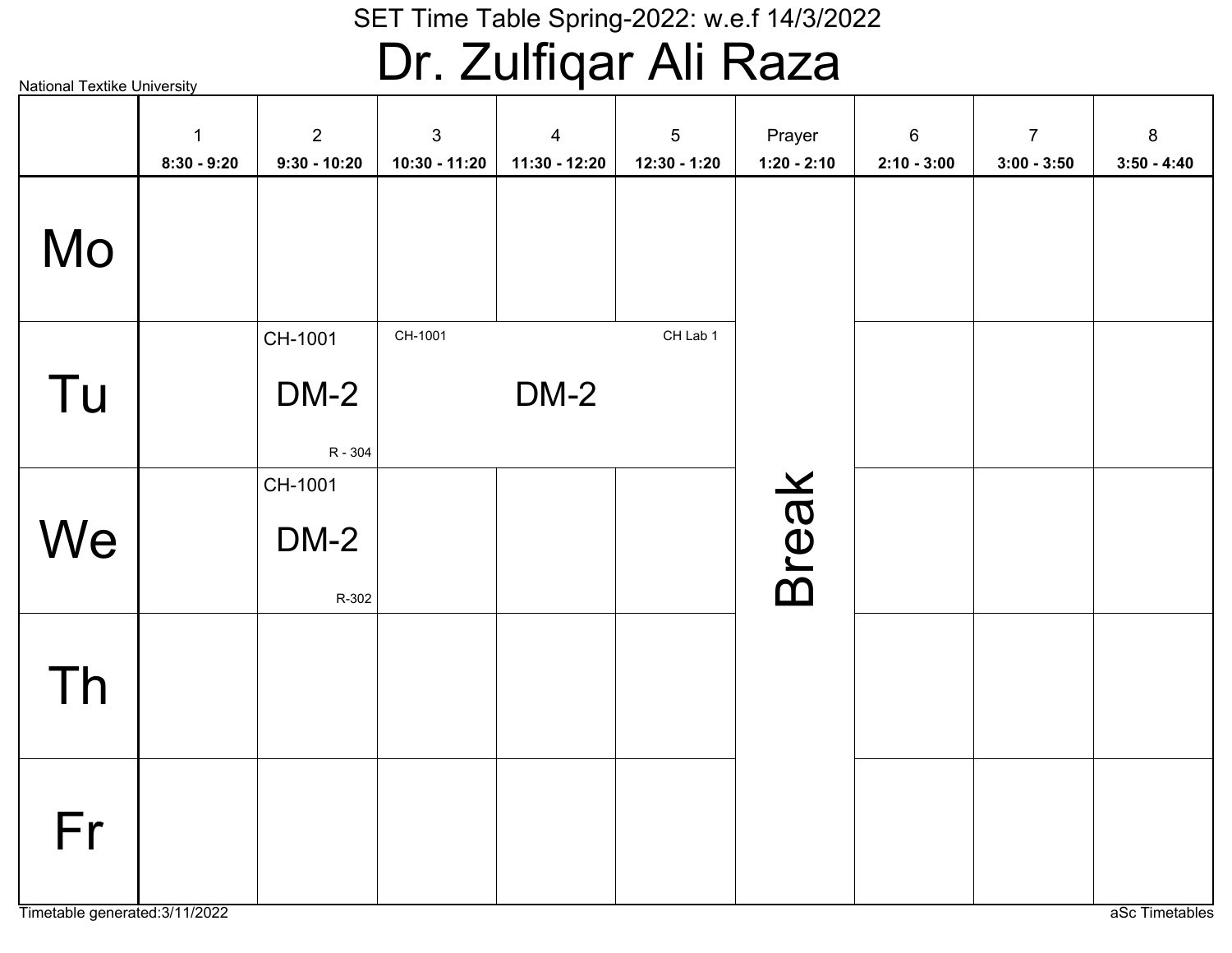# GMD Faculty

National Textike UniversityG-8GM-4042G-8GM-4042Break MoTu**We** ThFr1 **8:30 - 9:20**2 **9:30 - 10:20**3 **10:30 - 11:20**4 **11:30 - 12:20**5 **12:30 - 1:20**Prayer**1:20 - 2:10**6 **2:10 - 3:00**7 **3:00 - 3:50**8**3:50 - 4:40**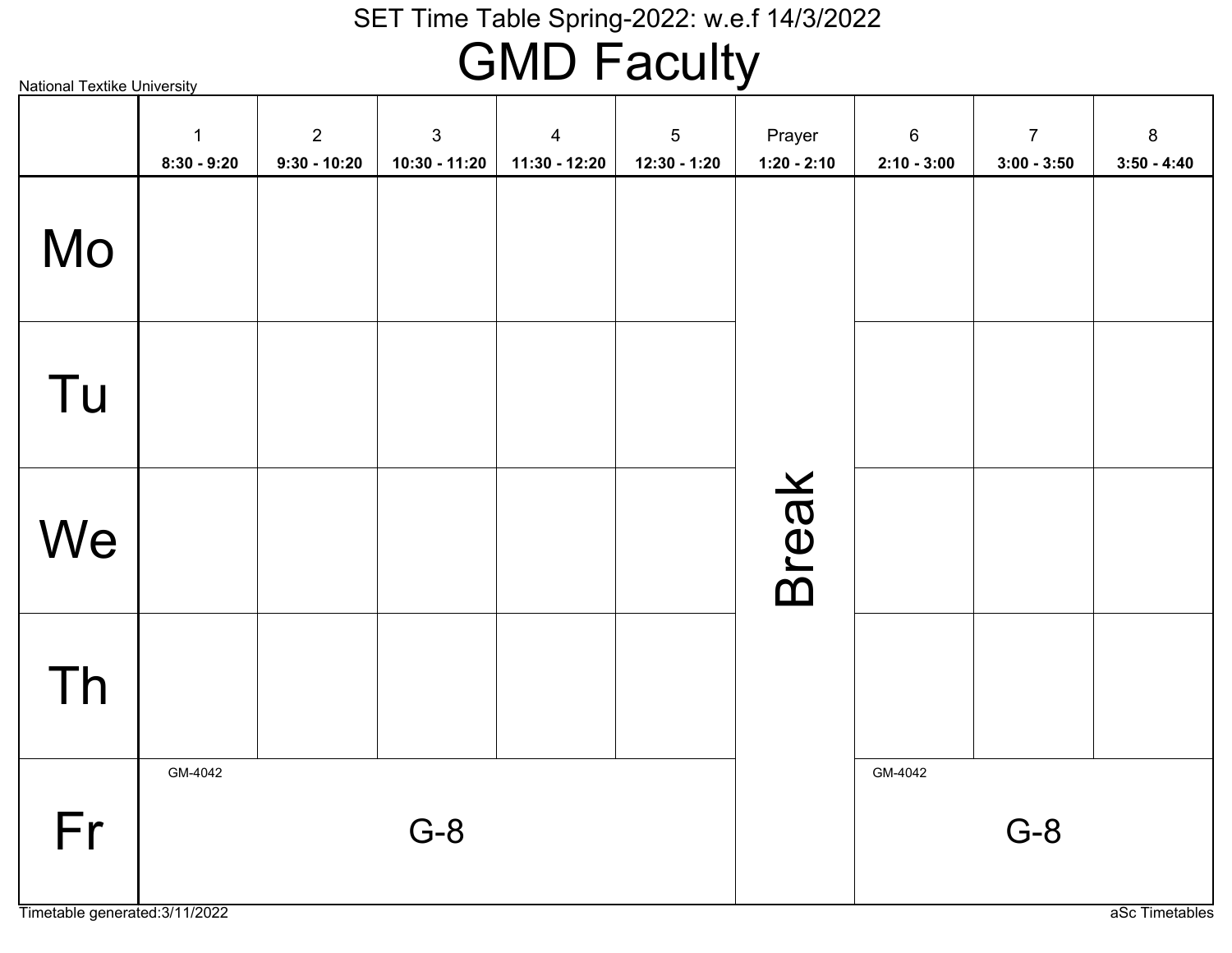# Knitting faculty

|    | $\mathbf 1$<br>$8:30 - 9:20$ | $2^{\circ}$<br>$9:30 - 10:20$ | $\mathbf{3}$<br>$10:30 - 11:20$ | $\overline{4}$<br>$11:30 - 12:20$ | $\sqrt{5}$<br>12:30 - 1:20 | Prayer<br>$1:20 - 2:10$ | $6\phantom{.}6$<br>$2:10 - 3:00$ | $\overline{7}$<br>$3:00 - 3:50$ | $8\phantom{1}$<br>$3:50 - 4:40$ |
|----|------------------------------|-------------------------------|---------------------------------|-----------------------------------|----------------------------|-------------------------|----------------------------------|---------------------------------|---------------------------------|
| Mo |                              |                               |                                 |                                   |                            |                         |                                  |                                 |                                 |
| Tu |                              |                               |                                 |                                   |                            |                         |                                  |                                 |                                 |
| We |                              |                               |                                 |                                   |                            | Break                   |                                  |                                 |                                 |
| Th | KN-4051                      |                               | K-8                             |                                   |                            |                         | KN-4051                          | <b>K-8</b>                      |                                 |
| Fr |                              |                               |                                 |                                   |                            |                         |                                  |                                 |                                 |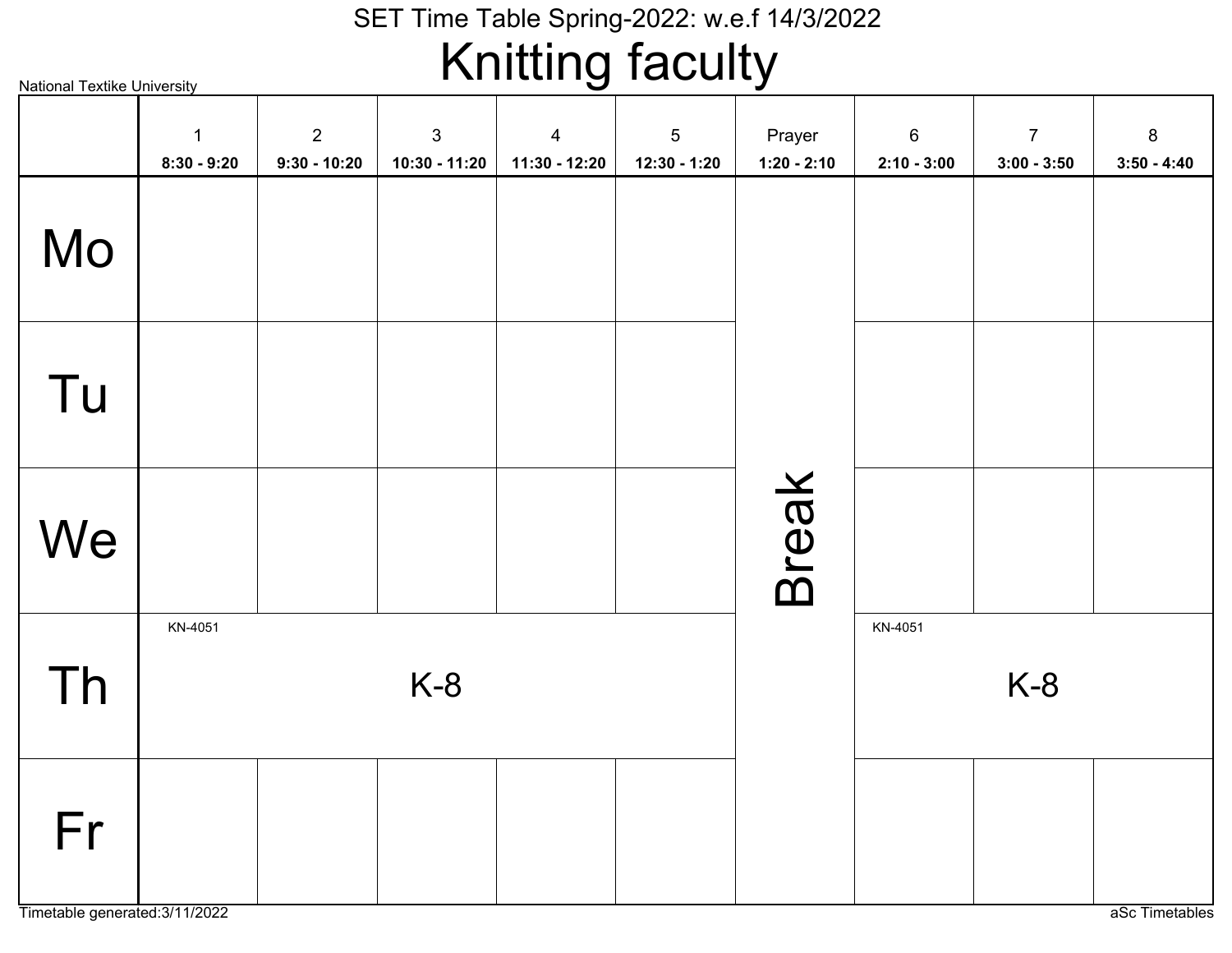# Miss Ayesha Afzal

|    | $\mathbf 1$   | $\overline{2}$                   | $\mathbf{3}$                     | $\overline{4}$ | $5\phantom{.0}$                    | Prayer        | $\,6\,$       | $\overline{7}$ | $\bf 8$       |
|----|---------------|----------------------------------|----------------------------------|----------------|------------------------------------|---------------|---------------|----------------|---------------|
|    | $8:30 - 9:20$ | $9:30 - 10:20$                   | 10:30 - 11:20                    | 11:30 - 12:20  | 12:30 - 1:20                       | $1:20 - 2:10$ | $2:10 - 3:00$ | $3:00 - 3:50$  | $3:50 - 4:40$ |
| Mo |               |                                  |                                  |                | PE-2102<br>TET-2<br>(A)<br>R - 304 |               |               |                |               |
| Tu |               |                                  |                                  |                |                                    |               |               |                |               |
| We |               | PE-2102<br>TET-2<br>(A)<br>R-402 | PE-2102<br>TET-2<br>(A)<br>R-402 |                |                                    | <b>Break</b>  |               |                |               |
| Th | PE-4101       |                                  | <b>DM-8</b>                      |                |                                    |               | PE-4101       | <b>DM-8</b>    |               |
| Fr |               | PE-4105<br>DM-8<br>$R-24$        | PE-4105<br><b>DM-8</b><br>$R-24$ |                |                                    |               | ME-1121       | <b>DM-2</b>    | Drawing Hall  |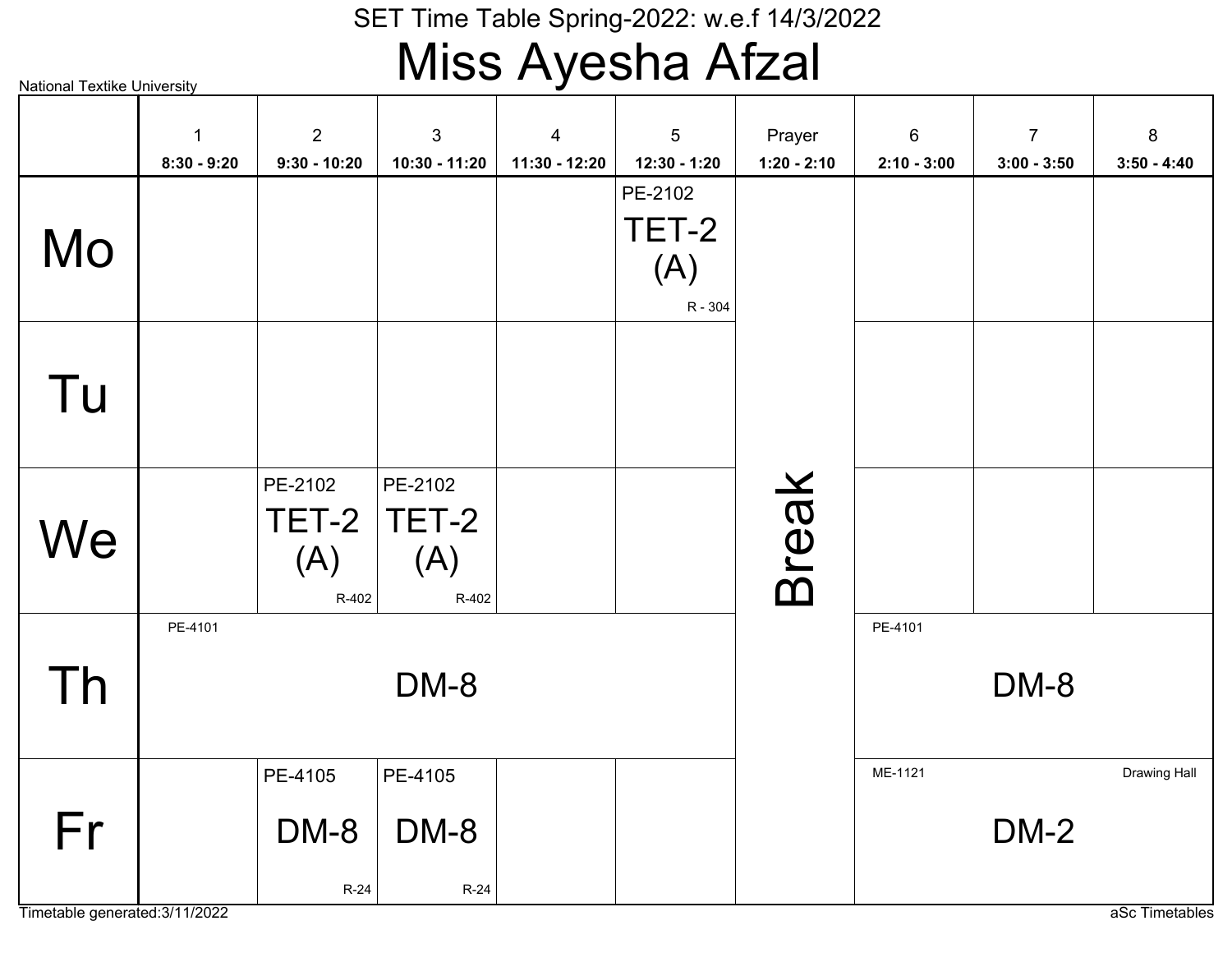### SET Time Table Spring-2022: w.e.f 14/3/2022Miss Mavia Khan

|    | $\mathbf{1}$<br>$8:30 - 9:20$ | $2^{\circ}$<br>$9:30 - 10:20$ | $\mathbf{3}$<br>$10:30 - 11:20$ | $\overline{4}$<br>11:30 - 12:20 | $\overline{5}$<br>12:30 - 1:20 | Prayer<br>$1:20 - 2:10$ | $\,6\,$<br>$2:10 - 3:00$    | $\overline{7}$<br>$3:00 - 3:50$ | $\bf 8$<br>$3:50 - 4:40$    |
|----|-------------------------------|-------------------------------|---------------------------------|---------------------------------|--------------------------------|-------------------------|-----------------------------|---------------------------------|-----------------------------|
| Mo |                               |                               |                                 |                                 |                                |                         |                             |                                 |                             |
| Tu |                               |                               |                                 |                                 |                                |                         |                             |                                 |                             |
| We |                               |                               |                                 | SS-1094<br>$P-2$<br>$R-21$      |                                | <b>Break</b>            |                             |                                 |                             |
| Th |                               |                               | SS-1094<br>$P-2$<br>R - 202     | SS-1094<br>$P-2$<br>R - 202     |                                |                         | SS-1094<br>$G-2$<br>R - 201 | SS-1094<br>$G-2$<br>R - 201     | SS-1094<br>$K-2$<br>R - 102 |
| Fr |                               | SS-1094<br>$K-2$<br>R - 101   | SS-1094<br>$K-2$<br>R - 101     | SS-1094<br>$G-2$<br><b>R-22</b> |                                |                         |                             |                                 |                             |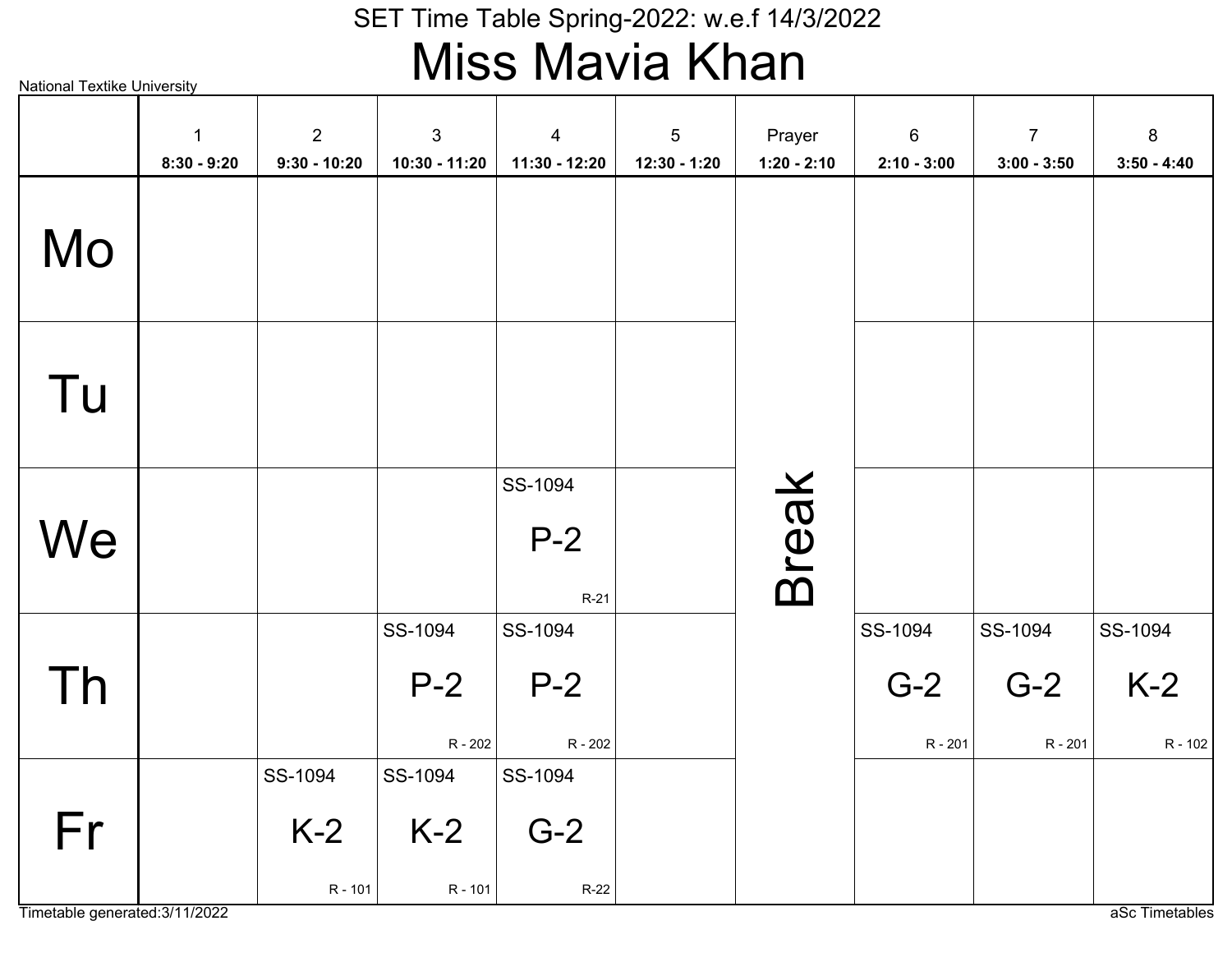# Miss. Asifa Arif

|    | $\mathbf{1}$  | $2^{\circ}$                  | $\mathbf{3}$                                  | $\overline{4}$ | 5            | Prayer        | $6\phantom{1}$ | $\overline{7}$                               | 8                          |
|----|---------------|------------------------------|-----------------------------------------------|----------------|--------------|---------------|----------------|----------------------------------------------|----------------------------|
|    | $8:30 - 9:20$ | $9:30 - 10:20$               | $10:30 - 11:20$                               | 11:30 - 12:20  | 12:30 - 1:20 | $1:20 - 2:10$ | $2:10 - 3:00$  | $3:00 - 3:50$                                | $3:50 - 4:40$              |
|    |               | SS-1094                      | SS-1094                                       |                |              |               | SS-1094        | SS-1094                                      |                            |
| Mo |               | $W-2$                        | $W-2$                                         |                |              |               | $Y-2$          | $Y-2$                                        |                            |
|    |               | R-403                        | R - 403                                       |                |              |               | $R-20$         | $R-20$                                       |                            |
|    |               |                              | SS-1095                                       | SS-1095        | SS-1094      |               |                | SS-1094                                      |                            |
| Tu |               |                              | TET-2<br>(A)                                  | TET-2<br>(A)   | $W-2$        |               |                | <b>DM-2</b>                                  |                            |
|    |               |                              | R-401                                         | R-401          | R-401        |               |                | $R-20$                                       |                            |
| We |               |                              | SS-1095<br>TET <sub>2</sub><br>(B)<br>R - 201 |                |              | <b>Break</b>  |                |                                              |                            |
| Th |               | SS-1094<br>$DM-2$<br>R - 102 | SS-1094<br><b>DM-2</b><br>R - 102             |                |              |               |                | SS-1095<br>TET <sub>2</sub><br>(B)<br>$R-21$ | SS-1094<br>$Y-2$<br>$R-24$ |
| Fr |               |                              |                                               |                |              |               |                |                                              |                            |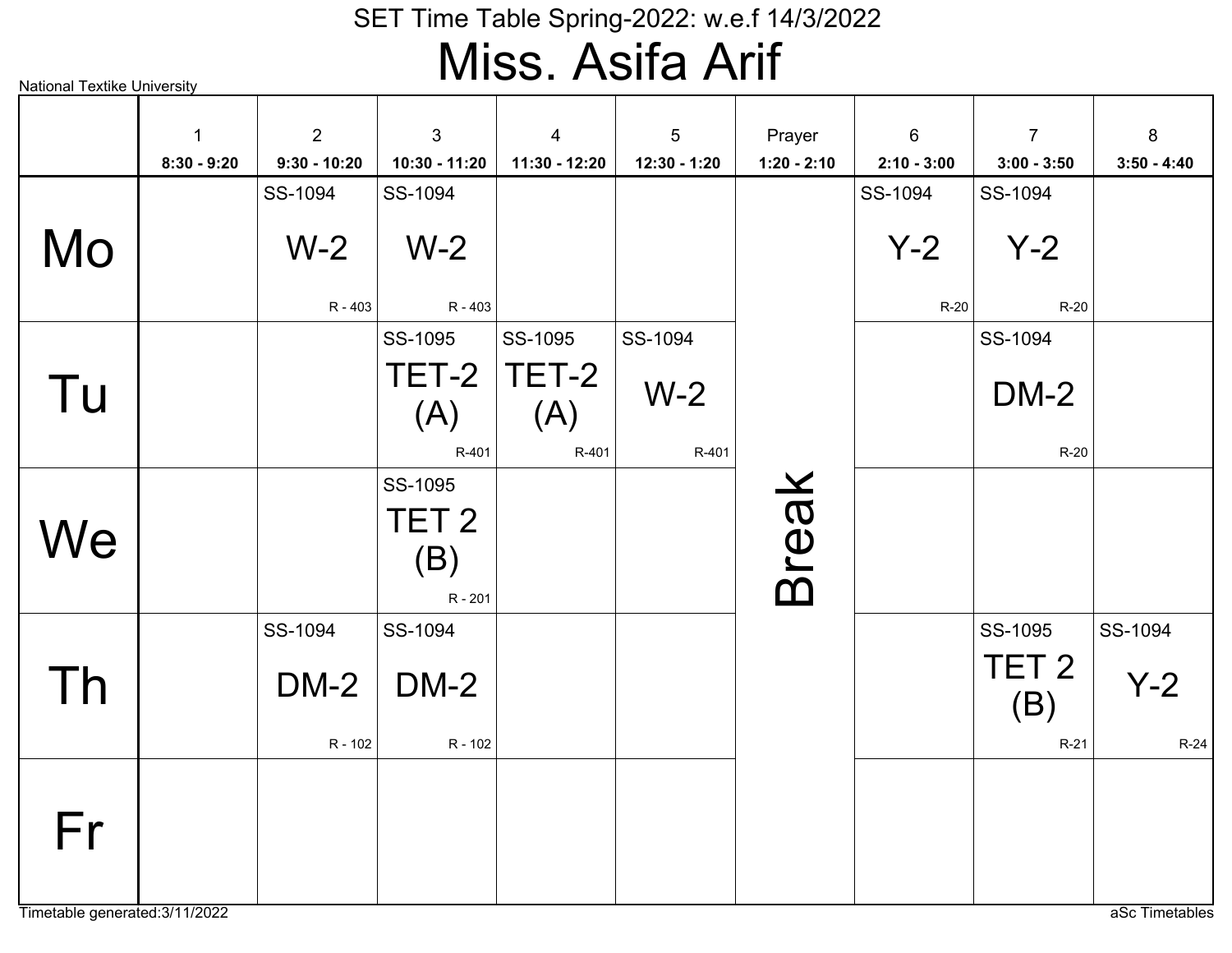# Miss. Asma Iqbal

|    | $\mathbf{1}$<br>$8:30 - 9:20$             | $\overline{2}$<br>$9:30 - 10:20$ | $\mathfrak{S}$<br>$10:30 - 11:20$          | $\overline{4}$<br>11:30 - 12:20            | $\overline{5}$<br>12:30 - 1:20 | Prayer<br>$1:20 - 2:10$ | $6\phantom{1}$<br>$2:10 - 3:00$                      | $\overline{7}$<br>$3:00 - 3:50$                      | 8<br>$3:50 - 4:40$           |
|----|-------------------------------------------|----------------------------------|--------------------------------------------|--------------------------------------------|--------------------------------|-------------------------|------------------------------------------------------|------------------------------------------------------|------------------------------|
| Mo |                                           |                                  |                                            |                                            | HU-3091<br>DM-6<br>R - 202     |                         | <b>ENG-3092</b><br>TET-6<br>R - 102                  | <b>ENG-1092</b><br>$DM-2$<br>R - 102                 |                              |
| Tu |                                           |                                  |                                            |                                            |                                |                         |                                                      |                                                      |                              |
| We |                                           |                                  | <b>ENG-1092</b><br>$DM-2$<br>R - 102       | <b>ENG-1095</b><br>TET-2<br>(A)<br>R - 102 |                                | <b>Break</b>            | <b>ENG-1095</b><br>TET <sub>2</sub><br>(B)<br>$R-21$ | <b>ENG-1095</b><br>TET <sub>2</sub><br>(B)<br>$R-21$ | HU-3091<br>DM-6<br>$R - 102$ |
| Th | <b>ENG-1092</b><br><b>DM-2</b><br>R - 102 |                                  | <b>ENG-1095</b><br>TET-2<br>(A)<br>R - 103 |                                            |                                |                         | <b>ENG-3092</b><br>TET-6<br>R - 101                  |                                                      | HU-3091<br>DM-6<br>$R-20$    |
| Fr |                                           |                                  |                                            |                                            |                                |                         |                                                      |                                                      |                              |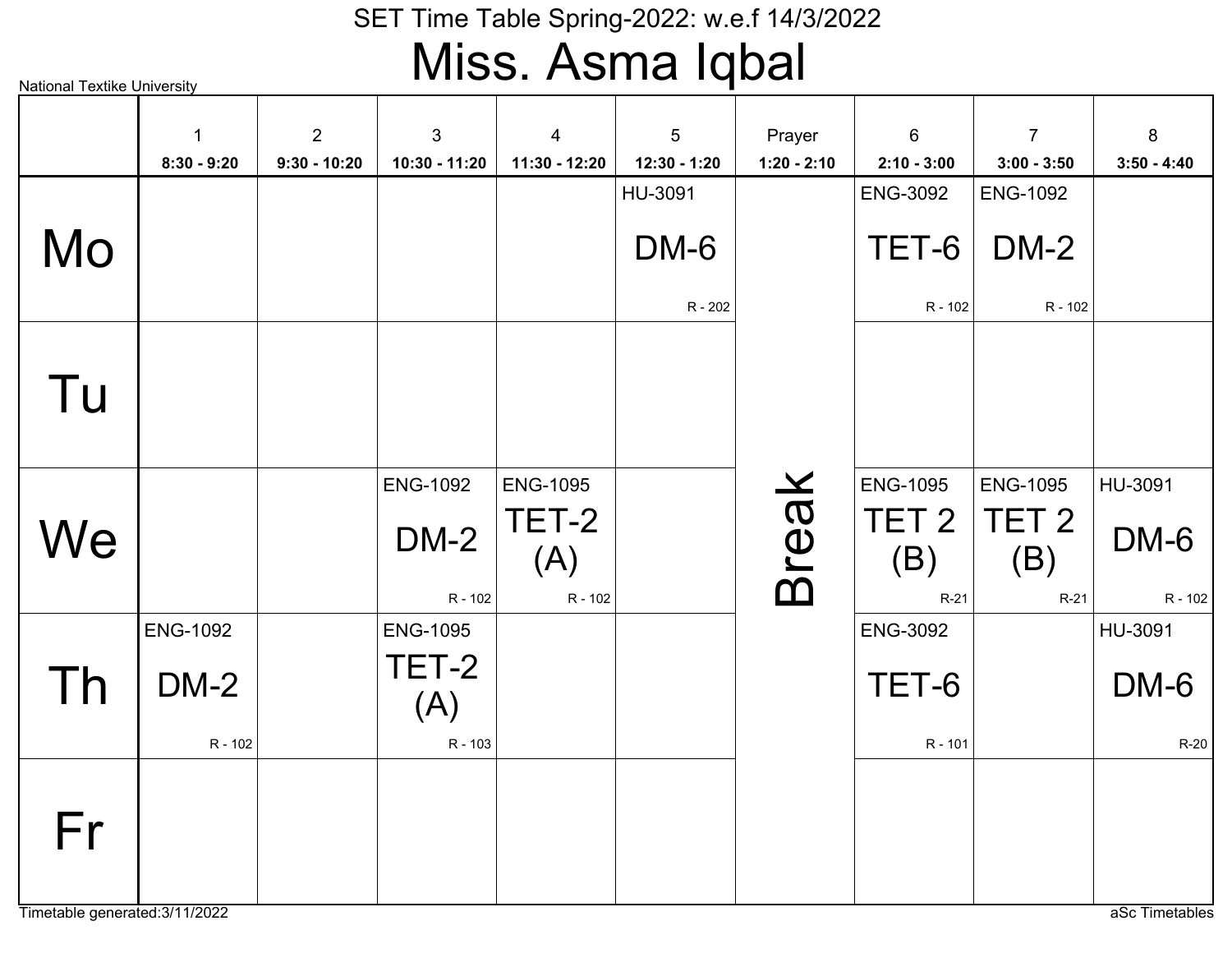### Miss. Sadia Saleem

|    | $\mathbf{1}$    | $2^{\circ}$     | $\mathbf{3}$  | $\overline{4}$   | 5            | Prayer        | 6             | $\overline{7}$   | 8               |
|----|-----------------|-----------------|---------------|------------------|--------------|---------------|---------------|------------------|-----------------|
|    | $8:30 - 9:20$   | $9:30 - 10:20$  | 10:30 - 11:20 | 11:30 - 12:20    | 12:30 - 1:20 | $1:20 - 2:10$ | $2:10 - 3:00$ | $3:00 - 3:50$    | $3:50 - 4:40$   |
|    |                 |                 |               |                  |              |               |               | <b>DES-1092</b>  | <b>DES-1092</b> |
|    |                 |                 |               |                  |              |               |               | $AM-2$           | $AM-2$          |
| Mo |                 |                 |               |                  |              |               |               | (B)              | (B)             |
|    |                 |                 |               |                  |              |               |               | R - 201          | R - 201         |
|    |                 |                 |               |                  | HU-1092      |               |               | HU-1092          | <b>DES-1092</b> |
|    |                 |                 |               |                  |              |               |               | TET <sub>2</sub> | $AM-2$          |
| Tu |                 |                 |               |                  | $W-6$        |               |               | (B)              | (A)             |
|    |                 |                 |               |                  | R - 203      |               |               | R - 203          | R - 203         |
|    | <b>DES-1092</b> |                 |               | HU-1092          |              | <b>Break</b>  |               | HU-1092          | HU-1092         |
|    | $AM-2$          |                 |               | $W-6$            |              |               |               | TET-2            | TET-2           |
| We | (B)             |                 |               |                  |              |               |               | (A)              | (A)             |
|    | R - 202         |                 |               | R - 201          |              |               |               | R - 202          | R - 202         |
|    | <b>DES-1092</b> | <b>DES-1092</b> |               | HU-1092          |              |               |               |                  |                 |
|    | $AM-2$          | $AM-2$          |               | TET <sub>2</sub> |              |               |               |                  |                 |
| Th | (A)             | (A)             |               | (B)              |              |               |               |                  |                 |
|    | R - 201         | R - 201         |               | R - 201          |              |               |               |                  |                 |
|    |                 |                 |               |                  |              |               |               |                  |                 |
| Fr |                 |                 |               |                  |              |               |               |                  |                 |
|    |                 |                 |               |                  |              |               |               |                  |                 |
|    |                 |                 |               |                  |              |               |               |                  |                 |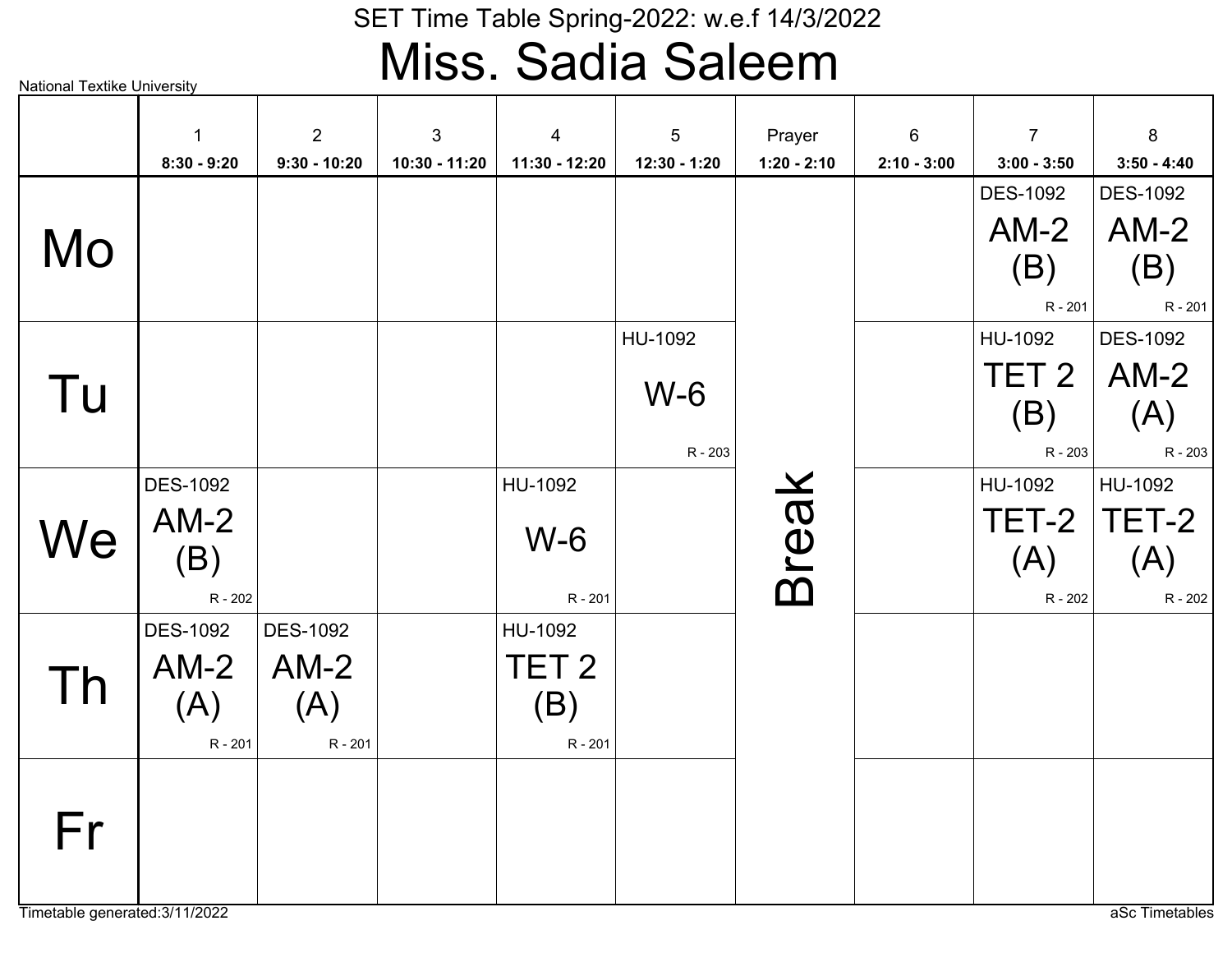### SET Time Table Spring-2022: w.e.f 14/3/2022Ms. Iqra Abdul Rashid

National Textike University

|    | $\mathbf 1$<br>$8:30 - 9:20$ | $\overline{2}$<br>$9:30 - 10:20$ | $\mathfrak{S}$<br>10:30 - 11:20 | $\overline{4}$<br>11:30 - 12:20 | 5<br>12:30 - 1:20 | Prayer<br>$1:20 - 2:10$ | $6\phantom{1}$<br>$2:10 - 3:00$ | $\overline{7}$<br>$3:00 - 3:50$ | 8<br>$3:50 - 4:40$ |
|----|------------------------------|----------------------------------|---------------------------------|---------------------------------|-------------------|-------------------------|---------------------------------|---------------------------------|--------------------|
| Mo |                              | PE-4106<br>DM-8                  | PE-4106<br><b>DM-8</b>          | PE-1102<br>$DM-2$               | PE-1102<br>$DM-2$ |                         |                                 |                                 |                    |
|    |                              | R-301                            | R-301                           | R-301                           | R-301             |                         |                                 |                                 |                    |
|    | PE-1102                      |                                  | PE-4106                         |                                 |                   |                         | PE-4106                         |                                 | IPC Lab (NTRC)     |
| Tu | <b>DM-2</b>                  |                                  | DM-8                            |                                 |                   |                         |                                 | DM-8                            |                    |
|    | R-301                        |                                  | R-303                           |                                 |                   |                         |                                 |                                 |                    |
|    |                              |                                  |                                 |                                 |                   | <b>Break</b>            |                                 |                                 |                    |
| We |                              |                                  |                                 |                                 |                   |                         |                                 |                                 |                    |
|    |                              |                                  |                                 |                                 |                   |                         |                                 |                                 |                    |
|    | PE-4101                      |                                  |                                 |                                 |                   |                         | PE-4101                         |                                 |                    |
| Th |                              |                                  | <b>DM-8</b>                     |                                 |                   |                         |                                 | DM-8                            |                    |
|    |                              |                                  |                                 |                                 |                   |                         |                                 |                                 |                    |
|    |                              |                                  |                                 |                                 |                   |                         |                                 |                                 |                    |
| Fr |                              |                                  |                                 |                                 |                   |                         |                                 |                                 |                    |
|    |                              |                                  |                                 |                                 |                   |                         |                                 |                                 |                    |

Timetable generated:3/11/2022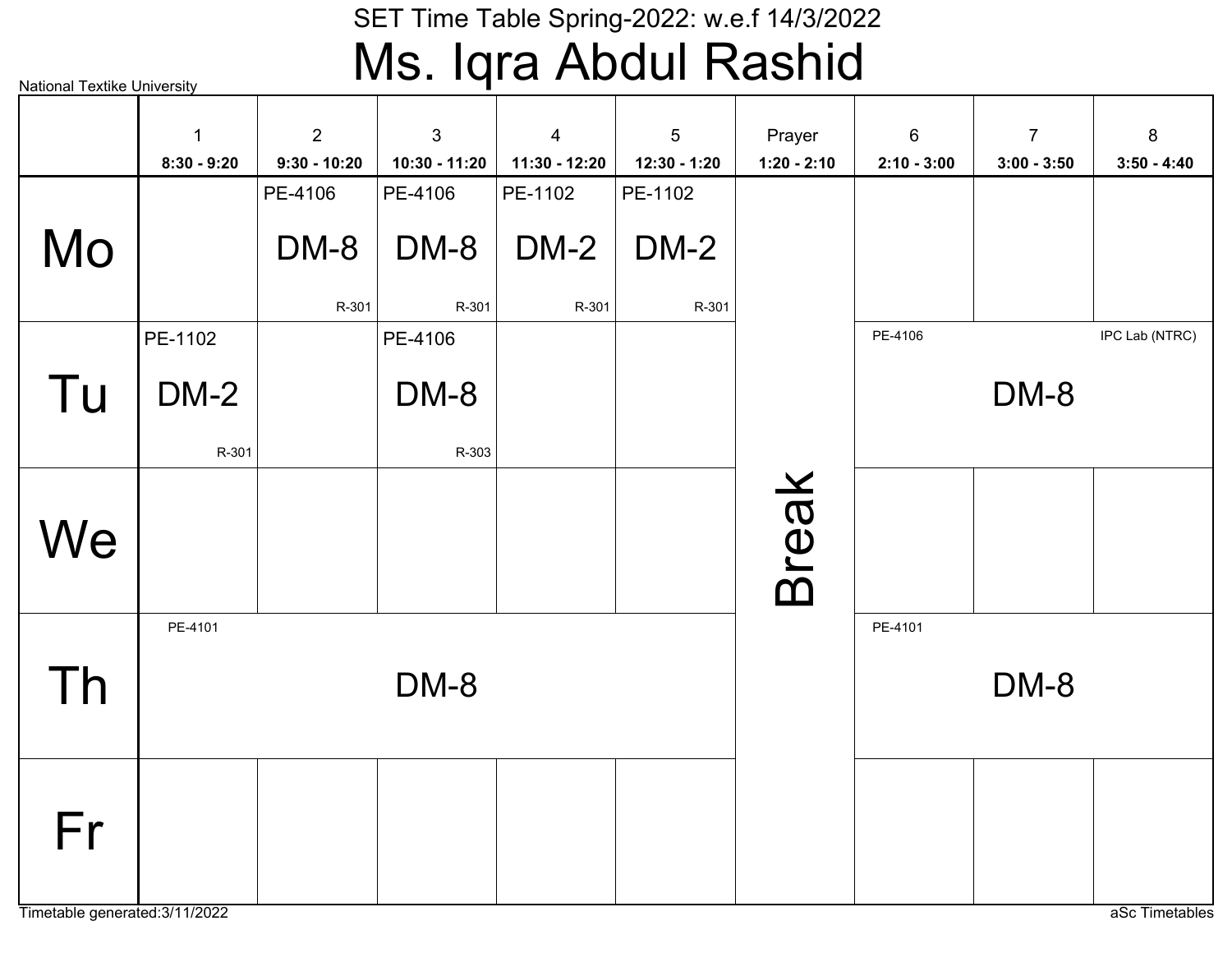# Ms. Neelam Mughees

| <b>National Textike University</b> |  |
|------------------------------------|--|
|------------------------------------|--|

|                                | $\mathbf{1}$<br>$8:30 - 9:20$ | $\overline{2}$<br>$9:30 - 10:20$ | $\mathbf{3}$<br>10:30 - 11:20 | $\overline{4}$<br>11:30 - 12:20 | 5<br>12:30 - 1:20 | Prayer<br>$1:20 - 2:10$ | $\,6\,$<br>$2:10 - 3:00$ | $\overline{7}$<br>$3:00 - 3:50$ | 8<br>$3:50 - 4:40$ |
|--------------------------------|-------------------------------|----------------------------------|-------------------------------|---------------------------------|-------------------|-------------------------|--------------------------|---------------------------------|--------------------|
|                                |                               | EE-3001                          | EE-3001                       |                                 | Elec.Tech Lab     |                         |                          |                                 |                    |
| Mo                             |                               | $G-6$                            |                               | $G-6$                           |                   |                         |                          |                                 |                    |
|                                |                               | R - 304                          |                               |                                 |                   |                         |                          |                                 |                    |
|                                |                               |                                  | EE-3001                       |                                 | Elec.Tech Lab     |                         | EE-3001                  |                                 | Elec.Tech Lab      |
| Tu                             |                               |                                  |                               | $K-6$                           |                   |                         |                          | $P-6$                           |                    |
|                                |                               |                                  |                               |                                 |                   |                         |                          | Group 1                         |                    |
|                                |                               |                                  |                               |                                 |                   |                         |                          |                                 |                    |
| We                             |                               |                                  |                               |                                 |                   |                         |                          |                                 |                    |
|                                |                               |                                  |                               |                                 |                   | <b>Break</b>            |                          |                                 |                    |
|                                |                               |                                  | EE-3001                       |                                 | EE-3001           |                         | EE-3001                  |                                 |                    |
| Th                             |                               |                                  | $P-6$                         |                                 | $G-6$             |                         | $P-6$                    |                                 |                    |
|                                |                               |                                  | $R-22$                        |                                 | R - 304           |                         | R - 103                  |                                 |                    |
|                                |                               |                                  | EE-3001                       |                                 | Elec.Tech Lab     |                         |                          |                                 |                    |
|                                |                               |                                  |                               |                                 |                   |                         |                          |                                 |                    |
| Fr                             |                               |                                  |                               | $P-6$                           |                   |                         |                          |                                 |                    |
|                                |                               |                                  |                               | Group 2                         |                   |                         |                          |                                 |                    |
| Timetable generated: 3/11/2022 |                               |                                  |                               |                                 |                   |                         |                          |                                 | aSc Timetables     |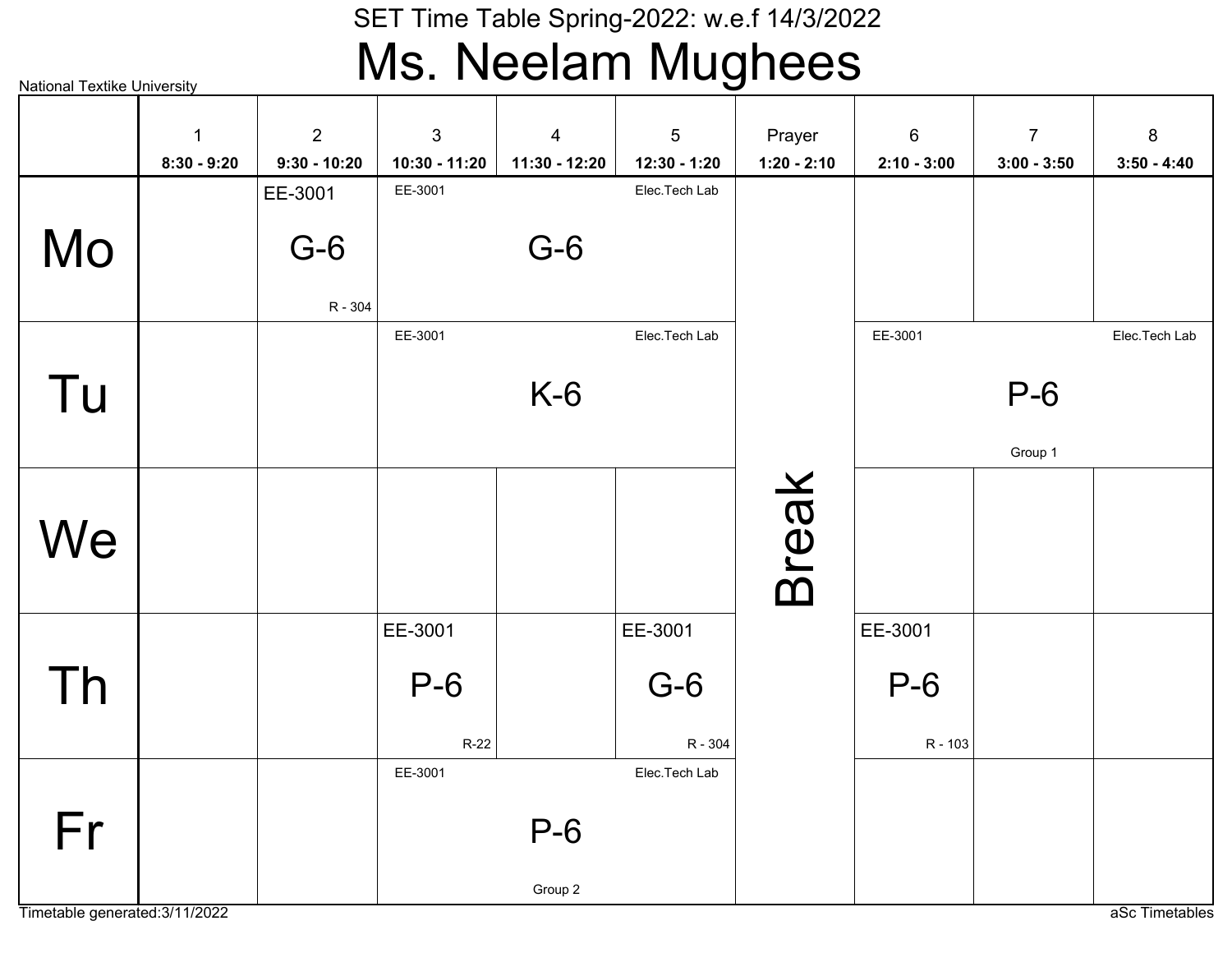## Ms. Rabia Rani

|    | $\mathbf{1}$     | $\overline{2}$  | $\mathfrak{S}$  | $\overline{4}$  | 5               | Prayer        | $6\phantom{1}$ | $\overline{7}$  | 8             |
|----|------------------|-----------------|-----------------|-----------------|-----------------|---------------|----------------|-----------------|---------------|
|    | $8:30 - 9:20$    | $9:30 - 10:20$  | $10:30 - 11:20$ | 11:30 - 12:20   | 12:30 - 1:20    | $1:20 - 2:10$ | $2:10 - 3:00$  | $3:00 - 3:50$   | $3:50 - 4:40$ |
|    | <b>TQ</b>        |                 | <b>ENG-1092</b> | <b>ENG-1092</b> | <b>ENG-1092</b> |               |                |                 |               |
| Mo | $DM-2/$<br>$W-8$ |                 | $Y-2$           | $Y-2$           | $W-2$           |               |                |                 |               |
|    |                  |                 | R-302           | R-302           | $R-21$          |               |                |                 |               |
|    | <b>ENG-1091</b>  |                 | <b>ENG-1092</b> | <b>ENG-1092</b> | <b>ENG-1092</b> |               |                |                 |               |
| Tu | $AM-2$<br>(B)    |                 | $W-2$           | $W-2$           | $Y-2$           |               |                |                 |               |
|    | R-302            |                 | R-301           | R-301           | R - 103         |               |                |                 |               |
|    |                  |                 |                 | <b>ENG-1091</b> | <b>ENG-1091</b> | <b>Break</b>  |                | <b>ENG-1091</b> |               |
| We |                  |                 |                 | $AM-2$<br>(B)   | $AM-2$<br>(B)   |               |                | $AM-2$<br>(A)   |               |
|    |                  |                 |                 | R - 101         | R - 101         |               |                | R-23            |               |
|    |                  |                 |                 |                 |                 |               |                |                 |               |
| Th |                  |                 |                 |                 |                 |               |                |                 |               |
|    |                  |                 |                 |                 |                 |               |                |                 |               |
|    | <b>ENG-1091</b>  | <b>ENG-1091</b> |                 |                 |                 |               |                |                 |               |
| Fr | $AM-2$           | $AM-2$          |                 |                 |                 |               |                |                 |               |
|    | (A)              | (A)             |                 |                 |                 |               |                |                 |               |
|    | $R-22$           | R-22            |                 |                 |                 |               |                |                 |               |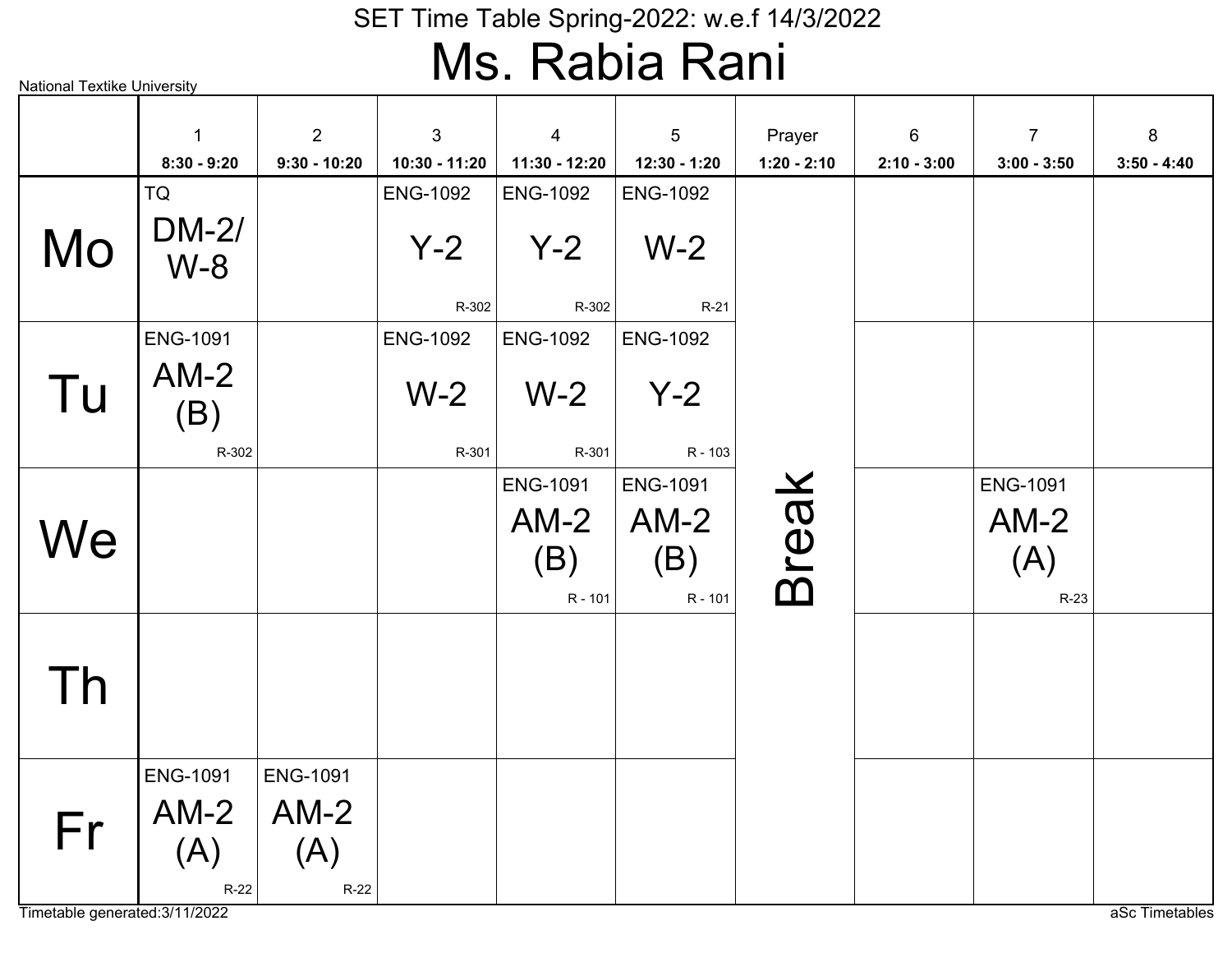### SET Time Table Spring-2022: w.e.f 14/3/2022Mr H Shahbaz Ahmad

|                                      | $\mathbf{1}$  | $\overline{2}$         | $\mathfrak{S}$ | $\overline{4}$ | $\sqrt{5}$            | Prayer        | $\,6\,$       | $\overline{7}$ | 8              |
|--------------------------------------|---------------|------------------------|----------------|----------------|-----------------------|---------------|---------------|----------------|----------------|
|                                      | $8:30 - 9:20$ | $9:30 - 10:20$         | 10:30 - 11:20  | 11:30 - 12:20  | 12:30 - 1:20          | $1:20 - 2:10$ | $2:10 - 3:00$ | $3:00 - 3:50$  | $3:50 - 4:40$  |
| Mo                                   |               |                        |                |                |                       |               | KN-3053       | K-6            | Kn Lab         |
|                                      | KN-3053       |                        |                |                |                       |               | KN-3053       |                |                |
| Tu                                   | $K-6$         |                        |                |                |                       |               | $K-6$         |                |                |
|                                      | R - 203       |                        |                |                |                       |               | $R-24$        |                |                |
| We                                   |               |                        |                |                | TQ<br>$K-2$<br>$R-21$ | <b>Break</b>  |               |                |                |
| Th                                   | KN-4051       | $KN-3053-305$<br>$K-6$ | $K-8$          |                |                       |               | KN-4051       | <b>K-8</b>     |                |
| Fr<br>Timetable generated: 3/11/2022 |               |                        |                |                |                       |               |               |                | aSc Timetables |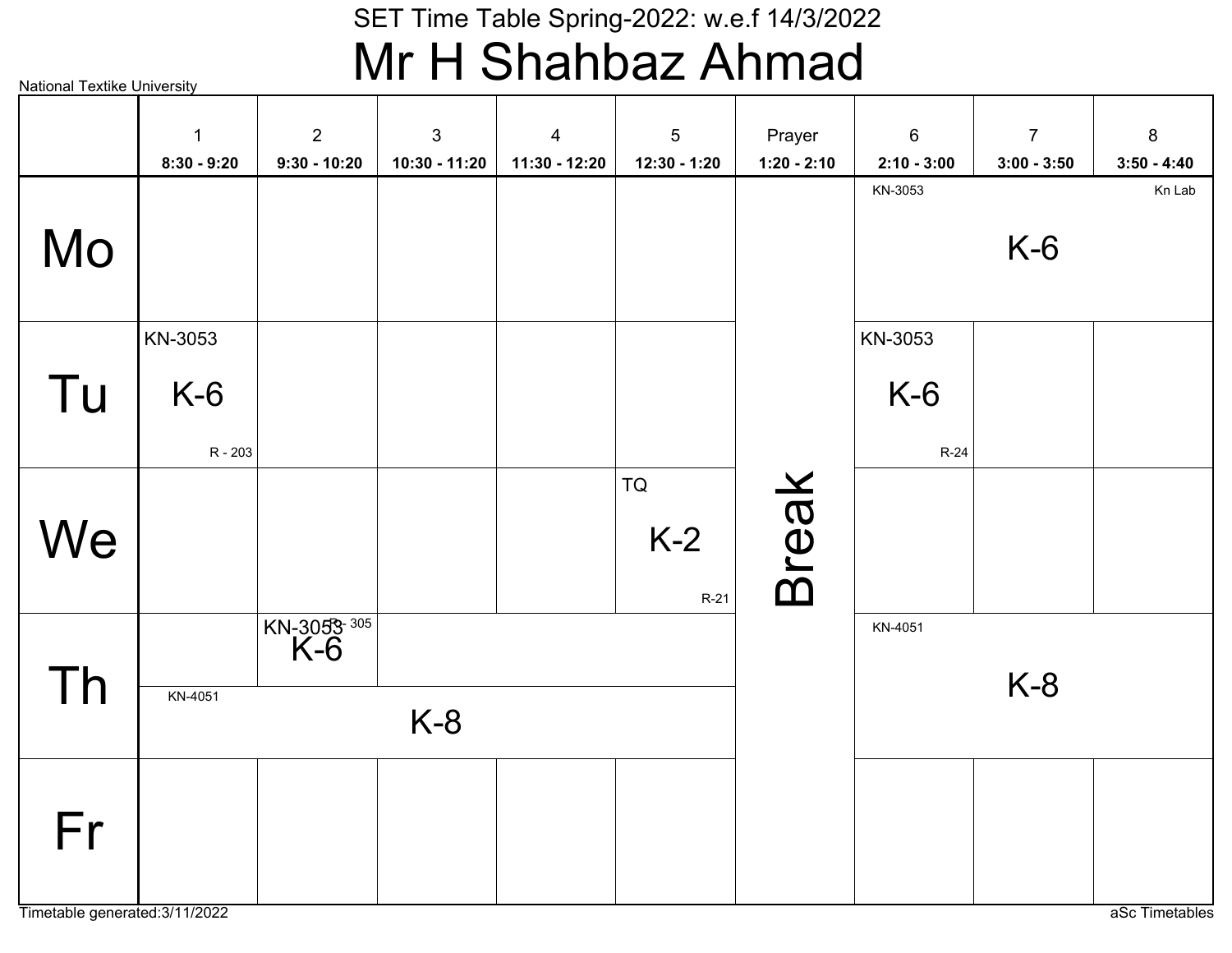### SET Time Table Spring-2022: w.e.f 14/3/2022Mr Muhammad Owais

| 8<br>$3:00 - 3:50$<br>$3:50 - 4:40$<br>GM (IT Lab)<br>$DM-4$ |
|--------------------------------------------------------------|
|                                                              |
|                                                              |
|                                                              |
|                                                              |
|                                                              |
|                                                              |
|                                                              |
|                                                              |
|                                                              |
|                                                              |
|                                                              |
|                                                              |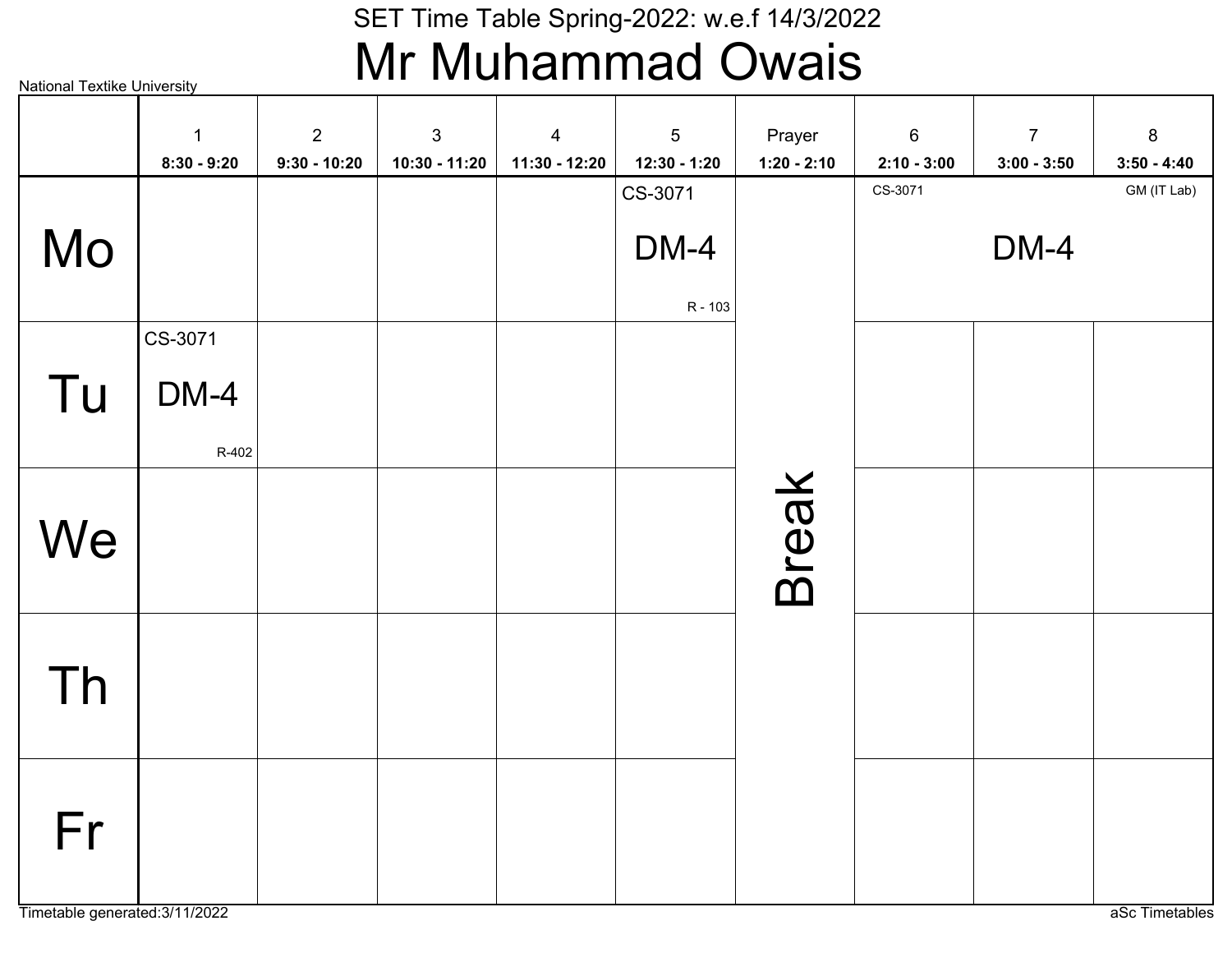## Mr Sufyan Afzal

|    | $\mathbf{1}$    | $2^{\circ}$     | $\mathfrak{S}$  | $\overline{4}$  | 5               | Prayer        | $\,6\,$         | $\overline{7}$  | 8             |
|----|-----------------|-----------------|-----------------|-----------------|-----------------|---------------|-----------------|-----------------|---------------|
|    | $8:30 - 9:20$   | $9:30 - 10:20$  | 10:30 - 11:20   | 11:30 - 12:20   | 12:30 - 1:20    | $1:20 - 2:10$ | $2:10 - 3:00$   | $3:00 - 3:50$   | $3:50 - 4:40$ |
|    |                 |                 |                 |                 | <b>ENG-1092</b> |               |                 |                 |               |
| Mo |                 |                 |                 |                 | $P-2$           |               |                 |                 |               |
|    |                 |                 |                 |                 | $R-24$          |               |                 |                 |               |
|    | <b>ENG-3091</b> |                 |                 |                 |                 |               |                 |                 |               |
| Tu | $P-6$           |                 |                 |                 |                 |               |                 |                 |               |
|    | $R-24$          |                 |                 |                 |                 |               |                 |                 |               |
|    |                 |                 | <b>ENG-1092</b> | <b>ENG-1092</b> | <b>ENG-3091</b> | <b>Break</b>  | <b>ENG-1092</b> | <b>ENG-1092</b> |               |
|    |                 |                 |                 |                 |                 |               |                 |                 |               |
| We |                 |                 | $P-2$           | $K-2$           | $P-6$           |               | $G-2$           | $G-2$           |               |
|    |                 |                 |                 |                 |                 |               |                 |                 |               |
|    |                 |                 | $R-21$          | R-303           | R-23            |               | R - 102         | R - 102         |               |
|    | <b>ENG-1092</b> | <b>ENG-3091</b> | <b>ENG-1092</b> | <b>ENG-1092</b> | <b>ENG-1092</b> |               |                 |                 |               |
|    |                 |                 |                 |                 |                 |               |                 |                 |               |
| Th | $G-2$           | $P-6$           | $K-2$           | $K-2$           | $P-2$           |               |                 |                 |               |
|    |                 |                 |                 |                 |                 |               |                 |                 |               |
|    | $R-20$          | $R-20$          | R-302           | R-302           | R - 102         |               |                 |                 |               |
|    |                 |                 |                 |                 |                 |               |                 |                 |               |
|    |                 |                 |                 |                 |                 |               |                 |                 |               |
| Fr |                 |                 |                 |                 |                 |               |                 |                 |               |
|    |                 |                 |                 |                 |                 |               |                 |                 |               |
|    |                 |                 |                 |                 |                 |               |                 |                 |               |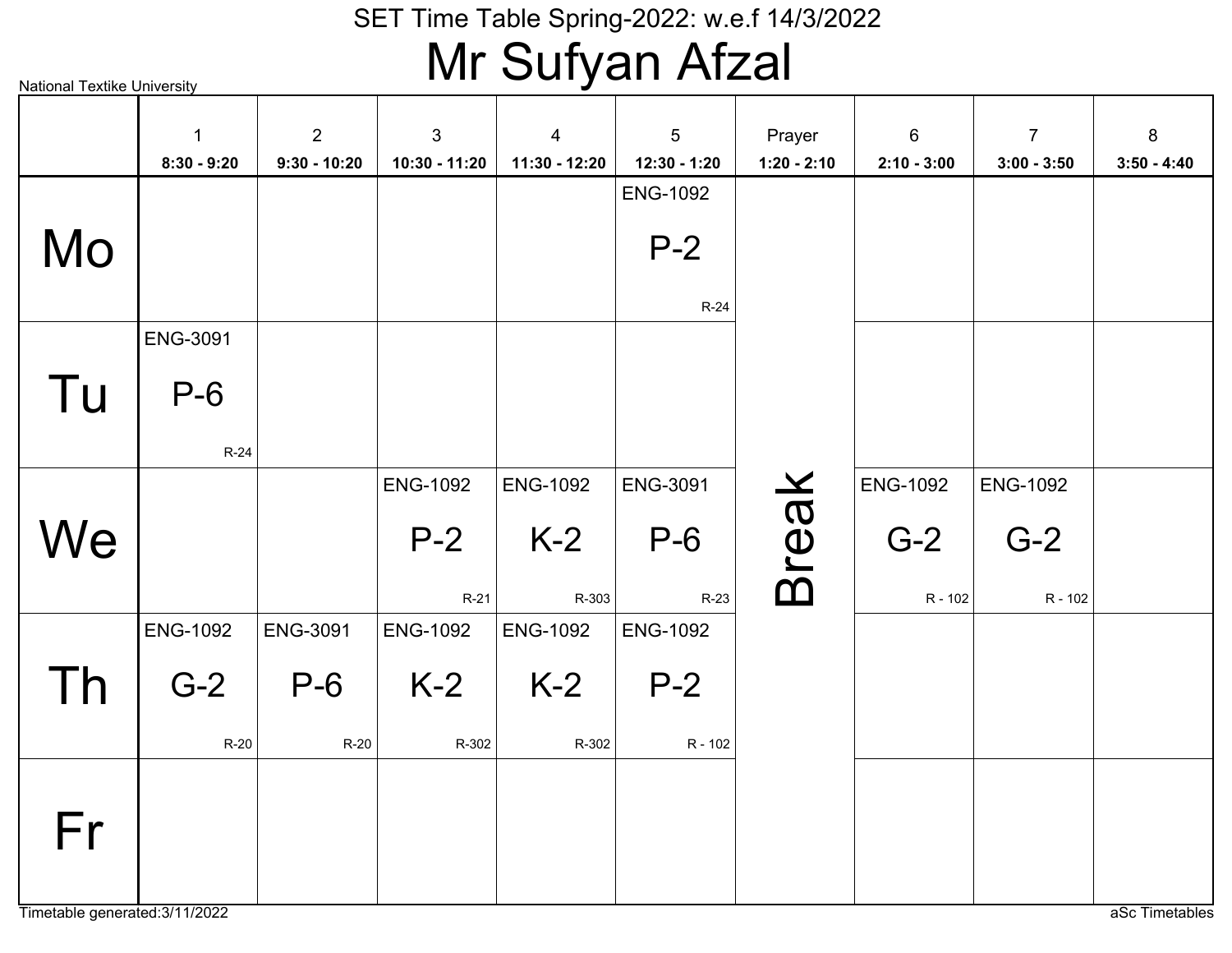### SET Time Table Spring-2022: w.e.f 14/3/2022Mr. Abdul Rehman

National Textike University

|    | $\mathbf 1$   | $\overline{2}$             | 3             | $\overline{4}$       | $\overline{5}$             |                         | 6                                     | $\overline{7}$   | 8                          |
|----|---------------|----------------------------|---------------|----------------------|----------------------------|-------------------------|---------------------------------------|------------------|----------------------------|
|    | $8:30 - 9:20$ | $9:30 - 10:20$             | 10:30 - 11:20 | 11:30 - 12:20        | 12:30 - 1:20               | Prayer<br>$1:20 - 2:10$ | $2:10 - 3:00$                         | $3:00 - 3:50$    | $3:50 - 4:40$              |
|    |               |                            | ME-2122       |                      | Mechanical Workshop        |                         | ME-2122<br><b>Mechanical Workshop</b> |                  |                            |
| Mo |               |                            |               | $K-4/TT4$<br>Group 2 |                            |                         | $P-6$<br>Group 1                      |                  |                            |
|    |               |                            | ME-2122       |                      | <b>Mechanical Workshop</b> |                         | ME-2122<br><b>Mechanical Workshop</b> |                  |                            |
| Tu |               |                            | TET $2(B)$    |                      |                            |                         |                                       | <b>TET-2 (A)</b> |                            |
|    | ME-2122       | <b>Mechanical Workshop</b> | ME-2122       |                      | Mechanical Workshop        |                         |                                       |                  |                            |
| We |               | $P-6$<br>Group 2           | <b>DM-4</b>   |                      |                            | <b>Break</b>            |                                       |                  |                            |
|    |               |                            | ME-2122       |                      | Mechanical Workshop        |                         | ME-2122                               |                  | Mechanical Workshop        |
| Th |               |                            | $W-4$         |                      |                            |                         | $K-4/TT4$<br>Group 1                  |                  |                            |
|    |               |                            | ME-2122       |                      | <b>Mechanical Workshop</b> |                         | ME-2122                               |                  | <b>Mechanical Workshop</b> |
| Fr |               |                            |               | $Y-4$                |                            |                         |                                       | $G-4$            |                            |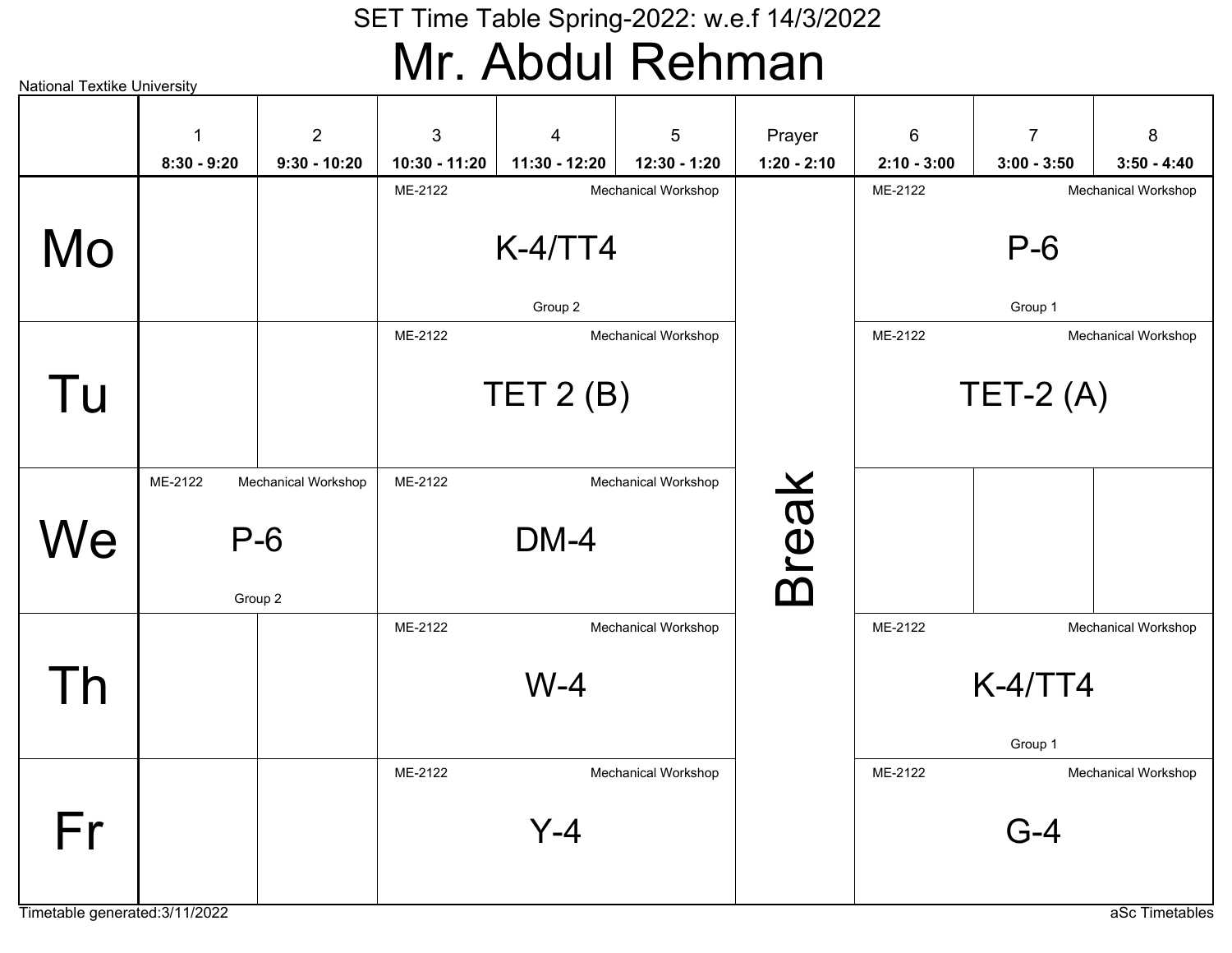### Mr. Farooq Azam

|    | $\mathbf 1$<br>$8:30 - 9:20$ | $\overline{2}$<br>$9:30 - 10:20$ | $\mathbf{3}$<br>10:30 - 11:20 | $\overline{\mathbf{4}}$<br>11:30 - 12:20 | $5\phantom{.0}$<br>12:30 - 1:20 | Prayer<br>$1:20 - 2:10$ | $6\phantom{1}6$<br>$2:10 - 3:00$ | $\overline{7}$<br>$3:00 - 3:50$ | 8<br>$3:50 - 4:40$ |
|----|------------------------------|----------------------------------|-------------------------------|------------------------------------------|---------------------------------|-------------------------|----------------------------------|---------------------------------|--------------------|
| Mo |                              |                                  |                               |                                          |                                 |                         | MGT-4084<br>TET-4<br>R - 202     | MGT-4084<br>TET-4<br>R - 202    |                    |
| Tu |                              |                                  |                               |                                          |                                 |                         |                                  |                                 |                    |
| We |                              | MGT-4084<br>TET-4<br>R - 304     |                               |                                          |                                 | <b>Break</b>            |                                  |                                 |                    |
| Th |                              |                                  |                               |                                          |                                 |                         |                                  |                                 |                    |
| Fr |                              |                                  |                               |                                          |                                 |                         |                                  |                                 |                    |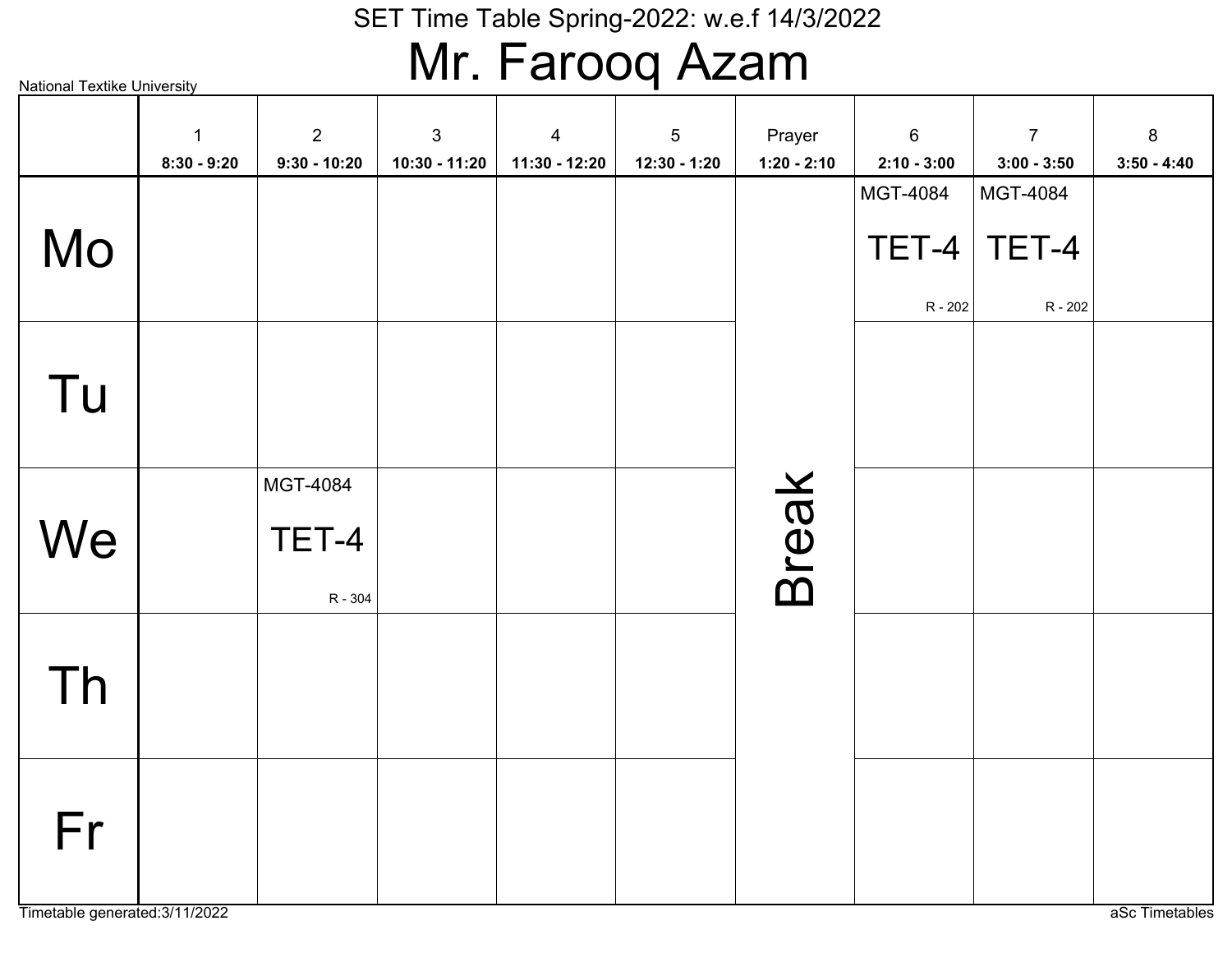#### National Textike UniversityMr. Hafiz Muhammad Fayzan Shakir

|    | $\mathbf{1}$<br>$8:30 - 9:20$  | $\overline{2}$<br>$9:30 - 10:20$ | $\mathbf{3}$<br>10:30 - 11:20 | $\overline{4}$<br>11:30 - 12:20 | $\overline{5}$<br>12:30 - 1:20 | Prayer<br>$1:20 - 2:10$ | $\,6\,$<br>$2:10 - 3:00$   | $\overline{7}$<br>$3:00 - 3:50$ | 8<br>$3:50 - 4:40$ |
|----|--------------------------------|----------------------------------|-------------------------------|---------------------------------|--------------------------------|-------------------------|----------------------------|---------------------------------|--------------------|
| Mo |                                |                                  |                               |                                 |                                |                         |                            |                                 |                    |
| Tu |                                |                                  |                               |                                 |                                |                         |                            |                                 |                    |
| We |                                |                                  |                               |                                 |                                | <b>Break</b>            | PE-3109<br>DM-6<br>R - 103 |                                 |                    |
| Th | PE-4101                        |                                  | DM-8                          |                                 |                                |                         | PE-4101                    | PE-3109-102 PE-3109-102<br>DM-8 |                    |
| Fr | CS-3073<br>DM-6<br>TP (IT Lab) | CS-3073<br>DM-6<br>TP (IT Lab)   | CS-3073                       | DM-6                            | GM (IT Lab)                    |                         |                            |                                 |                    |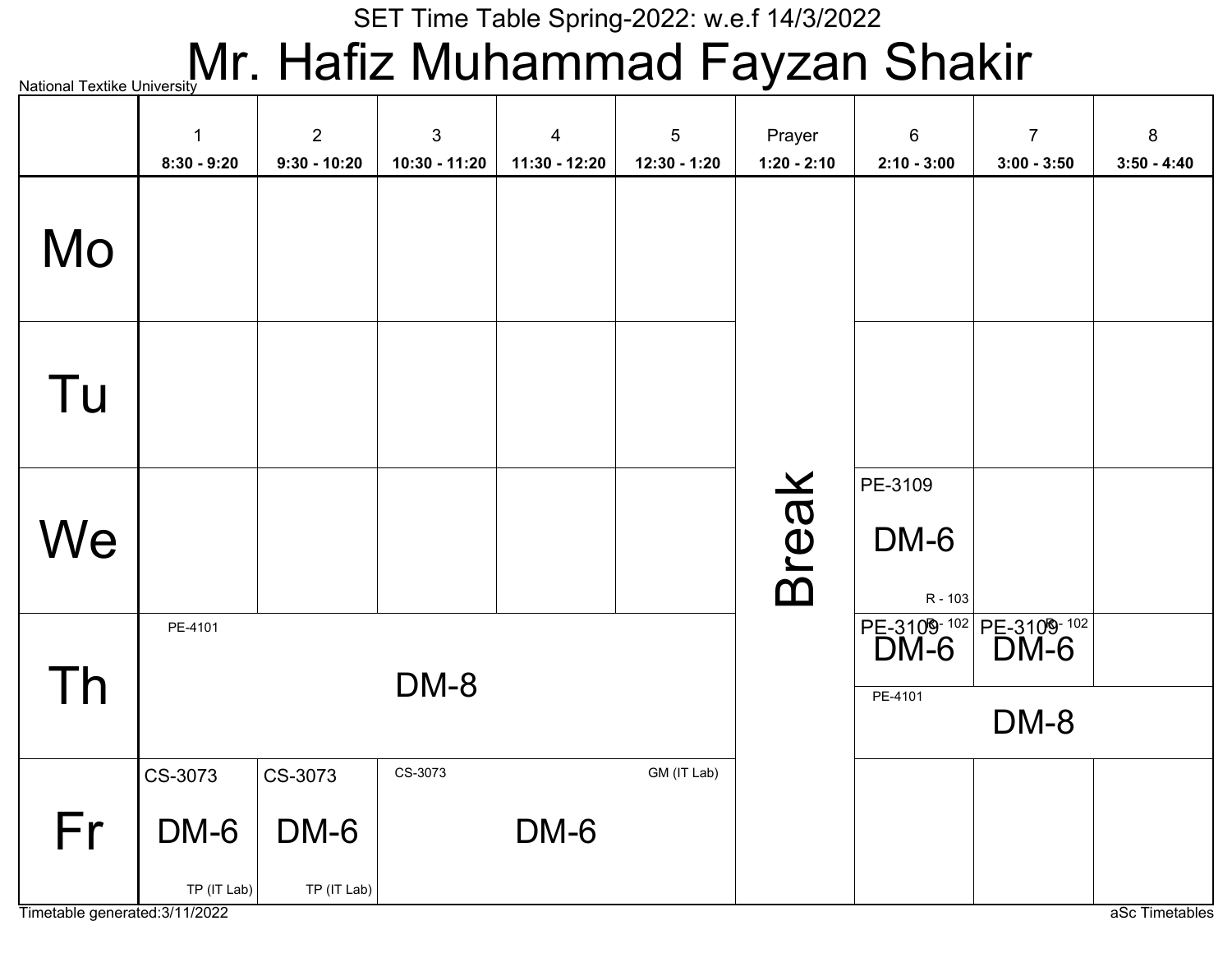### Mr. Hassan Iftekhar

|    | $\mathbf{1}$                       | $\overline{2}$            | 3             |                                 | 5                                |                         |                                  | $\overline{7}$              | 8             |
|----|------------------------------------|---------------------------|---------------|---------------------------------|----------------------------------|-------------------------|----------------------------------|-----------------------------|---------------|
|    | $8:30 - 9:20$                      | $9:30 - 10:20$            | 10:30 - 11:20 | $\overline{4}$<br>11:30 - 12:20 | 12:30 - 1:20                     | Prayer<br>$1:20 - 2:10$ | $6\phantom{a}$<br>$2:10 - 3:00$  | $3:00 - 3:50$               | $3:50 - 4:40$ |
| Mo |                                    |                           |               |                                 |                                  |                         |                                  |                             |               |
|    | ME-2122                            | ME-1121                   |               | Drawing Hall                    | ME-2121                          |                         | ME-2122                          |                             |               |
| Tu | $Y - 4$                            |                           | $K-2$         |                                 | $P-8$                            |                         | $W-4$                            |                             |               |
|    | R - 304                            |                           |               |                                 | R-302                            |                         | $R-21$                           |                             |               |
| We |                                    |                           |               |                                 |                                  | <b>Break</b>            | ME-2122<br>TET-2<br>(A)<br>R-303 | ME-2122<br>$Y-4$<br>R - 101 |               |
| Th | $N^{\text{pq}}$<br>$W-6/$<br>$G-8$ | ME-2122<br>$W-4$<br>R-302 |               | ME-2121<br>$P-8$<br>R-303       | ME-2122<br>TET-2<br>(A)<br>R-301 |                         | ME-1121                          | $P-2$                       | Drawing Hall  |
| Fr | FM-4022                            |                           | $W-8$         |                                 |                                  |                         | FM-4022                          | $W-8$                       |               |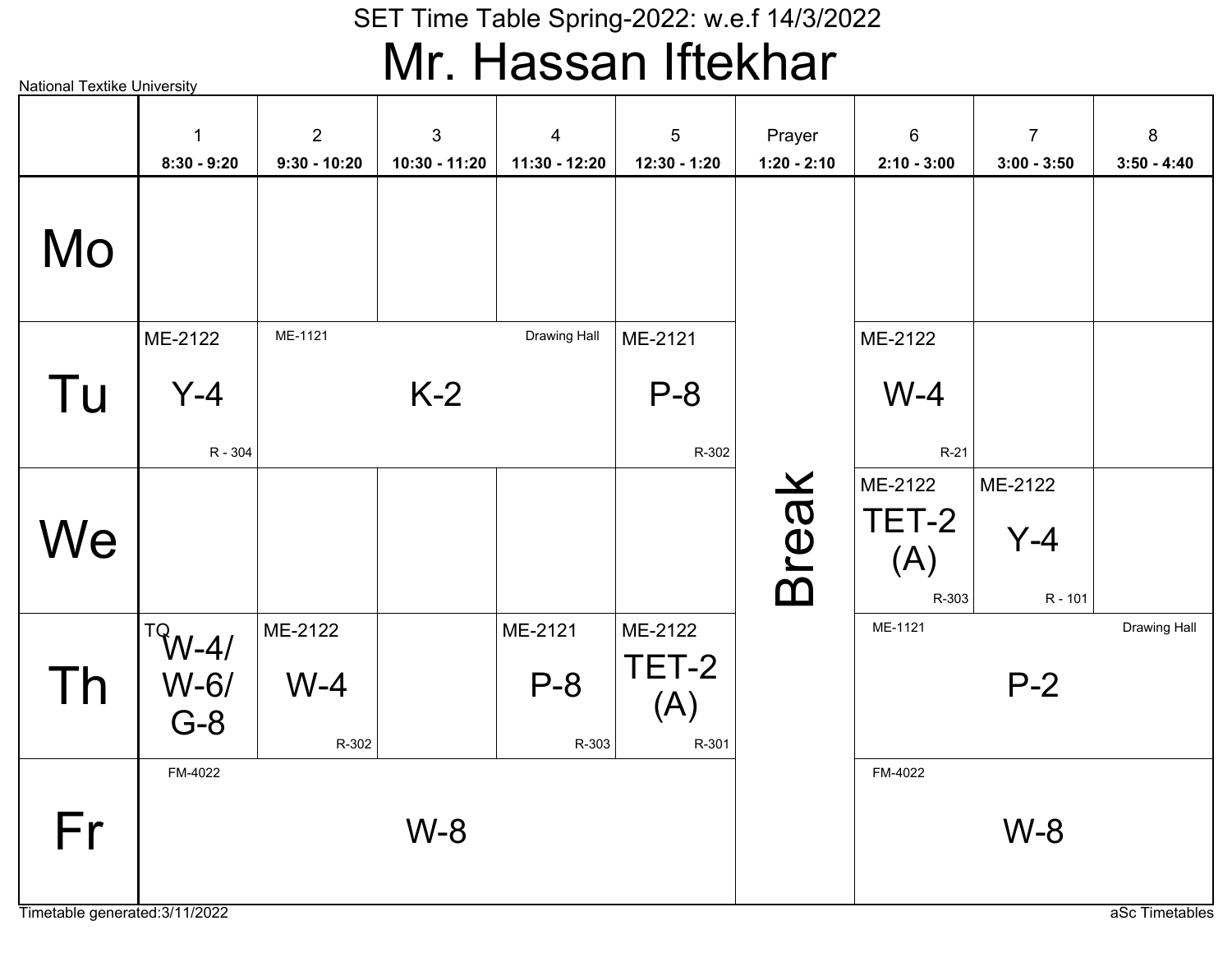### Mr. M Naeem

|    | $\mathbf{1}$<br>$8:30 - 9:20$ | $\overline{2}$<br>$9:30 - 10:20$ | $\mathfrak{Z}$<br>$10:30 - 11:20$ | $\overline{4}$<br>11:30 - 12:20 | $\sqrt{5}$<br>$12:30 - 1:20$ | Prayer<br>$1:20 - 2:10$ | $\,6\,$<br>$2:10 - 3:00$ | $\overline{7}$<br>$3:00 - 3:50$ | $\bf 8$<br>$3:50 - 4:40$ |
|----|-------------------------------|----------------------------------|-----------------------------------|---------------------------------|------------------------------|-------------------------|--------------------------|---------------------------------|--------------------------|
| Mo |                               |                                  |                                   |                                 | CS-3071<br>$P-4$<br>R-303    |                         |                          |                                 |                          |
| Tu | CS-3071                       | TP (IT Lab)<br>$P-4$<br>Group 2  | CS-3071<br>$P-4$<br>R-402         |                                 |                              |                         |                          |                                 |                          |
| We |                               |                                  |                                   |                                 |                              | <b>Break</b>            |                          |                                 |                          |
| Th |                               |                                  | CS-3071                           | $P-4$<br>Group 1                | TP (IT Lab)                  |                         |                          |                                 |                          |
| Fr |                               |                                  |                                   |                                 |                              |                         |                          |                                 |                          |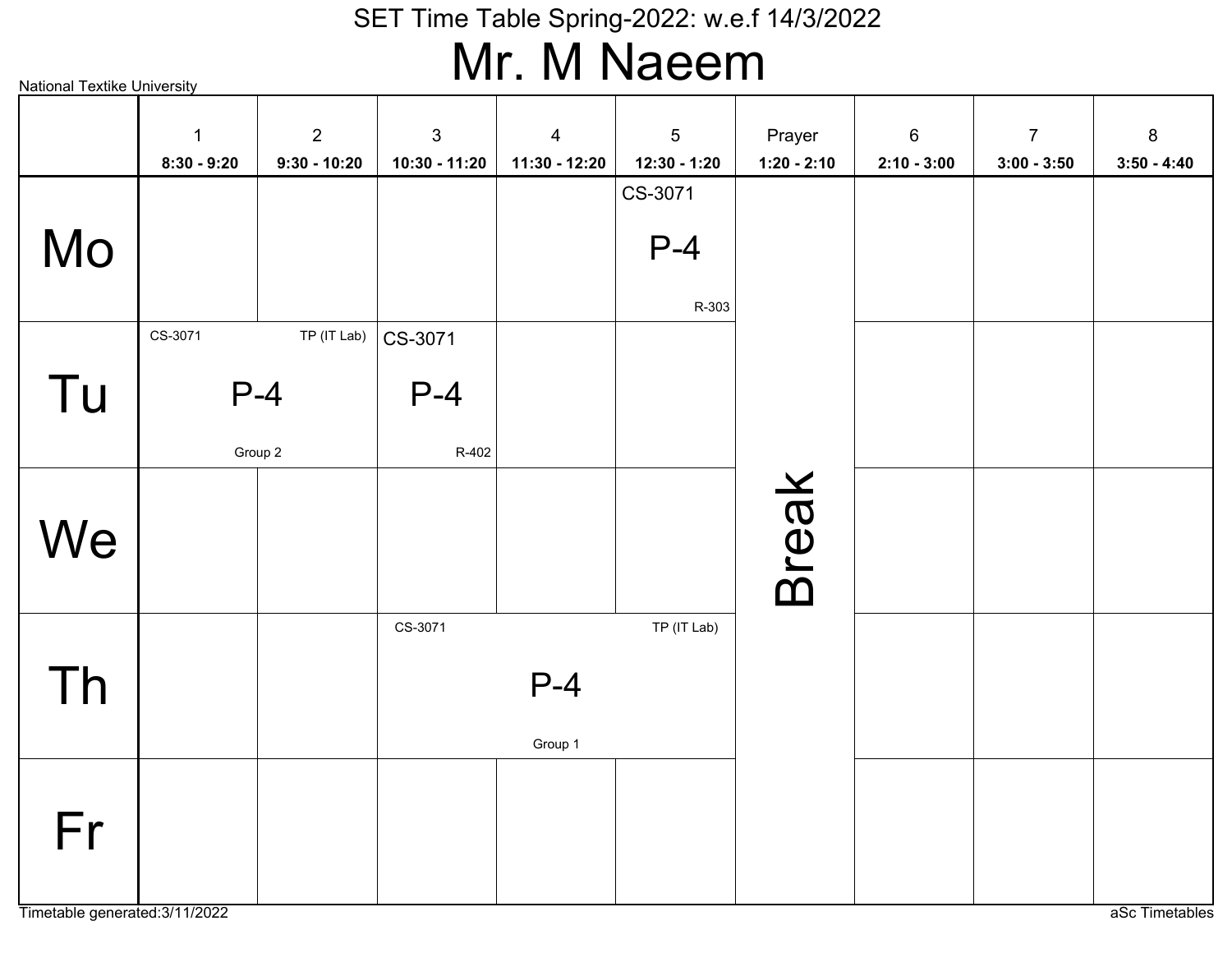## Mr. M. Ayub Asghar

National Textike University

|    | $\mathbf 1$<br>$8:30 - 9:20$ | $\overline{2}$<br>$9:30 - 10:20$ | $\mathfrak{S}$<br>10:30 - 11:20 | $\overline{\mathbf{4}}$<br>11:30 - 12:20 | 5<br>12:30 - 1:20 | Prayer<br>$1:20 - 2:10$ | $6\phantom{1}6$<br>$2:10 - 3:00$ | $\overline{7}$<br>$3:00 - 3:50$ | 8<br>$3:50 - 4:40$ |
|----|------------------------------|----------------------------------|---------------------------------|------------------------------------------|-------------------|-------------------------|----------------------------------|---------------------------------|--------------------|
| Mo |                              |                                  |                                 |                                          |                   |                         |                                  |                                 |                    |
| Tu |                              |                                  | FM-3024<br>$W-6$<br>R - 304     |                                          |                   |                         | AM-1003                          | AM-2 $(B)$                      | FM Lab 2           |
| We |                              |                                  | FM-3024<br>$W-6$<br>R - 101     |                                          |                   | <b>Break</b>            | FM-3024                          | $W-6$<br>Group 1                | FM Lab             |
| Th |                              | FM-3024<br>$W-6$<br>R - 103      | FM-3024                         | $W-6$<br>Group 2                         | FM Lab            |                         |                                  |                                 |                    |
| Fr |                              |                                  |                                 |                                          |                   |                         |                                  |                                 |                    |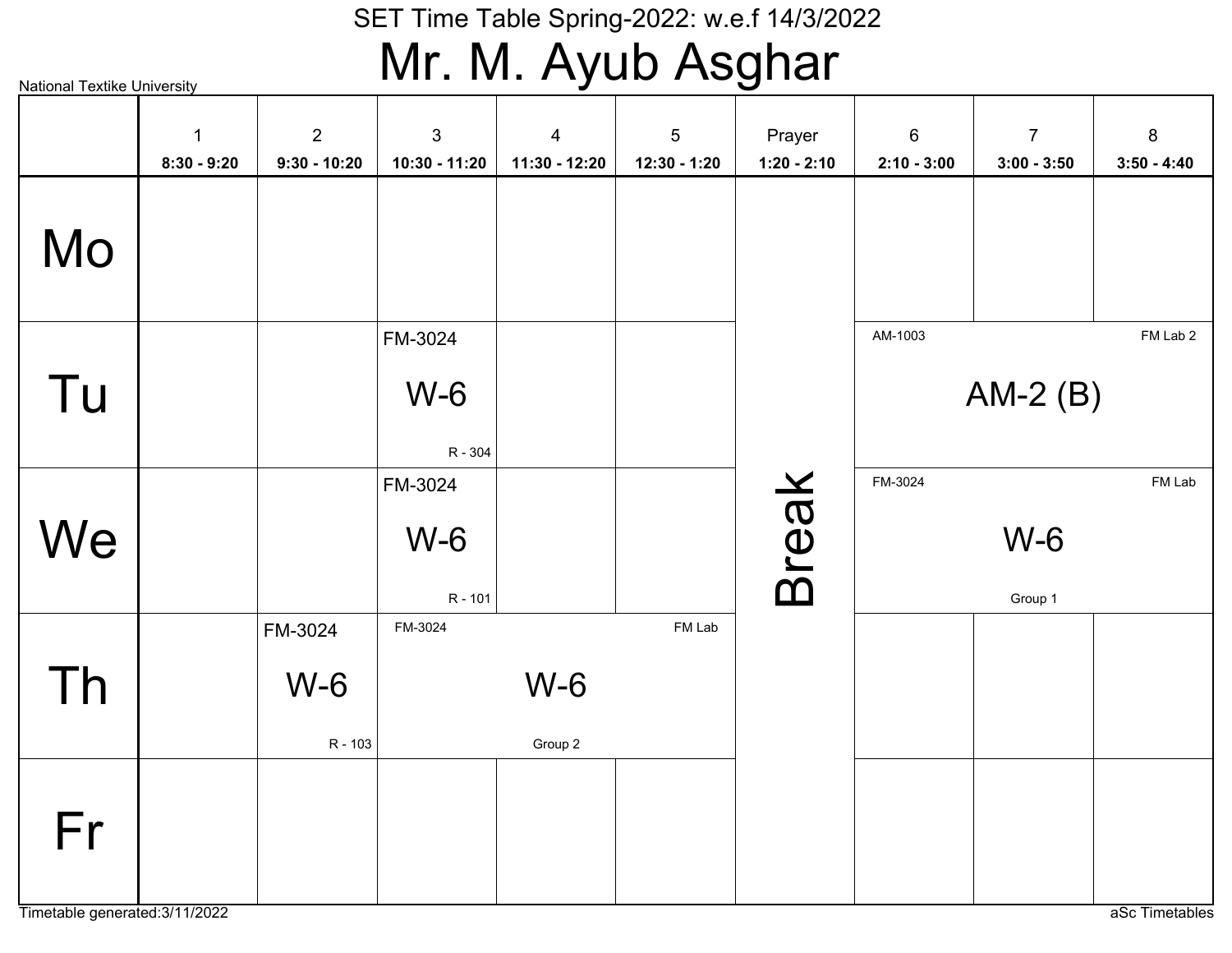### Mr. Muhammad Bilal

|    | $\mathbf 1$<br>$8:30 - 9:20$ | $2^{\circ}$<br>$9:30 - 10:20$         | $\mathbf{3}$<br>10:30 - 11:20 | $\overline{4}$<br>11:30 - 12:20 | $5\phantom{.0}$<br>12:30 - 1:20 | Prayer<br>$1:20 - 2:10$ | $6\phantom{1}$<br>$2:10 - 3:00$ | $\overline{7}$<br>$3:00 - 3:50$ | 8<br>$3:50 - 4:40$ |
|----|------------------------------|---------------------------------------|-------------------------------|---------------------------------|---------------------------------|-------------------------|---------------------------------|---------------------------------|--------------------|
| Mo |                              |                                       |                               |                                 |                                 |                         |                                 |                                 |                    |
| Tu | TT-3067<br>R - 101           | TT-3067<br>$TET-6$ $TET-6$<br>R - 101 | MGT-4089<br>TET-8<br>R - 101  |                                 |                                 |                         |                                 |                                 |                    |
| We | MGT-4089<br>R - 103          | MGT-4089<br>TET-8 $TET-8$<br>R - 103  | TT-3067                       | TET-6                           | YM Lab                          | <b>Break</b>            |                                 |                                 |                    |
| Th |                              |                                       |                               |                                 |                                 |                         |                                 |                                 |                    |
| Fr |                              |                                       |                               |                                 |                                 |                         |                                 |                                 |                    |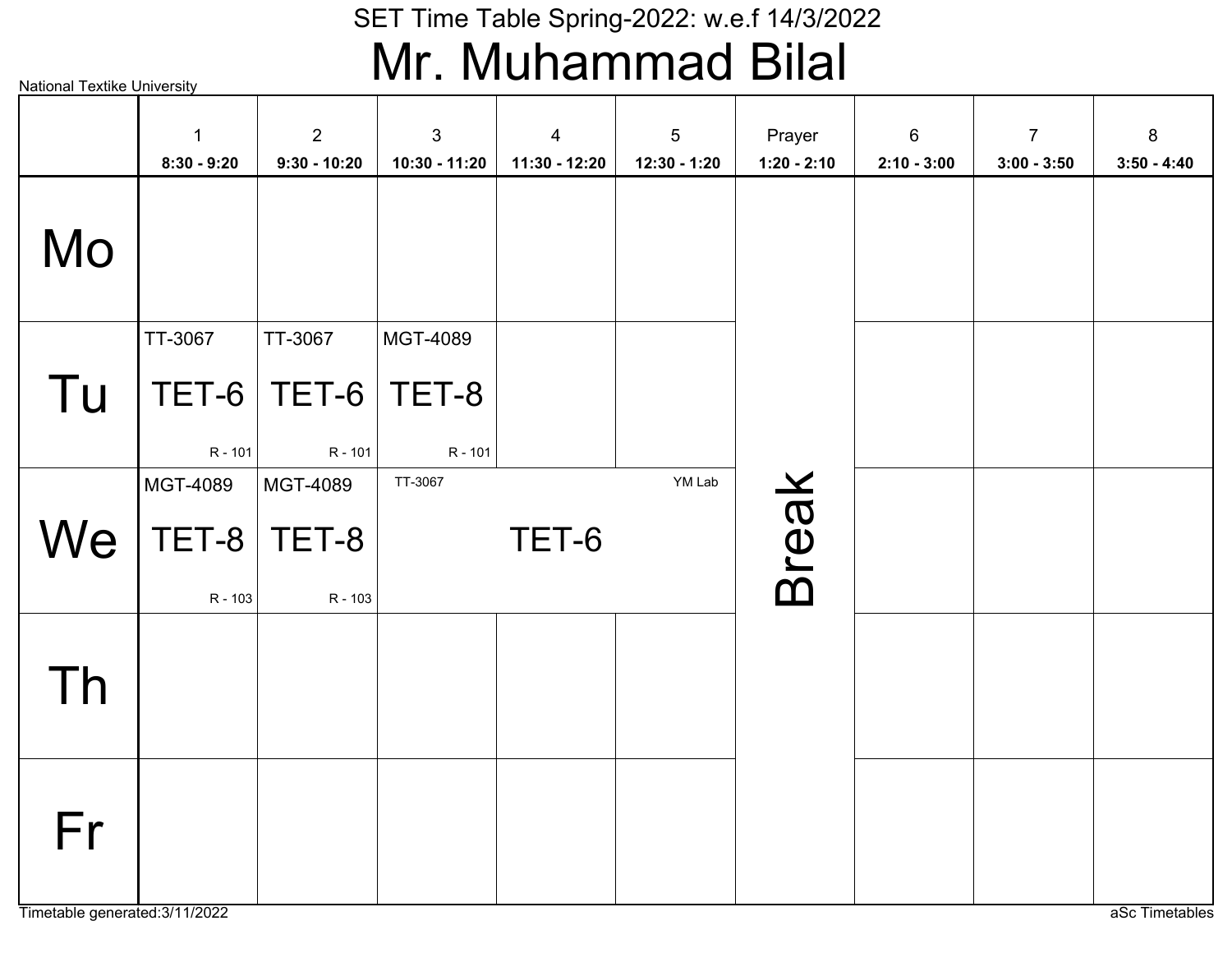### Mr. Muhammad Saqib

|    | $\mathbf{1}$  | $2^{\circ}$    | $\mathbf{3}$  | $\overline{4}$<br>11:30 - 12:20 | $5\phantom{.0}$ | Prayer<br>$1:20 - 2:10$ | $6\phantom{1}$ | $\overline{7}$ | 8<br>$3:50 - 4:40$      |
|----|---------------|----------------|---------------|---------------------------------|-----------------|-------------------------|----------------|----------------|-------------------------|
|    | $8:30 - 9:20$ | $9:30 - 10:20$ | 10:30 - 11:20 | TE-3111                         | 12:30 - 1:20    |                         | $2:10 - 3:00$  | $3:00 - 3:50$  | ME-2122                 |
| Mo |               |                |               | $P-8$                           |                 |                         |                |                | TET <sub>2</sub><br>(B) |
|    |               |                |               | $R-21$                          |                 |                         |                |                | $R-22$                  |
|    |               |                |               |                                 |                 |                         |                |                |                         |
| Tu |               |                |               |                                 |                 |                         |                |                |                         |
|    |               |                | TE-3111       |                                 |                 |                         |                |                | ME-2122                 |
| We |               |                | $G-6$         |                                 |                 | <b>Break</b>            |                |                | TET <sub>2</sub><br>(B) |
|    |               |                | R - 203       |                                 |                 |                         |                |                | $R-21$                  |
|    |               | TE-3111        | TE-3111       |                                 |                 |                         | TE-3111        | TE-3111        |                         |
| Th |               | $P-8$          | $P-8$         |                                 |                 |                         | $G-6$          | $G-6$          |                         |
|    |               | R - 203        | R - 203       |                                 |                 |                         | R-23           | $R-23$         |                         |
|    |               |                |               |                                 |                 |                         |                |                |                         |
| Fr |               |                |               |                                 |                 |                         |                |                |                         |
|    |               |                |               |                                 |                 |                         |                |                |                         |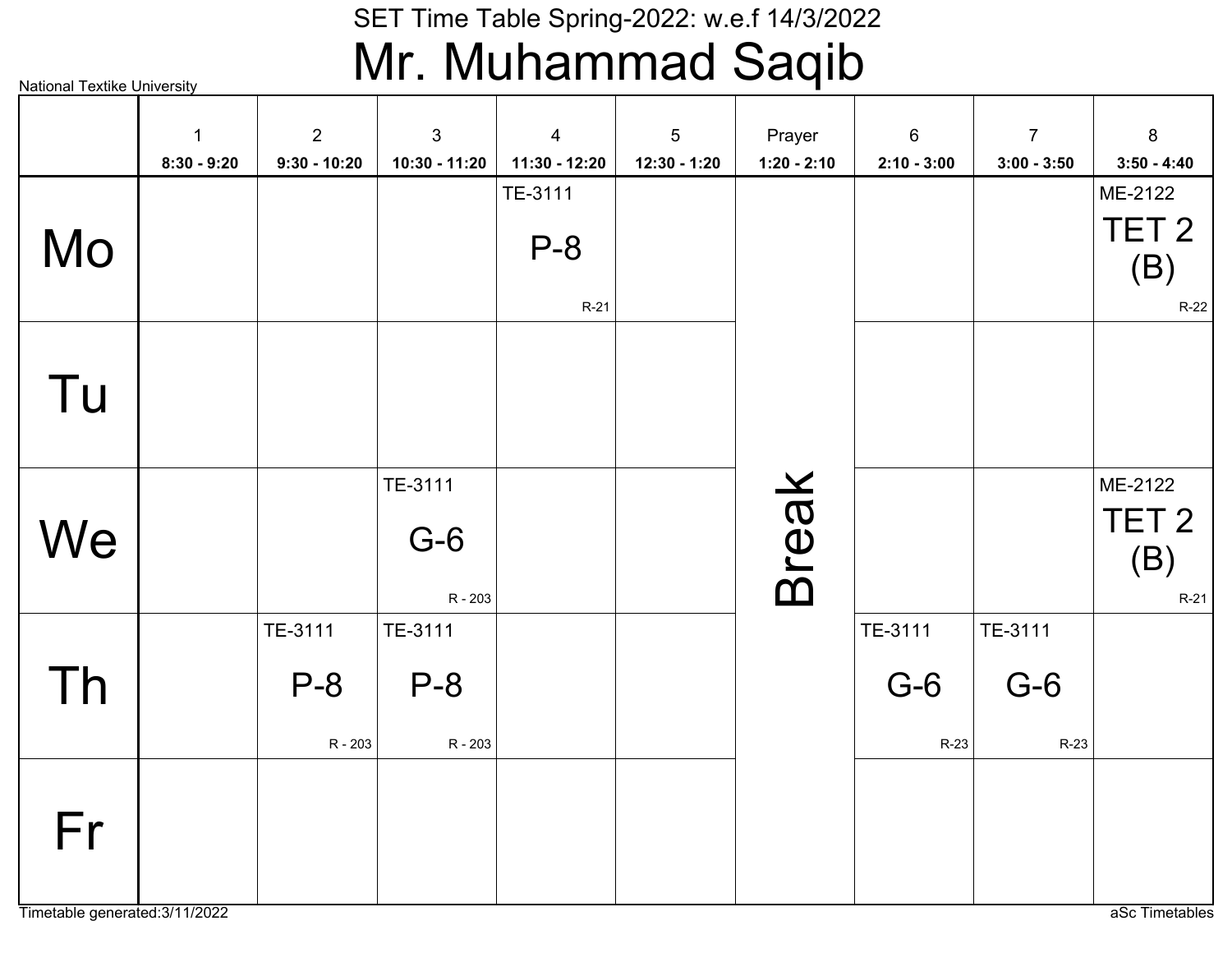### SET Time Table Spring-2022: w.e.f 14/3/2022Mr. Muzammil Mehmood

|    | $\mathbf 1$   | $\overline{2}$ | $\mathfrak{S}$  | $\overline{\mathbf{4}}$ | 5            | Prayer        | $6\phantom{.}6$ | $\overline{7}$ | 8                   |
|----|---------------|----------------|-----------------|-------------------------|--------------|---------------|-----------------|----------------|---------------------|
|    | $8:30 - 9:20$ | $9:30 - 10:20$ | $10:30 - 11:20$ | 11:30 - 12:20           | 12:30 - 1:20 | $1:20 - 2:10$ | $2:10 - 3:00$   | $3:00 - 3:50$  | $3:50 - 4:40$       |
|    |               |                |                 | PE-4108                 |              |               |                 |                |                     |
| Mo |               |                |                 | <b>DM-8</b>             |              |               |                 |                |                     |
|    |               |                |                 | R - 103                 |              |               |                 |                |                     |
|    |               |                | PE-2103         |                         |              |               | ME-1121         |                | <b>Drawing Hall</b> |
| Tu |               |                | $DM-4$          |                         |              |               |                 | $G-2$          |                     |
|    |               |                | R-302           |                         |              |               |                 |                |                     |
|    | PE-2103       |                |                 |                         | PE-4108      |               |                 |                |                     |
| We | <b>DM-4</b>   |                |                 |                         | DM-8         | <b>Break</b>  |                 |                |                     |
|    | R - 203       |                |                 |                         | R-301        |               |                 |                |                     |
|    | PE-2103       |                |                 |                         |              |               |                 |                |                     |
| Th | <b>DM-4</b>   |                |                 |                         |              |               |                 |                |                     |
|    | R - 203       |                |                 |                         |              |               |                 |                |                     |
| Fr |               |                |                 |                         |              |               |                 |                |                     |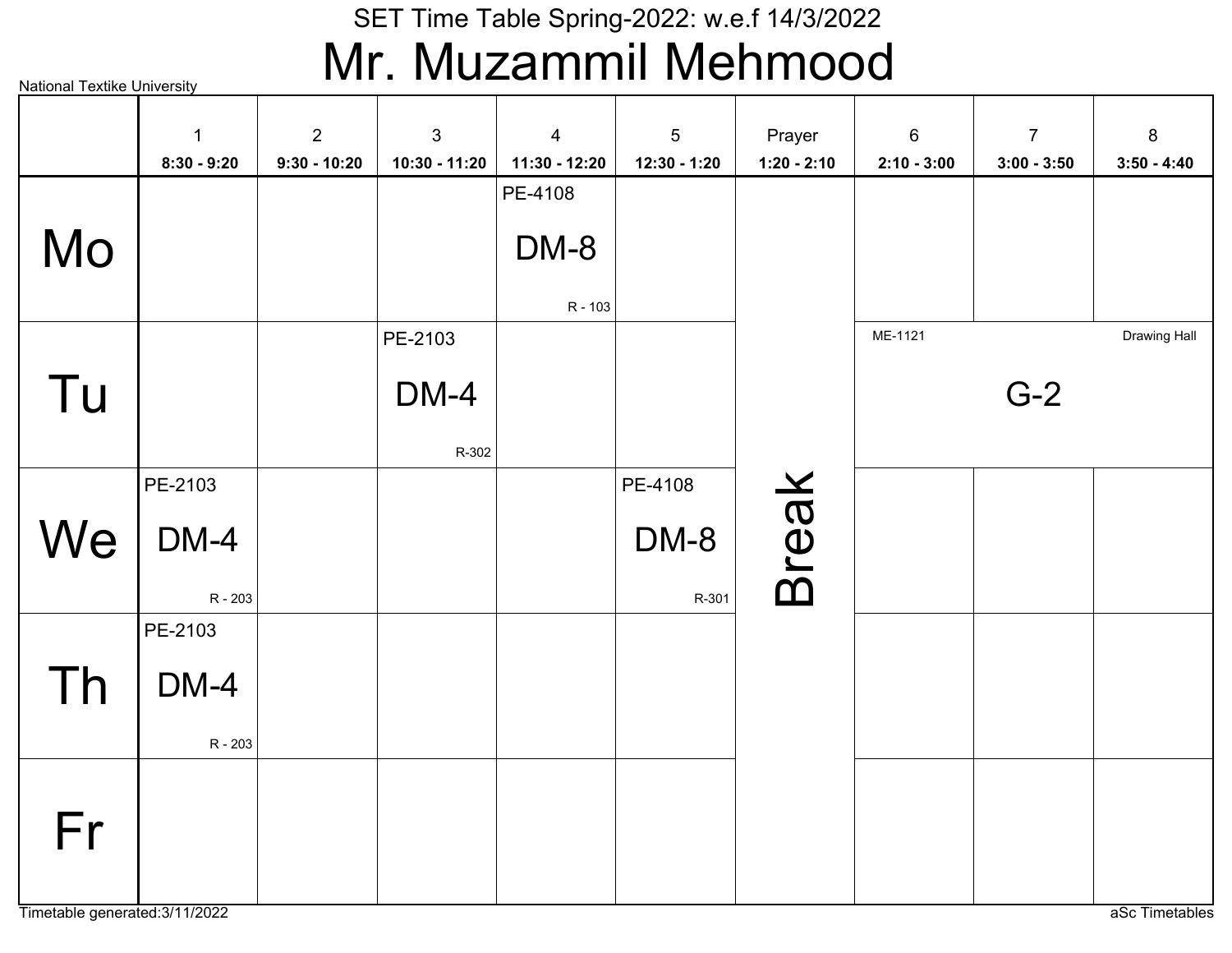## Mr. Qummar Zia

|    | $\mathbf 1$   | $\overline{2}$                                   | $\mathfrak{S}$ | $\overline{4}$ | $5\phantom{.0}$ | Prayer        | $6\phantom{a}$ | $\overline{7}$ | 8             |
|----|---------------|--------------------------------------------------|----------------|----------------|-----------------|---------------|----------------|----------------|---------------|
|    | $8:30 - 9:20$ | $9:30 - 10:20$                                   | 10:30 - 11:20  | 11:30 - 12:20  | 12:30 - 1:20    | $1:20 - 2:10$ | $2:10 - 3:00$  | $3:00 - 3:50$  | $3:50 - 4:40$ |
|    |               |                                                  | TP-3033        |                | TP Lab1         |               |                |                |               |
| Mo |               |                                                  |                | $P-6$          |                 |               |                |                |               |
|    |               |                                                  |                | Group 2        |                 |               |                |                |               |
|    |               | TP-3033                                          | TP-3033        |                | TP Lab 2        |               |                |                |               |
| Tu |               | $P-6$                                            |                | $P-6$          |                 |               |                |                |               |
|    |               | R-303                                            |                | Group 1        |                 |               |                |                |               |
|    |               |                                                  | TE-2113        |                | TP Lab1         |               | TE-2113        |                |               |
| We |               |                                                  |                | $Y-4$          |                 | <b>Break</b>  | $Y-4$<br>R-23  |                |               |
|    |               |                                                  |                |                |                 |               |                | TP-3033        | TP-3033       |
| Th |               |                                                  |                |                |                 |               |                | $P-6$          | $P-6$         |
|    |               |                                                  |                |                |                 |               |                | R-22           | $R-22$        |
|    |               | $\overline{Y}$ = $\overline{Y}$ = $\overline{4}$ |                |                |                 |               | TP-4034        | $P-8$          |               |
| Fr | TP-4034       |                                                  | $P-8$          |                |                 |               |                |                |               |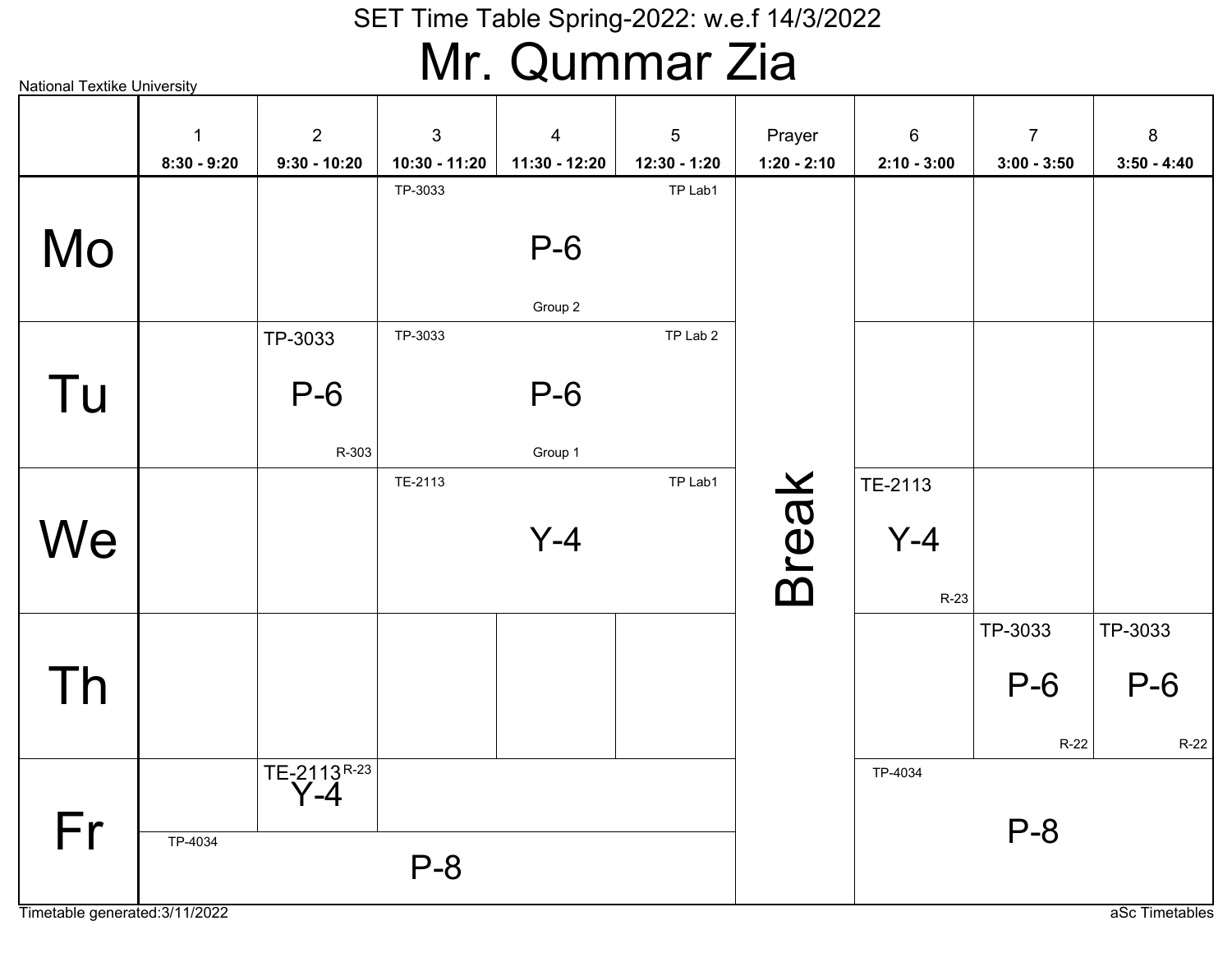### Mr. Saeed Akhtar

|  | <b>National Textike University</b> |
|--|------------------------------------|
|  |                                    |

|    | $\mathbf 1$   | $2^{\circ}$    | $\mathbf{3}$  | $\overline{4}$ | $5\,$        | Prayer        | $\,6\,$       | $\overline{7}$ | 8             |
|----|---------------|----------------|---------------|----------------|--------------|---------------|---------------|----------------|---------------|
|    | $8:30 - 9:20$ | $9:30 - 10:20$ | 10:30 - 11:20 | 11:30 - 12:20  | 12:30 - 1:20 | $1:20 - 2:10$ | $2:10 - 3:00$ | $3:00 - 3:50$  | $3:50 - 4:40$ |
|    |               | TE-4111        | TE-4111       |                | MGT-4089     |               |               |                |               |
| Mo |               | $G-8$          | $G-8$         |                | $G-8$        |               |               |                |               |
|    |               | R - 305        | R - 305       |                | R - 102      |               |               |                |               |
|    |               | TE-4111        |               |                |              |               |               | MGT-4089       | MGT-4089      |
| Tu |               | $G-8$          |               |                |              |               |               | $G-8$          | $G-8$         |
|    |               | $R-24$         |               |                |              |               |               | $R-22$         | $R-22$        |
|    |               |                |               |                |              |               |               |                |               |
|    |               |                |               |                |              |               |               |                |               |
| We |               |                |               |                |              | <b>Break</b>  |               |                |               |
|    |               |                |               |                |              |               |               |                |               |
|    |               |                |               |                |              |               |               |                |               |
| Th |               |                |               |                |              |               |               |                |               |
|    |               |                |               |                |              |               |               |                |               |
|    |               |                |               |                |              |               |               |                |               |
|    | GM-4042       |                |               |                |              |               | GM-4042       |                |               |
| Fr |               |                | $G-8$         |                |              |               |               | $G-8$          |               |
|    |               |                |               |                |              |               |               |                |               |
|    |               |                |               |                |              |               |               |                |               |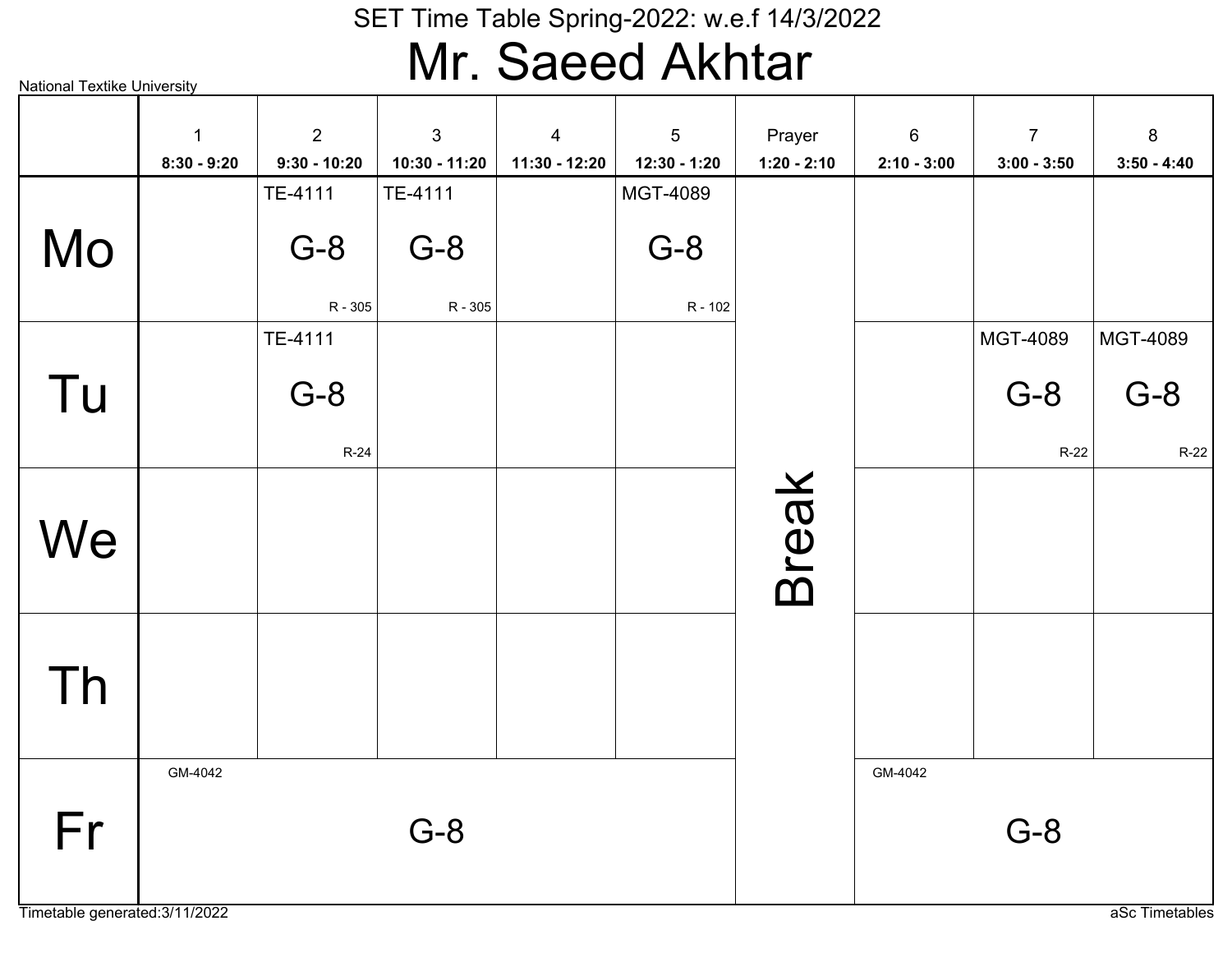### Mr. Sameer Munir

|    | $\mathbf 1$   | $\overline{2}$              | $\mathbf{3}$                | $\overline{4}$              | 5                           | Prayer        | $6\phantom{1}$             | $\overline{7}$             | $8\phantom{1}$                  |
|----|---------------|-----------------------------|-----------------------------|-----------------------------|-----------------------------|---------------|----------------------------|----------------------------|---------------------------------|
|    | $8:30 - 9:20$ | $9:30 - 10:20$              | 10:30 - 11:20               | 11:30 - 12:20               | 12:30 - 1:20                | $1:20 - 2:10$ | $2:10 - 3:00$              | $3:00 - 3:50$              | $3:50 - 4:40$                   |
| Mo |               |                             |                             |                             |                             |               |                            |                            |                                 |
| Tu |               |                             | MA-1002<br>$P-2$<br>R - 305 | MA-1002<br>$P-2$<br>R - 305 |                             |               |                            |                            |                                 |
| We |               |                             |                             |                             | MA-1002<br>$P-2$<br>R-303   | <b>Break</b>  |                            | MA-1002<br>$W-2$<br>R-22   | MA-1002<br>$W-2$<br><b>R-22</b> |
| Th |               |                             | MA-1002<br>$W-2$<br>$R-23$  |                             | MA-1002<br>$K-2$<br>R - 103 |               | MA-1002<br>$Y-2$<br>$R-24$ | MA-1002<br>$Y-2$<br>$R-24$ |                                 |
| Fr |               | MA-1002<br>$Y-2$<br>R - 103 |                             | MA-1002<br>$K-2$<br>R - 101 | MA-1002<br>$K-2$<br>R - 101 |               |                            |                            |                                 |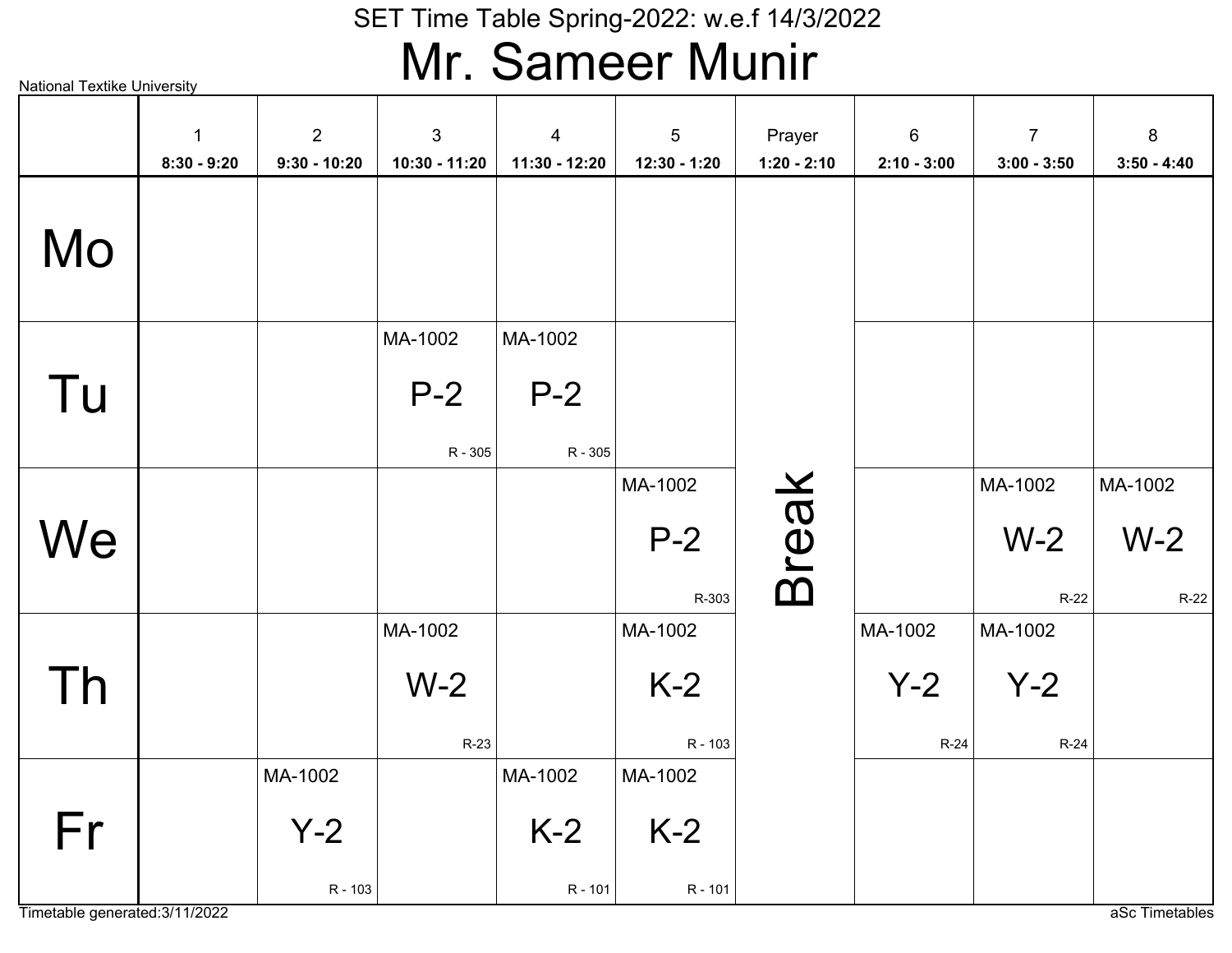### SET Time Table Spring-2022: w.e.f 14/3/2022Mr. Uzair Hussain

|    | $\mathbf 1$   | $\overline{2}$   | $\mathbf{3}$  | $\overline{4}$   | $\overline{5}$  | Prayer        | $6\phantom{a}$ | $\overline{7}$   | $8\phantom{1}$ |
|----|---------------|------------------|---------------|------------------|-----------------|---------------|----------------|------------------|----------------|
|    | $8:30 - 9:20$ | $9:30 - 10:20$   | 10:30 - 11:20 | 11:30 - 12:20    | 12:30 - 1:20    | $1:20 - 2:10$ | $2:10 - 3:00$  | $3:00 - 3:50$    | $3:50 - 4:40$  |
|    |               |                  |               |                  |                 |               | YM-4011        |                  | YM Lab         |
| Mo |               |                  |               |                  |                 |               |                | $Y-8$<br>Group 2 |                |
|    |               | YM-4011          | YM-4011       |                  | YM Lab          |               |                |                  |                |
| Tu |               | $Y-8$<br>R - 103 |               | $Y-8$<br>Group 1 |                 |               |                |                  |                |
|    |               |                  |               | YM-4011          | YM-4011         |               |                |                  |                |
| We |               |                  |               | $Y-8$<br>$R-22$  | $Y-8$<br>$R-22$ | <b>Break</b>  |                |                  |                |
| Th |               |                  |               |                  |                 |               |                |                  |                |
| Fr |               |                  |               |                  |                 |               |                |                  |                |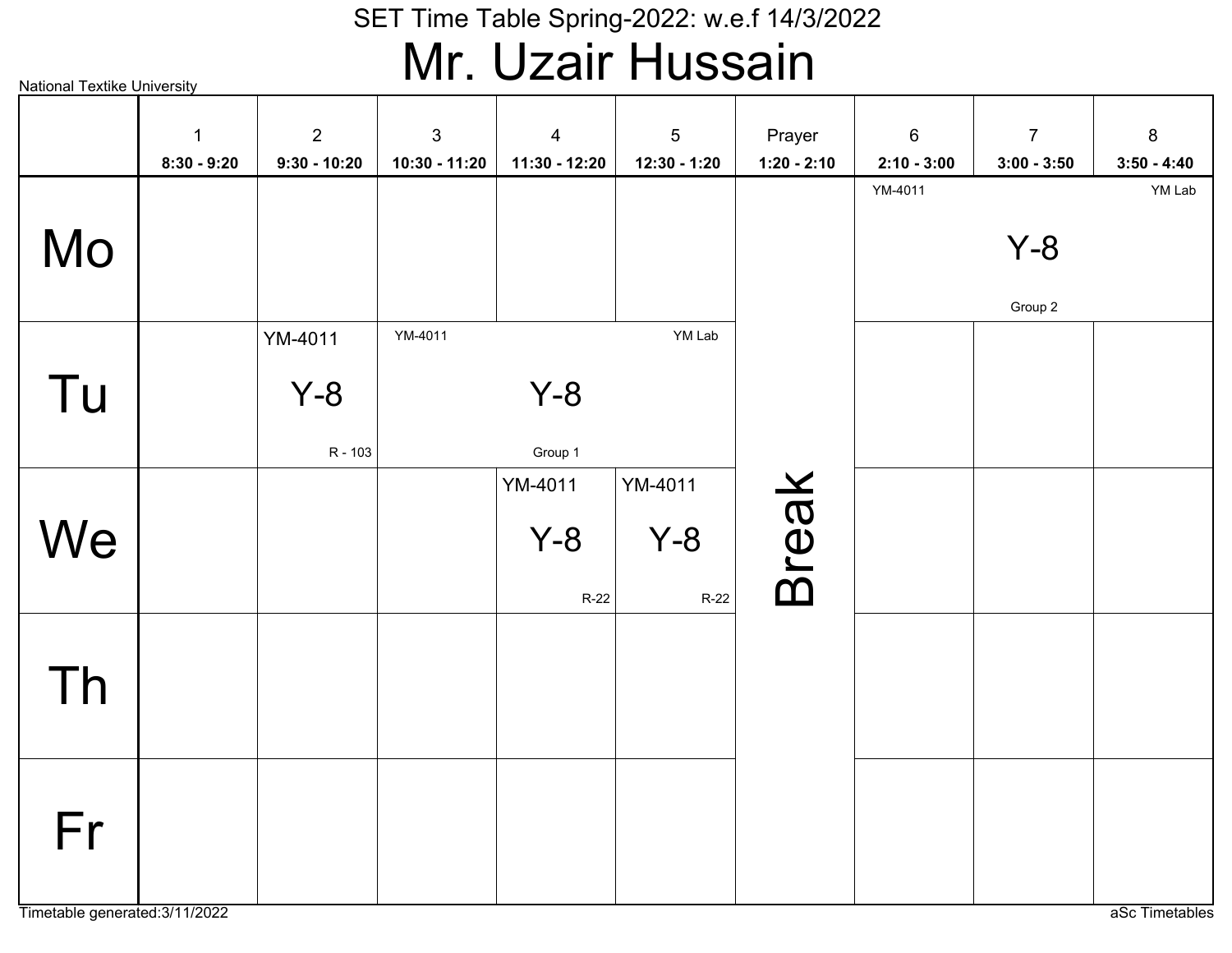## Mr. Waqas Ashraf

|    | $\mathbf{1}$  | $2^{\circ}$    | $\mathbf{3}$  | $\overline{4}$ | 5            | Prayer        | $6\phantom{1}$ | $\overline{7}$ | 8             |
|----|---------------|----------------|---------------|----------------|--------------|---------------|----------------|----------------|---------------|
|    | $8:30 - 9:20$ | $9:30 - 10:20$ | 10:30 - 11:20 | 11:30 - 12:20  | 12:30 - 1:20 | $1:20 - 2:10$ | $2:10 - 3:00$  | $3:00 - 3:50$  | $3:50 - 4:40$ |
|    |               | CS-3072        |               | KN (IT Lab)    |              |               |                | KN-4053        | KN-4053       |
| Mo |               |                | $Y-6$         |                |              |               |                | $K-8$          | K-8           |
|    |               |                | Group 2       |                |              |               |                | R - 203        | R - 203       |
|    |               | KN-4053        |               |                |              |               |                |                |               |
| Tu |               | $K-8$          |               |                |              |               |                |                |               |
|    |               | R-301          |               |                |              |               |                |                |               |
|    |               |                | CS-3072       |                | KN (IT Lab)  |               |                | CS-3072        | CS-3072       |
| We |               |                |               | $Y-6$          |              | <b>Break</b>  |                | $K-6$          | $K-6$         |
|    |               |                |               | Group 1        |              |               |                | KN (IT Lab)    | KN (IT Lab)   |
|    | KN-4051       |                |               |                |              |               | CS-3072        |                | KN (IT Lab)   |
|    |               |                |               |                |              |               |                | $K-6$          |               |
| Th |               |                | K-8           |                |              |               | KN-4051        | $K-8$          |               |
|    |               |                |               |                |              |               |                |                |               |
|    |               |                |               |                |              |               |                |                |               |
| Fr |               |                |               |                |              |               |                |                |               |
|    |               |                |               |                |              |               |                |                |               |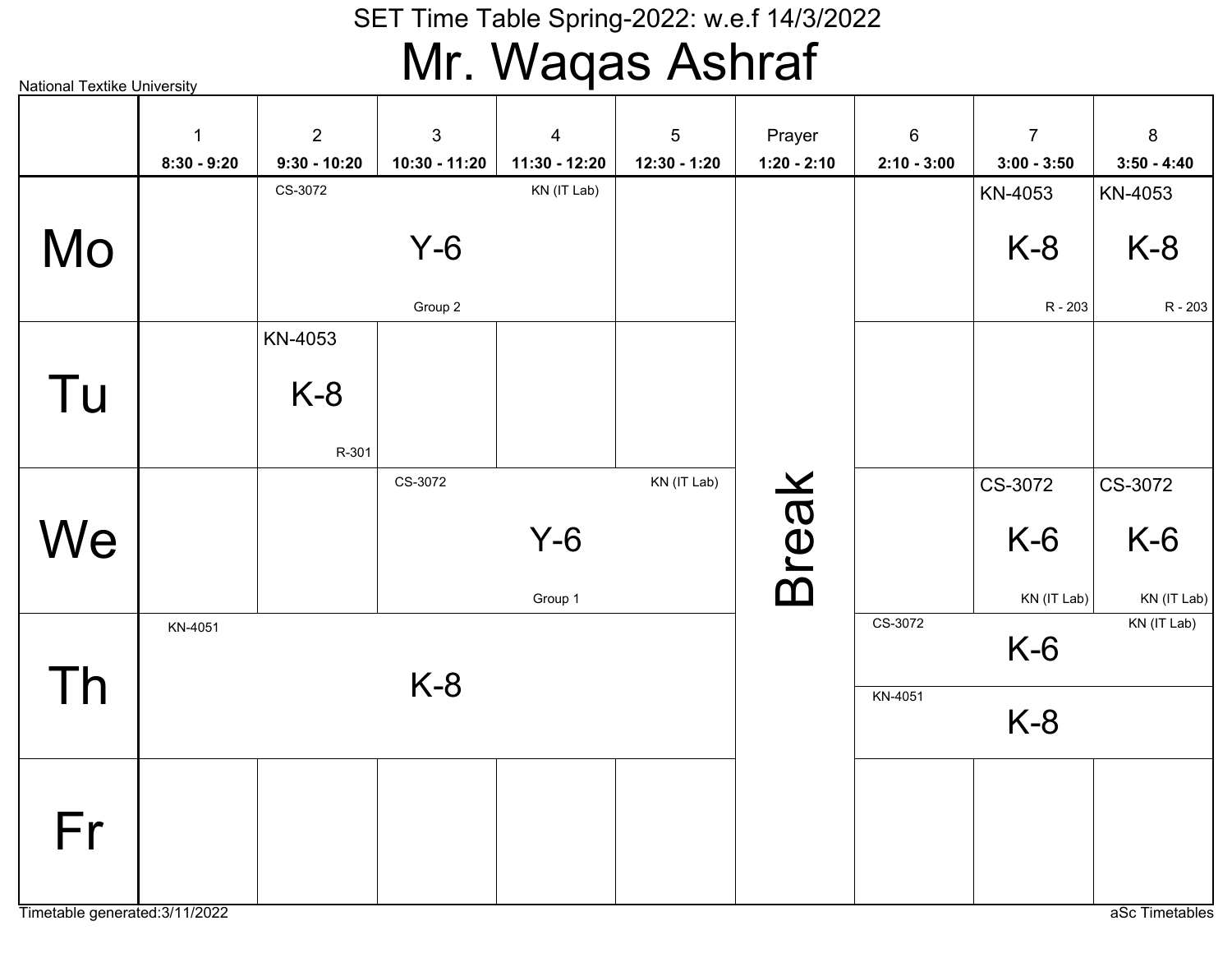## Processing faculty

|    | $\mathbf{1}$<br>$8:30 - 9:20$ | $\overline{2}$<br>$9:30 - 10:20$ | $\mathfrak{S}$<br>10:30 - 11:20 | $\overline{4}$<br>11:30 - 12:20 | $\sqrt{5}$<br>$12:30 - 1:20$ | Prayer<br>$1:20 - 2:10$ | $\,6\,$<br>$2:10 - 3:00$ | $\overline{7}$<br>$3:00 - 3:50$ | $\bf 8$<br>$3:50 - 4:40$ |
|----|-------------------------------|----------------------------------|---------------------------------|---------------------------------|------------------------------|-------------------------|--------------------------|---------------------------------|--------------------------|
| Mo |                               |                                  |                                 |                                 |                              |                         |                          |                                 |                          |
| Tu |                               |                                  |                                 |                                 |                              |                         |                          |                                 |                          |
| We |                               |                                  |                                 |                                 |                              | <b>Break</b>            |                          |                                 |                          |
| Th |                               |                                  |                                 |                                 |                              |                         |                          |                                 |                          |
| Fr | TP-4034                       |                                  | $P-8$                           |                                 |                              |                         | TP-4034                  | $P-8$                           |                          |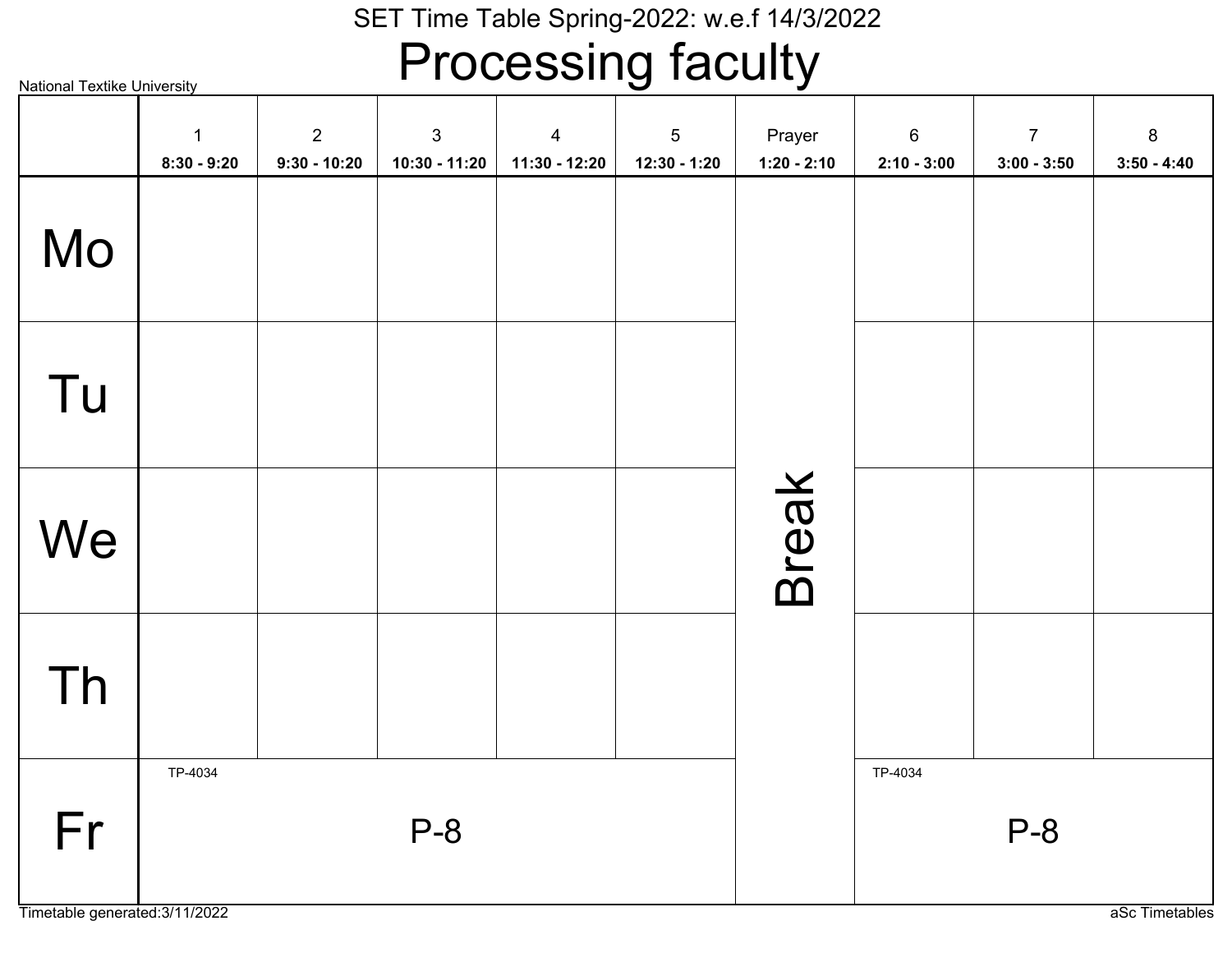### Quran Teacher1

|    | $\mathbf 1$<br>$8:30 - 9:20$ | $2^{\circ}$<br>$9:30 - 10:20$ | $\mathbf{3}$<br>10:30 - 11:20 | $\overline{4}$<br>11:30 - 12:20 | $\sqrt{5}$<br>$12:30 - 1:20$ | Prayer<br>$1:20 - 2:10$ | $6\phantom{.}6$<br>$2:10 - 3:00$ | $\overline{7}$<br>$3:00 - 3:50$ | $\bf 8$<br>$3:50 - 4:40$ |
|----|------------------------------|-------------------------------|-------------------------------|---------------------------------|------------------------------|-------------------------|----------------------------------|---------------------------------|--------------------------|
| Mo |                              |                               |                               |                                 |                              |                         |                                  |                                 |                          |
| Tu |                              |                               |                               |                                 |                              |                         |                                  |                                 |                          |
| We |                              |                               |                               |                                 |                              | Break                   |                                  |                                 |                          |
| Th |                              |                               |                               |                                 |                              |                         |                                  |                                 |                          |
| Fr |                              |                               |                               |                                 |                              |                         |                                  |                                 |                          |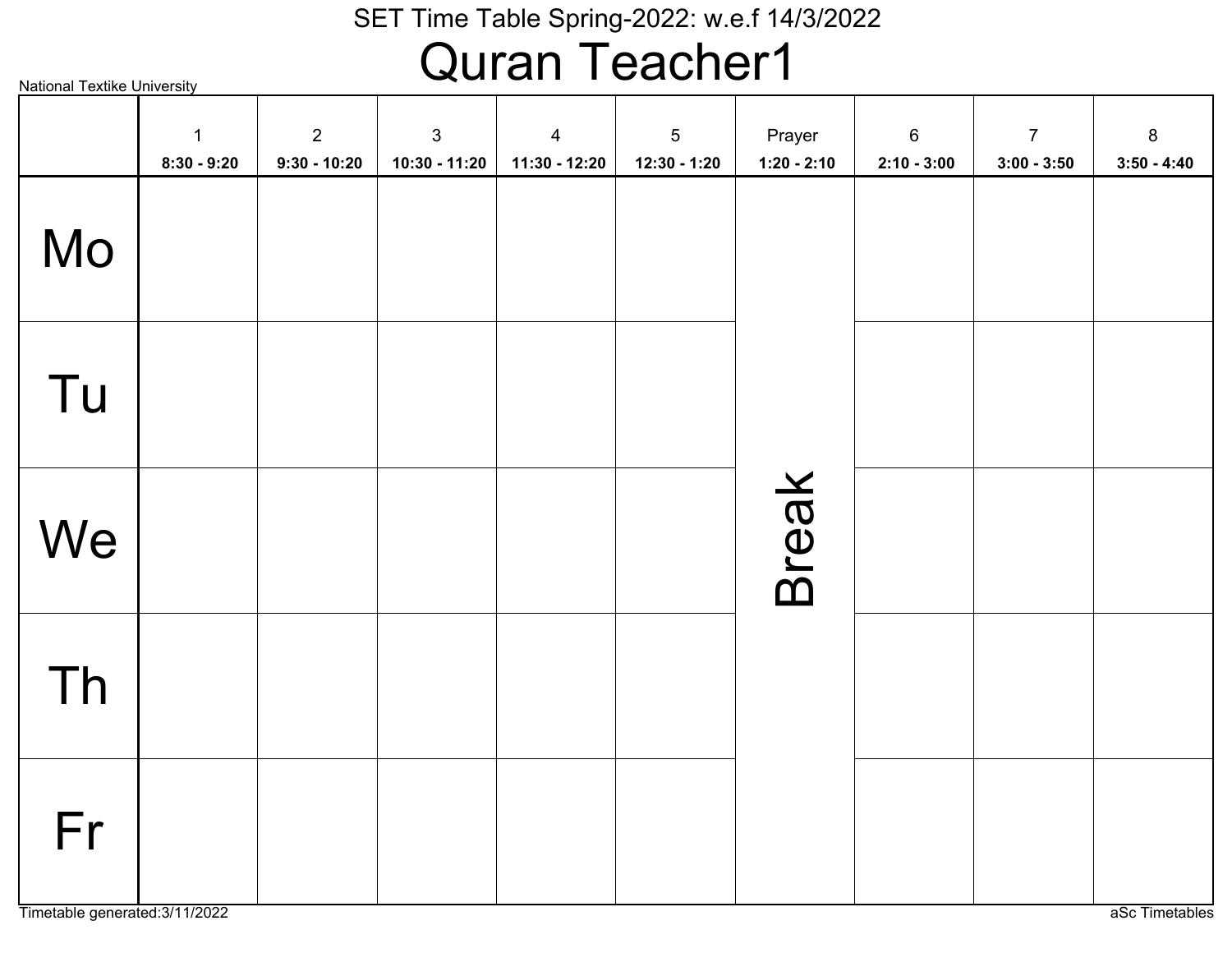## Quran Teacher2

National Textike University

|    | $\mathbf 1$<br>$8:30 - 9:20$ | $2\overline{ }$<br>$9:30 - 10:20$ | $\mathbf{3}$<br>10:30 - 11:20 | $\overline{4}$<br>$11:30 - 12:20$ | $\overline{5}$<br>12:30 - 1:20 | Prayer<br>$1:20 - 2:10$ | $\,6\,$<br>$2:10 - 3:00$ | $\overline{7}$<br>$3:00 - 3:50$ | $8\phantom{1}$<br>$3:50 - 4:40$ |
|----|------------------------------|-----------------------------------|-------------------------------|-----------------------------------|--------------------------------|-------------------------|--------------------------|---------------------------------|---------------------------------|
| Mo |                              |                                   |                               |                                   |                                |                         |                          |                                 |                                 |
| Tu |                              |                                   |                               |                                   |                                |                         |                          |                                 |                                 |
| We |                              |                                   |                               |                                   |                                | Break                   |                          |                                 |                                 |
| Th |                              |                                   |                               |                                   |                                |                         |                          |                                 |                                 |
| Fr |                              |                                   |                               |                                   |                                |                         |                          |                                 |                                 |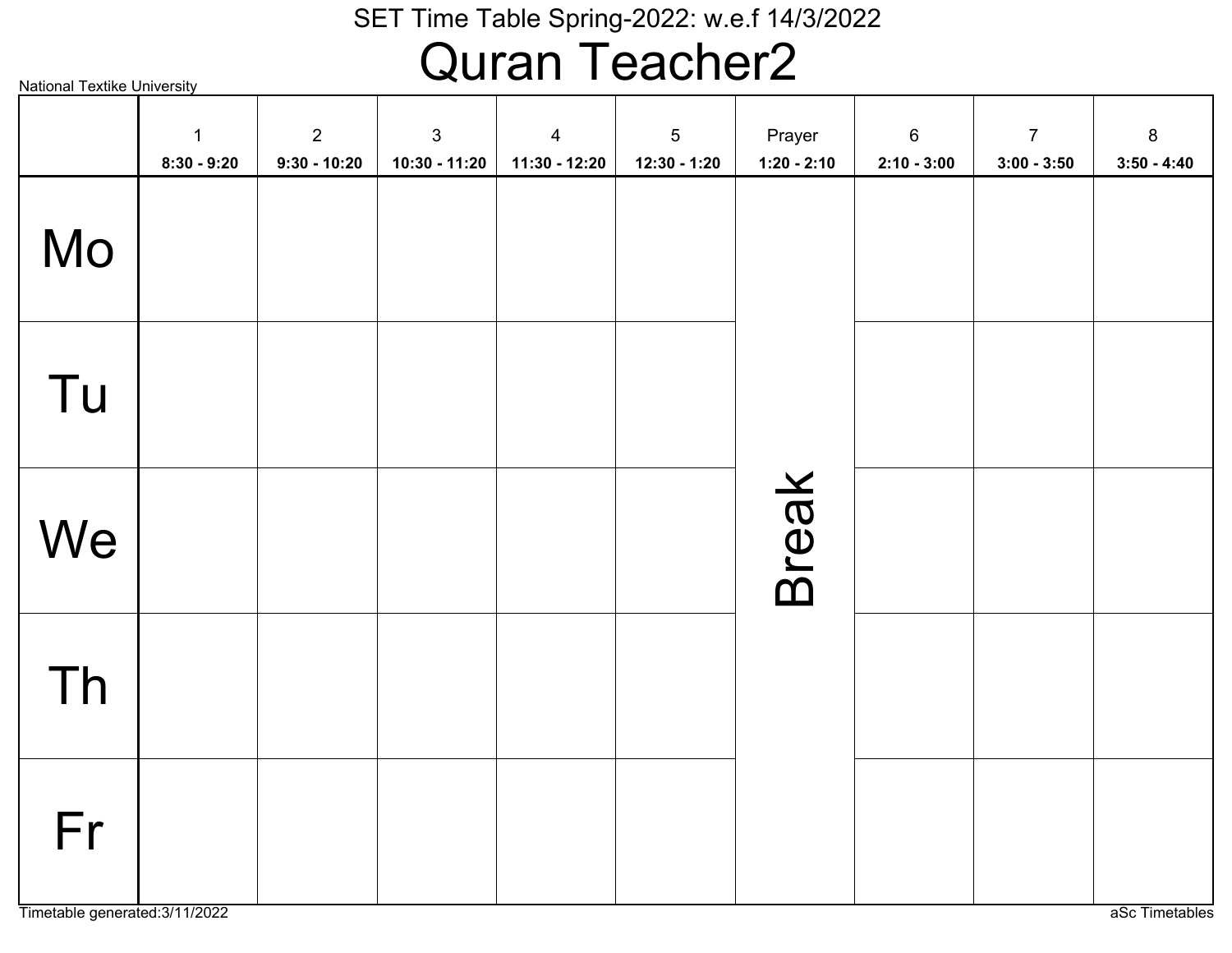### Quran Teacher3

National Textike University

|    | $\mathbf 1$<br>$8:30 - 9:20$ | $2\overline{ }$<br>$9:30 - 10:20$ | $\mathbf{3}$<br>10:30 - 11:20 | $\overline{4}$<br>$11:30 - 12:20$ | $\overline{5}$<br>12:30 - 1:20 | Prayer<br>$1:20 - 2:10$ | $\,6\,$<br>$2:10 - 3:00$ | $\overline{7}$<br>$3:00 - 3:50$ | $8\phantom{1}$<br>$3:50 - 4:40$ |
|----|------------------------------|-----------------------------------|-------------------------------|-----------------------------------|--------------------------------|-------------------------|--------------------------|---------------------------------|---------------------------------|
| Mo |                              |                                   |                               |                                   |                                |                         |                          |                                 |                                 |
| Tu |                              |                                   |                               |                                   |                                |                         |                          |                                 |                                 |
| We |                              |                                   |                               |                                   |                                | Break                   |                          |                                 |                                 |
| Th |                              |                                   |                               |                                   |                                |                         |                          |                                 |                                 |
| Fr |                              |                                   |                               |                                   |                                |                         |                          |                                 |                                 |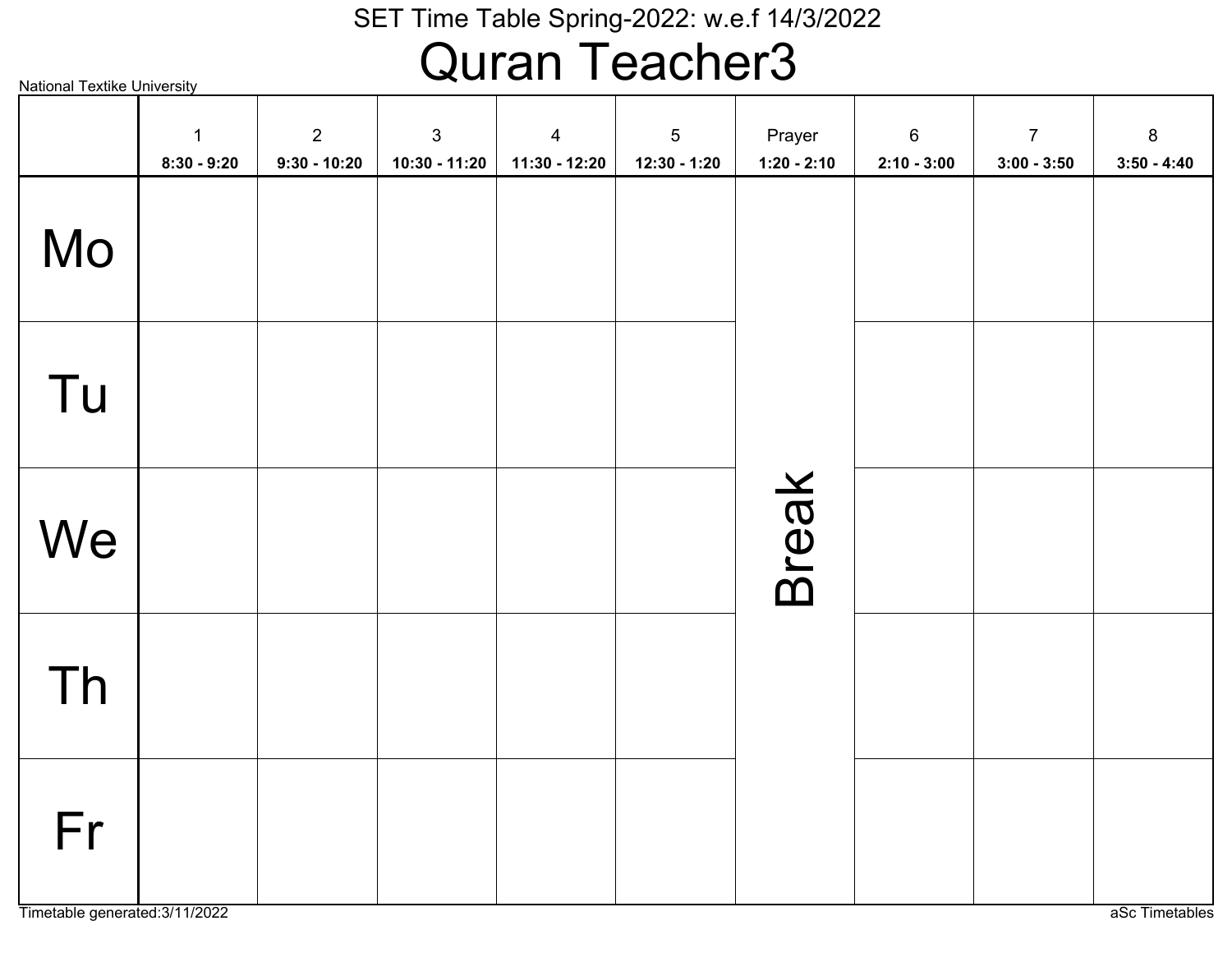### Quran Teacher4

|    | $\mathbf{1}$<br>$8:30 - 9:20$ | $\overline{2}$<br>$9:30 - 10:20$ | $\mathbf{3}$<br>10:30 - 11:20 | $\overline{4}$<br>11:30 - 12:20 | $\overline{5}$<br>12:30 - 1:20 | Prayer<br>$1:20 - 2:10$ | $6\phantom{.}6$<br>$2:10 - 3:00$ | $\overline{7}$<br>$3:00 - 3:50$ | $8\phantom{1}$<br>$3:50 - 4:40$ |
|----|-------------------------------|----------------------------------|-------------------------------|---------------------------------|--------------------------------|-------------------------|----------------------------------|---------------------------------|---------------------------------|
| Mo |                               |                                  |                               |                                 |                                |                         |                                  |                                 |                                 |
| Tu |                               |                                  |                               |                                 |                                |                         |                                  |                                 |                                 |
| We |                               |                                  |                               |                                 |                                | <b>Break</b>            |                                  |                                 |                                 |
| Th |                               |                                  |                               |                                 |                                |                         |                                  |                                 |                                 |
| Fr |                               |                                  |                               |                                 |                                |                         |                                  |                                 |                                 |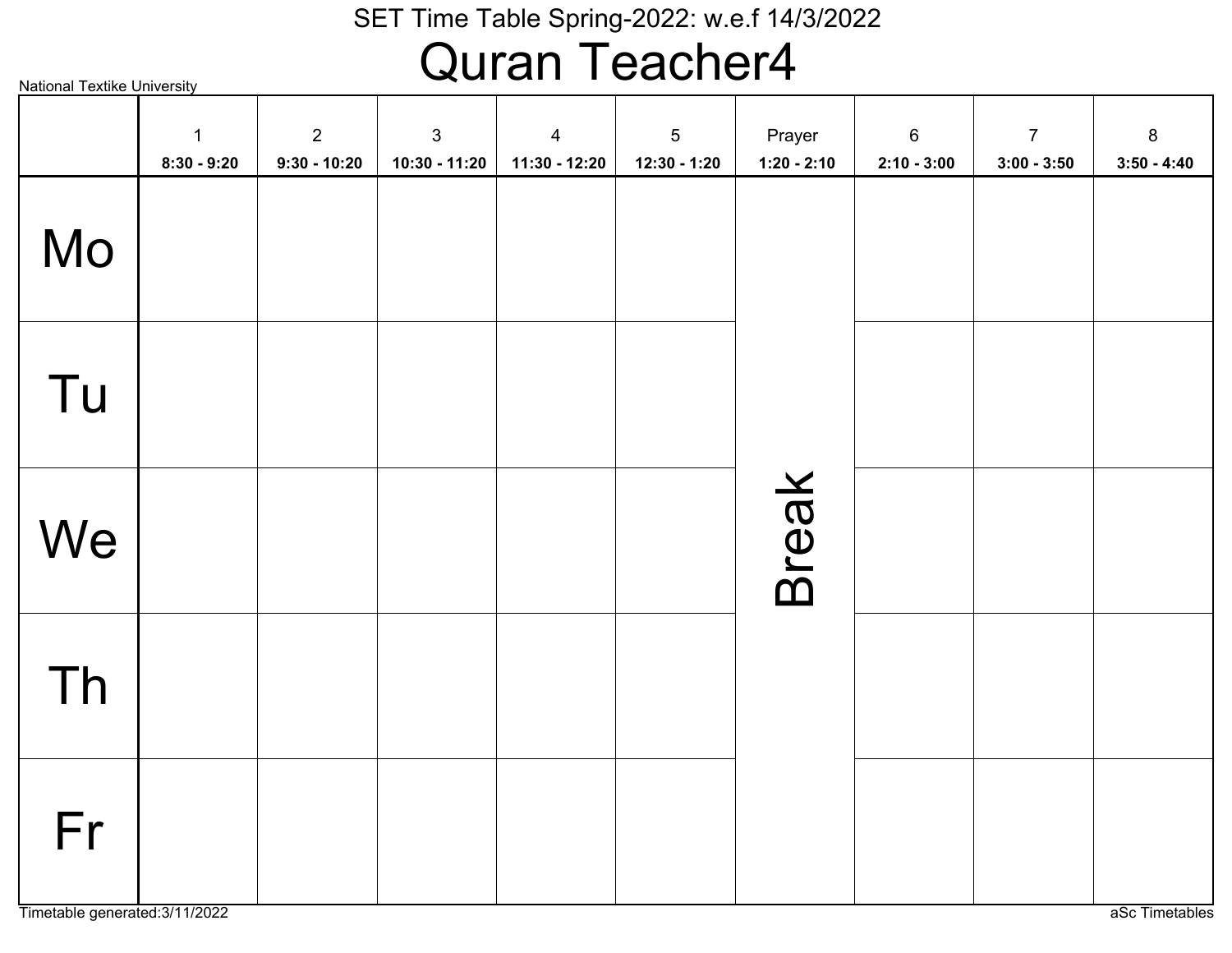### Quran Teacher5

|    | $\mathbf{1}$<br>$8:30 - 9:20$ | $\overline{2}$<br>$9:30 - 10:20$ | $\mathbf{3}$<br>10:30 - 11:20 | $\overline{4}$<br>11:30 - 12:20 | $\overline{5}$<br>12:30 - 1:20 | Prayer<br>$1:20 - 2:10$ | $6\phantom{.}6$<br>$2:10 - 3:00$ | $\overline{7}$<br>$3:00 - 3:50$ | $8\phantom{1}$<br>$3:50 - 4:40$ |
|----|-------------------------------|----------------------------------|-------------------------------|---------------------------------|--------------------------------|-------------------------|----------------------------------|---------------------------------|---------------------------------|
| Mo |                               |                                  |                               |                                 |                                |                         |                                  |                                 |                                 |
| Tu |                               |                                  |                               |                                 |                                |                         |                                  |                                 |                                 |
| We |                               |                                  |                               |                                 |                                | <b>Break</b>            |                                  |                                 |                                 |
| Th |                               |                                  |                               |                                 |                                |                         |                                  |                                 |                                 |
| Fr |                               |                                  |                               |                                 |                                |                         |                                  |                                 |                                 |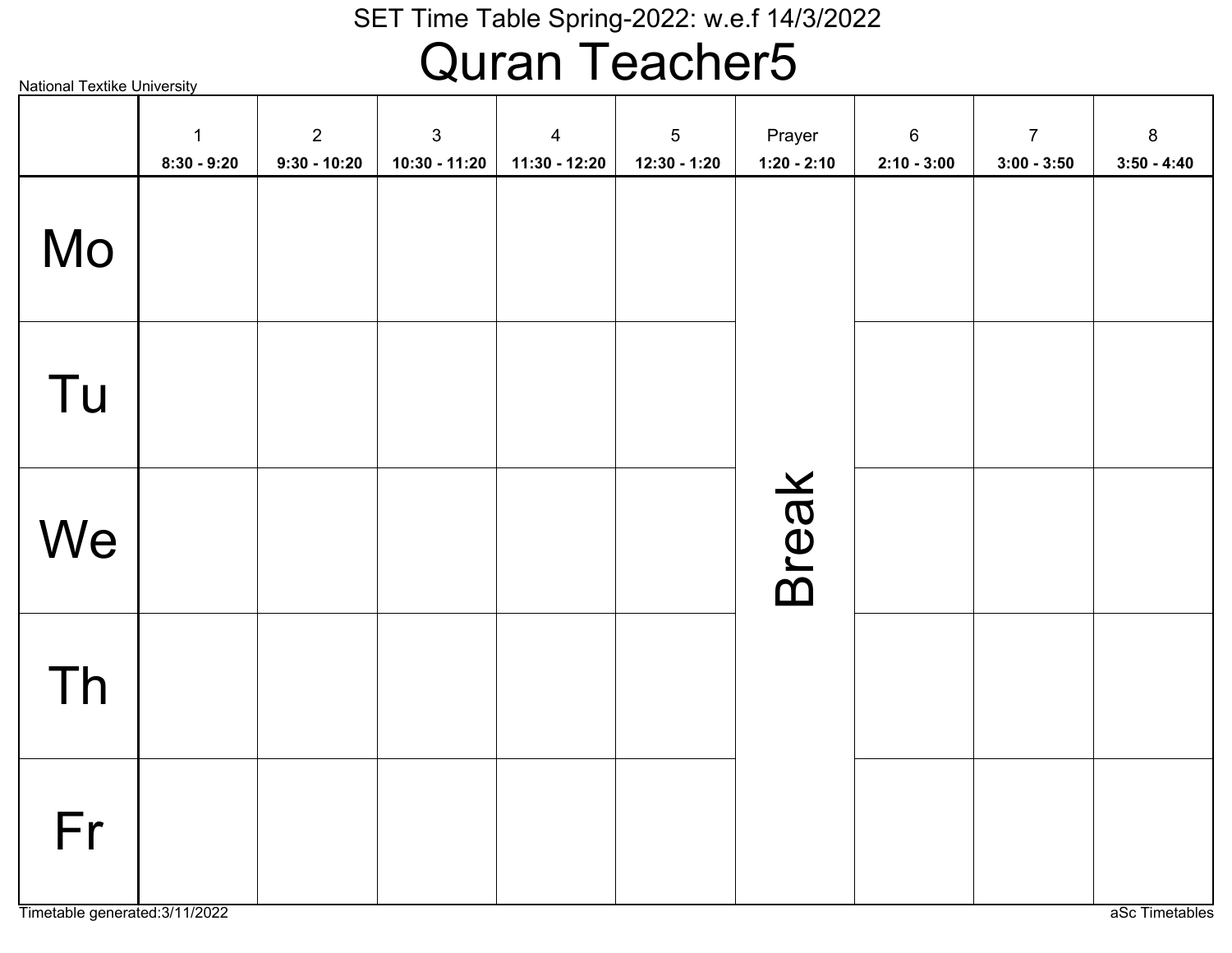### Quran Teacher6

|    | $\mathbf{1}$<br>$8:30 - 9:20$ | $\overline{2}$<br>$9:30 - 10:20$ | $\mathfrak{S}$<br>10:30 - 11:20 | $\overline{4}$<br>11:30 - 12:20 | $\sqrt{5}$<br>12:30 - 1:20 | Prayer<br>$1:20 - 2:10$ | $6\phantom{.}6$<br>$2:10 - 3:00$ | $\overline{7}$<br>$3:00 - 3:50$ | $\boldsymbol{8}$<br>$3:50 - 4:40$ |
|----|-------------------------------|----------------------------------|---------------------------------|---------------------------------|----------------------------|-------------------------|----------------------------------|---------------------------------|-----------------------------------|
| Mo |                               |                                  |                                 |                                 |                            |                         |                                  |                                 |                                   |
| Tu |                               |                                  |                                 |                                 |                            |                         |                                  |                                 |                                   |
| We |                               |                                  |                                 |                                 |                            | Break                   |                                  |                                 |                                   |
| Th |                               |                                  |                                 |                                 |                            |                         |                                  |                                 |                                   |
| Fr |                               |                                  |                                 |                                 |                            |                         |                                  |                                 |                                   |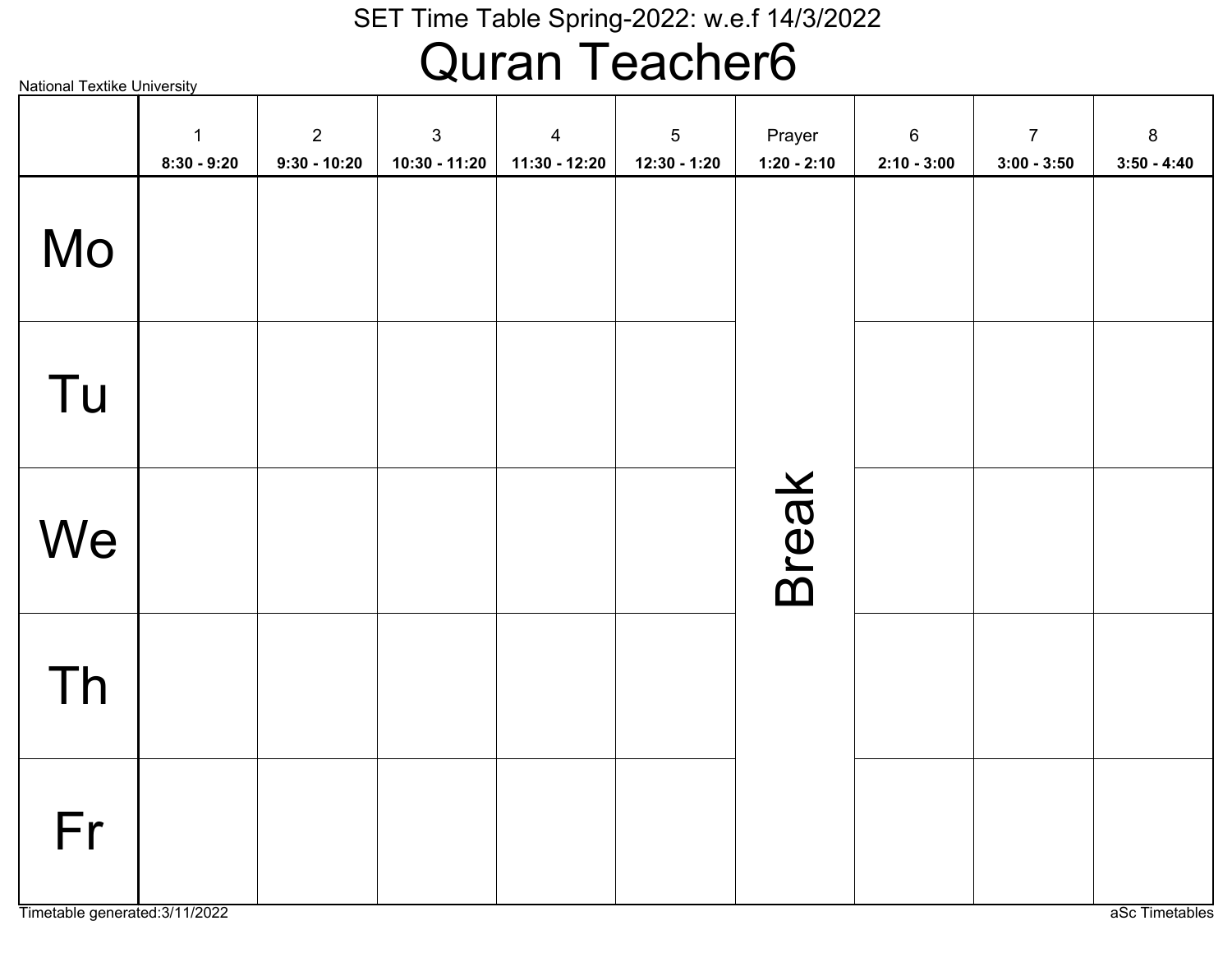## Quran Teacher7

National Textike University

|    | $\mathbf 1$<br>$8:30 - 9:20$ | 2 <sup>1</sup><br>$9:30 - 10:20$ | $\mathbf{3}$<br>10:30 - 11:20 | $\overline{4}$<br>11:30 - 12:20 | $\overline{5}$<br>12:30 - 1:20 | Prayer<br>$1:20 - 2:10$ | $6\phantom{.}6$<br>$2:10 - 3:00$ | $\overline{7}$<br>$3:00 - 3:50$ | $8\phantom{1}$<br>$3:50 - 4:40$ |
|----|------------------------------|----------------------------------|-------------------------------|---------------------------------|--------------------------------|-------------------------|----------------------------------|---------------------------------|---------------------------------|
| Mo |                              |                                  |                               |                                 |                                |                         |                                  |                                 |                                 |
| Tu |                              |                                  |                               |                                 |                                |                         |                                  |                                 |                                 |
| We |                              |                                  |                               |                                 |                                | Break                   |                                  |                                 |                                 |
| Th |                              |                                  |                               |                                 |                                |                         |                                  |                                 |                                 |
| Fr |                              |                                  |                               |                                 |                                |                         |                                  |                                 |                                 |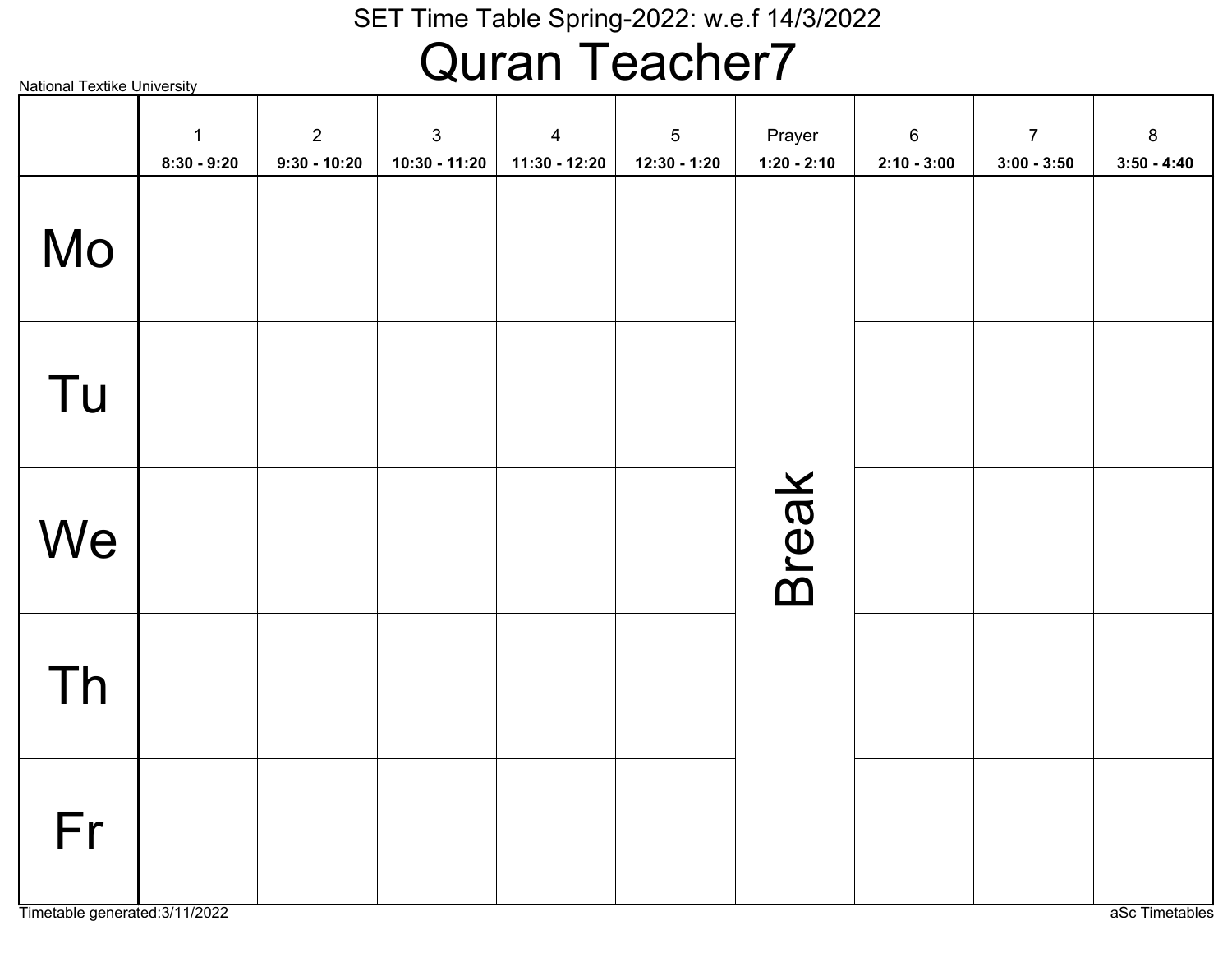### Quran Teacher8

|    | $\mathbf{1}$<br>$8:30 - 9:20$ | $\overline{2}$<br>$9:30 - 10:20$ | $\mathfrak{S}$<br>10:30 - 11:20 | $\overline{4}$<br>11:30 - 12:20 | $5\phantom{.0}$<br>12:30 - 1:20 | Prayer<br>$1:20 - 2:10$ | $\,6\,$<br>$2:10 - 3:00$ | $\overline{7}$<br>$3:00 - 3:50$ | $8\phantom{1}$<br>$3:50 - 4:40$ |
|----|-------------------------------|----------------------------------|---------------------------------|---------------------------------|---------------------------------|-------------------------|--------------------------|---------------------------------|---------------------------------|
| Mo |                               |                                  |                                 |                                 |                                 |                         |                          |                                 |                                 |
| Tu |                               |                                  |                                 |                                 |                                 |                         |                          |                                 |                                 |
| We |                               |                                  |                                 |                                 |                                 | Break                   |                          |                                 |                                 |
| Th |                               |                                  |                                 |                                 |                                 |                         |                          |                                 |                                 |
| Fr |                               |                                  |                                 |                                 |                                 |                         |                          |                                 |                                 |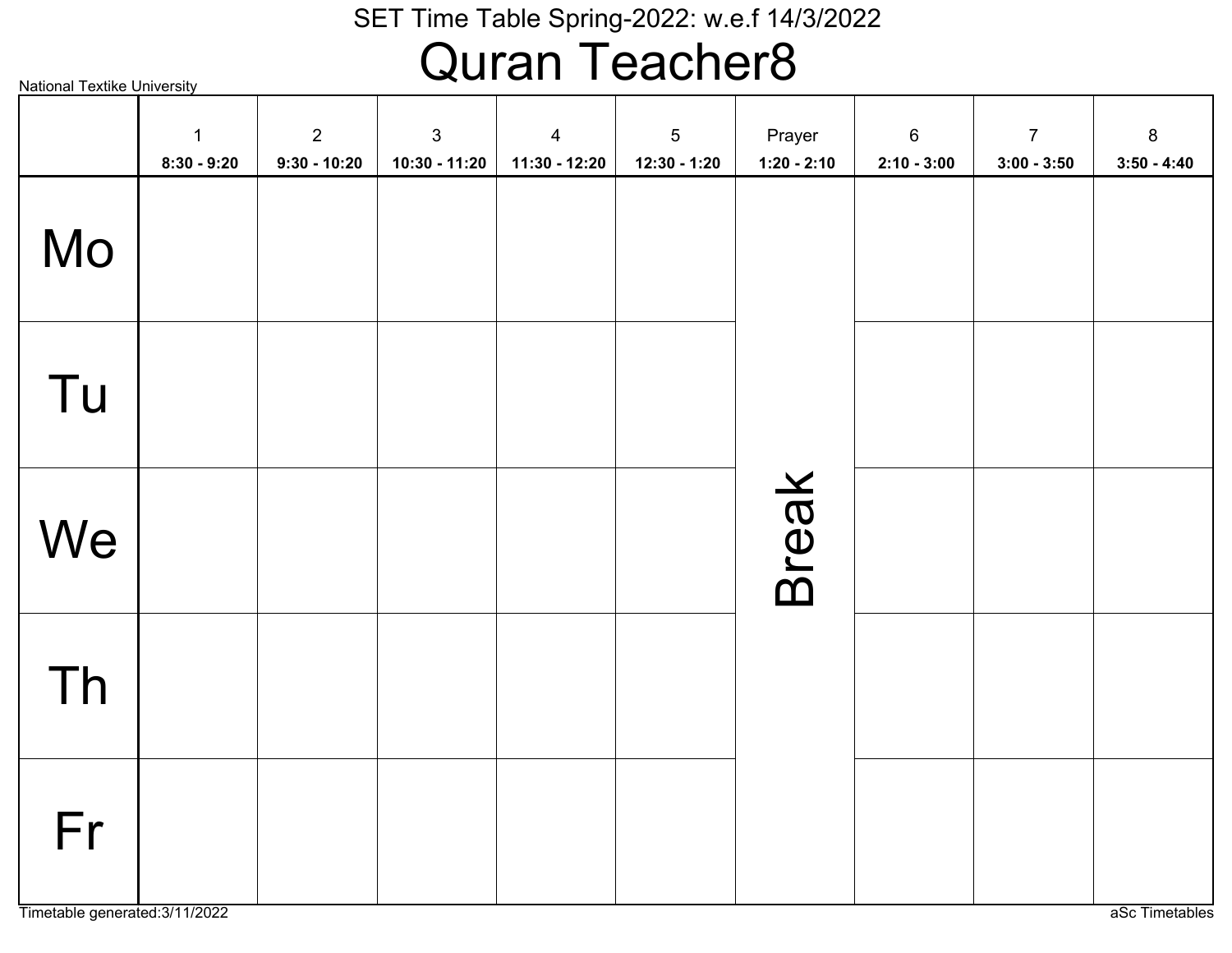## Quran Teacher9

|    | $\mathbf{1}$<br>$8:30 - 9:20$ | $\overline{2}$<br>$9:30 - 10:20$ | $\mathfrak{S}$<br>10:30 - 11:20 | $\overline{4}$<br>11:30 - 12:20 | $5\phantom{.0}$<br>12:30 - 1:20 | Prayer<br>$1:20 - 2:10$ | $\,6\,$<br>$2:10 - 3:00$ | $\overline{7}$<br>$3:00 - 3:50$ | $8\phantom{1}$<br>$3:50 - 4:40$ |
|----|-------------------------------|----------------------------------|---------------------------------|---------------------------------|---------------------------------|-------------------------|--------------------------|---------------------------------|---------------------------------|
| Mo |                               |                                  |                                 |                                 |                                 |                         |                          |                                 |                                 |
| Tu |                               |                                  |                                 |                                 |                                 |                         |                          |                                 |                                 |
| We |                               |                                  |                                 |                                 |                                 | Break                   |                          |                                 |                                 |
| Th |                               |                                  |                                 |                                 |                                 |                         |                          |                                 |                                 |
| Fr |                               |                                  |                                 |                                 |                                 |                         |                          |                                 |                                 |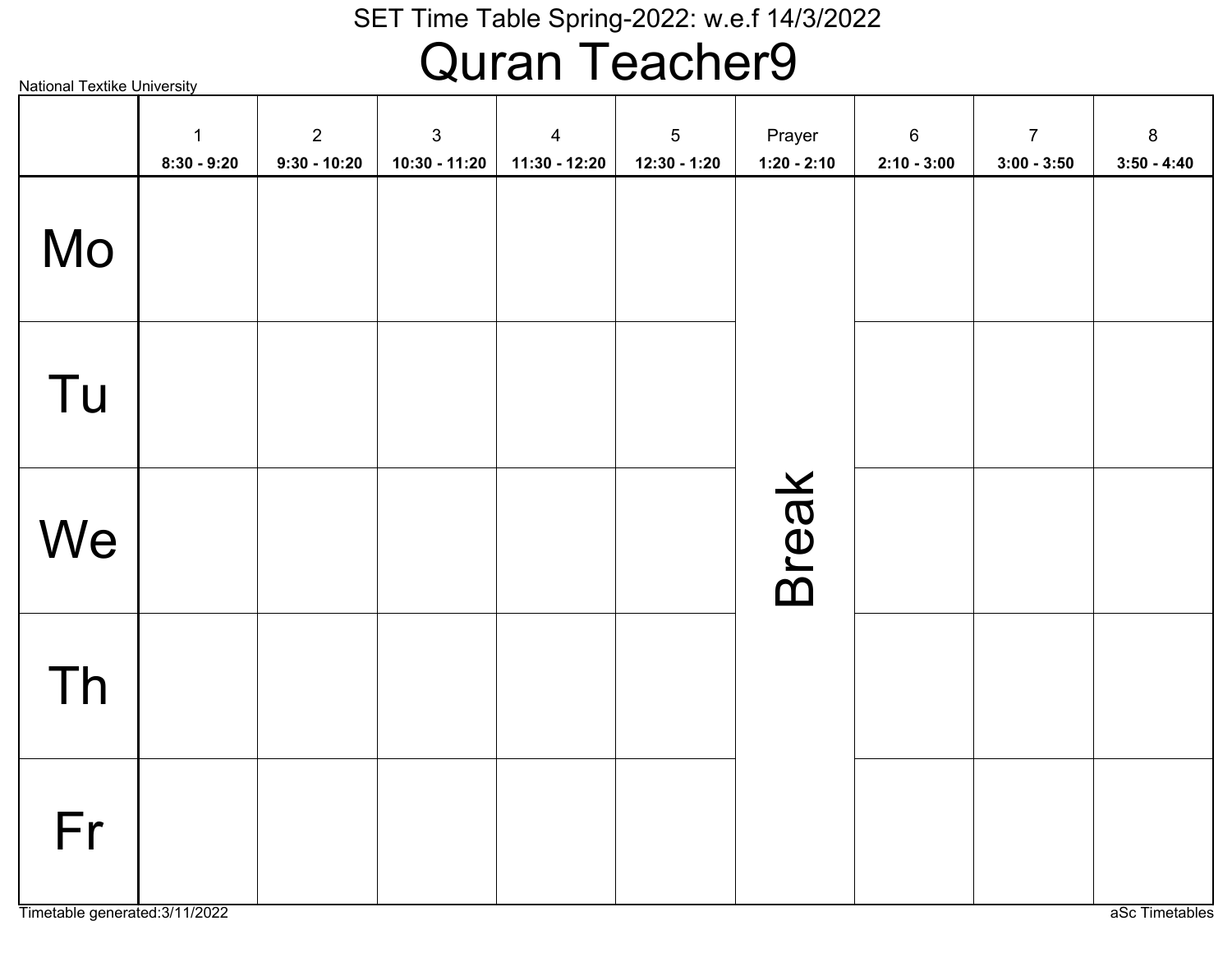### Quran Teacher10

|    | $\mathbf{1}$<br>$8:30 - 9:20$ | $2^{\circ}$<br>$9:30 - 10:20$ | $\mathbf{3}$<br>$10:30 - 11:20$ | $\overline{4}$<br>11:30 - 12:20 | $5\phantom{.0}$<br>12:30 - 1:20 | Prayer<br>$1:20 - 2:10$ | $6\phantom{.}6$<br>$2:10 - 3:00$ | $\overline{7}$<br>$3:00 - 3:50$ | $8\phantom{1}$<br>$3:50 - 4:40$ |
|----|-------------------------------|-------------------------------|---------------------------------|---------------------------------|---------------------------------|-------------------------|----------------------------------|---------------------------------|---------------------------------|
| Mo |                               |                               |                                 |                                 |                                 |                         |                                  |                                 |                                 |
| Tu |                               |                               |                                 |                                 |                                 |                         |                                  |                                 |                                 |
| We |                               |                               |                                 |                                 |                                 | Break                   |                                  |                                 |                                 |
| Th |                               |                               |                                 |                                 |                                 |                         |                                  |                                 |                                 |
| Fr |                               |                               |                                 |                                 |                                 |                         |                                  |                                 |                                 |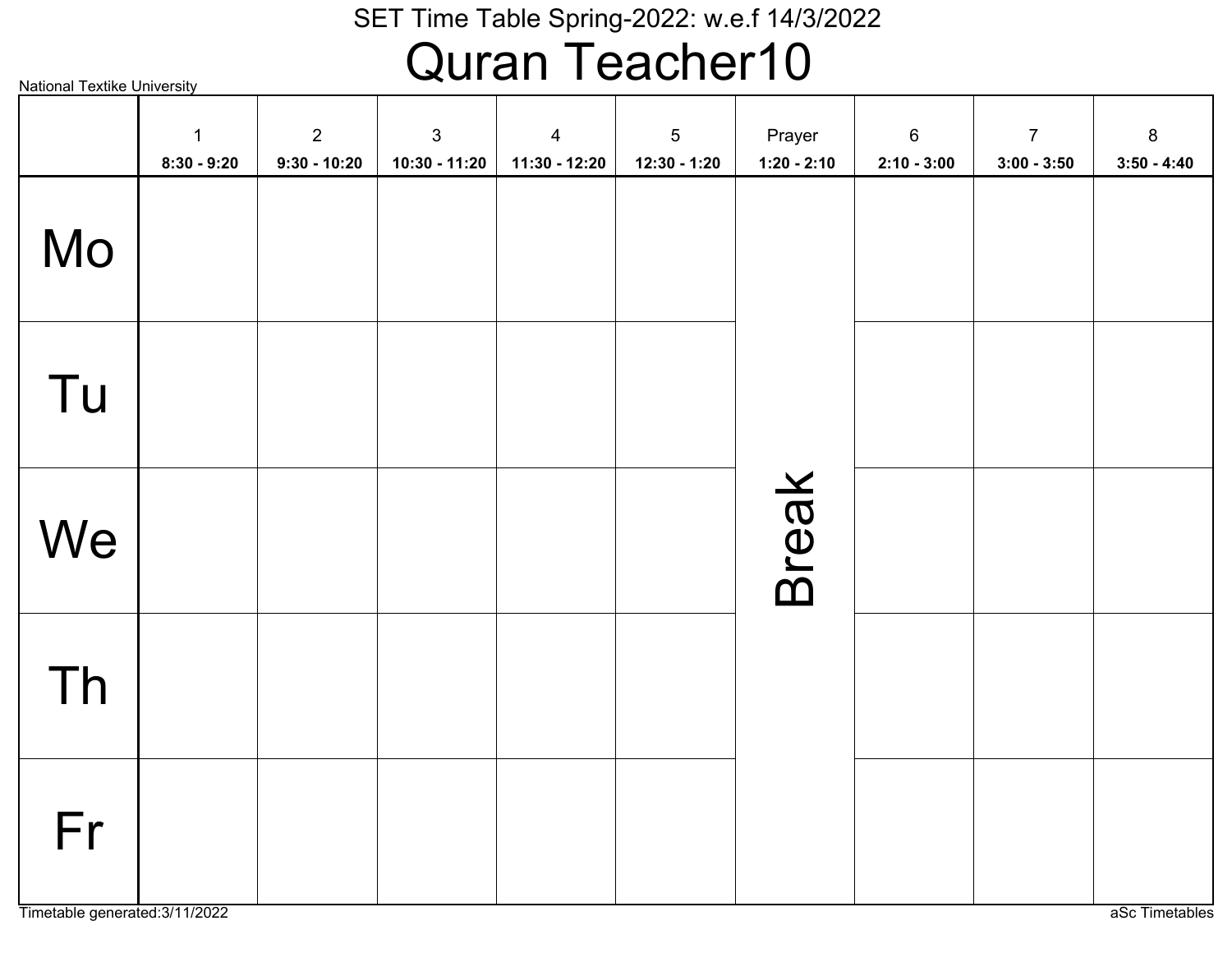## Quran Teacher11

National Textike University

|    | $\mathbf 1$<br>$8:30 - 9:20$ | 2 <sup>1</sup><br>$9:30 - 10:20$ | $\mathbf{3}$<br>10:30 - 11:20 | $\overline{4}$<br>$11:30 - 12:20$ | $\sqrt{5}$<br>$12:30 - 1:20$ | Prayer<br>$1:20 - 2:10$ | $\,6\,$<br>$2:10 - 3:00$ | $\overline{7}$<br>$3:00 - 3:50$ | $8\phantom{1}$<br>$3:50 - 4:40$ |
|----|------------------------------|----------------------------------|-------------------------------|-----------------------------------|------------------------------|-------------------------|--------------------------|---------------------------------|---------------------------------|
| Mo |                              |                                  |                               |                                   |                              |                         |                          |                                 |                                 |
| Tu |                              |                                  |                               |                                   |                              |                         |                          |                                 |                                 |
| We |                              |                                  |                               |                                   |                              | Break                   |                          |                                 |                                 |
| Th |                              |                                  |                               |                                   |                              |                         |                          |                                 |                                 |
| Fr |                              |                                  |                               |                                   |                              |                         |                          |                                 |                                 |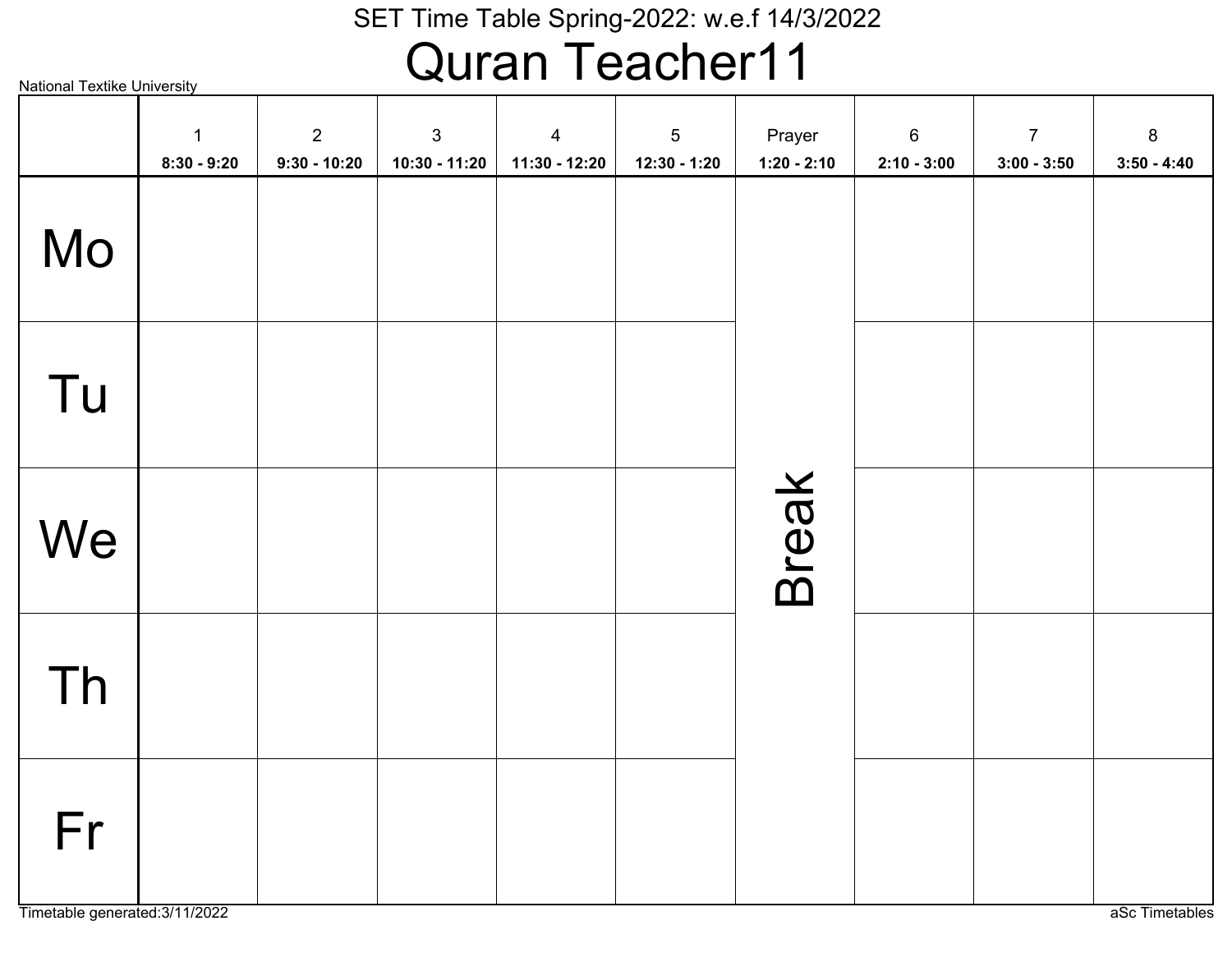## Spinning faculty

|    | $\mathbf{1}$<br>$8:30 - 9:20$ | $\overline{2}$<br>$9:30 - 10:20$ | $\mathbf{3}$<br>10:30 - 11:20 | $\overline{4}$<br>$11:30 - 12:20$ | $\overline{5}$<br>12:30 - 1:20 | Prayer<br>$1:20 - 2:10$ | $\,6\,$<br>$2:10 - 3:00$ | $\overline{7}$<br>$3:00 - 3:50$ | $\boldsymbol{8}$<br>$3:50 - 4:40$ |
|----|-------------------------------|----------------------------------|-------------------------------|-----------------------------------|--------------------------------|-------------------------|--------------------------|---------------------------------|-----------------------------------|
| Mo |                               |                                  |                               |                                   |                                |                         |                          |                                 |                                   |
| Tu |                               |                                  |                               |                                   |                                |                         |                          |                                 |                                   |
| We |                               |                                  |                               |                                   |                                | Break                   |                          |                                 |                                   |
| Th | YM-4019                       |                                  | $Y-8$                         |                                   |                                |                         | YM-4019                  | $Y-8$                           |                                   |
| Fr |                               |                                  |                               |                                   |                                |                         |                          |                                 |                                   |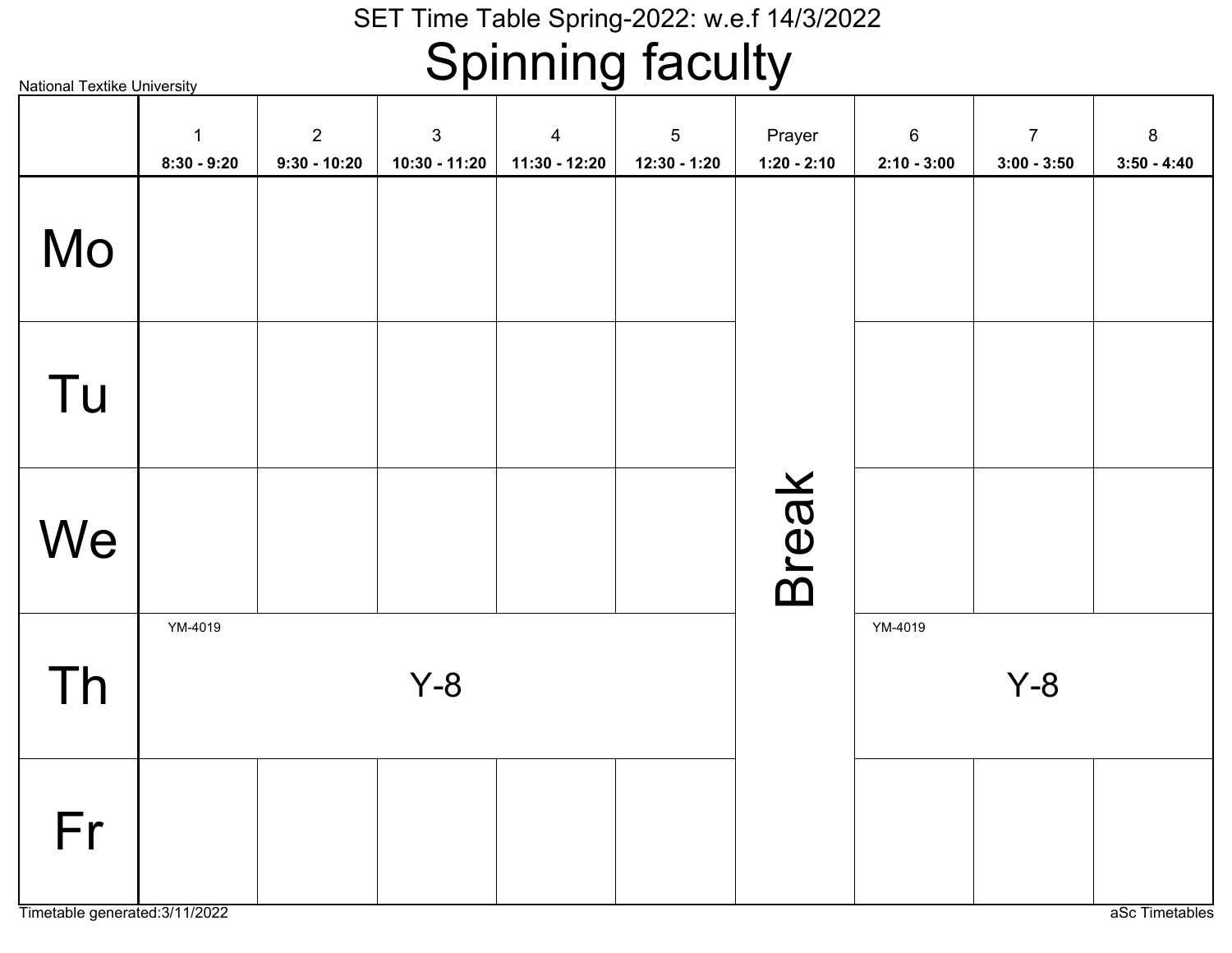## **TET Faculty**

|    | $\mathbf{1}$<br>$8:30 - 9:20$ | 2<br>$9:30 - 10:20$ | $\mathfrak{S}$<br>$10:30 - 11:20$ | $\overline{4}$<br>11:30 - 12:20 | 5<br>12:30 - 1:20 | Prayer<br>$1:20 - 2:10$ | $\,6\,$<br>$2:10 - 3:00$ | $\overline{7}$<br>$3:00 - 3:50$ | $\bf 8$<br>$3:50 - 4:40$ |
|----|-------------------------------|---------------------|-----------------------------------|---------------------------------|-------------------|-------------------------|--------------------------|---------------------------------|--------------------------|
| Mo |                               |                     |                                   |                                 |                   |                         |                          |                                 |                          |
| Tu |                               |                     |                                   |                                 |                   |                         |                          |                                 |                          |
| We |                               |                     |                                   |                                 |                   | <b>Break</b>            |                          |                                 |                          |
| Th |                               |                     |                                   |                                 |                   |                         |                          |                                 |                          |
|    | TT-4065                       |                     | TET-8                             |                                 |                   |                         | TT-4065                  | TET-8                           |                          |
| Fr | TT-3070                       |                     | TET-6                             |                                 |                   |                         | TT-3070                  | TET-6                           |                          |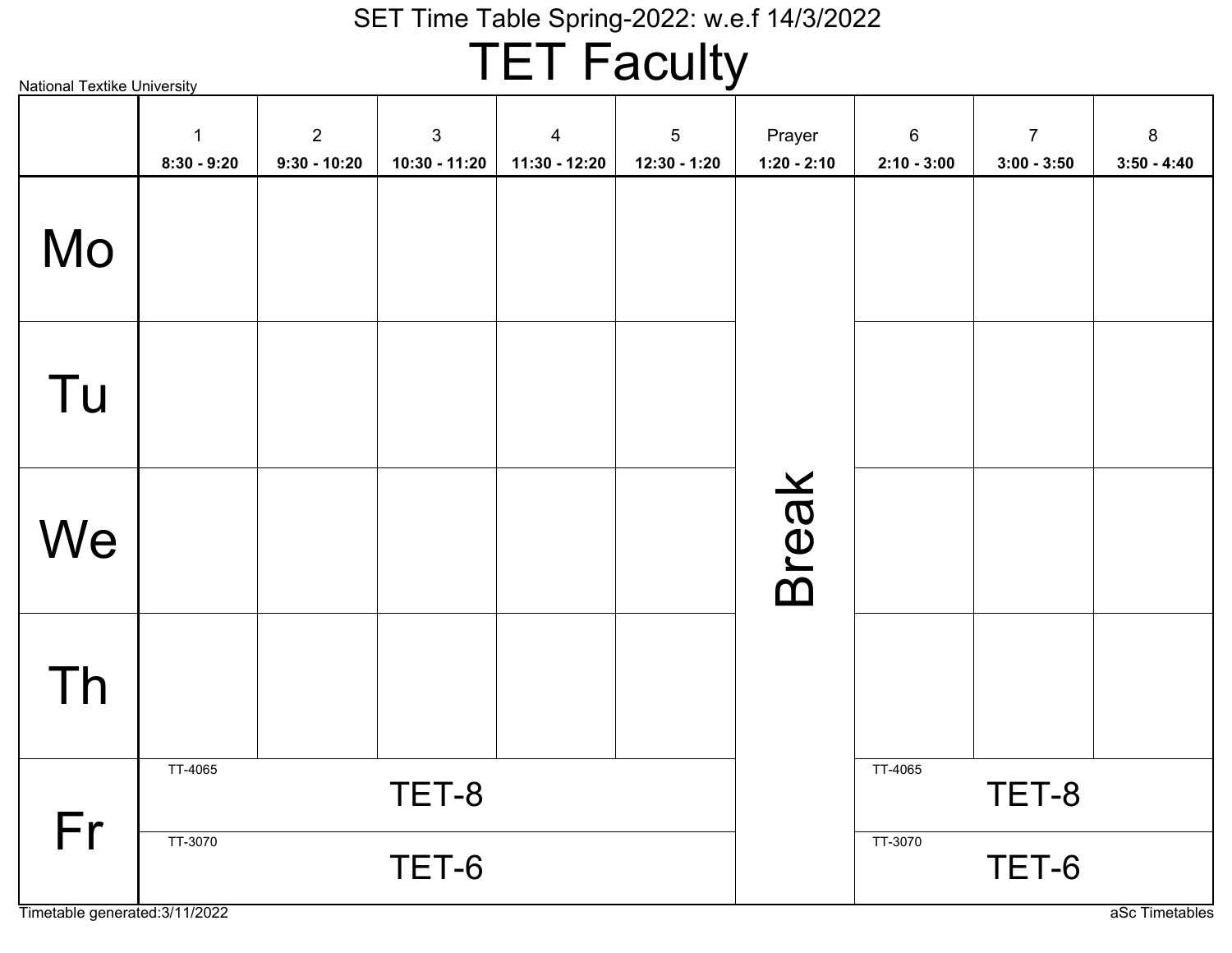# Weaving Faculty

|    | $\mathbf 1$<br>$8:30 - 9:20$ | $2^{\circ}$<br>$9:30 - 10:20$ | $\mathbf{3}$<br>$10:30 - 11:20$ | $\overline{4}$<br>11:30 - 12:20 | $\sqrt{5}$<br>12:30 - 1:20 | Prayer<br>$1:20 - 2:10$ | $\,6\,$<br>$2:10 - 3:00$ | $\overline{7}$<br>$3:00 - 3:50$ | $8\phantom{1}$<br>$3:50 - 4:40$ |
|----|------------------------------|-------------------------------|---------------------------------|---------------------------------|----------------------------|-------------------------|--------------------------|---------------------------------|---------------------------------|
| Mo |                              |                               |                                 |                                 |                            |                         |                          |                                 |                                 |
| Tu |                              |                               |                                 |                                 |                            |                         |                          |                                 |                                 |
| We |                              |                               |                                 |                                 |                            | <b>Break</b>            |                          |                                 |                                 |
| Th |                              |                               |                                 |                                 |                            |                         |                          |                                 |                                 |
| Fr | FM-4022                      |                               | $W-8$                           |                                 |                            |                         | FM-4022                  | $W-8$                           |                                 |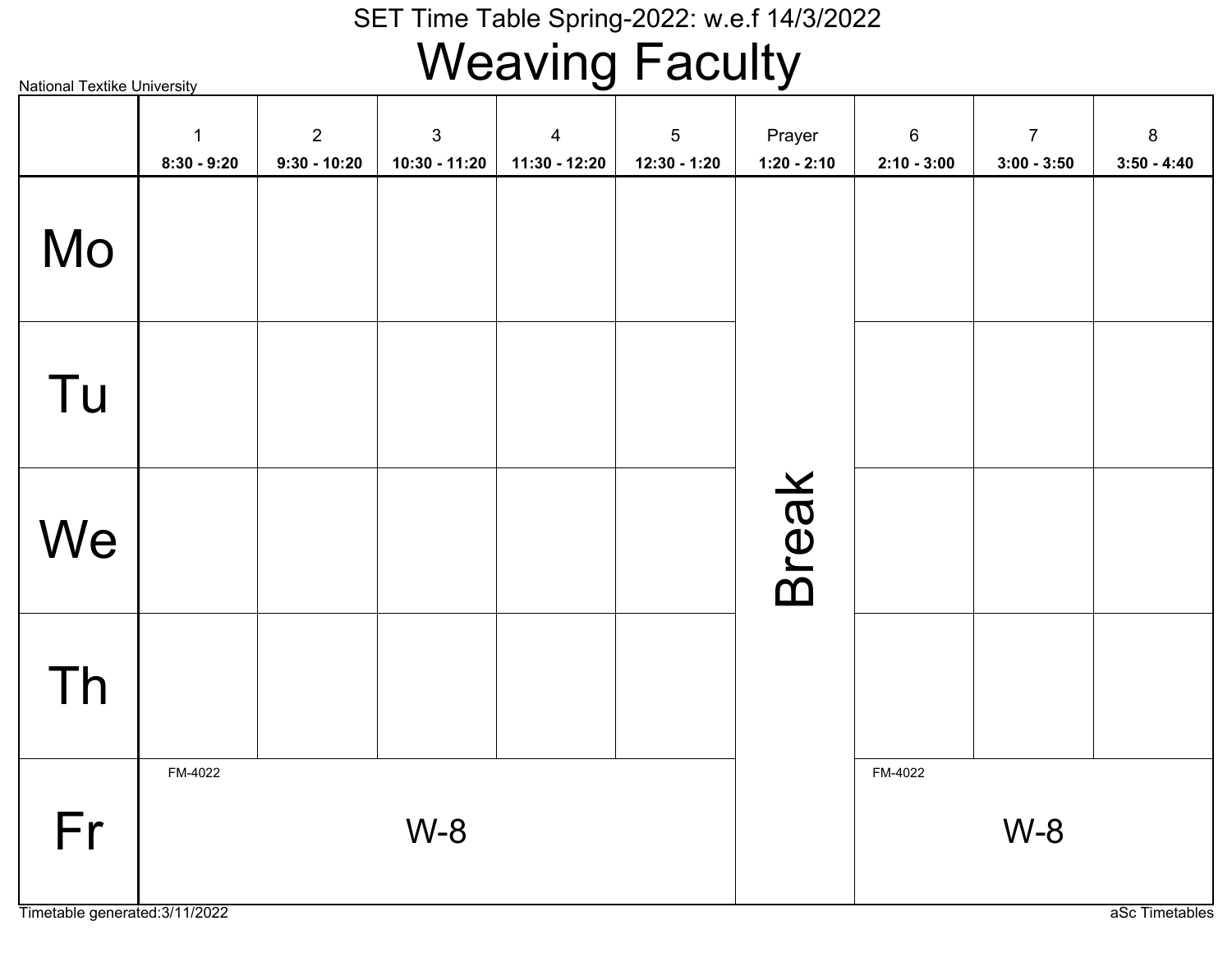### new teacher

|    | $\mathbf 1$<br>$8:30 - 9:20$ | 2 <sup>1</sup><br>$9:30 - 10:20$ | $\mathbf{3}$<br>$10:30 - 11:20$ | $\overline{4}$<br>11:30 - 12:20 | $\overline{5}$<br>$12:30 - 1:20$ | Prayer<br>$1:20 - 2:10$ | $\,6\,$<br>$2:10 - 3:00$ | $\overline{7}$<br>$3:00 - 3:50$ | $\bf 8$<br>$3:50 - 4:40$ |
|----|------------------------------|----------------------------------|---------------------------------|---------------------------------|----------------------------------|-------------------------|--------------------------|---------------------------------|--------------------------|
| Mo |                              |                                  |                                 |                                 |                                  |                         |                          |                                 |                          |
| Tu |                              |                                  |                                 |                                 |                                  |                         |                          |                                 |                          |
| We |                              |                                  |                                 |                                 |                                  | Break                   |                          |                                 |                          |
| Th |                              |                                  |                                 |                                 |                                  |                         |                          |                                 |                          |
| Fr |                              |                                  |                                 |                                 |                                  |                         |                          |                                 |                          |